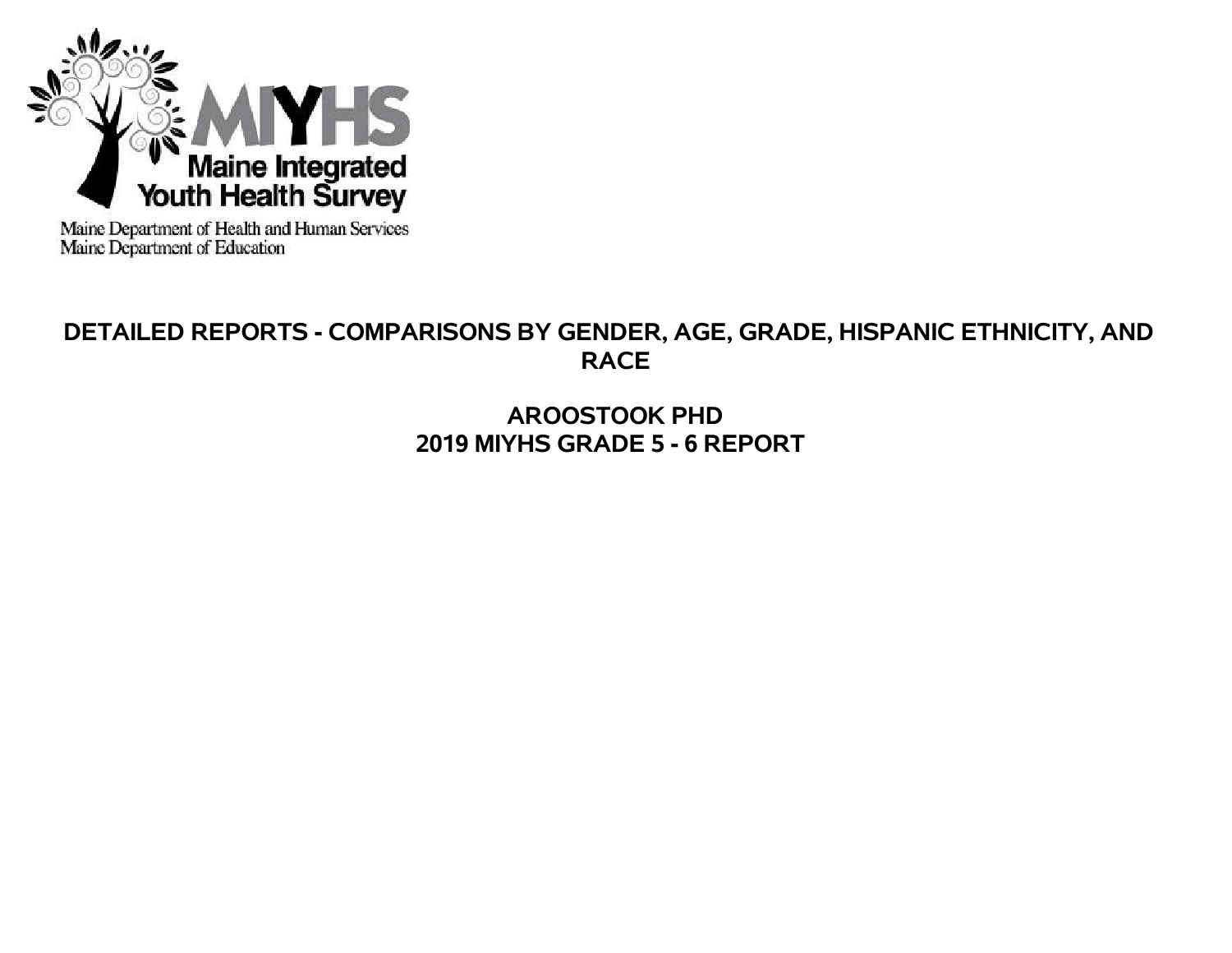|                                           | %     | CI                  | N     | n   |
|-------------------------------------------|-------|---------------------|-------|-----|
|                                           |       |                     |       |     |
| Total                                     | 5.0%  |                     | 1,369 | 500 |
| ----Sex----                               |       |                     |       |     |
| Female                                    | 48.7% | $(43.1\% - 54.3\%)$ | 667   | 256 |
| Male                                      | 48.8% | $(44.4\% - 53.2\%)$ | 668   | 231 |
| Missing                                   | 2.5%  | $(0.8\% - 4.2\%)$   | 34    | 13  |
| ----Grade----                             |       |                     |       |     |
| Grade 5                                   | 50.8% | $(29.3\% - 72.2\%)$ | 695   | 221 |
| Grade 6                                   | 48.6% | $(27.4\% - 69.8\%)$ | 665   | 275 |
| Missing                                   | 0.6%  | $(0.1\% - 1.2\%)$   | 9     | 4   |
| ----Age----                               |       |                     |       |     |
| 10 or Younger                             | 30.0% | $(18.5\% - 41.6\%)$ | 411   | 131 |
| 11                                        | 46.1% | $(41.7\% - 50.4\%)$ | 631   | 234 |
| 12 or Older                               | 23.6% | $(14.2\% - 33.1\%)$ | 323   | 133 |
| Missing                                   | 0.3%  | $(0.0\% - 0.7\%)$   | 4     | 2   |
| ----Hispanic Ethnicity----                |       |                     |       |     |
| Hispanic                                  | 2.1%  | $(1.3\% - 2.9\%)$   | 29    | 16  |
| Non-Hispanic                              | 72.3% | $(62.4\% - 82.2\%)$ | 990   | 360 |
| Missing                                   | 25.6% | $(15.5\% - 35.6\%)$ | 350   | 124 |
| ----Race----                              |       |                     |       |     |
| American Indian or Alaskan Native         | 2.2%  | $(1.2\% - 3.2\%)$   | 30    | 14  |
| Asian                                     | 0.8%  | $(0.3\% - 1.3\%)$   | 11    | 5   |
| <b>Black or African American</b>          | 1.3%  | $(0.5\% - 2.1\%)$   | 18    | 9   |
| Native Hawaiian or Other Pacific Islander | 0.2%  | $(0.0\% - 0.7\%)$   | 3     | 2   |
| White                                     | 86.5% | $(83.2\% - 89.8\%)$ | 1,184 | 417 |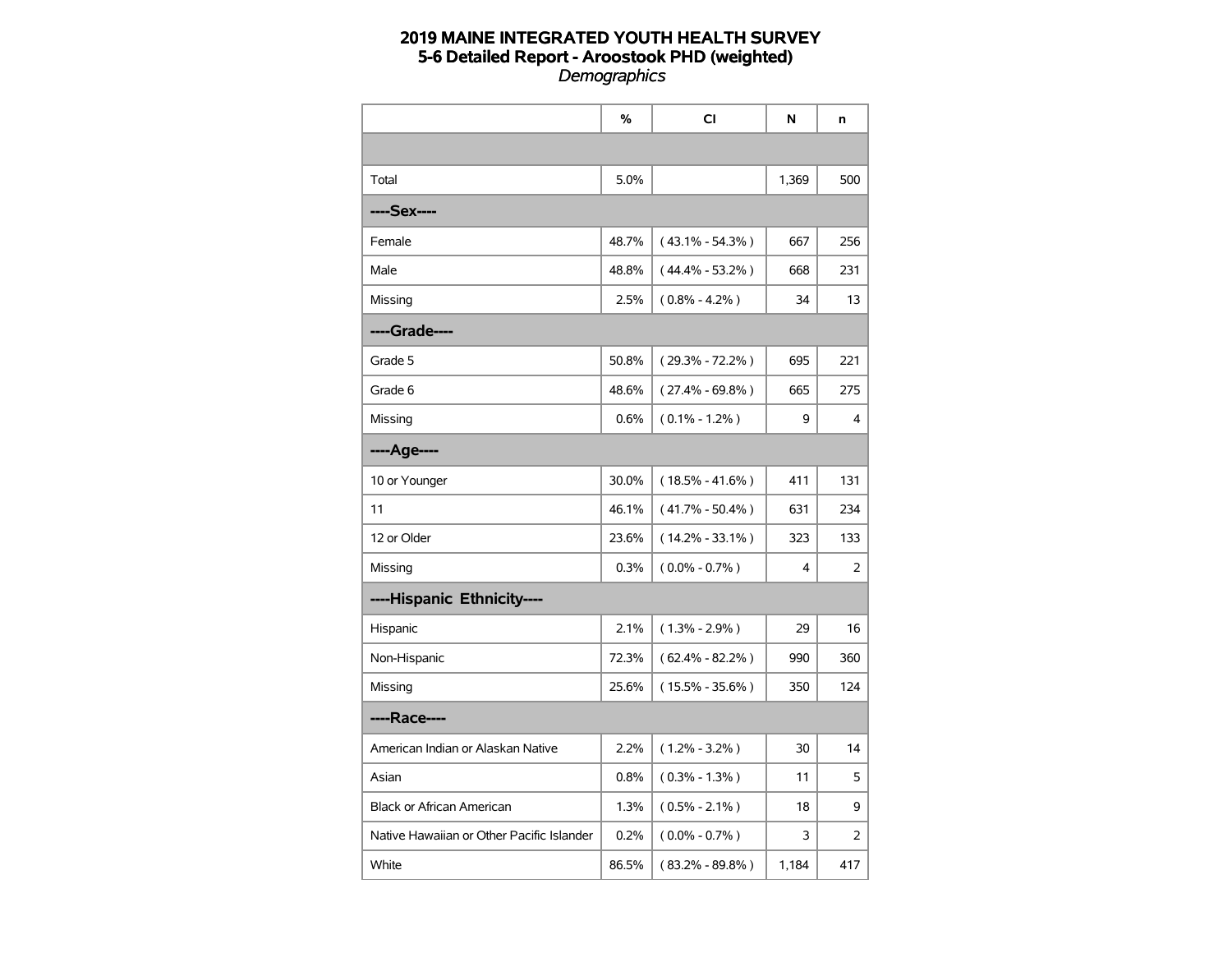|                       | %    |                   | N  | n  |
|-----------------------|------|-------------------|----|----|
| <b>Multiple Races</b> | 3.3% | $(1.9\% - 4.7\%)$ | 45 |    |
| Missing               | 5.6% | $(2.5\% - 8.8\%)$ | 77 | 31 |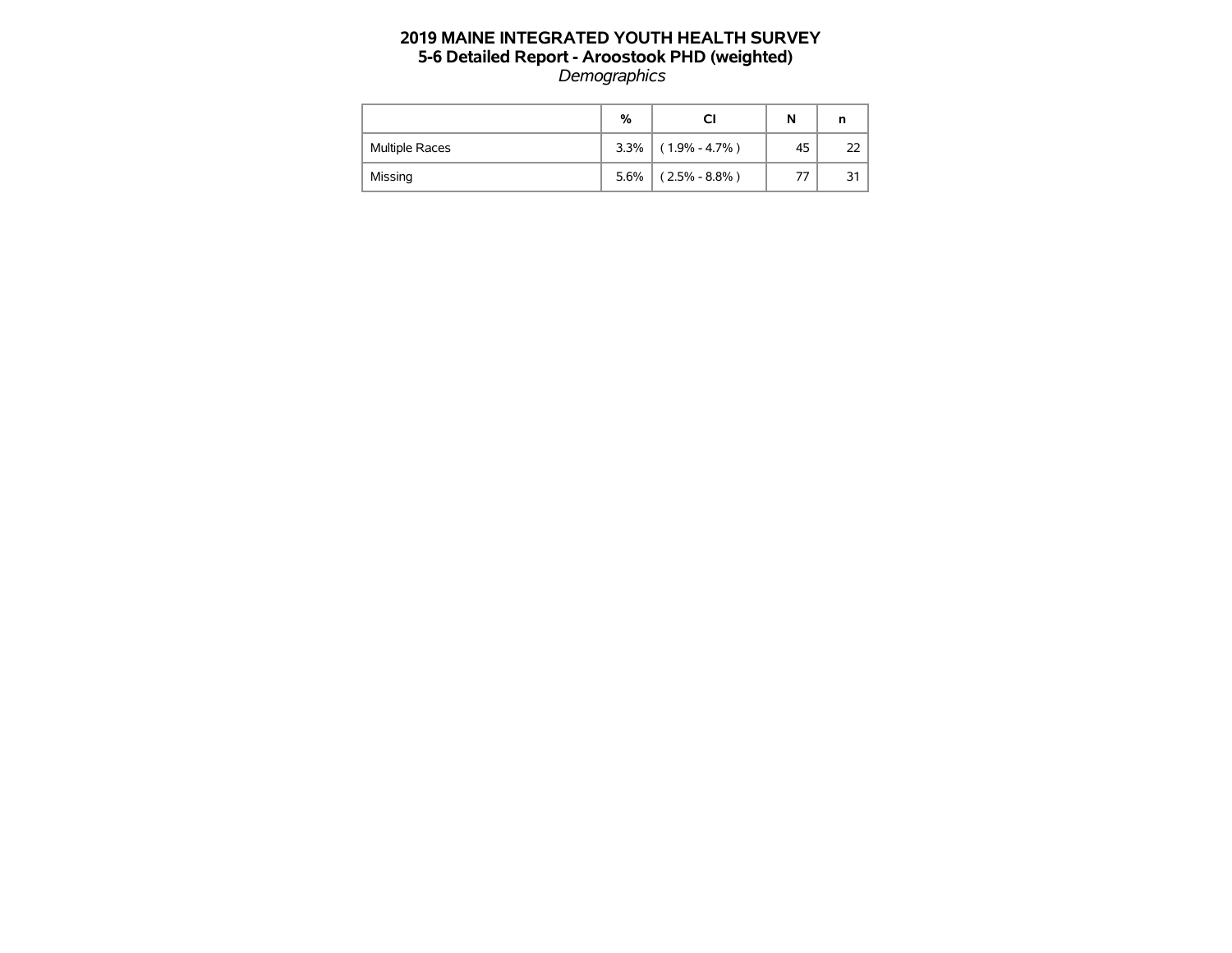|                | %<br>СI |                                               |       |     |  |  |  |
|----------------|---------|-----------------------------------------------|-------|-----|--|--|--|
| ----County---- |         |                                               |       |     |  |  |  |
|                |         | Aroostook County   100.0%   (100.0% - 100.0%) | 1,369 | 500 |  |  |  |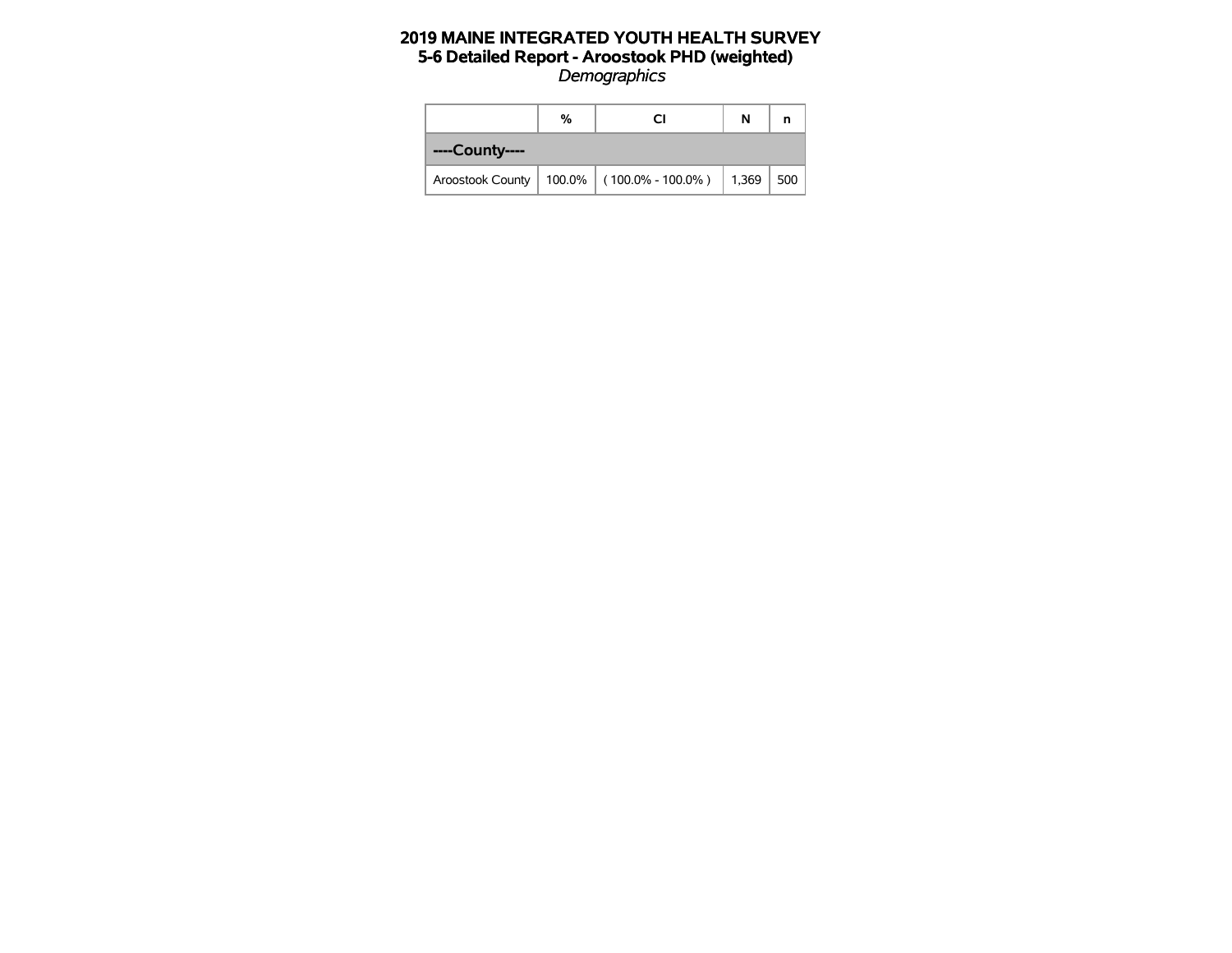*Percentage of students who were overweight (i.e., at or above the 85th percentile but below the 95th percentile for body mass index, by age and sex) -- MEASURED HEIGHT/WEIGHT (enowt2)*

|                                           |        | <b>Total</b>        |                |        | <b>Female</b>           |        | <b>Male</b> |                     |                |  |
|-------------------------------------------|--------|---------------------|----------------|--------|-------------------------|--------|-------------|---------------------|----------------|--|
|                                           | %      | <b>CI</b>           | N              | %      | <b>CI</b>               | N      | %           | <b>CI</b>           | N <sub>1</sub> |  |
|                                           |        |                     |                |        |                         |        |             |                     |                |  |
| Total                                     |        | 20.3% (14.7%-25.8%) |                |        | 113 20.7% (15.5%-25.8%) | 58     | 19.9%       | $(8.5\% - 31.3\%)$  | 55             |  |
| ----Age----                               |        |                     |                |        |                         |        |             |                     |                |  |
| 10 or younger                             | 20.3%  | $(16.8\% - 23.8\%)$ | 71             | 20.9%  | $(10.6\% - 31.2\%)$     | 40     | 19.5%       | $(5.8\% - 33.3\%)$  | 30             |  |
| 11                                        | 19.2%  | $(4.1\% - 34.3\%)$  | 39             | 17.2%  | $(0.0\% - 40.2\%)$      |        | 14 20.7%    | $(10.6\% - 30.7\%)$ | 25             |  |
| 12 or older                               | $\ast$ | $\ast$              | $\ast$         | $\ast$ | $\ast$                  | $\ast$ | $\ast$      | $\ast$              | $\ast$         |  |
| ----Grade----                             |        |                     |                |        |                         |        |             |                     |                |  |
| Grade 5                                   | 20.3%  | $(14.7\% - 25.8\%)$ |                |        | 113 20.7% (15.5%-25.8%) | 58     | 19.9%       | $(8.5\% - 31.3\%)$  | 55             |  |
| Grade 6                                   | N/A    | N/A                 | N/A            | N/A    | N/A                     | N/A    | N/A         | N/A                 | N/A            |  |
| ----Hispanic Ethnicity----                |        |                     |                |        |                         |        |             |                     |                |  |
| Hispanic                                  | $\ast$ | $\ast$              | $\ast$         | $\ast$ | $\ast$                  | $\ast$ | $\ast$      | $\ast$              | $\ast$         |  |
| Non-Hispanic                              |        | 19.5% (14.2%-24.8%) | 69             |        | 23.5% (16.3%-30.7%)     | 42     | 15.3%       | $(10.6\% - 20.0\%)$ | 27             |  |
| ----Race----                              |        |                     |                |        |                         |        |             |                     |                |  |
| American Indian or Alaskan Native         | 32.4%  | $(5.2\% - 59.6\%)$  | $\overline{7}$ | $\ast$ | $\ast$                  | $\ast$ | $\ast$      | $\ast$              | $\ast$         |  |
| Asian                                     | $\ast$ | $\ast$              | $\ast$         | $\ast$ | $\ast$                  | $\ast$ | $\ast$      | $\ast$              | $\ast$         |  |
| <b>Black or African American</b>          | $\ast$ | $\ast$              | $\ast$         | $\ast$ | $\ast$                  | $\ast$ | $\ast$      | $\ast$              | $\ast$         |  |
| Native Hawaiian or Other Pacific Islander | $\ast$ | $\ast$              | $\ast$         | $\ast$ | $\ast$                  | $\ast$ | $\ast$      | $\ast$              | $\ast$         |  |
| White                                     | 20.5%  | $(15.0\% - 26.0\%)$ | 99             | 21.5%  | $(18.1\% - 24.9\%)$     | 53     | 19.4%       | $(8.3\% - 30.6\%)$  | 46             |  |
| <b>Multiple Races</b>                     |        | 49.2% (29.8%-68.7%) | $\overline{7}$ | $\ast$ | $\ast$                  | $\ast$ | $\ast$      | $\ast$              | $\ast$         |  |

*\*Estimate suppressed due to small cell sizes. ^Data by sex, hispanic ethnicity, and race are not shown due to small cell sizes in several categories.*

*CI = 95% Confidence Interval*

*N = Number of students who were overweight (i.e., at or above the 85th percentile but below the 95th percentile for body mass index, by age and sex) -- MEASURED HEIGHT/WEIGHT (weighted). Note: Due to missing data, the sum of demographic categories may not equal the overall total.*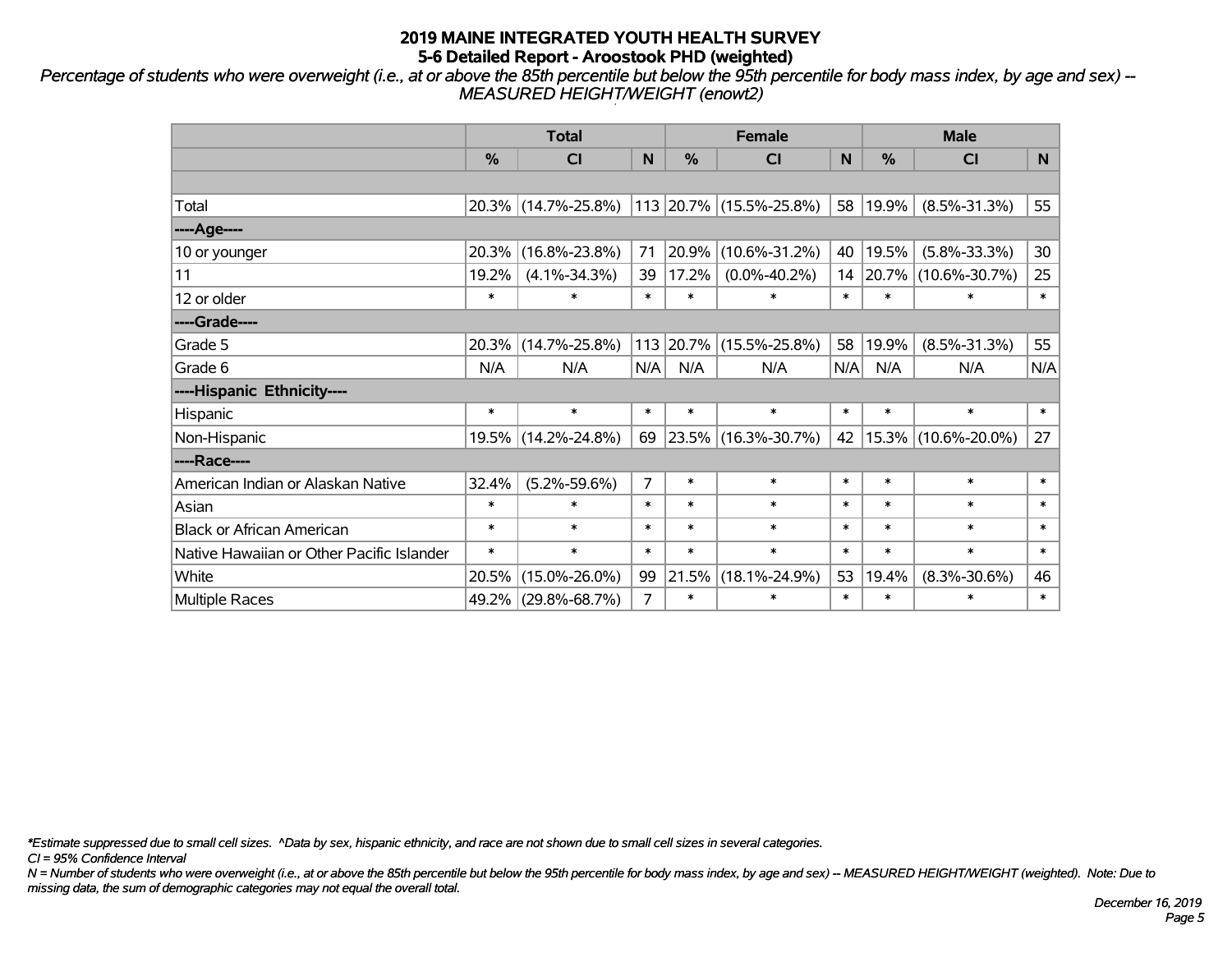*Percentage of students who were obese (i.e., at or above the 95th percentile for body mass index, by age and sex) -- MEASURED HEIGHT/WEIGHT (enobese2)*

|                                           |               | <b>Total</b>        |                |           | <b>Female</b>       |        | <b>Male</b>   |                     |        |  |
|-------------------------------------------|---------------|---------------------|----------------|-----------|---------------------|--------|---------------|---------------------|--------|--|
|                                           | $\frac{0}{0}$ | <b>CI</b>           | N              | %         | <b>CI</b>           | N      | $\frac{0}{0}$ | <b>CI</b>           | N.     |  |
|                                           |               |                     |                |           |                     |        |               |                     |        |  |
| Total                                     |               | 23.6% (15.7%-31.6%) |                | 132 16.0% | $(7.5\% - 24.5\%)$  |        | 45 31.3%      | $(21.8\% - 40.8\%)$ | 87     |  |
| ----Age----                               |               |                     |                |           |                     |        |               |                     |        |  |
| 10 or younger                             | 18.5%         | $(8.1\% - 28.9\%)$  | 65             | 9.6%      | $(3.1\% - 16.2\%)$  | 19     | 29.4%         | $(14.6\% - 44.3\%)$ | 46     |  |
| 11                                        | 32.0%         | $(23.3\% - 40.8\%)$ | 65             | 31.4%     | $(21.7\% - 41.0\%)$ | 26     | 32.5%         | $(19.8\% - 45.1\%)$ | 39     |  |
| 12 or older                               | $\ast$        | *                   | $\ast$         | $\ast$    | $\ast$              | $\ast$ | $\ast$        | *                   | $\ast$ |  |
| ----Grade----                             |               |                     |                |           |                     |        |               |                     |        |  |
| Grade 5                                   | 23.6%         | $(15.7\% - 31.6\%)$ | 132            | 16.0%     | $(7.5\% - 24.5\%)$  | 45     | 31.3%         | $(21.8\% - 40.8\%)$ | 87     |  |
| Grade 6                                   | N/A           | N/A                 | N/A            | N/A       | N/A                 | N/A    | N/A           | N/A                 | N/A    |  |
| ----Hispanic Ethnicity----                |               |                     |                |           |                     |        |               |                     |        |  |
| Hispanic                                  | $\ast$        | $\ast$              | $\ast$         | $\ast$    | $\ast$              | $\ast$ | $\ast$        | $\ast$              | $\ast$ |  |
| Non-Hispanic                              |               | 27.8% (19.3%-36.3%) | 99             | $20.4\%$  | $(10.4\% - 30.5\%)$ | 37     | 35.4%         | $(24.1\% - 46.7\%)$ | 62     |  |
| ----Race----                              |               |                     |                |           |                     |        |               |                     |        |  |
| American Indian or Alaskan Native         | 32.4%         | $(19.7\% - 45.0\%)$ | $\overline{7}$ | $\ast$    | $\ast$              | $\ast$ | $\ast$        | $\ast$              | $\ast$ |  |
| Asian                                     | $\ast$        | $\ast$              | $\ast$         | $\ast$    | $\ast$              | $\ast$ | $\ast$        | $\ast$              | $\ast$ |  |
| <b>Black or African American</b>          | $\ast$        | $\ast$              | $\ast$         | $\ast$    | $\ast$              | $\ast$ | $\ast$        | $\ast$              | $\ast$ |  |
| Native Hawaiian or Other Pacific Islander | $\ast$        | $\ast$              | $\ast$         | $\ast$    | $\ast$              | $\ast$ | $\ast$        | $\ast$              | $\ast$ |  |
| White                                     | 22.2%         | $(14.2\% - 30.2\%)$ | 107            | 13.4%     | $(4.3\% - 22.6\%)$  | 33     | 31.4%         | $(21.9\% - 40.9\%)$ | 74     |  |
| Multiple Races                            | $\ast$        | *                   | $\ast$         | $\ast$    | $\ast$              | $\ast$ | $\ast$        | *                   | $\ast$ |  |

*\*Estimate suppressed due to small cell sizes. ^Data by sex, hispanic ethnicity, and race are not shown due to small cell sizes in several categories.*

*CI = 95% Confidence Interval*

*N = Number of students who were obese (i.e., at or above the 95th percentile for body mass index, by age and sex) -- MEASURED HEIGHT/WEIGHT (weighted). Note: Due to missing data, the sum of demographic categories may not equal the overall total.*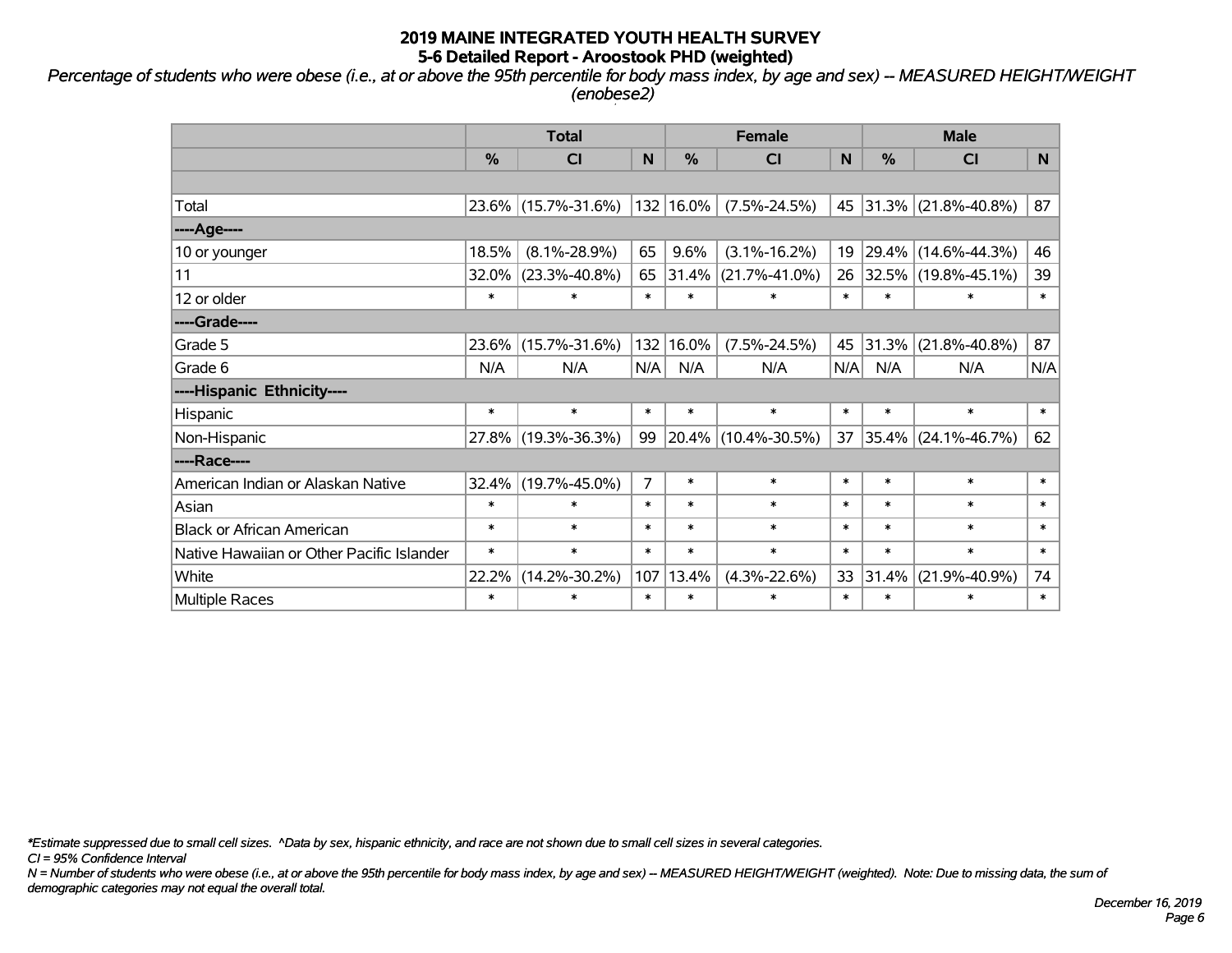*Percentage of students who were either overweight or obese (i.e. at or above the 85th percentile for body mass index, by age and sex) -- MEASURED HEIGHT/WEIGHT (enowtob)*

|                                           |        | <b>Total</b>        |        |               | <b>Female</b>           |        | <b>Male</b> |                         |        |  |
|-------------------------------------------|--------|---------------------|--------|---------------|-------------------------|--------|-------------|-------------------------|--------|--|
|                                           | %      | <b>CI</b>           | N      | $\frac{0}{0}$ | <b>CI</b>               | N      | %           | <b>CI</b>               | N.     |  |
|                                           |        |                     |        |               |                         |        |             |                         |        |  |
| Total                                     |        | 43.9% (32.4%-55.4%) |        |               | 245 36.7% (28.6%-44.7%) |        |             | 103 51.2% (32.7%-69.6%) | 142    |  |
| ----Age----                               |        |                     |        |               |                         |        |             |                         |        |  |
| 10 or younger                             | 38.8%  | $(26.8\% - 50.7\%)$ |        |               | 136 30.5% (18.6%-42.5%) | 59     | 49.0%       | $(28.0\% - 70.0\%)$     | 76     |  |
| 11                                        | 51.2%  | $(28.8\% - 73.7\%)$ |        |               | 104 48.5% (24.0%-73.0%) | 40     | 53.1%       | $(31.2\% - 75.0\%)$     | 64     |  |
| 12 or older                               | $\ast$ | $\ast$              | $\ast$ | $\ast$        | $\ast$                  | $\ast$ | $\ast$      | $\ast$                  | $\ast$ |  |
| ----Grade----                             |        |                     |        |               |                         |        |             |                         |        |  |
| Grade 5                                   | 43.9%  | $(32.4\% - 55.4\%)$ |        | 245 36.7%     | $(28.6\% - 44.7\%)$     |        | 103 51.2%   | $(32.7\% - 69.6\%)$     | 142    |  |
| Grade 6                                   | N/A    | N/A                 | N/A    | N/A           | N/A                     | N/A    | N/A         | N/A                     | N/A    |  |
| ----Hispanic Ethnicity----                |        |                     |        |               |                         |        |             |                         |        |  |
| Hispanic                                  | $\ast$ | $\ast$              | $\ast$ | $\ast$        | $\ast$                  | $\ast$ | $\ast$      | $\ast$                  | $\ast$ |  |
| Non-Hispanic                              |        | 47.3% (37.3%-57.3%) |        |               | 168 43.9% (34.2%-53.7%) | 79     | 50.7%       | $(37.8\% - 63.7\%)$     | 89     |  |
| ----Race----                              |        |                     |        |               |                         |        |             |                         |        |  |
| American Indian or Alaskan Native         | 64.8%  | $(36.3\% - 93.2\%)$ | 14     | $\ast$        | $\ast$                  | $\ast$ | $\ast$      | $\ast$                  | $\ast$ |  |
| Asian                                     | $\ast$ | $\ast$              | $\ast$ | $\ast$        | $\ast$                  | $\ast$ | $\ast$      | $\ast$                  | $\ast$ |  |
| <b>Black or African American</b>          | $\ast$ | $\ast$              | $\ast$ | $\ast$        | $\ast$                  | $\ast$ | $\ast$      | $\ast$                  | $\ast$ |  |
| Native Hawaiian or Other Pacific Islander | $\ast$ | $\ast$              | $\ast$ | $\ast$        | $\ast$                  | $\ast$ | $\ast$      | $\ast$                  | $\ast$ |  |
| White                                     | 42.7%  | $(33.1\% - 52.4\%)$ |        | 206 34.9%     | $(26.1\% - 43.8\%)$     | 86     | 50.8%       | $(34.9\% - 66.8\%)$     | 120    |  |
| <b>Multiple Races</b>                     | $\ast$ | $\ast$              | $\ast$ | $\ast$        | $\ast$                  | $\ast$ | $\ast$      | $\ast$                  | $\ast$ |  |

*\*Estimate suppressed due to small cell sizes. ^Data by sex, hispanic ethnicity, and race are not shown due to small cell sizes in several categories.*

*CI = 95% Confidence Interval*

*N = Number of students who were either overweight or obese (i.e. at or above the 85th percentile for body mass index, by age and sex) -- MEASURED HEIGHT/WEIGHT (weighted). Note: Due to missing data, the sum of demographic categories may not equal the overall total.*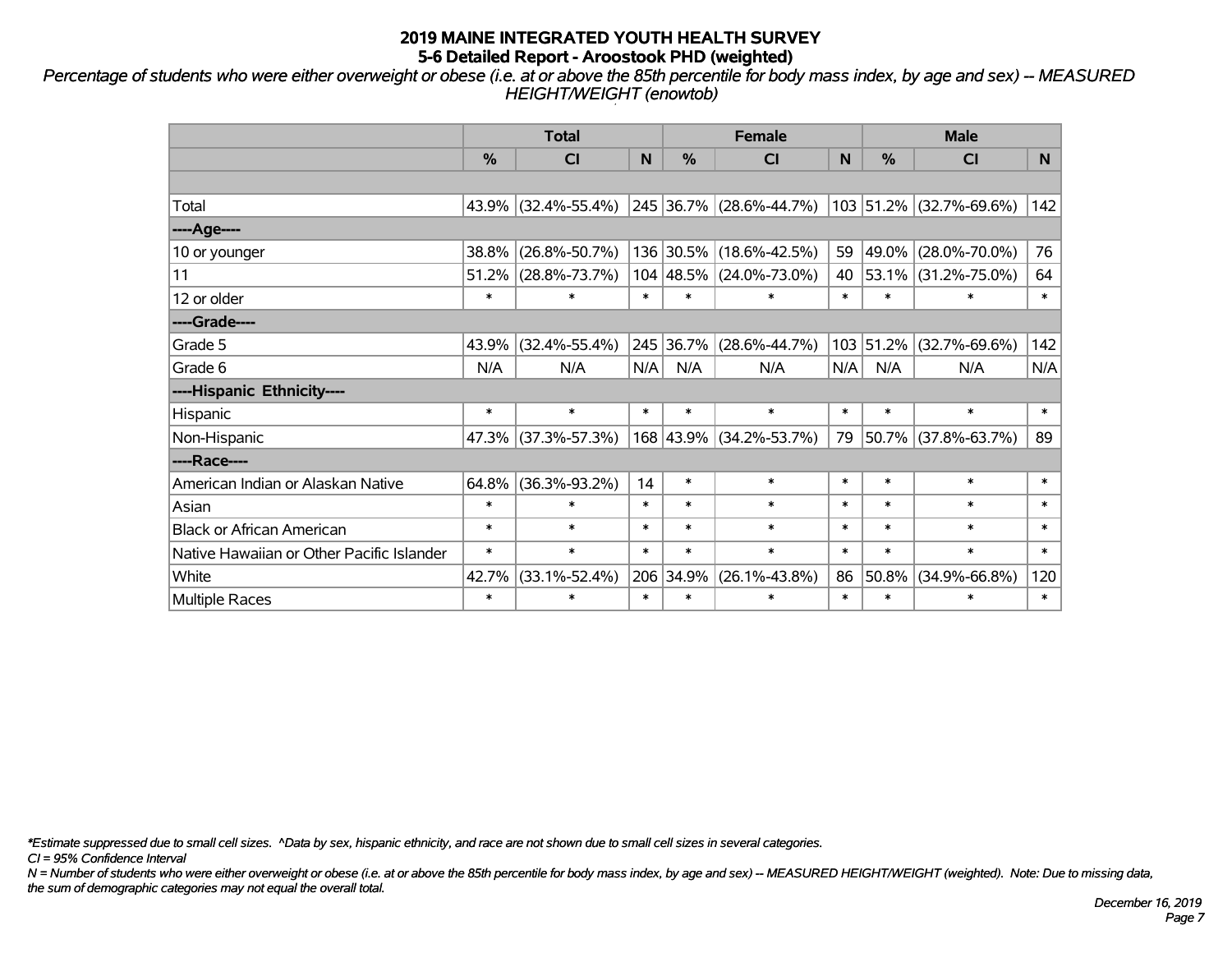*Percentage of students who were at a healthy weight (i.e., at or above the 5th percentile but below the 85th percentile for body mass index, by age and sex) -- MEASURED HEIGHT/WEIGHT (enhlthwt2)*

|                                           |               | <b>Total</b>        |        |           | <b>Female</b>           |        | <b>Male</b> |                         |        |  |
|-------------------------------------------|---------------|---------------------|--------|-----------|-------------------------|--------|-------------|-------------------------|--------|--|
|                                           | $\frac{0}{0}$ | <b>CI</b>           | N      | %         | <b>CI</b>               | N      | %           | <b>CI</b>               | N.     |  |
|                                           |               |                     |        |           |                         |        |             |                         |        |  |
| Total                                     |               | 47.9% (43.2%-52.6%) |        |           | 267 54.9% (48.8%-61.0%) |        |             | 154 40.9% (28.2%-53.6%) | 114    |  |
| ----Age----                               |               |                     |        |           |                         |        |             |                         |        |  |
| 10 or younger                             | 51.7%         | $(43.2\% - 60.2\%)$ | 181    | 58.9%     | $(43.6\% - 74.1\%)$     |        | 114 42.8%   | $(23.2\% - 62.4\%)$     | 67     |  |
| 11                                        |               | 42.7% (27.4%-57.9%) | 87     | 47.8%     | $(26.5\% - 69.0\%)$     | 40     | 39.1%       | $(26.6\% - 51.7\%)$     | 47     |  |
| 12 or older                               | $\ast$        | $\ast$              | $\ast$ | $\ast$    | $\ast$                  | $\ast$ | $\ast$      | $\ast$                  | $\ast$ |  |
| ----Grade----                             |               |                     |        |           |                         |        |             |                         |        |  |
| Grade 5                                   | 47.9%         | $(43.2\% - 52.6\%)$ | 267    | 54.9%     | $(48.8\% - 61.0\%)$     | 154    | 40.9%       | $(28.2\% - 53.6\%)$     | 114    |  |
| Grade 6                                   | N/A           | N/A                 | N/A    | N/A       | N/A                     | N/A    | N/A         | N/A                     | N/A    |  |
| ----Hispanic Ethnicity----                |               |                     |        |           |                         |        |             |                         |        |  |
| Hispanic                                  | $\ast$        | $\ast$              | $\ast$ | $\ast$    | $\ast$                  | $\ast$ | $\ast$      | $\ast$                  | $\ast$ |  |
| Non-Hispanic                              |               | 44.8% (37.7%-52.0%) |        |           | 159 45.7% (39.8%-51.6%) | 82     | 44.0%       | $(32.9\% - 55.0\%)$     | 77     |  |
| ----Race----                              |               |                     |        |           |                         |        |             |                         |        |  |
| American Indian or Alaskan Native         | 35.2%         | $(6.8\% - 63.7\%)$  | 8      | $\ast$    | $\ast$                  | $\ast$ | $\ast$      | $\ast$                  | $\ast$ |  |
| Asian                                     | $\ast$        | $\ast$              | $\ast$ | $\ast$    | $\ast$                  | $\ast$ | $\ast$      | $\ast$                  | $\ast$ |  |
| <b>Black or African American</b>          | $\ast$        | $\ast$              | $\ast$ | $\ast$    | $\ast$                  | $\ast$ | $\ast$      | $\ast$                  | $\ast$ |  |
| Native Hawaiian or Other Pacific Islander | $\ast$        | $\ast$              | $\ast$ | $\ast$    | $\ast$                  | $\ast$ | $\ast$      | $\ast$                  | $\ast$ |  |
| White                                     | 49.0%         | $(44.3\% - 53.7\%)$ |        | 236 55.4% | $(45.2\% - 65.7\%)$     |        | 136 42.3%   | $(30.6\% - 53.9\%)$     | 100    |  |
| Multiple Races                            | $\ast$        | $\ast$              | $\ast$ | $\ast$    | $\ast$                  | $\ast$ | $\ast$      | $\ast$                  | $\ast$ |  |

*\*Estimate suppressed due to small cell sizes. ^Data by sex, hispanic ethnicity, and race are not shown due to small cell sizes in several categories.*

*CI = 95% Confidence Interval*

*N = Number of students who were at a healthy weight (i.e., at or above the 5th percentile but below the 85th percentile for body mass index, by age and sex) -- MEASURED HEIGHT/WEIGHT (weighted). Note: Due to missing data, the sum of demographic categories may not equal the overall total.*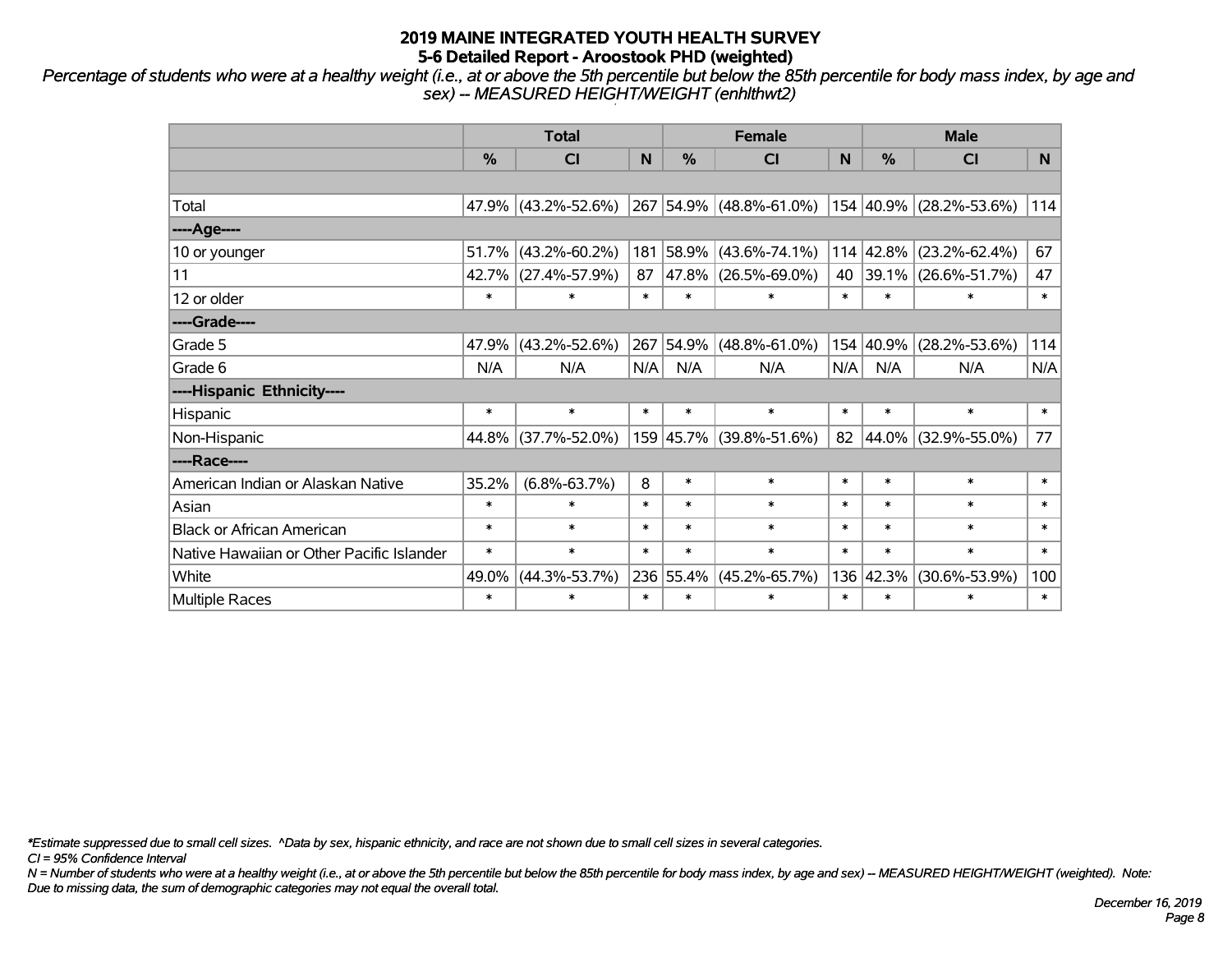*What language is spoken most often at home? (Select only one response) (en6b) Percentage of students who answered something other than 'English'*

|                                           |        | <b>Total</b>        |        |        | <b>Female</b>           |                | <b>Male</b> |                       |        |  |
|-------------------------------------------|--------|---------------------|--------|--------|-------------------------|----------------|-------------|-----------------------|--------|--|
|                                           | %      | <b>CI</b>           | N      | %      | <b>CI</b>               | N              | $\%$        | <b>CI</b>             | N      |  |
|                                           |        |                     |        |        |                         |                |             |                       |        |  |
| Total                                     | 2.9%   | $(0.6\% - 5.1\%)$   |        |        | $39 2.2\% $ (0.1%-4.4%) |                |             | $15$ 3.6% (1.0%-6.2%) | 24     |  |
| ----Age----                               |        |                     |        |        |                         |                |             |                       |        |  |
| 10 or younger                             | 2.1%   | $(0.0\% - 4.4\%)$   | 9      | $\ast$ | $\ast$                  | $\ast$         | $\ast$      | $\ast$                | $\ast$ |  |
| 11                                        | 3.3%   | $(0.4\% - 6.2\%)$   | 21     | 2.7%   | $(0.0\% - 5.9\%)$       | 8              | 4.1%        | $(0.9\% - 7.4\%)$     | 13     |  |
| 12 or older                               |        | $2.9\%$ (1.1%-4.6%) | 9      | $\ast$ | *                       | $\ast$         | $\ast$      | $\ast$                | $\ast$ |  |
| ----Grade----                             |        |                     |        |        |                         |                |             |                       |        |  |
| Grade 5                                   | 3.1%   | $(0.0\% - 6.4\%)$   | 21     | 2.0%   | $(0.0\% - 4.9\%)$       | 7 <sup>1</sup> | 4.2%        | $(0.0\% - 8.4\%)$     | 14     |  |
| Grade 6                                   | 2.7%   | $(1.3\% - 4.0\%)$   |        |        | $18$ 2.5% (0.7%-4.2%)   |                | $8 3.0\% $  | $(1.4\% - 4.6\%)$     | 10     |  |
| ----Hispanic Ethnicity----                |        |                     |        |        |                         |                |             |                       |        |  |
| Hispanic                                  | $\ast$ | $\ast$              | $\ast$ | *      | $\ast$                  | $\ast$         | $\ast$      | $\ast$                | $\ast$ |  |
| Non-Hispanic                              | 2.2%   | $(0.0\% - 5.1\%)$   | 21     |        | $1.8\%$ (0.0%-4.0%)     | 9              | 2.6%        | $(0.0\% - 6.6\%)$     | 12     |  |
| ----Race----                              |        |                     |        |        |                         |                |             |                       |        |  |
| American Indian or Alaskan Native         | $\ast$ | $\ast$              | $\ast$ | $\ast$ | $\ast$                  | $\ast$         | $\ast$      | $\ast$                | $\ast$ |  |
| Asian                                     | $\ast$ | $\ast$              | $\ast$ | $\ast$ | $\ast$                  | $\ast$         | $\ast$      | $\ast$                | $\ast$ |  |
| <b>Black or African American</b>          | $\ast$ | $\ast$              | $\ast$ | $\ast$ | $\ast$                  | $\ast$         | $\ast$      | $\ast$                | $\ast$ |  |
| Native Hawaiian or Other Pacific Islander | $\ast$ | $\ast$              | $\ast$ | $\ast$ | $\ast$                  | $\ast$         | $\ast$      | $\ast$                | $\ast$ |  |
| White                                     | 2.4%   | $(0.0\% - 4.9\%)$   | 28     | 1.5%   | $(0.0\% - 3.3\%)$       | 9              | 3.4%        | $(0.0\% - 6.9\%)$     | 19     |  |
| Multiple Races                            | $\ast$ | $\ast$              | $\ast$ | $\ast$ | $\ast$                  | $\ast$         | $\ast$      | $\ast$                | $\ast$ |  |

*\*Estimate suppressed due to small cell sizes. ^Data by sex, hispanic ethnicity, and race are not shown due to small cell sizes in several categories.*

*CI = 95% Confidence Interval*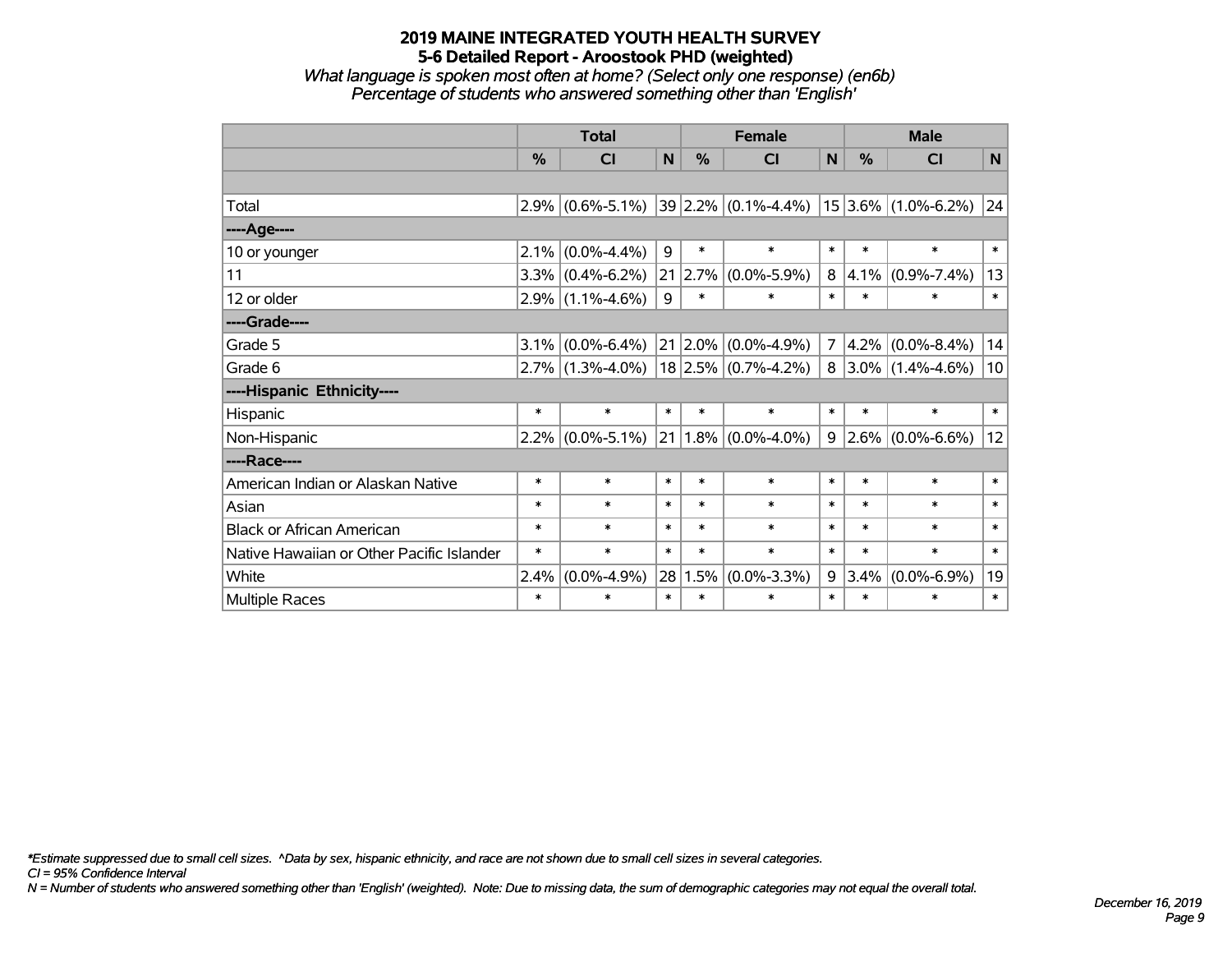*How often do you wear a seat belt when riding in a car? (en7a) Percentage of students who answered 'Never' or 'Rarely'*

|                                           |               | <b>Total</b>      |        |        | <b>Female</b> |        | <b>Male</b> |        |        |
|-------------------------------------------|---------------|-------------------|--------|--------|---------------|--------|-------------|--------|--------|
|                                           | $\frac{0}{0}$ | <b>CI</b>         | N      | %      | <b>CI</b>     | N.     | %           | CI N   |        |
|                                           |               |                   |        |        |               |        |             |        |        |
| Total                                     | 2.4%          | $(1.5\% - 3.3\%)$ | 32     | $\ast$ | $\ast$        | $\ast$ | $\ast$      | $\ast$ | $\ast$ |
| ----Age----                               |               |                   |        |        |               |        |             |        |        |
| 10 or younger                             | $\ast$        | $\ast$            | $\ast$ | $\ast$ | $\ast$        | $\ast$ | $\ast$      | $\ast$ | $\ast$ |
| 11                                        | 4.3%          | $(1.7\% - 6.8\%)$ | 27     | $\ast$ | $\ast$        | $\ast$ | $\ast$      | $\ast$ | $\ast$ |
| 12 or older                               | $\ast$        | $\ast$            | $\ast$ | $\ast$ | $\ast$        | $\ast$ | $\ast$      | $\ast$ | $\ast$ |
| ----Grade----                             |               |                   |        |        |               |        |             |        |        |
| Grade 5                                   | 2.8%          | $(1.2\% - 4.3\%)$ | 19     | $\ast$ | $\ast$        | $\ast$ | $\ast$      | $\ast$ | $\ast$ |
| Grade 6                                   | $2.0\%$       | $(1.0\% - 2.9\%)$ | 13     | $\ast$ | $\ast$        | $\ast$ | $\ast$      | $\ast$ | $\ast$ |
| ----Hispanic Ethnicity----                |               |                   |        |        |               |        |             |        |        |
| Hispanic                                  | $\ast$        | $\ast$            | $\ast$ | $\ast$ | $\ast$        | *      | $\ast$      | $\ast$ | $\ast$ |
| Non-Hispanic                              | 2.9%          | $(1.6\% - 4.2\%)$ | 29     | $\ast$ | $\ast$        | $\ast$ | $\ast$      | $\ast$ | *      |
| ----Race----                              |               |                   |        |        |               |        |             |        |        |
| American Indian or Alaskan Native         | $\ast$        | $\ast$            | $\ast$ | $\ast$ | $\ast$        | $\ast$ | $\ast$      | $\ast$ | $\ast$ |
| Asian                                     | $\ast$        | $\ast$            | $\ast$ | $\ast$ | $\ast$        | $\ast$ | $\ast$      | $\ast$ | $\ast$ |
| <b>Black or African American</b>          | $\ast$        | $\ast$            | $\ast$ | $\ast$ | $\ast$        | $\ast$ | $\ast$      | $\ast$ | $\ast$ |
| Native Hawaiian or Other Pacific Islander | *             | $\ast$            | $\ast$ | $\ast$ | $\ast$        | $\ast$ | $\ast$      | $\ast$ | $\ast$ |
| White                                     | 2.6%          | $(1.5\% - 3.6\%)$ | 30     | $\ast$ | $\ast$        | $\ast$ | $\ast$      | $\ast$ | $\ast$ |
| Multiple Races                            | $\ast$        | $\ast$            | $\ast$ | $\ast$ | $\ast$        | $\ast$ | $\ast$      | $\ast$ | $\ast$ |

*\*Estimate suppressed due to small cell sizes. ^Data by sex, hispanic ethnicity, and race are not shown due to small cell sizes in several categories.*

*CI = 95% Confidence Interval*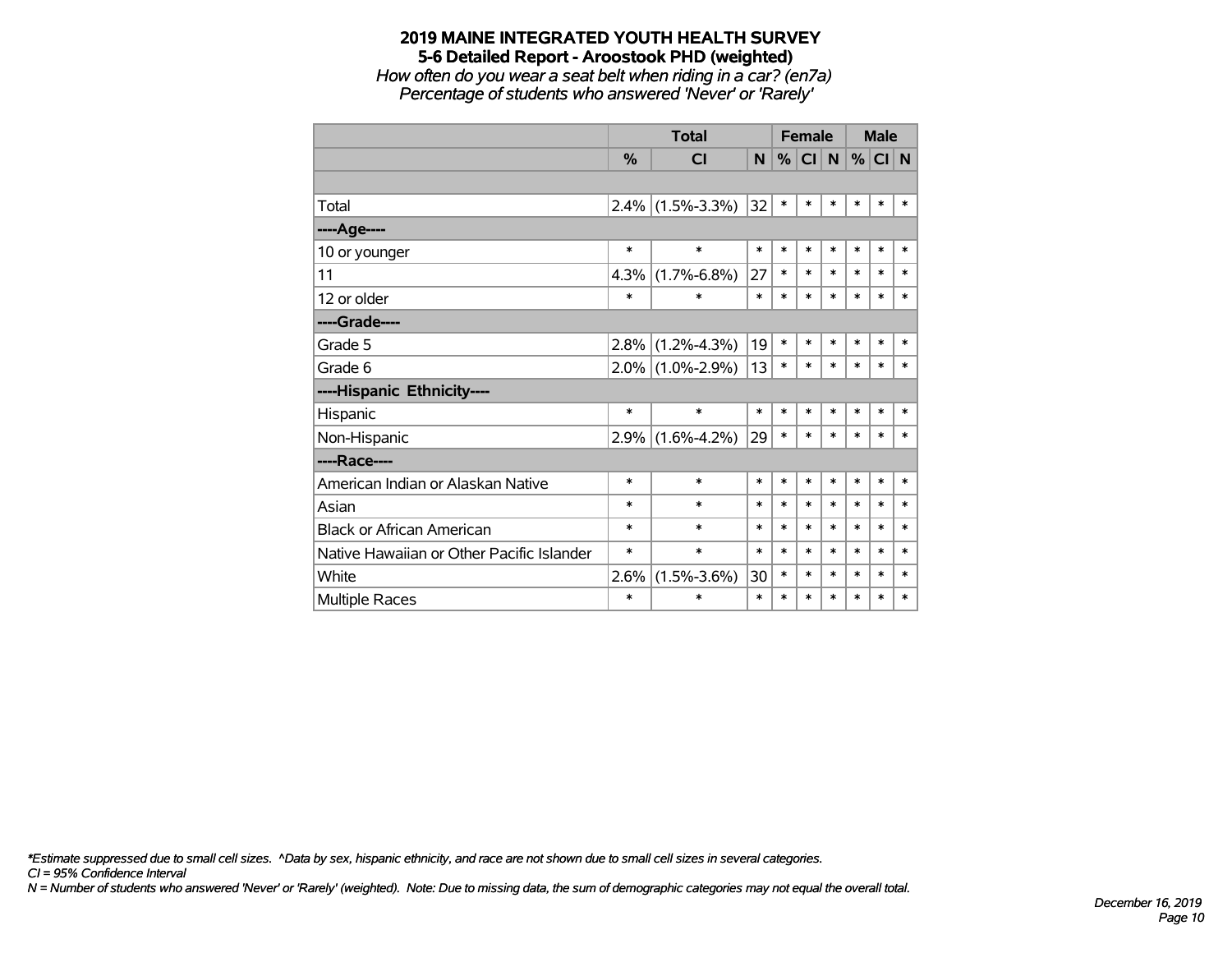# **2019 MAINE INTEGRATED YOUTH HEALTH SURVEY 5-6 Detailed Report - Aroostook PHD (weighted)** *How often do you wear a seat belt when riding in a car? (en7a\_2) Percentage of students who answered 'Always'*

|                                           |               | <b>Total</b>        |        |        | <b>Female</b>               |        | <b>Male</b> |                         |        |  |
|-------------------------------------------|---------------|---------------------|--------|--------|-----------------------------|--------|-------------|-------------------------|--------|--|
|                                           | $\frac{0}{0}$ | <b>CI</b>           | N      | %      | <b>CI</b>                   | N      | %           | <b>CI</b>               | N.     |  |
|                                           |               |                     |        |        |                             |        |             |                         |        |  |
| Total                                     |               | 77.8% (74.1%-81.5%) |        |        | $1,054$ 80.5% (74.9%-86.0%) |        |             | 530 75.0% (72.3%-77.6%) | 499    |  |
| ----Age----                               |               |                     |        |        |                             |        |             |                         |        |  |
| 10 or younger                             | 84.0%         | $(77.2\% - 90.9\%)$ | 340    | 88.7%  | $(82.7\% - 94.7\%)$         |        |             | 195 78.1% (68.4%-87.7%) | 141    |  |
| 11                                        |               | 75.7% (68.3%-83.0%) | 475    |        | 75.6% (64.1%-87.0%)         |        |             | 215 76.0% (69.7%-82.4%) | 244    |  |
| 12 or older                               |               | 73.9% (66.0%-81.7%) | 237    |        | 77.7% (67.8%-87.6%)         |        |             | 119 69.4% (61.1%-77.7%) | 113    |  |
| ----Grade----                             |               |                     |        |        |                             |        |             |                         |        |  |
| Grade 5                                   | 75.9%         | $(71.4\% - 80.4\%)$ | 523    | 79.0%  | $(71.7\% - 86.3\%)$         |        |             | 264 73.1% (69.6%-76.5%) | 251    |  |
| Grade 6                                   |               | 79.9% (75.1%-84.8%) | 528    |        | 82.5% (74.3%-90.6%)         |        |             | 263 77.0% (71.4%-82.5%) | 248    |  |
| ----Hispanic Ethnicity----                |               |                     |        |        |                             |        |             |                         |        |  |
| Hispanic                                  | 79.2%         | $(60.5\% - 98.0\%)$ | 23     | $\ast$ | $\ast$                      | $\ast$ | $\ast$      | $\ast$                  | $\ast$ |  |
| Non-Hispanic                              |               | 77.3% (73.6%-81.0%) | 763    |        | 79.1% (72.4%-85.8%)         |        |             | 394 76.0% (72.1%-79.9%) | 361    |  |
| ----Race----                              |               |                     |        |        |                             |        |             |                         |        |  |
| American Indian or Alaskan Native         | $\ast$        | $\ast$              | $\ast$ | $\ast$ | $\ast$                      | $\ast$ | $\ast$      | $\ast$                  | $\ast$ |  |
| Asian                                     | $\ast$        | $\ast$              | $\ast$ | $\ast$ | $\ast$                      | $\ast$ | $\ast$      | $\ast$                  | $\ast$ |  |
| <b>Black or African American</b>          | 42.3%         | $(13.5\% - 71.1\%)$ | 8      | $\ast$ | $\ast$                      | $\ast$ | $\ast$      | $\ast$                  | $\ast$ |  |
| Native Hawaiian or Other Pacific Islander | $\ast$        | $\ast$              | $\ast$ | $\ast$ | $\ast$                      | $\ast$ | $\ast$      | $\ast$                  | $\ast$ |  |
| White                                     | 78.5%         | $(73.8\% - 83.2\%)$ | 923    | 80.8%  | $(73.9\% - 87.7\%)$         | 472    | 75.9%       | $(72.1\% - 79.8\%)$     | 435    |  |
| Multiple Races                            |               | 70.4% (46.0%-94.7%) | 32     | $\ast$ | $\ast$                      | $\ast$ | $\ast$      | $\ast$                  | $\ast$ |  |

*\*Estimate suppressed due to small cell sizes. ^Data by sex, hispanic ethnicity, and race are not shown due to small cell sizes in several categories.*

*CI = 95% Confidence Interval*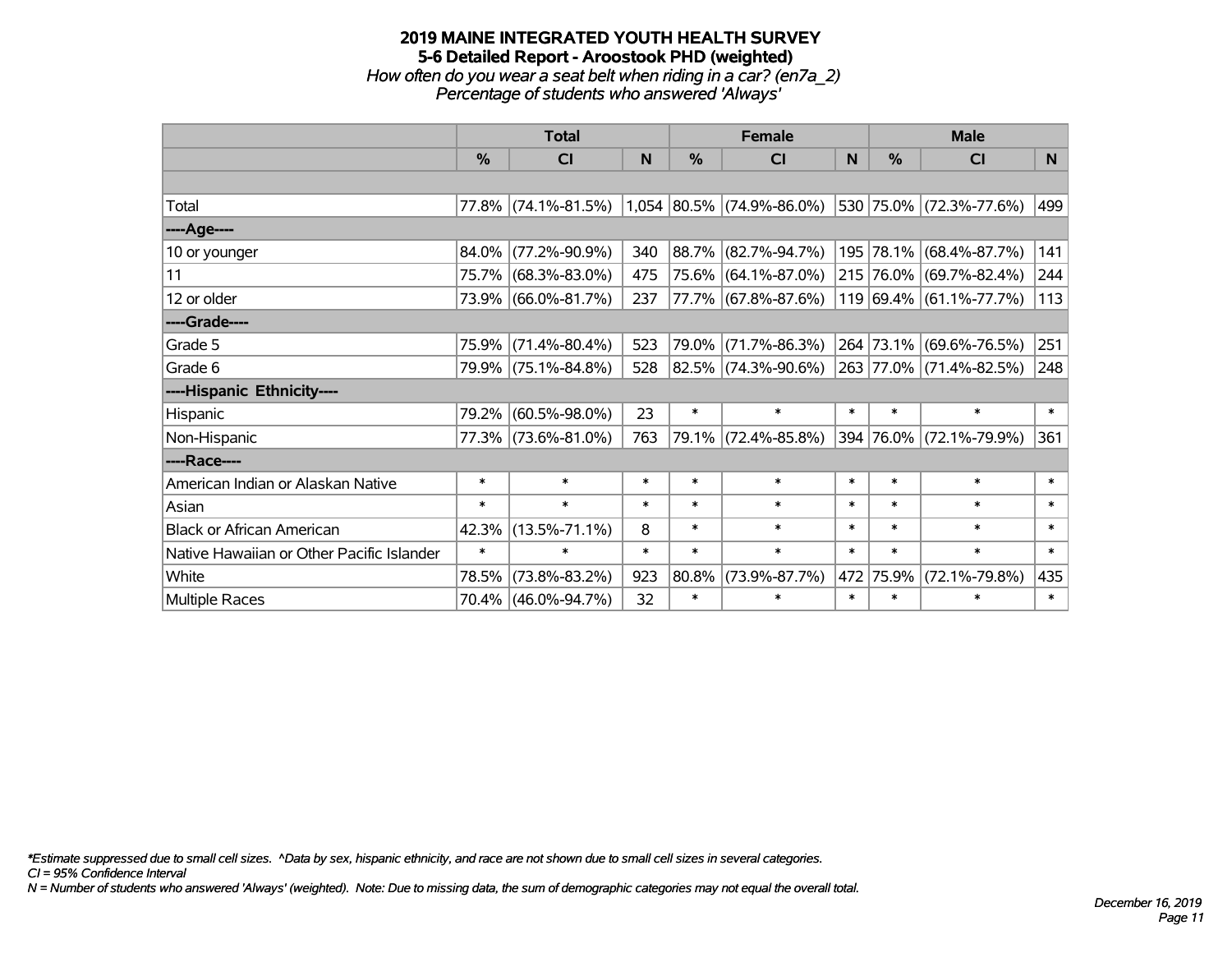*How often do you sit in the back seat when you are riding in a car? (en8a) Percentage of students who answered 'Never' or 'Rarely'*

|                                           |        | <b>Total</b>        |        |               | <b>Female</b>             |        | <b>Male</b>      |                                                    |                 |  |
|-------------------------------------------|--------|---------------------|--------|---------------|---------------------------|--------|------------------|----------------------------------------------------|-----------------|--|
|                                           | $\%$   | <b>CI</b>           | N      | $\frac{0}{0}$ | <b>CI</b>                 | N      | $\frac{0}{0}$    | <b>CI</b>                                          | N.              |  |
|                                           |        |                     |        |               |                           |        |                  |                                                    |                 |  |
| Total                                     |        | 16.7% (11.7%-21.7%) |        |               |                           |        |                  | $ 229 11.2\% $ (6.0%-16.4%) 75 22.7% (15.9%-29.4%) | 151             |  |
| ----Age----                               |        |                     |        |               |                           |        |                  |                                                    |                 |  |
| 10 or younger                             | 11.4%  | $(6.1\% - 16.7\%)$  | 47     | 8.2%          | $(2.4\% - 14.1\%)$        |        | 19 15.6%         | $(3.0\% - 28.2\%)$                                 | 28              |  |
| 11                                        |        | 19.2% (10.5%-27.9%) | 121    | 9.1%          | $(3.3\% - 14.8\%)$        |        |                  | 26 28.6% (17.7%-39.5%)                             | 93              |  |
| 12 or older                               |        | 18.7% (13.7%-23.7%) | 61     |               | $19.3\%$ (9.8%-28.8%)     |        |                  | 30 18.7% (12.8%-24.6%)                             | 30 <sup>°</sup> |  |
| ----Grade----                             |        |                     |        |               |                           |        |                  |                                                    |                 |  |
| Grade 5                                   |        | 16.9% (10.3%-23.5%) | 117    | 7.8%          | $(2.9\% - 12.8\%)$        |        |                  | 27 26.4% (17.2%-35.6%)                             | 91              |  |
| Grade 6                                   |        | 16.7% (10.9%-22.6%) |        |               | $111$  14.9% (6.6%-23.3%) |        |                  | 48 18.7% (13.0%-24.5%)                             | 61              |  |
| ----Hispanic Ethnicity----                |        |                     |        |               |                           |        |                  |                                                    |                 |  |
| Hispanic                                  | $\ast$ | $\ast$              | $\ast$ | $\ast$        | $\ast$                    | $\ast$ | $\ast$           | $\ast$                                             | $\ast$          |  |
| Non-Hispanic                              |        | 16.6% (12.5%-20.6%) |        |               | 164 10.4% (6.7%-14.2%)    |        |                  | 52 23.5% (16.0%-31.0%)                             | 112             |  |
| ----Race----                              |        |                     |        |               |                           |        |                  |                                                    |                 |  |
| American Indian or Alaskan Native         | $\ast$ | $\ast$              | $\ast$ | $\ast$        | $\ast$                    | $\ast$ | $\ast$           | $\ast$                                             | $\ast$          |  |
| Asian                                     | $\ast$ | $\ast$              | $\ast$ | $\ast$        | $\ast$                    | $\ast$ | $\ast$           | $\ast$                                             | $\ast$          |  |
| <b>Black or African American</b>          | $\ast$ | $\ast$              | $\ast$ | $\ast$        | $\ast$                    | $\ast$ | $\ast$           | $\ast$                                             | $\ast$          |  |
| Native Hawaiian or Other Pacific Islander | $\ast$ | $\ast$              | $\ast$ | $\ast$        | $\ast$                    | $\ast$ | $\ast$           | $\ast$                                             | $\ast$          |  |
| White                                     | 17.2%  | $(11.0\% - 23.4\%)$ | 204    | 10.3%         | $(4.7\% - 15.9\%)$        |        | $61 \,   24.3\%$ | $(15.7\% - 33.0\%)$                                | 140             |  |
| Multiple Races                            | $\ast$ | $\ast$              | $\ast$ | $\ast$        | $\ast$                    | $\ast$ | $\ast$           | $\ast$                                             | $\ast$          |  |

*\*Estimate suppressed due to small cell sizes. ^Data by sex, hispanic ethnicity, and race are not shown due to small cell sizes in several categories.*

*CI = 95% Confidence Interval*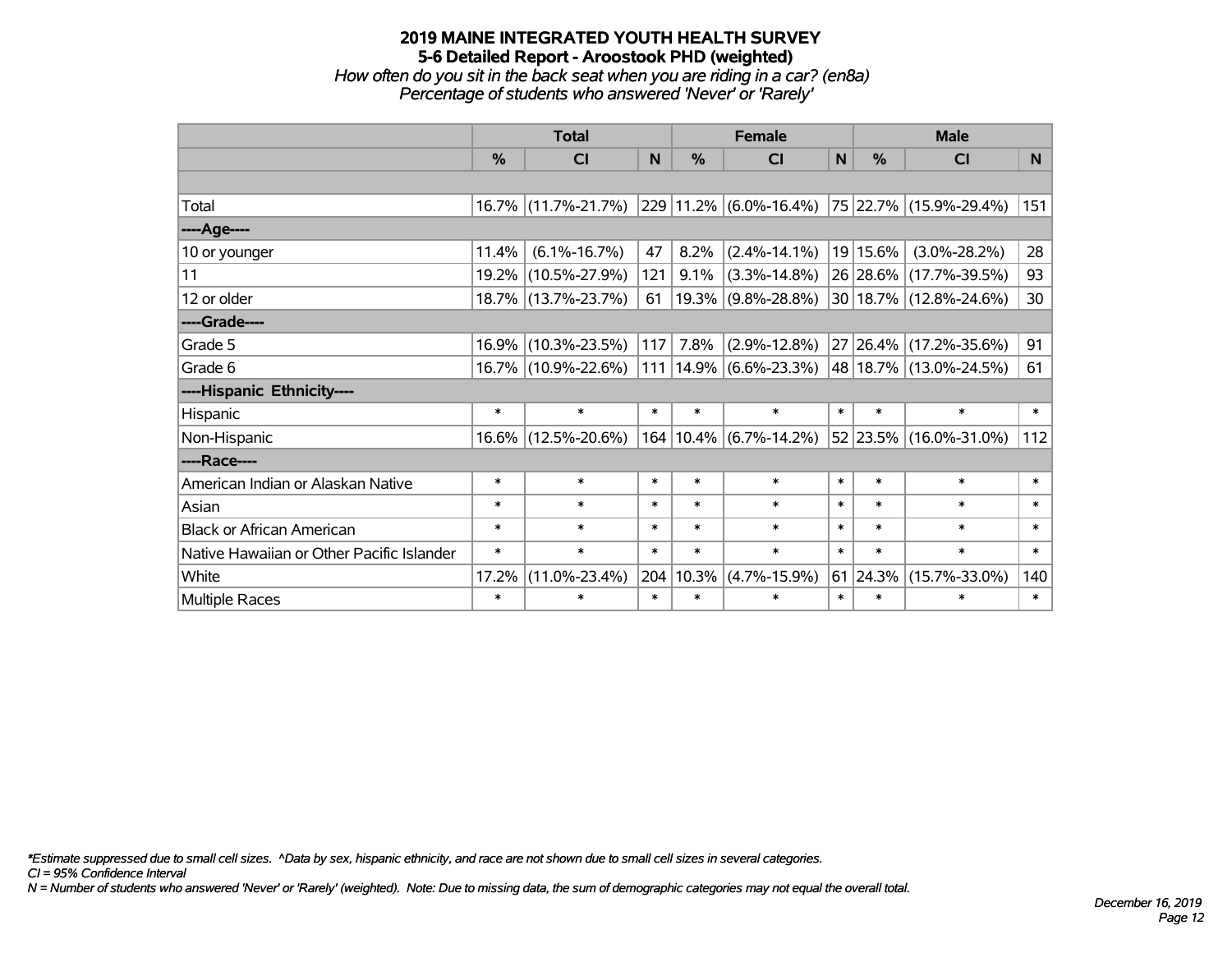*When you ride a bicycle, how often do you wear a helmet? (en9a)*

*Among students who ride a bicycle, the percentage of students who answered 'Never' or 'Rarely'*

|                                           |          | <b>Total</b>           |        |               | <b>Female</b>           |        | <b>Male</b>   |                             |        |  |
|-------------------------------------------|----------|------------------------|--------|---------------|-------------------------|--------|---------------|-----------------------------|--------|--|
|                                           | %        | <b>CI</b>              | N      | $\frac{0}{0}$ | CI                      | N      | $\frac{0}{0}$ | <b>CI</b>                   | N.     |  |
|                                           |          |                        |        |               |                         |        |               |                             |        |  |
| Total                                     |          | $31.5\%$ (25.0%-38.1%) |        |               | 386 24.8% (17.7%-31.9%) |        |               | 150   37.6%   (29.4%-45.8%) | 222    |  |
| ----Age----                               |          |                        |        |               |                         |        |               |                             |        |  |
| 10 or younger                             |          | 25.1% (15.8%-34.3%)    | 91     | 21.4%         | $(14.8\% - 28.0\%)$     | 43     |               | 28.0% (12.5%-43.6%)         | 45     |  |
| 11                                        |          | 32.9% (23.7%-42.1%)    |        | 186 22.2%     | $(9.1\% - 35.3\%)$      | 57     | $ 40.9\% $    | $(31.8\% - 49.9\%)$         | 119    |  |
| 12 or older                               |          | $37.1\%$ (28.3%-45.9%) |        |               | 109 34.0% (22.6%-45.3%) |        |               | 50 41.7% (32.1%-51.2%)      | 58     |  |
| ----Grade----                             |          |                        |        |               |                         |        |               |                             |        |  |
| Grade 5                                   |          | $31.1\%$ (22.2%-40.1%) |        |               | 195 22.9% (13.1%-32.7%) | 70     | 38.1%         | $(27.0\% - 49.3\%)$         | 117    |  |
| Grade 6                                   |          | $31.9\%$ (23.9%-39.9%) |        |               | 189 26.4% (16.9%-35.9%) | 77     |               | $ 37.0\% $ (27.0%-47.1%)    | 105    |  |
| ----Hispanic Ethnicity----                |          |                        |        |               |                         |        |               |                             |        |  |
| Hispanic                                  | 57.1%    | $(28.3\% - 85.8\%)$    | 15     | $\ast$        | $\ast$                  | $\ast$ | $\ast$        | $\ast$                      | $\ast$ |  |
| Non-Hispanic                              |          | $30.8\%$ (23.6%-38.0%) |        |               | 275 23.5% (16.8%-30.3%) |        | 109 38.5%     | $(29.0\% - 48.1\%)$         | 161    |  |
| ----Race----                              |          |                        |        |               |                         |        |               |                             |        |  |
| American Indian or Alaskan Native         | $59.6\%$ | $(24.6\% - 94.7\%)$    | 15     | $\ast$        | $\ast$                  | $\ast$ | $\ast$        | $\ast$                      | $\ast$ |  |
| Asian                                     | $\ast$   | $\ast$                 | $\ast$ | $\ast$        | $\ast$                  | $\ast$ | $\ast$        | $\ast$                      | $\ast$ |  |
| <b>Black or African American</b>          | $\ast$   | $\ast$                 | $\ast$ | $\ast$        | $\ast$                  | $\ast$ | $\ast$        | $\ast$                      | $\ast$ |  |
| Native Hawaiian or Other Pacific Islander | $\ast$   | $\ast$                 | $\ast$ | $\ast$        | $\ast$                  | $\ast$ | $\ast$        | $\ast$                      | $\ast$ |  |
| White                                     | 29.4%    | $(21.6\% - 37.2\%)$    |        | 317 22.8%     | $(15.6\% - 29.9\%)$     |        | 124 36.1%     | $(26.2\% - 46.0\%)$         | 186    |  |
| <b>Multiple Races</b>                     | 30.3%    | $(8.1\% - 52.5\%)$     | 11     | $\ast$        | $\ast$                  | $\ast$ | $\ast$        | $\ast$                      | $\ast$ |  |

*\*Estimate suppressed due to small cell sizes. ^Data by sex, hispanic ethnicity, and race are not shown due to small cell sizes in several categories.*

*CI = 95% Confidence Interval*

*N = Among students who ride a bicycle, the number of students who answered 'Never' or 'Rarely' (weighted). Note: Due to missing data, the sum of demographic categories may not equal the overall total.*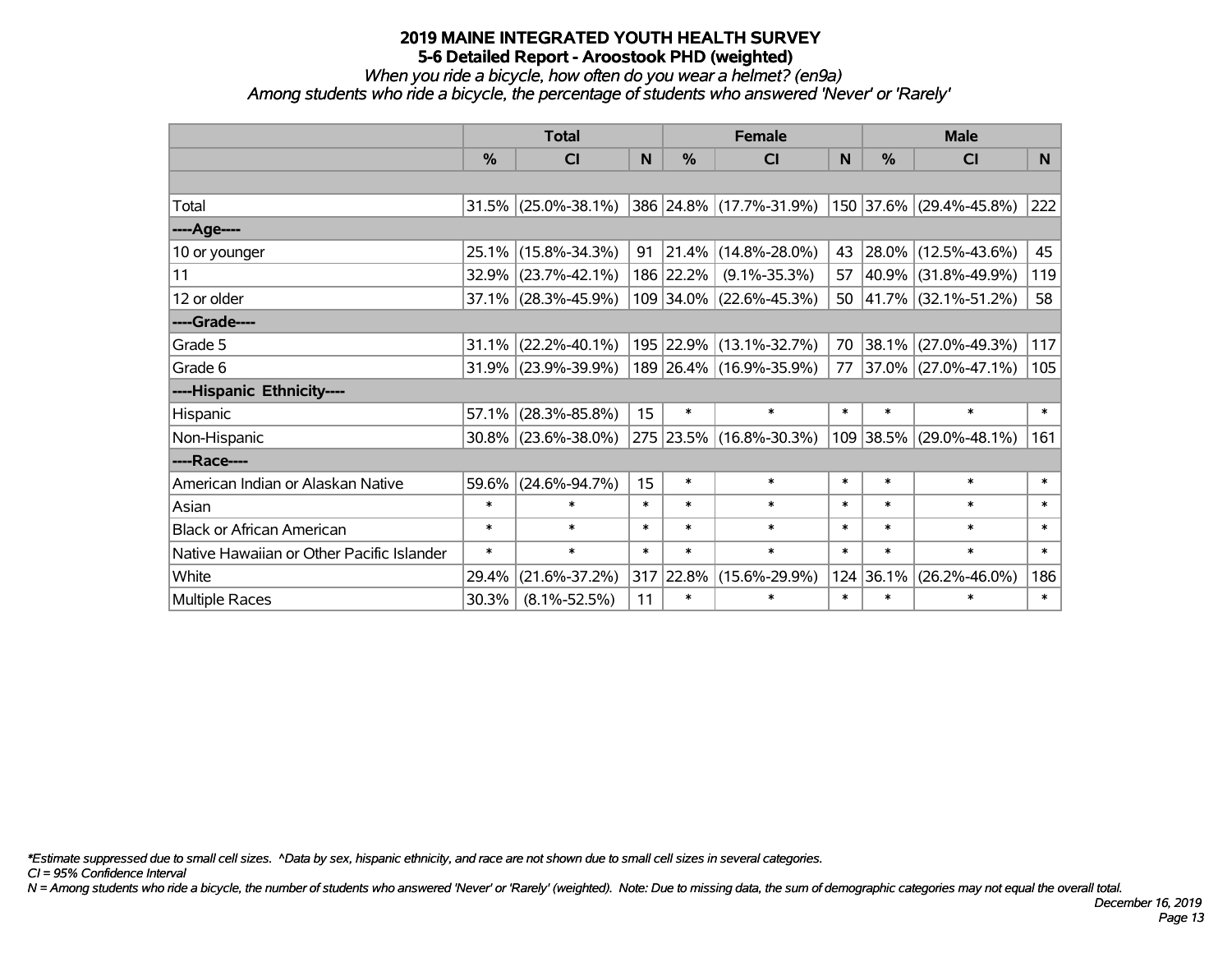#### **2019 MAINE INTEGRATED YOUTH HEALTH SURVEY 5-6 Detailed Report - Aroostook PHD (weighted)** *Have you ever been bullied on school property? (en51) Percentage of students who answered 'Yes'*

|                                           | <b>Total</b>  |                     |                | <b>Female</b> | <b>Male</b>              |              |           |                             |        |
|-------------------------------------------|---------------|---------------------|----------------|---------------|--------------------------|--------------|-----------|-----------------------------|--------|
|                                           | $\frac{0}{0}$ | <b>CI</b>           | N              | $\%$          | <b>CI</b>                | <sub>N</sub> | %         | <b>CI</b>                   | N      |
|                                           |               |                     |                |               |                          |              |           |                             |        |
| Total                                     |               | 56.7% (46.2%-67.3%) |                |               | 768 61.0% (47.7%-74.3%)  |              |           | 404 52.2% (43.7%-60.8%)     | 347    |
| ----Age----                               |               |                     |                |               |                          |              |           |                             |        |
| 10 or younger                             |               | 56.5% (45.6%-67.3%) |                |               | 232 63.4% (48.8%-78.1%)  |              | 144 46.9% | $(35.7\% - 58.0\%)$         | 85     |
| 11                                        |               | 57.4% (44.5%-70.3%) |                |               | 358 57.0% (41.3%-72.8%)  |              |           | 161 56.9% (44.4%-69.4%)     | 185    |
| 12 or older                               |               | 55.6% (41.6%-69.6%) |                |               | 177 64.6% (50.1%-79.2%)  |              |           | 99 48.7% (32.9%-64.6%)      | 78     |
| ----Grade----                             |               |                     |                |               |                          |              |           |                             |        |
| Grade 5                                   | 58.1%         | $(46.2\% - 70.0\%)$ |                |               | 404 61.3% (44.3%-78.3%)  |              | 209 53.5% | $(45.0\% - 62.1\%)$         | 184    |
| Grade 6                                   |               | 54.9% (43.0%-66.9%) |                |               | 358 60.0% (45.4%-74.7%)  |              |           | 190 50.8% (40.5%-61.1%)     | 163    |
| ----Hispanic Ethnicity----                |               |                     |                |               |                          |              |           |                             |        |
| Hispanic                                  | 24.3%         | $(8.3\% - 40.2\%)$  | $\overline{7}$ | $\ast$        | $\ast$                   | $\ast$       | $\ast$    | $\ast$                      | $\ast$ |
| Non-Hispanic                              |               | 56.4% (45.7%-67.1%) |                |               | 555 61.1% (47.3%-74.9%)  |              |           | $304 50.6\% $ (42.1%-59.1%) | 239    |
| ----Race----                              |               |                     |                |               |                          |              |           |                             |        |
| American Indian or Alaskan Native         | 55.2%         | $(36.6\% - 73.8\%)$ | 15             | $\ast$        | $\ast$                   | $\ast$       | $\ast$    | $\ast$                      | $\ast$ |
| Asian                                     | $\ast$        | $\ast$              | $\ast$         | $\ast$        | $\ast$                   | $\ast$       | $\ast$    | $\ast$                      | $\ast$ |
| <b>Black or African American</b>          | 50.5%         | $(8.2\% - 92.9\%)$  | 9              | $\ast$        | $\ast$                   | $\ast$       | $\ast$    | $\ast$                      | $\ast$ |
| Native Hawaiian or Other Pacific Islander | $\ast$        | $\ast$              | $\ast$         | $\ast$        | $\ast$                   | $\ast$       | $\ast$    | $\ast$                      | $\ast$ |
| White                                     | 56.1%         | $(44.1\% - 68.2\%)$ | 662            | 60.5%         | $(46.7\% - 74.4\%)$      |              | 356 51.9% | $(41.3\% - 62.5\%)$         | 298    |
| Multiple Races                            |               | 48.6% (28.2%-69.0%) | 22             |               | $ 52.5\% $ (35.1%-69.9%) | 9            |           | 46.3% (13.0%-79.7%)         | 13     |

*\*Estimate suppressed due to small cell sizes. ^Data by sex, hispanic ethnicity, and race are not shown due to small cell sizes in several categories.*

*CI = 95% Confidence Interval*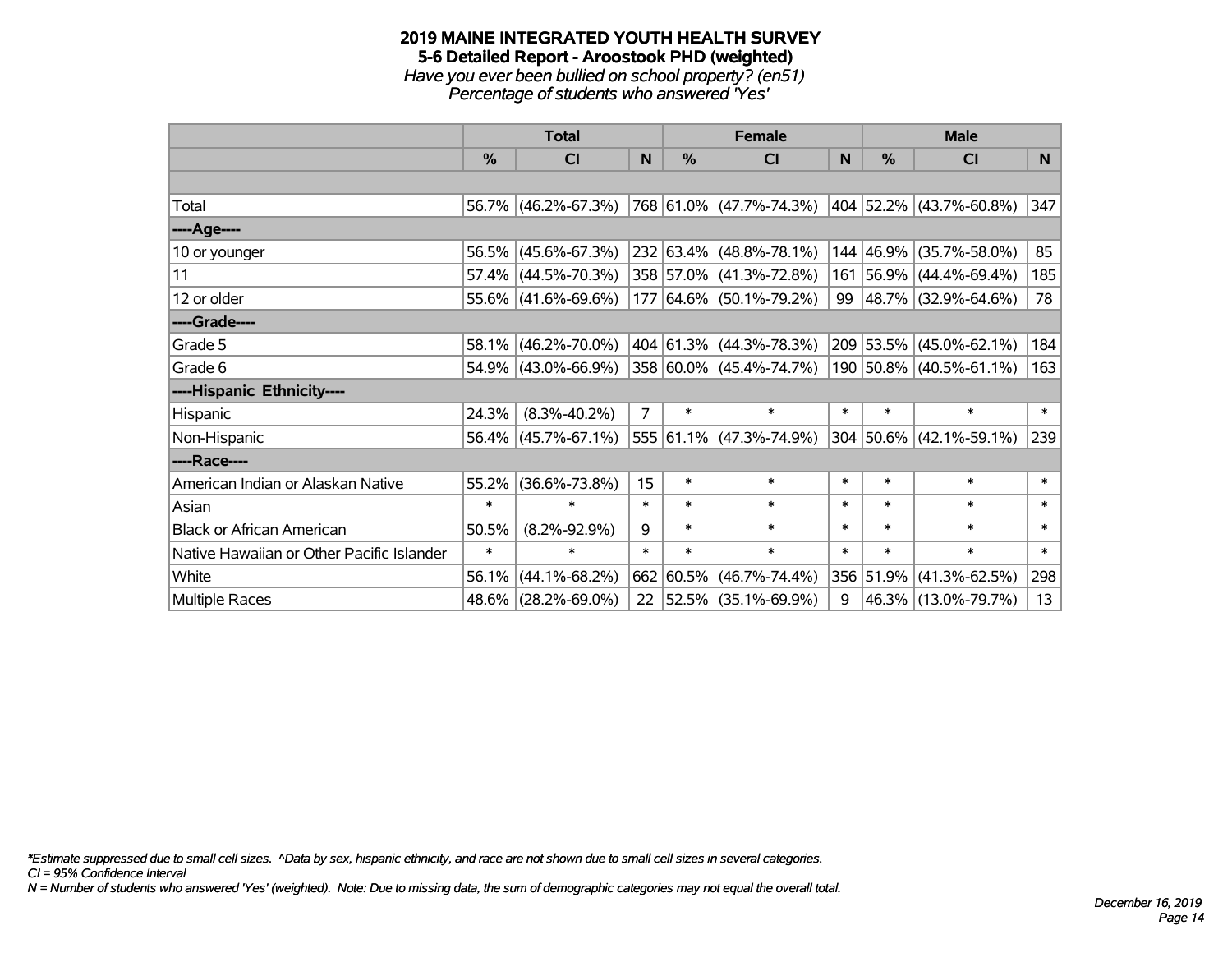#### **2019 MAINE INTEGRATED YOUTH HEALTH SURVEY 5-6 Detailed Report - Aroostook PHD (weighted)** *Have you ever been bullied away from school property? (en52a) Percentage of students who answered 'Yes'*

|                                           | <b>Total</b>  |                        |        |               | <b>Female</b>           | <b>Male</b> |           |                         |        |
|-------------------------------------------|---------------|------------------------|--------|---------------|-------------------------|-------------|-----------|-------------------------|--------|
|                                           | $\frac{0}{0}$ | CI                     | N      | $\frac{0}{0}$ | CI                      | <b>N</b>    | %         | <b>CI</b>               | N      |
|                                           |               |                        |        |               |                         |             |           |                         |        |
| Total                                     |               | $40.3\%$ (32.5%-48.1%) |        |               | 544 44.5% (35.9%-53.0%) |             |           | 294 36.9% (28.7%-45.1%) | 245    |
| ----Age----                               |               |                        |        |               |                         |             |           |                         |        |
| 10 or younger                             |               | 43.6% (35.6%-51.7%)    |        |               | 179 47.8% (35.9%-59.7%) |             | 108 39.3% | $(31.1\% - 47.5\%)$     | 71     |
| 11                                        |               | 38.0% (25.8%-50.2%)    |        |               | 236 40.2% (28.0%-52.5%) |             |           | 113 37.2% (23.5%-51.0%) | 121    |
| 12 or older                               |               | 40.5% (27.9%-53.1%)    |        |               | 128 47.2% (32.8%-61.7%) |             |           | 72 33.6% (19.6%-47.7%)  | 53     |
| ----Grade----                             |               |                        |        |               |                         |             |           |                         |        |
| Grade 5                                   | 42.9%         | $(33.6\% - 52.3\%)$    |        |               | 297 48.4% (37.7%-59.0%) |             | 165 38.9% | $(28.9\% - 48.8\%)$     | 133    |
| Grade 6                                   |               | $37.1\%$ (29.0%-45.1%) |        |               | 241 39.3% (28.9%-49.8%) |             |           | 124 34.9% (25.5%-44.4%) | 112    |
| ----Hispanic Ethnicity----                |               |                        |        |               |                         |             |           |                         |        |
| Hispanic                                  | 19.6%         | $(0.0\% - 39.8\%)$     | 6      | $\ast$        | $\ast$                  | $\ast$      | $\ast$    | $\ast$                  | $\ast$ |
| Non-Hispanic                              |               | $37.5\%$ (29.6%-45.5%) |        |               | 369 42.2% (32.6%-51.8%) |             |           | 210 33.3% (27.0%-39.6%) | 156    |
| ----Race----                              |               |                        |        |               |                         |             |           |                         |        |
| American Indian or Alaskan Native         |               | 46.2% (19.8%-72.6%)    | 12     | $\ast$        | $\ast$                  | $\ast$      | $\ast$    | $\ast$                  | $\ast$ |
| Asian                                     | $\ast$        | $\ast$                 | $\ast$ | $\ast$        | $\ast$                  | $\ast$      | $\ast$    | $\ast$                  | $\ast$ |
| <b>Black or African American</b>          | 65.1%         | $(40.5\% - 89.8\%)$    | 12     | $\ast$        | $\ast$                  | $\ast$      | $\ast$    | $\ast$                  | $\ast$ |
| Native Hawaiian or Other Pacific Islander | $\ast$        | $\ast$                 | $\ast$ | $\ast$        | $\ast$                  | $\ast$      | $\ast$    | $\ast$                  | $\ast$ |
| White                                     | 39.7%         | $(31.6\% - 47.7\%)$    |        | 468 44.2%     | $(35.9\% - 52.6\%)$     |             | 260 35.4% | $(26.6\% - 44.1\%)$     | 203    |
| <b>Multiple Races</b>                     |               | 37.6% (15.2%-60.0%)    | 17     | $ 36.1\% $    | $(0.0\% - 74.9\%)$      | 6           |           | 38.5% (13.1%-63.9%)     | 11     |

*\*Estimate suppressed due to small cell sizes. ^Data by sex, hispanic ethnicity, and race are not shown due to small cell sizes in several categories.*

*CI = 95% Confidence Interval*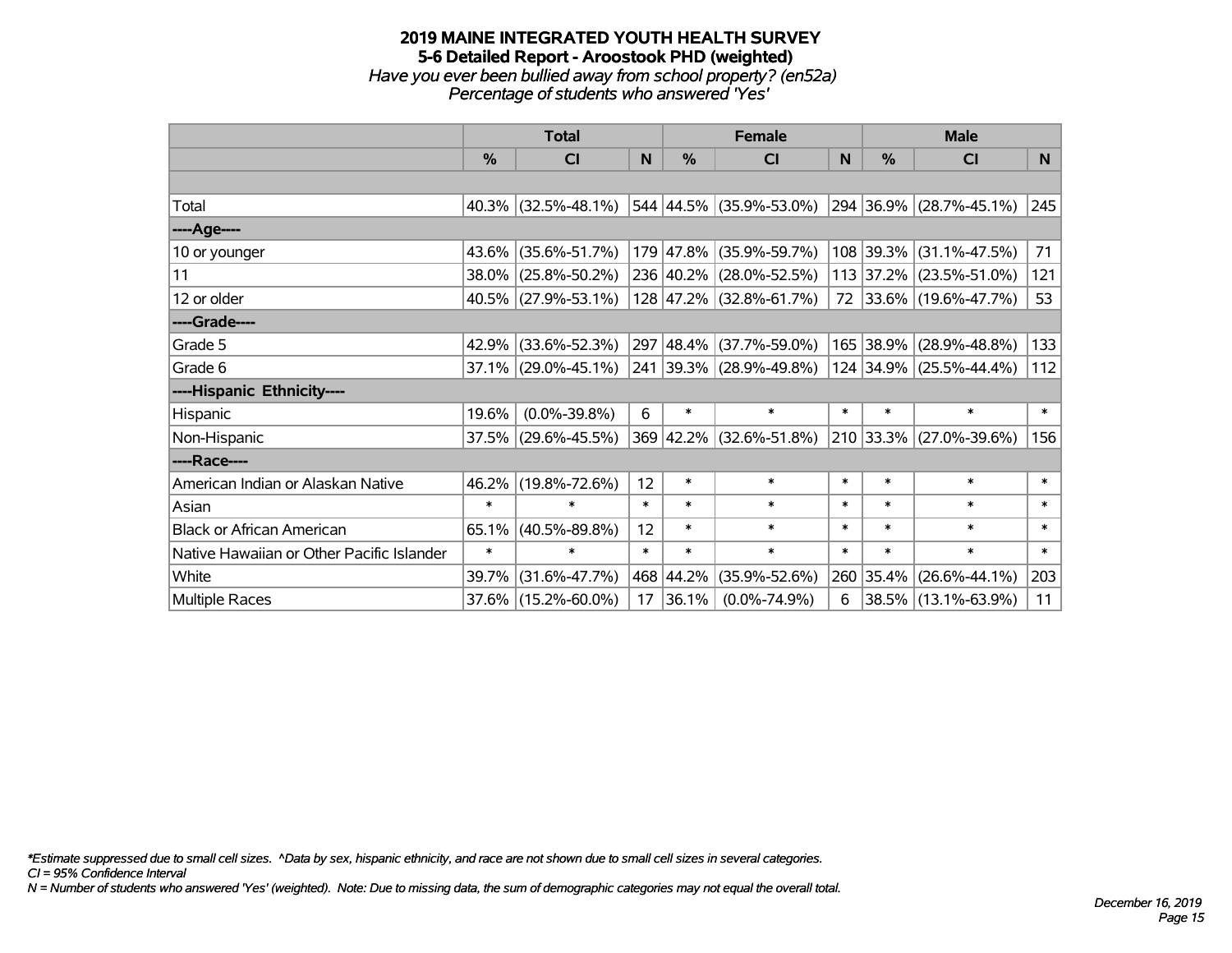*Do you agree or disagree with the following statement? I feel safe at my school. (en12) Percentage of students who answered 'Strongly agree' or 'Agree'*

|                                           | <b>Total</b> |                     |        | <b>Female</b> | <b>Male</b>          |        |           |                          |                |
|-------------------------------------------|--------------|---------------------|--------|---------------|----------------------|--------|-----------|--------------------------|----------------|
|                                           | %            | CI                  | N      | $\frac{0}{0}$ | CI                   | N      | $\%$      | <b>CI</b>                | N <sub>1</sub> |
|                                           |              |                     |        |               |                      |        |           |                          |                |
| Total                                     |              | 89.1% (85.3%-92.9%) |        | 1,212 91.3%   | $(86.9\% - 95.7\%)$  |        |           | 602 87.0% (82.7%-91.4%)  | 581            |
| ----Age----                               |              |                     |        |               |                      |        |           |                          |                |
| 10 or younger                             | 88.8%        | $(83.6\% - 94.0\%)$ | 363    | 93.0%         | $(84.2\% - 100.0\%)$ |        | 208 85.3% | $(78.3\% - 92.4\%)$      | 155            |
| 11                                        | 91.0%        | $(87.7\% - 94.2\%)$ | 571    | 91.5%         | $(87.7\% - 95.3\%)$  |        |           | 258 89.9% (85.6%-94.1%)  | 291            |
| 12 or older                               | 86.0%        | $(79.6\% - 92.5\%)$ | 276    | 88.4%         | $(80.8\% - 96.1\%)$  |        |           | 136 83.3% (73.5%-93.2%)  | 135            |
| ----Grade----                             |              |                     |        |               |                      |        |           |                          |                |
| Grade 5                                   | 90.1%        | $(85.8\% - 94.3\%)$ | 623    | 93.9%         | $(88.0\% - 99.8\%)$  |        |           | 317 87.0% (81.3%-92.7%)  | 299            |
| Grade 6                                   | 88.9%        | $(83.9\% - 93.8\%)$ | 587    | 90.0%         | $(83.1\% - 96.9\%)$  |        |           | 284 87.1% (82.4%-91.8%)  | 282            |
| ----Hispanic Ethnicity----                |              |                     |        |               |                      |        |           |                          |                |
| Hispanic                                  | $\ast$       | $\ast$              | $\ast$ | $\ast$        | $\ast$               | $\ast$ | $\ast$    | $\ast$                   | $\ast$         |
| Non-Hispanic                              | 88.4%        | $(84.8\% - 92.0\%)$ | 868    | 91.6%         | $(87.3\% - 95.9\%)$  | 451    |           | $ 84.8\% $ (80.4%-89.1%) | 403            |
| ----Race----                              |              |                     |        |               |                      |        |           |                          |                |
| American Indian or Alaskan Native         | $\ast$       | $\ast$              | $\ast$ | $\ast$        | $\ast$               | $\ast$ | $\ast$    | $\ast$                   | $\ast$         |
| Asian                                     | $\ast$       | $\ast$              | $\ast$ | $\ast$        | $\ast$               | $\ast$ | $\ast$    | $\ast$                   | $\ast$         |
| <b>Black or African American</b>          | $\ast$       | $\ast$              | $\ast$ | $\ast$        | $\ast$               | $\ast$ | $\ast$    | $\ast$                   | $\ast$         |
| Native Hawaiian or Other Pacific Islander | $\ast$       | $\ast$              | $\ast$ | $\ast$        | $\ast$               | $\ast$ | $\ast$    | $\ast$                   | $\ast$         |
| White                                     | 89.6%        | $(86.2\% - 93.1\%)$ | 1,057  | 91.5%         | $(86.7\% - 96.3\%)$  | 535    | 87.4%     | $(84.0\% - 90.8\%)$      | 503            |
| <b>Multiple Races</b>                     | 82.1%        | $(72.7\% - 91.4\%)$ | 37     | $\ast$        | $\ast$               | $\ast$ | $\ast$    | $\ast$                   | $\ast$         |

*\*Estimate suppressed due to small cell sizes. ^Data by sex, hispanic ethnicity, and race are not shown due to small cell sizes in several categories.*

*CI = 95% Confidence Interval*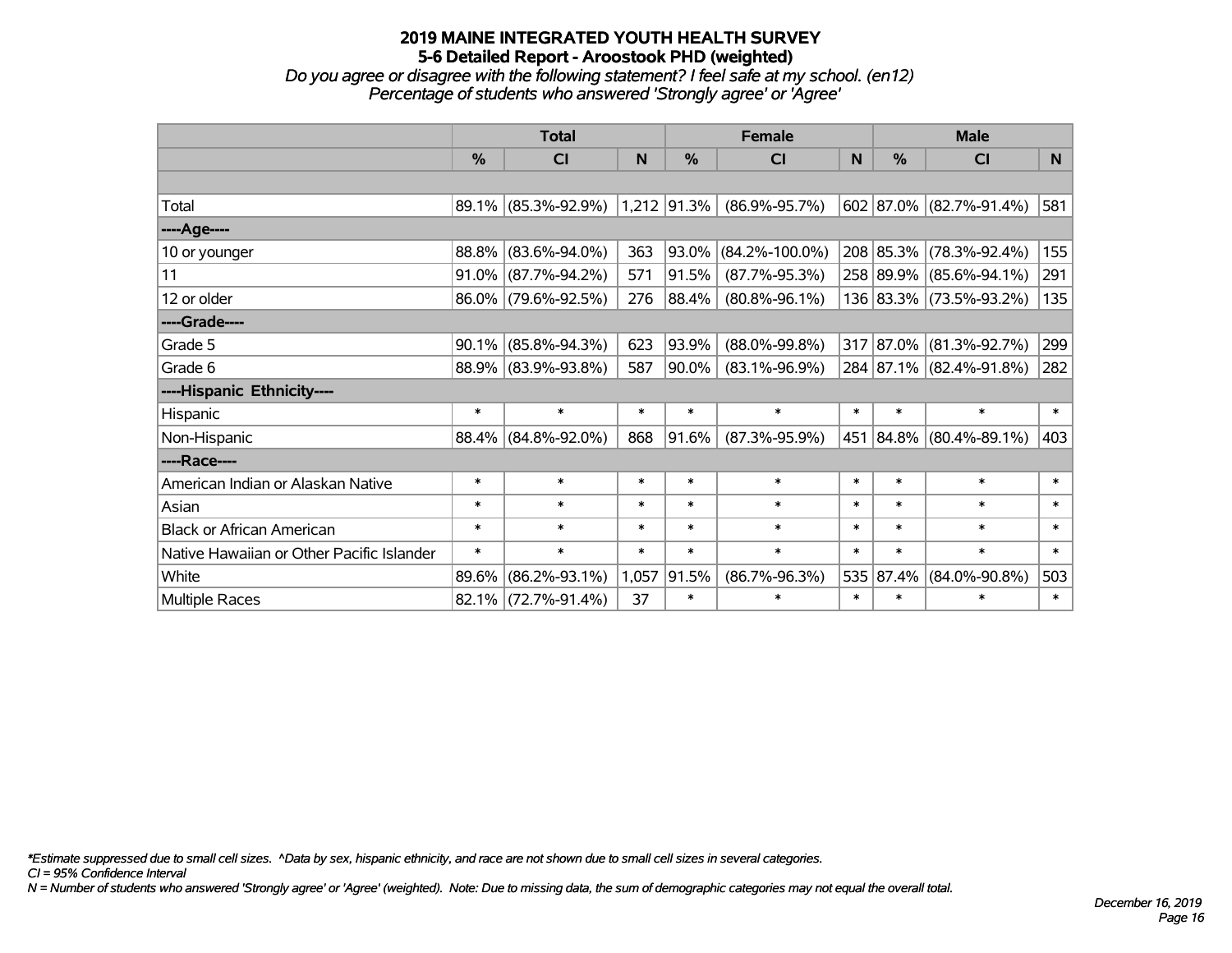# **2019 MAINE INTEGRATED YOUTH HEALTH SURVEY 5-6 Detailed Report - Aroostook PHD (weighted)** *Have you ever tried cigarette smoking, even one or two puffs? (en13) Percentage of students who answered 'Yes'*

|                                           | <b>Total</b> |                    |        |         | <b>Female</b>           |        | <b>Male</b>   |                         |                 |  |
|-------------------------------------------|--------------|--------------------|--------|---------|-------------------------|--------|---------------|-------------------------|-----------------|--|
|                                           | $\%$         | <b>CI</b>          | N      | %       | <b>CI</b>               | N      | $\frac{0}{0}$ | <b>CI</b>               | N               |  |
|                                           |              |                    |        |         |                         |        |               |                         |                 |  |
| Total                                     | 2.2%         | $(1.1\% - 3.2\%)$  |        |         | $29 1.9\% $ (0.4%-3.4%) |        |               | $13 2.5\% $ (0.9%-4.2%) | 17              |  |
| ---- Age----                              |              |                    |        |         |                         |        |               |                         |                 |  |
| 10 or younger                             | 2.1%         | $(0.0\% - 4.6\%)$  | 8      | $\ast$  | $\ast$                  | $\ast$ | $\ast$        | $\ast$                  | $\ast$          |  |
| 11                                        | 2.1%         | $(0.2\% - 4.1\%)$  | 13     | $\ast$  | $\ast$                  | $\ast$ | $\ast$        | $\ast$                  | $\ast$          |  |
| 12 or older                               | 2.4%         | $(1.1\% - 3.7\%)$  | 8      | $\ast$  | $\ast$                  | $\ast$ | $\ast$        | $\ast$                  | $\ast$          |  |
| ----Grade----                             |              |                    |        |         |                         |        |               |                         |                 |  |
| Grade 5                                   | 2.6%         | $(1.2\% - 3.9\%)$  |        | 18 1.8% | $(0.0\% - 4.7\%)$       | 6      | 3.4%          | $(0.8\% - 6.0\%)$       | 12              |  |
| Grade 6                                   | 1.7%         | $(0.8\% - 2.7\%)$  | 12     | $\ast$  | $\ast$                  | $\ast$ | $\ast$        | $\ast$                  | $\ast$          |  |
| ----Hispanic Ethnicity----                |              |                    |        |         |                         |        |               |                         |                 |  |
| Hispanic                                  | $\ast$       | $\ast$             | $\ast$ | $\ast$  | $\ast$                  | $\ast$ | $\ast$        | $\ast$                  | $\ast$          |  |
| Non-Hispanic                              | 2.0%         | $(0.6\% - 3.4\%)$  |        |         | $20 2.5\% $ (0.5%-4.6%) |        | 13 1.5%       | $(0.0\% - 3.6\%)$       | $\overline{7}$  |  |
| ----Race----                              |              |                    |        |         |                         |        |               |                         |                 |  |
| American Indian or Alaskan Native         | $\ast$       | $\ast$             | $\ast$ | $\ast$  | $\ast$                  | $\ast$ | $\ast$        | $\ast$                  | $\ast$          |  |
| Asian                                     | $\ast$       | $\ast$             | $\ast$ | $\ast$  | $\ast$                  | $\ast$ | $\ast$        | $\ast$                  | $\ast$          |  |
| <b>Black or African American</b>          | $\ast$       | $\ast$             | $\ast$ | $\ast$  | $\ast$                  | $\ast$ | $\ast$        | $\ast$                  | $\ast$          |  |
| Native Hawaiian or Other Pacific Islander | $\ast$       | $\ast$             | $\ast$ | $\ast$  | $\ast$                  | $\ast$ | $\ast$        | $\ast$                  | $\ast$          |  |
| White                                     | 1.8%         | $(0.5\% - 3.1\%)$  | 21     | 1.9%    | $(0.2\% - 3.6\%)$       | 11     | 1.7%          | $(0.0\% - 3.6\%)$       | 10 <sup>1</sup> |  |
| Multiple Races                            | 18.7%        | $(0.0\% - 39.7\%)$ | 8      | $\ast$  | $\ast$                  | $\ast$ | $\ast$        | $\ast$                  | $\ast$          |  |

*\*Estimate suppressed due to small cell sizes. ^Data by sex, hispanic ethnicity, and race are not shown due to small cell sizes in several categories.*

*CI = 95% Confidence Interval*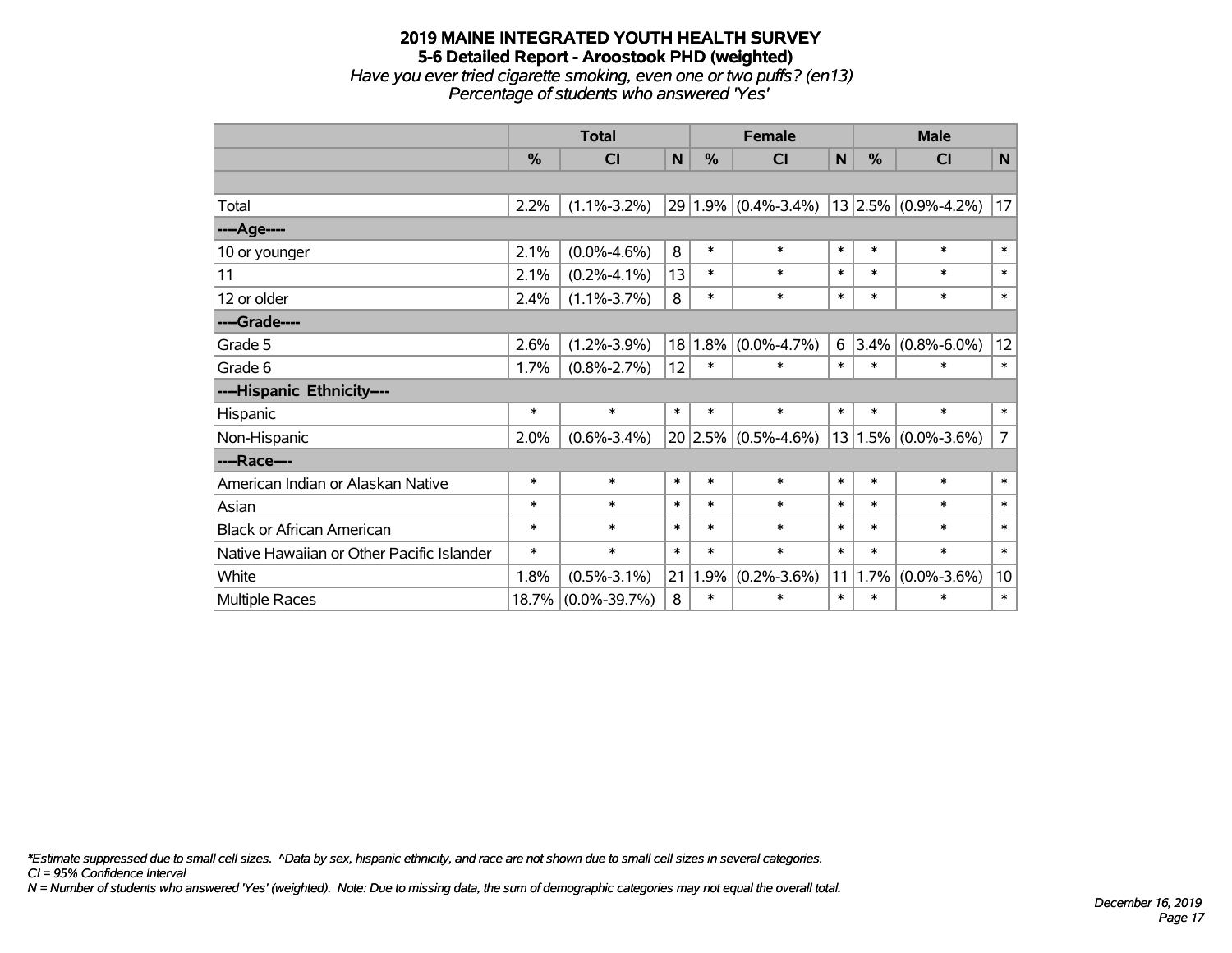*During the past 30 days, on how many days did you smoke cigarettes? (en14) Percentage of students who answered at least 1 day*

|                                           | <b>Total</b> |         |        |        | <b>Female</b> |        | <b>Male</b> |          |        |
|-------------------------------------------|--------------|---------|--------|--------|---------------|--------|-------------|----------|--------|
|                                           |              | $\%$ CI | N      | %      | <sub>C</sub>  | N      |             | $%$ CI N |        |
|                                           |              |         |        |        |               |        |             |          |        |
| Total                                     | $\ast$       | $\ast$  | $\ast$ | $\ast$ | $\ast$        | *      | *           | $\ast$   | *      |
| ----Age----                               |              |         |        |        |               |        |             |          |        |
| 10 or younger                             | $\ast$       | $\ast$  | $\ast$ | $\ast$ | $\ast$        | *      | *           | $\ast$   | $\ast$ |
| 11                                        | $\ast$       | $\ast$  | $\ast$ | $\ast$ | $\ast$        | $\ast$ | $\ast$      | $\ast$   | *      |
| 12 or older                               | $\ast$       | $\ast$  | $\ast$ | $\ast$ | $\ast$        | $\ast$ | $\ast$      | $\ast$   | $\ast$ |
| ----Grade----                             |              |         |        |        |               |        |             |          |        |
| Grade 5                                   | $\ast$       | $\ast$  | $\ast$ | $\ast$ | $\ast$        | $\ast$ | $\ast$      | $\ast$   | $\ast$ |
| Grade 6                                   | $\ast$       | $\ast$  | $\ast$ | $\ast$ | $\ast$        | $\ast$ | $\ast$      | $\ast$   | *      |
| ----Hispanic Ethnicity----                |              |         |        |        |               |        |             |          |        |
| Hispanic                                  | $\ast$       | $\ast$  | $\ast$ | $\ast$ | $\ast$        | $\ast$ | $\ast$      | $\ast$   | $\ast$ |
| Non-Hispanic                              | $\ast$       | $\ast$  | $\ast$ | $\ast$ | $\ast$        | $\ast$ | $\ast$      | $\ast$   | $\ast$ |
| ----Race----                              |              |         |        |        |               |        |             |          |        |
| American Indian or Alaskan Native         | $\ast$       | $\ast$  | $\ast$ | $\ast$ | $\ast$        | $\ast$ | $\ast$      | $\ast$   | $\ast$ |
| Asian                                     | $\ast$       | $\ast$  | $\ast$ | $\ast$ | $\ast$        | $\ast$ | $\ast$      | $\ast$   | $\ast$ |
| <b>Black or African American</b>          | $\ast$       | $\ast$  | $\ast$ | $\ast$ | $\ast$        | $\ast$ | $\ast$      | $\ast$   | $\ast$ |
| Native Hawaiian or Other Pacific Islander | $\ast$       | $\ast$  | $\ast$ | $\ast$ | $\ast$        | $\ast$ | $\ast$      | $\ast$   | $\ast$ |
| White                                     | $\ast$       | $\ast$  | $\ast$ | $\ast$ | $\ast$        | $\ast$ | $\ast$      | $\ast$   | $\ast$ |
| <b>Multiple Races</b>                     | $\ast$       | $\ast$  | $\ast$ | $\ast$ | $\ast$        | $\ast$ | $\ast$      | $\ast$   | $\ast$ |

*\*Estimate suppressed due to small cell sizes. ^Data by sex, hispanic ethnicity, and race are not shown due to small cell sizes in several categories.*

*CI = 95% Confidence Interval*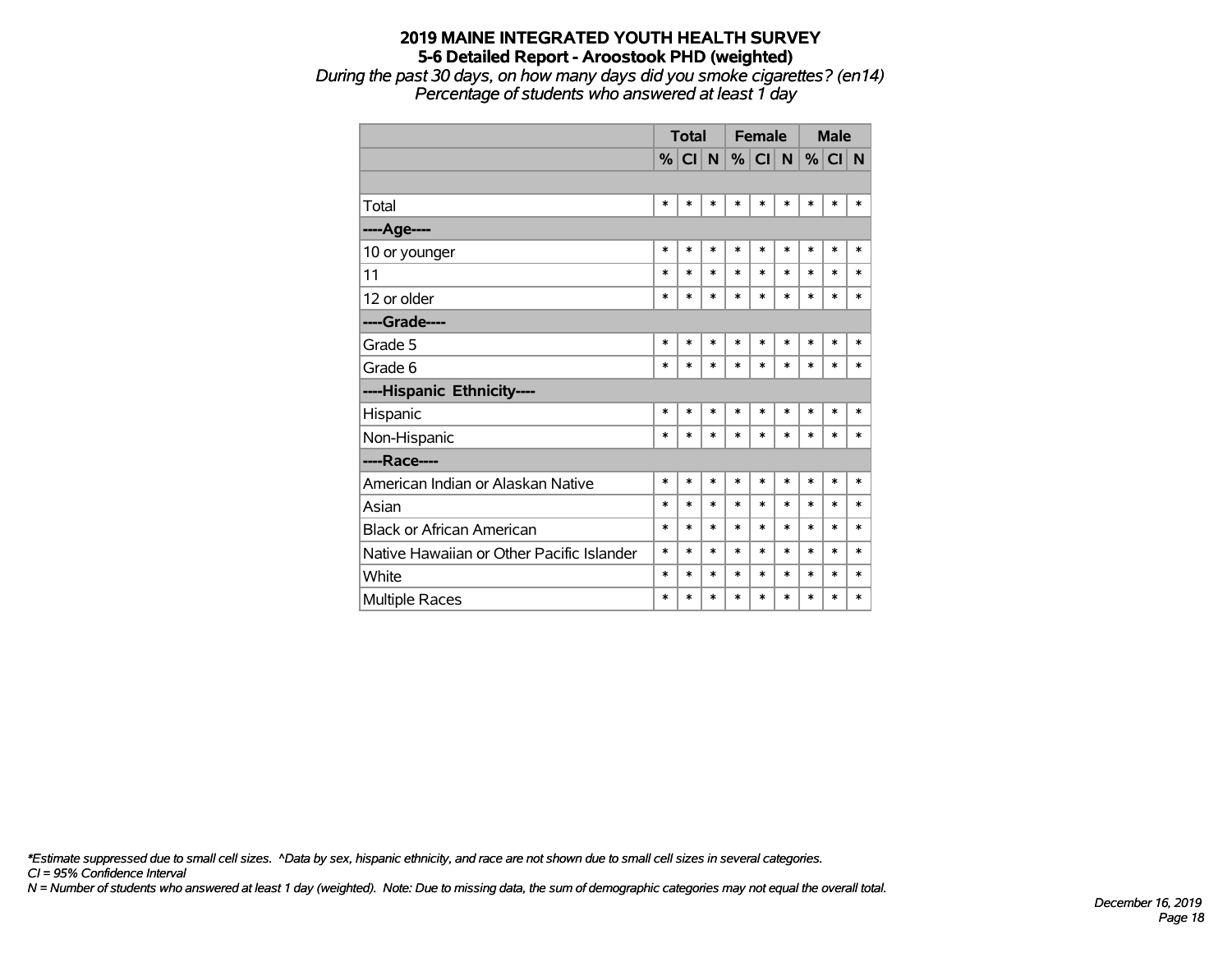*Do you think you will try a cigarette soon? (en15)*

*Percentage of students who answered 'I definitely will', 'I probably will' or 'I probably will not'*

|                                           | <b>Total</b> |                     |        |               | <b>Female</b>         |        | <b>Male</b>   |                           |              |  |
|-------------------------------------------|--------------|---------------------|--------|---------------|-----------------------|--------|---------------|---------------------------|--------------|--|
|                                           | %            | <b>CI</b>           | N      | $\frac{0}{0}$ | CI                    | N      | $\frac{9}{6}$ | <b>CI</b>                 | $\mathsf{N}$ |  |
|                                           |              |                     |        |               |                       |        |               |                           |              |  |
| Total                                     | 9.0%         | $(5.7\% - 12.3\%)$  | 122    | 7.0%          | $(3.7\% - 10.2\%)$    |        |               | 46   10.6%   (5.3%-15.8%) | 70           |  |
| ----Age----                               |              |                     |        |               |                       |        |               |                           |              |  |
| 10 or younger                             | 5.0%         | $(0.7\% - 9.3\%)$   | 20     | $\ast$        | $\ast$                | $\ast$ | $\ast$        | $\ast$                    | $\ast$       |  |
| 11                                        | 11.3%        | $(7.4\% - 15.1\%)$  | 71     | 10.2%         | $(7.8\% - 12.6\%)$    |        | 29 11.1%      | $(5.4\% - 16.9\%)$        | 36           |  |
| 12 or older                               | 9.8%         | $(4.9\% - 14.7\%)$  | 31     |               | $10.1\%$ (0.0%-20.6%) | 15     | 9.7%          | $(5.3\% - 14.2\%)$        | 16           |  |
| ----Grade----                             |              |                     |        |               |                       |        |               |                           |              |  |
| Grade 5                                   | 10.0%        | $(5.1\% - 14.9\%)$  | 70     | 5.7%          | $(3.1\% - 8.2\%)$     |        | 19 13.6%      | $(4.5\% - 22.8\%)$        | 47           |  |
| Grade 6                                   | 8.0%         | $(4.2\% - 11.8\%)$  | 53     | 8.5%          | $(2.5\% - 14.4\%)$    |        | 27 7.3%       | $(4.2\% - 10.3\%)$        | 23           |  |
| ----Hispanic Ethnicity----                |              |                     |        |               |                       |        |               |                           |              |  |
| Hispanic                                  | $\ast$       | $\ast$              | $\ast$ | $\ast$        | $\ast$                | $\ast$ | $\ast$        | $\ast$                    | $\ast$       |  |
| Non-Hispanic                              | 8.8%         | $(4.6\% - 13.1\%)$  | 87     | 7.3%          | $(3.5\% - 11.0\%)$    | 36     | 9.5%          | $(1.9\% - 17.0\%)$        | 45           |  |
| ----Race----                              |              |                     |        |               |                       |        |               |                           |              |  |
| American Indian or Alaskan Native         | $\ast$       | $\ast$              | $\ast$ | $\ast$        | $\ast$                | $\ast$ | $\ast$        | $\ast$                    | $\ast$       |  |
| Asian                                     | $\ast$       | $\ast$              | $\ast$ | $\ast$        | $\ast$                | $\ast$ | $\ast$        | $\ast$                    | $\ast$       |  |
| <b>Black or African American</b>          | $\ast$       | $\ast$              | $\ast$ | $\ast$        | $\ast$                | $\ast$ | $\ast$        | $\ast$                    | $\ast$       |  |
| Native Hawaiian or Other Pacific Islander | $\ast$       | $\ast$              | $\ast$ | $\ast$        | $\ast$                | $\ast$ | $\ast$        | $\ast$                    | $\ast$       |  |
| White                                     | 7.5%         | $(4.2\% - 10.7\%)$  | 88     | 5.4%          | $(2.4\% - 8.5\%)$     | 32     | 9.3%          | $(3.8\% - 14.9\%)$        | 53           |  |
| Multiple Races                            | 27.6%        | $(18.6\% - 36.7\%)$ | 12     | $\ast$        | *                     | $\ast$ | $\ast$        | $\ast$                    | $\ast$       |  |

*\*Estimate suppressed due to small cell sizes. ^Data by sex, hispanic ethnicity, and race are not shown due to small cell sizes in several categories.*

*CI = 95% Confidence Interval*

*N = Number of students who answered 'I definitely will', 'I probably will' or 'I probably will not' (weighted). Note: Due to missing data, the sum of demographic categories may not equal the overall total.*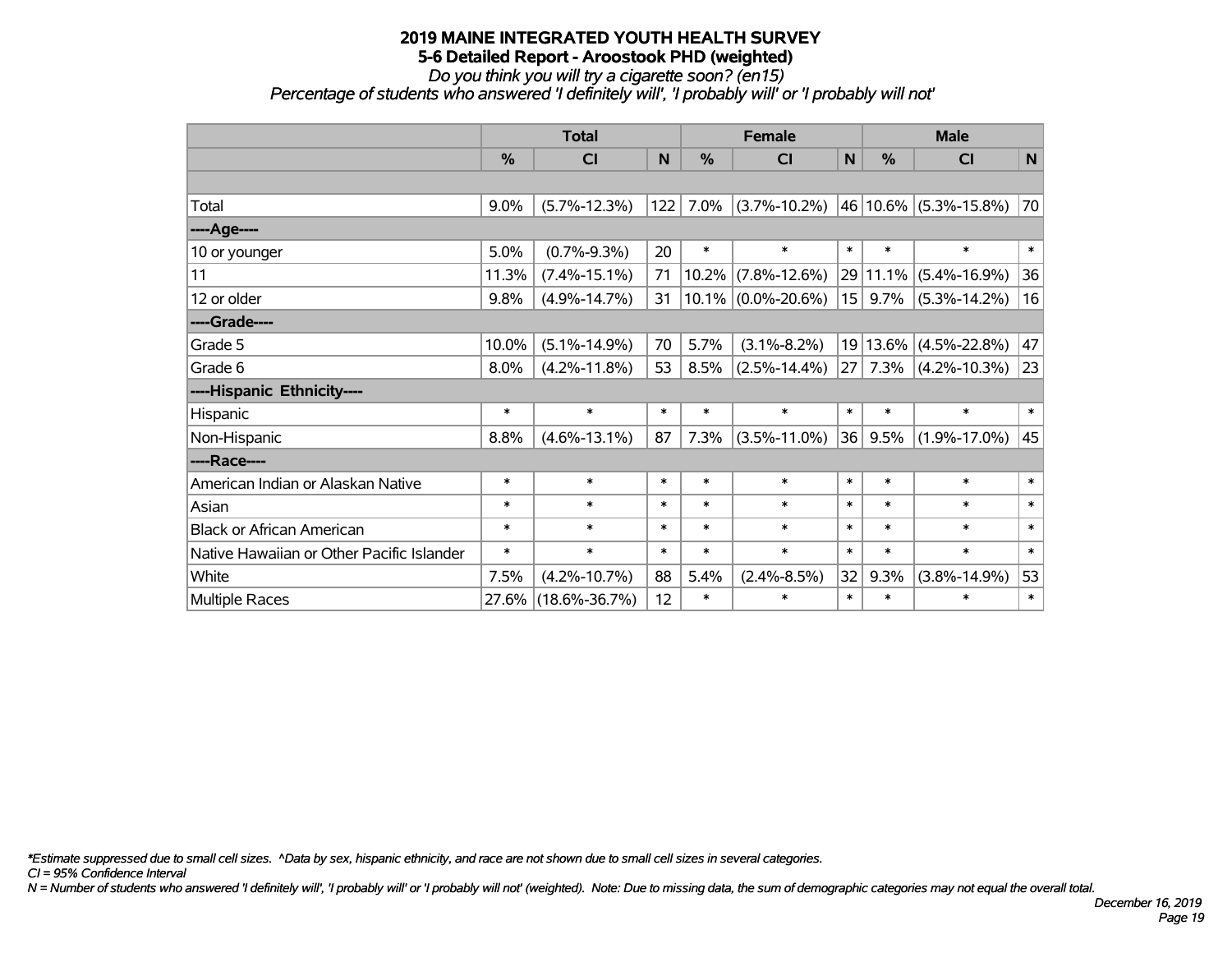*Do you think you will smoke a cigarette at anytime during the next year? (en16) Percentage of students who answered 'I definitely will', 'I probably will' or 'I probably will not'*

|                                           | <b>Total</b> |                    |        | <b>Female</b> |                      |        | <b>Male</b>    |                      |        |
|-------------------------------------------|--------------|--------------------|--------|---------------|----------------------|--------|----------------|----------------------|--------|
|                                           | $\%$         | <b>CI</b>          | N      | $\%$          | CI                   | N      | $\%$           | <b>CI</b>            | N      |
|                                           |              |                    |        |               |                      |        |                |                      |        |
| Total                                     | 3.1%         | $(1.5\% - 4.7\%)$  |        | $42$ 1.8%     | $(0.1\% - 3.6\%)$    |        | $12 4.6\% $    | $(2.4\% - 6.7\%)$    | 30     |
| ----Age----                               |              |                    |        |               |                      |        |                |                      |        |
| 10 or younger                             | 2.3%         | $(0.4\% - 4.2\%)$  | 9      | $\ast$        | $\ast$               | $\ast$ | $\ast$         | $\ast$               | $\ast$ |
| 11                                        | 2.2%         | $(0.7\% - 3.6\%)$  | 14     | $\ast$        | $\ast$               | $\ast$ | $\ast$         | $\ast$               | $\ast$ |
| 12 or older                               | 6.0%         | $(2.4\% - 9.6\%)$  |        |               | 19 5.7% (0.0%-12.0%) | 9      |                | $6.5\%$ (1.7%-11.2%) | 10     |
| ----Grade----                             |              |                    |        |               |                      |        |                |                      |        |
| Grade 5                                   | 2.3%         | $(0.6\% - 4.0\%)$  | 16     | $\ast$        | $\ast$               | $\ast$ | $\ast$         | $\ast$               | $\ast$ |
| Grade 6                                   | 4.0%         | $(1.7\% - 6.3\%)$  |        | 26 2.8%       | $(0.0\% - 6.2\%)$    |        | 9 5.4%         | $(2.3\% - 8.6\%)$    | 17     |
| ----Hispanic Ethnicity----                |              |                    |        |               |                      |        |                |                      |        |
| Hispanic                                  | $\ast$       | $\ast$             | $\ast$ | $\ast$        | $\ast$               | $\ast$ | $\ast$         | $\ast$               | $\ast$ |
| Non-Hispanic                              | 1.9%         | $(0.4\% - 3.5\%)$  |        | 19 1.3%       | $(0.0\% - 2.5\%)$    |        | $6 \mid 2.7\%$ | $(0.2\% - 5.1\%)$    | 13     |
| ----Race----                              |              |                    |        |               |                      |        |                |                      |        |
| American Indian or Alaskan Native         | $\ast$       | $\ast$             | $\ast$ | $\ast$        | $\ast$               | $\ast$ | $\ast$         | $\ast$               | $\ast$ |
| Asian                                     | $\ast$       | $\ast$             | $\ast$ | $\ast$        | $\ast$               | $\ast$ | $\ast$         | $\ast$               | $\ast$ |
| <b>Black or African American</b>          | $\ast$       | $\ast$             | $\ast$ | $\ast$        | $\ast$               | $\ast$ | $\ast$         | $\ast$               | $\ast$ |
| Native Hawaiian or Other Pacific Islander | $\ast$       | $\ast$             | $\ast$ | $\ast$        | $\ast$               | $\ast$ | $\ast$         | $\ast$               | $\ast$ |
| White                                     | 2.1%         | $(0.5\% - 3.7\%)$  | 25     | $\ast$        | $\ast$               | $\ast$ | $\ast$         | $\ast$               | $\ast$ |
| <b>Multiple Races</b>                     | 14.2%        | $(0.0\% - 31.4\%)$ | 6      | $\ast$        | $\ast$               | $\ast$ | $\ast$         | $\ast$               | $\ast$ |

*\*Estimate suppressed due to small cell sizes. ^Data by sex, hispanic ethnicity, and race are not shown due to small cell sizes in several categories.*

*CI = 95% Confidence Interval*

*N = Number of students who answered 'I definitely will', 'I probably will' or 'I probably will not' (weighted). Note: Due to missing data, the sum of demographic categories may not equal the overall total.*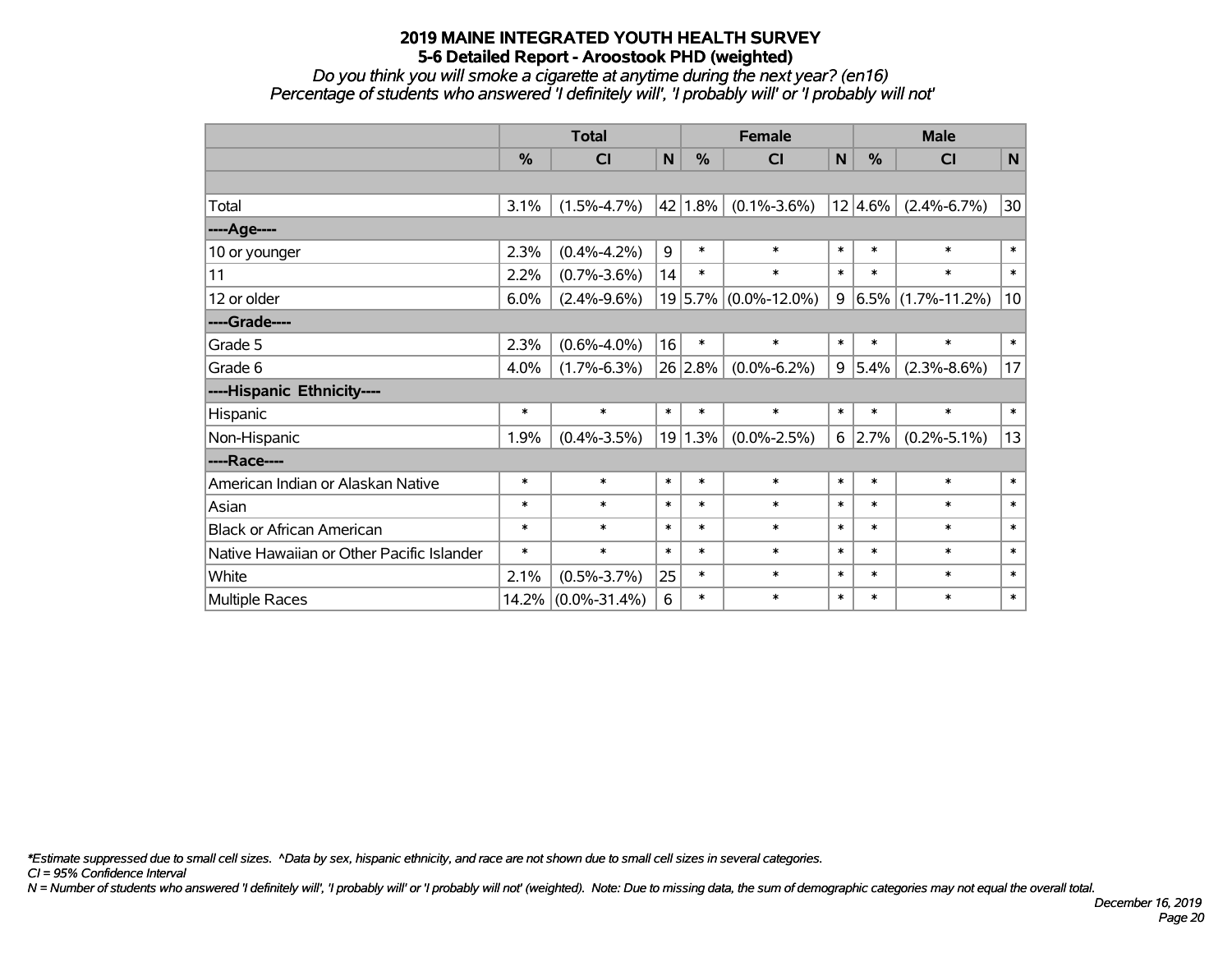#### **2019 MAINE INTEGRATED YOUTH HEALTH SURVEY 5-6 Detailed Report - Aroostook PHD (weighted)** *Do you think you will smoke a cigarette at anytime during the next year? (en16\_2) Percentage of students who answered 'I definitely will not'*

|                                           | <b>Total</b>  |                      |        | <b>Female</b> |                      | <b>Male</b> |               |                          |        |
|-------------------------------------------|---------------|----------------------|--------|---------------|----------------------|-------------|---------------|--------------------------|--------|
|                                           | $\frac{0}{0}$ | CI                   | N      | %             | <b>CI</b>            | N           | $\frac{0}{0}$ | <b>CI</b>                | N      |
|                                           |               |                      |        |               |                      |             |               |                          |        |
| Total                                     | 96.9%         | $(95.3\% - 98.5\%)$  |        | 1,316 98.2%   | $(96.4\% - 99.9\%)$  |             |               | 649 95.4% (93.3%-97.6%)  | 633    |
| ----Age----                               |               |                      |        |               |                      |             |               |                          |        |
| 10 or younger                             | 97.7%         | $(95.8\% - 99.6\%)$  | 399    | $\ast$        | $\ast$               | $\ast$      | $\ast$        | $\ast$                   | $\ast$ |
| 11                                        | 97.8%         | $(96.4\% - 99.3\%)$  | 612    | $\ast$        | $\ast$               | $\ast$      | $\ast$        | $\ast$                   | $\ast$ |
| 12 or older                               | 94.0%         | $(90.4\% - 97.6\%)$  | 301    | $ 94.3\% $    | $(88.0\% - 100.0\%)$ | 147         |               | $ 93.5\% $ (88.8%-98.3%) | 149    |
| ----Grade----                             |               |                      |        |               |                      |             |               |                          |        |
| Grade 5                                   | 97.7%         | $(96.0\% - 99.4\%)$  | 676    | $\ast$        | $\ast$               | $\ast$      | $\ast$        | $\ast$                   | $\ast$ |
| Grade 6                                   | 96.0%         | $(93.7\% - 98.3\%)$  | 632    | $ 97.2\% $    | $(93.8\% - 100.0\%)$ |             | 309 94.6%     | $(91.4\% - 97.7\%)$      | 302    |
| ----Hispanic Ethnicity----                |               |                      |        |               |                      |             |               |                          |        |
| Hispanic                                  | $\ast$        | $\ast$               | $\ast$ | $\ast$        | $\ast$               | $\ast$      | $\ast$        | $\ast$                   | $\ast$ |
| Non-Hispanic                              | 98.1%         | $(96.5\% - 99.6\%)$  | 964    |               | 98.7% (97.5%-100.0%) |             | 489 97.3%     | $(94.9\% - 99.8\%)$      | 460    |
| ----Race----                              |               |                      |        |               |                      |             |               |                          |        |
| American Indian or Alaskan Native         | $\ast$        | $\ast$               | $\ast$ | $\ast$        | $\ast$               | $\ast$      | $\ast$        | $\ast$                   | $\ast$ |
| Asian                                     | $\ast$        | $\ast$               | $\ast$ | $\ast$        | $\ast$               | $\ast$      | $\ast$        | $\ast$                   | $\ast$ |
| <b>Black or African American</b>          | $\ast$        | $\ast$               | $\ast$ | $\ast$        | $\ast$               | $\ast$      | $\ast$        | $\ast$                   | $\ast$ |
| Native Hawaiian or Other Pacific Islander | $\ast$        | $\ast$               | $\ast$ | $\ast$        | $\ast$               | $\ast$      | $\ast$        | $\ast$                   | $\ast$ |
| White                                     | 97.9%         | $(96.3\% - 99.5\%)$  | 1,154  | $\ast$        | $\ast$               | $\ast$      | $\ast$        | $\ast$                   | $\ast$ |
| Multiple Races                            | 85.8%         | $(68.6\% - 100.0\%)$ | 37     | $\ast$        | $\ast$               | $\ast$      | $\ast$        | $\ast$                   | $\ast$ |

*\*Estimate suppressed due to small cell sizes. ^Data by sex, hispanic ethnicity, and race are not shown due to small cell sizes in several categories.*

*CI = 95% Confidence Interval*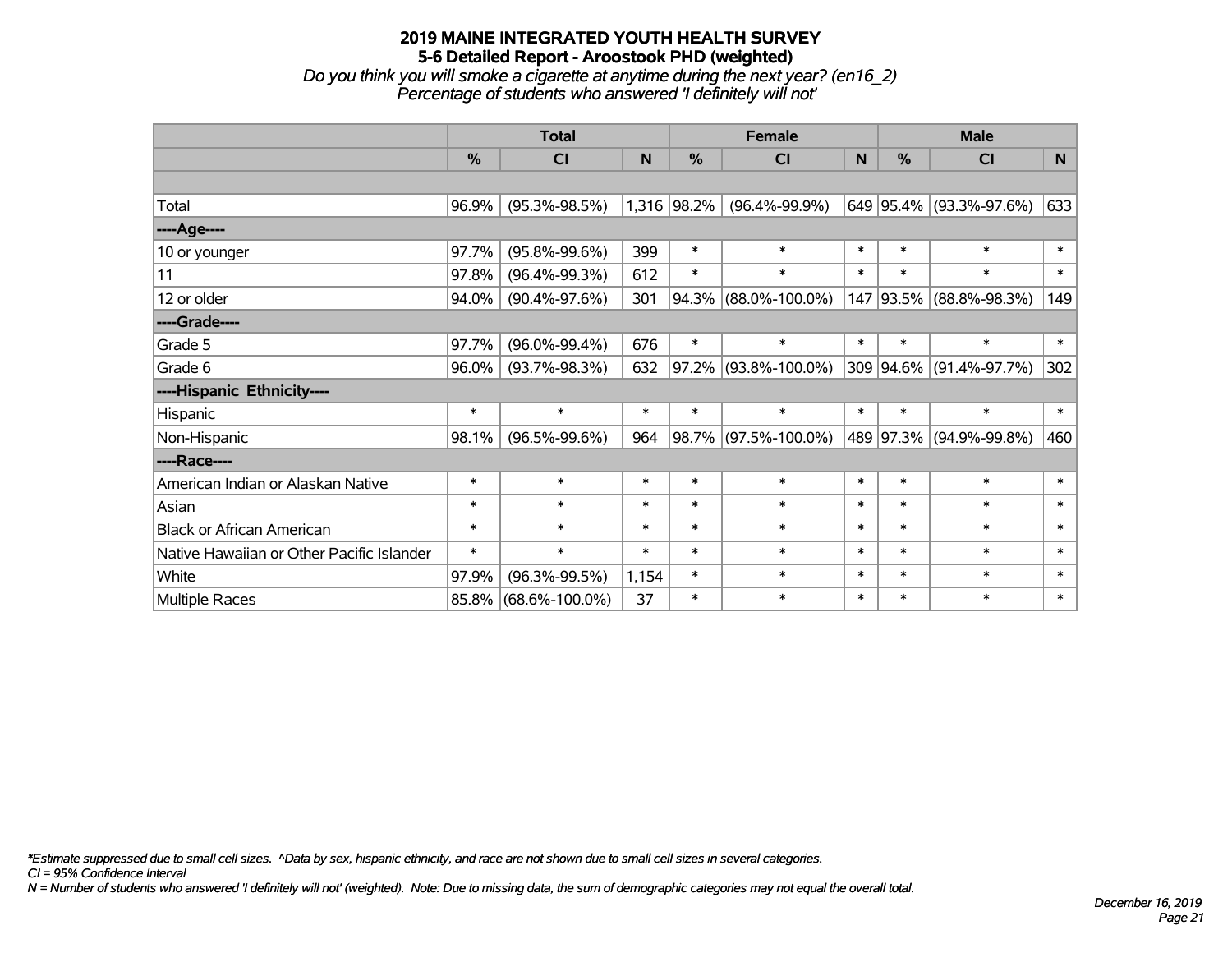*If one of your best friends offered you a cigarette, would you smoke it? (en17) Percentage of students who answered 'Definitely yes', 'Probably yes' or 'Probably not'*

|                                           | <b>Total</b>  |                     |        |         | <b>Female</b>        | <b>Male</b> |                 |                                |           |
|-------------------------------------------|---------------|---------------------|--------|---------|----------------------|-------------|-----------------|--------------------------------|-----------|
|                                           | $\frac{0}{0}$ | C <sub>l</sub>      | N      | $\%$    | <b>CI</b>            | N           | $\%$            | <b>CI</b>                      | ${\sf N}$ |
|                                           |               |                     |        |         |                      |             |                 |                                |           |
| Total                                     | 5.9%          | $(4.3\% - 7.6\%)$   |        | 81 5.1% | $(1.8\% - 8.3\%)$    |             | $33 \mid 7.1\%$ | $(5.3\% - 8.9\%)$              | 47        |
| ---- Age----                              |               |                     |        |         |                      |             |                 |                                |           |
| 10 or younger                             | 3.2%          | $(1.2\% - 5.1\%)$   | 13     | $\ast$  | $\ast$               | $\ast$      | $\ast$          | $\ast$                         | $\ast$    |
| 11                                        | 6.9%          | $(4.3\% - 9.5\%)$   |        | 43 6.9% | $(1.7\% - 12.1\%)$   |             | 19 7.3%         | $(5.0\% - 9.6\%)$              | 24        |
| 12 or older                               | 7.6%          | $(3.5\% - 11.7\%)$  |        |         | 24 5.8% (0.0%-13.3%) |             |                 | $9   9.6\%   (4.8\% - 14.3\%)$ | 16        |
| ----Grade----                             |               |                     |        |         |                      |             |                 |                                |           |
| Grade 5                                   | 6.2%          | $(4.0\% - 8.3\%)$   |        | 43 6.1% | $(2.1\% - 10.1\%)$   |             | 21 6.4%         | $(3.7\% - 9.1\%)$              | 22        |
| Grade 6                                   | 5.8%          | $(2.8\% - 8.8\%)$   |        | 38 4.0% | $(0.0\% - 9.4\%)$    |             |                 | $13$ 7.8% (4.5%-11.0%)         | 25        |
| ----Hispanic Ethnicity----                |               |                     |        |         |                      |             |                 |                                |           |
| Hispanic                                  | $\ast$        | $\ast$              | $\ast$ | $\ast$  | $\ast$               | $\ast$      | $\ast$          | $\ast$                         | $\ast$    |
| Non-Hispanic                              | 5.2%          | $(2.8\% - 7.6\%)$   |        | 51 5.6% | $(1.9\% - 9.4\%)$    |             | 28 4.9%         | $(1.5\% - 8.2\%)$              | 23        |
| ----Race----                              |               |                     |        |         |                      |             |                 |                                |           |
| American Indian or Alaskan Native         | $\ast$        | $\ast$              | $\ast$ | $\ast$  | $\ast$               | $\ast$      | $\ast$          | $\ast$                         | $\ast$    |
| Asian                                     | $\ast$        | $\ast$              | $\ast$ | $\ast$  | $\ast$               | $\ast$      | $\ast$          | $\ast$                         | $\ast$    |
| <b>Black or African American</b>          | $\ast$        | $\ast$              | $\ast$ | $\ast$  | $\ast$               | $\ast$      | $\ast$          | $\ast$                         | $\ast$    |
| Native Hawaiian or Other Pacific Islander | $\ast$        | $\ast$              | $\ast$ | $\ast$  | $\ast$               | $\ast$      | $\ast$          | $\ast$                         | $\ast$    |
| White                                     | 5.1%          | $(3.3\% - 6.9\%)$   |        | 60 4.4% | $(0.9\% - 7.9\%)$    |             | 26 6.0%         | $(4.0\% - 8.0\%)$              | 35        |
| Multiple Races                            | 28.8%         | $(17.3\% - 40.4\%)$ | 13     | $\ast$  | $\ast$               | $\ast$      | $\ast$          | $\ast$                         | $\ast$    |

*\*Estimate suppressed due to small cell sizes. ^Data by sex, hispanic ethnicity, and race are not shown due to small cell sizes in several categories.*

*CI = 95% Confidence Interval*

*N = Number of students who answered 'Definitely yes', 'Probably yes' or 'Probably not' (weighted). Note: Due to missing data, the sum of demographic categories may not equal the overall total.*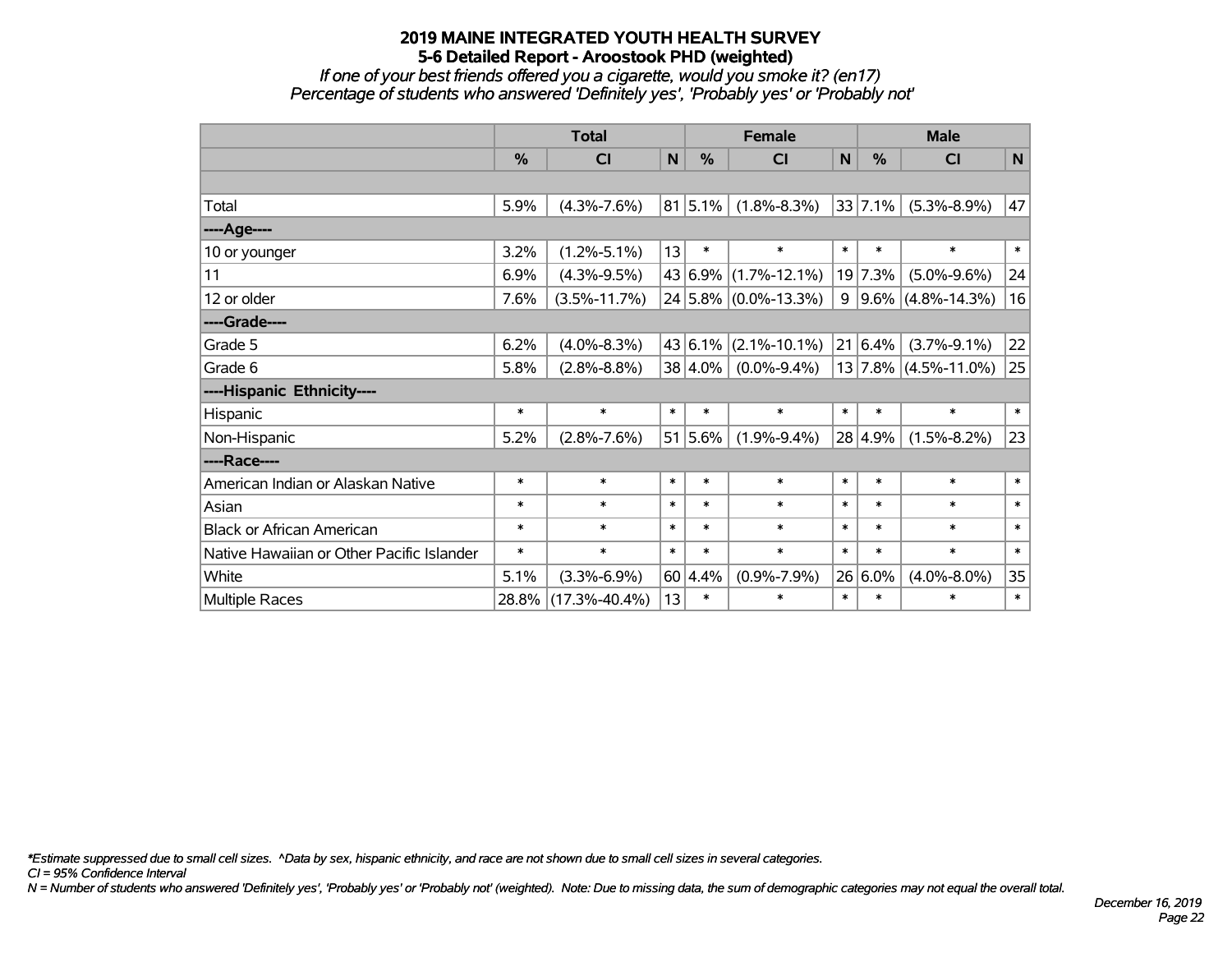*Percentage of students who are susceptible to cigarette use (among all students including those who have tried or are current cigarette users) (entobsus)*

|                                           | <b>Total</b> |                     |        |         | <b>Female</b>         |              | <b>Male</b>      |                     |              |  |
|-------------------------------------------|--------------|---------------------|--------|---------|-----------------------|--------------|------------------|---------------------|--------------|--|
|                                           | %            | C <sub>1</sub>      | N      | %       | CI                    | $\mathsf{N}$ | $\frac{0}{0}$    | <b>CI</b>           | $\mathsf{N}$ |  |
|                                           |              |                     |        |         |                       |              |                  |                     |              |  |
| Total                                     | 11.5%        | $(7.5\% - 15.4\%)$  | 154    | 8.2%    | $(3.5\% - 12.9\%)$    |              | 53 14.7%         | $(9.6\% - 19.8\%)$  | 97           |  |
| ---- Age----                              |              |                     |        |         |                       |              |                  |                     |              |  |
| 10 or younger                             | 8.1%         | $(4.7\% - 11.5\%)$  | 33     | $\ast$  | $\ast$                | $\ast$       | $\ast$           | $\ast$              | $\ast$       |  |
| 11                                        | 14.1%        | $(9.5\% - 18.8\%)$  | 88     | 11.8%   | $(7.2\% - 16.5\%)$    |              | 33 15.9%         | $(10.0\% - 21.7\%)$ | 51           |  |
| 12 or older                               | 10.7%        | $(4.2\% - 17.2\%)$  | 33     |         | $10.1\%$ (0.0%-20.6%) |              | 15 11.5%         | $(5.9\% - 17.2\%)$  | 18           |  |
| ----Grade----                             |              |                     |        |         |                       |              |                  |                     |              |  |
| Grade 5                                   | 12.9%        | $(9.0\% - 16.7\%)$  | 89     | 7.6%    | $(3.3\% - 12.0\%)$    |              | 26 17.4%         | $(9.5\% - 25.2\%)$  | 60           |  |
| Grade 6                                   | 10.1%        | $(3.4\% - 16.8\%)$  | 65     | $8.9\%$ | $(1.2\% - 16.7\%)$    |              | 28 11.8%         | $(4.9\% - 18.7\%)$  | 37           |  |
| ----Hispanic Ethnicity----                |              |                     |        |         |                       |              |                  |                     |              |  |
| Hispanic                                  | $\ast$       | $\ast$              | $\ast$ | *       | $\ast$                | $\ast$       | $\ast$           | $\ast$              | $\ast$       |  |
| Non-Hispanic                              | 10.5%        | $(5.1\% - 15.8\%)$  | 101    | 8.4%    | $(3.3\% - 13.5\%)$    |              | $41 \mid 12.1\%$ | $(3.9\% - 20.3\%)$  | 57           |  |
| ----Race----                              |              |                     |        |         |                       |              |                  |                     |              |  |
| American Indian or Alaskan Native         | $\ast$       | $\ast$              | $\ast$ | $\ast$  | $\ast$                | $\ast$       | $\ast$           | $\ast$              | $\ast$       |  |
| Asian                                     | $\ast$       | $\ast$              | $\ast$ | $\ast$  | $\ast$                | $\ast$       | $\ast$           | $\ast$              | $\ast$       |  |
| <b>Black or African American</b>          | $\ast$       | $\ast$              | $\ast$ | $\ast$  | $\ast$                | $\ast$       | $\ast$           | $\ast$              | $\ast$       |  |
| Native Hawaiian or Other Pacific Islander | $\ast$       | $\ast$              | $\ast$ | $\ast$  | $\ast$                | $\ast$       | $\ast$           | $\ast$              | $\ast$       |  |
| White                                     | 10.1%        | $(6.2\% - 14.0\%)$  | 117    | 7.0%    | $(2.5\% - 11.6\%)$    | 41           | 13.4%            | $(8.0\% - 18.9\%)$  | 77           |  |
| <b>Multiple Races</b>                     |              | 29.7% (15.8%-43.6%) | 13     | *       | $\ast$                | $\ast$       | $\ast$           | $\ast$              | $\ast$       |  |

*\*Estimate suppressed due to small cell sizes. ^Data by sex, hispanic ethnicity, and race are not shown due to small cell sizes in several categories.*

*CI = 95% Confidence Interval*

*N = Number of students who are susceptible to cigarette use (among all students including those who have tried or are current cigarette users) (weighted). Note: Due to missing data, the sum of demographic categories may not equal the overall total.*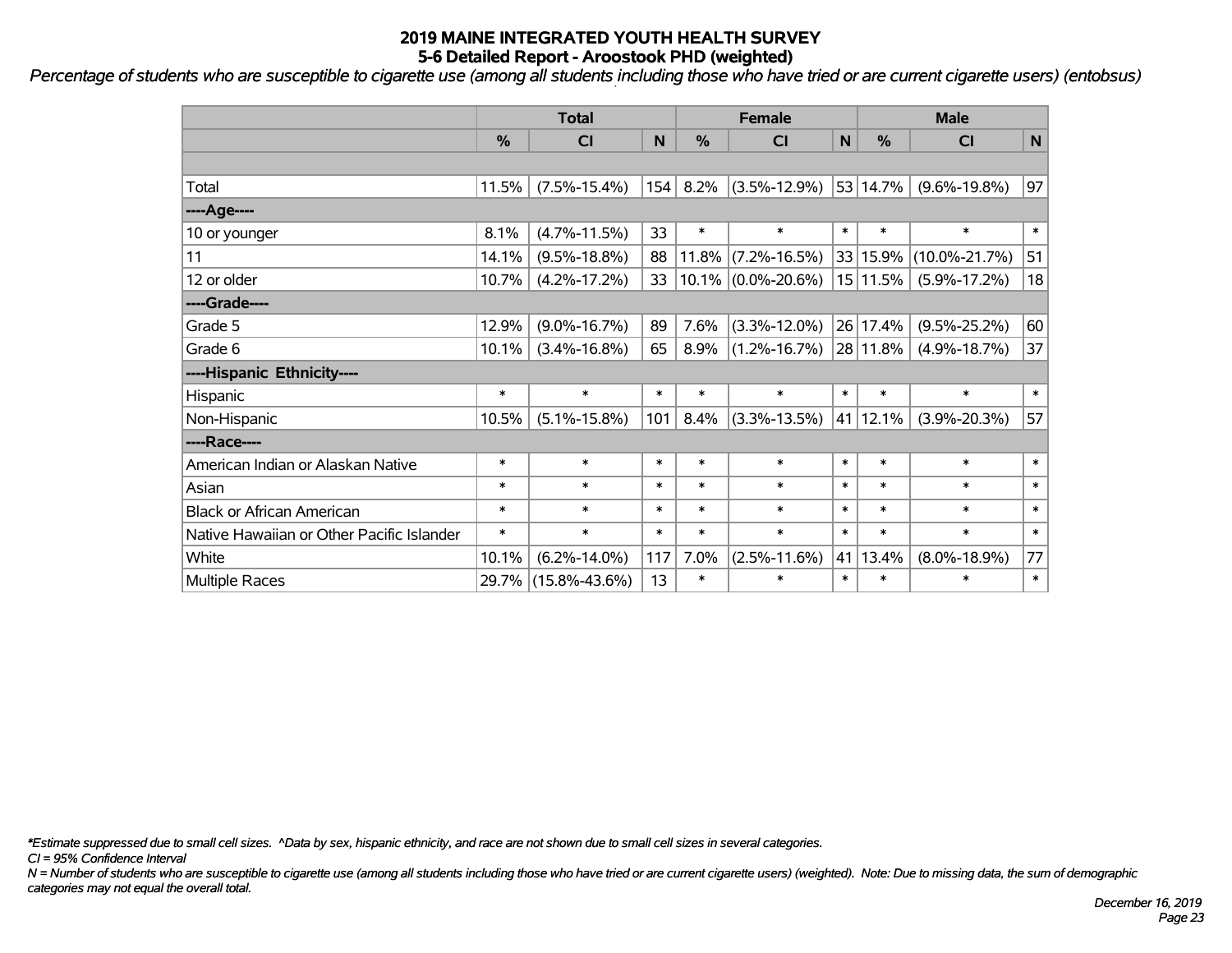*Percentage of students who are susceptible to cigarette use (among students who have never tried cigarettes) (entobsus\_2)*

|                                           | <b>Total</b> |                       |        |               | <b>Female</b>                                |              | <b>Male</b>   |                       |        |  |
|-------------------------------------------|--------------|-----------------------|--------|---------------|----------------------------------------------|--------------|---------------|-----------------------|--------|--|
|                                           | %            | <b>CI</b>             | N      | $\frac{0}{2}$ | CI                                           | $\mathsf{N}$ | $\frac{0}{0}$ | <b>CI</b>             | N      |  |
|                                           |              |                       |        |               |                                              |              |               |                       |        |  |
| Total                                     |              | $10.9\%$ (6.7%-15.1%) |        | $143$ 7.9%    | $(3.2\% - 12.5\%)$                           |              |               | 50 13.9% (8.7%-19.2%) | 89     |  |
| ---- Age----                              |              |                       |        |               |                                              |              |               |                       |        |  |
| 10 or younger                             | 7.0%         | $(4.2\% - 9.8\%)$     | 28     | $\ast$        | $\ast$                                       | $\ast$       | $\ast$        | $\ast$                | $\ast$ |  |
| 11                                        | 13.9%        | $(8.5\% - 19.3\%)$    | 84     | 11.8%         | $(7.2\% - 16.5\%)$                           |              | 33 15.5%      | $(8.2\% - 22.8\%)$    | 48     |  |
| 12 or older                               |              | $10.1\%$ (2.7%-17.5%) | 31     |               | $10.5\%$ $(0.0\%$ -21.4%)                    |              |               | 15 10.1% (4.3%-15.9%) | 16     |  |
| ----Grade----                             |              |                       |        |               |                                              |              |               |                       |        |  |
| Grade 5                                   | 12.0%        | $(7.9\% - 16.2\%)$    | 80     | 6.8%          | $(2.6\% - 11.1\%)$                           |              | $22 16.6\% $  | $(8.4\% - 24.8\%)$    | 54     |  |
| Grade 6                                   | $9.9\%$      | $(2.8\% - 16.9\%)$    | 63     | 9.1%          | $(1.1\% -17.1\%)$ 28 11.2% $(4.0\% -18.3\%)$ |              |               |                       | 35     |  |
| ----Hispanic Ethnicity----                |              |                       |        |               |                                              |              |               |                       |        |  |
| Hispanic                                  | $\ast$       | $\ast$                | $\ast$ | $\ast$        | $\ast$                                       | $\ast$       | $\ast$        | $\ast$                | $\ast$ |  |
| Non-Hispanic                              |              | $10.2\%$ (4.9%-15.5%) | 96     | 8.0%          | $(3.1\% - 12.8\%)$                           |              | 38 12.0%      | $(4.0\% - 20.0\%)$    | 55     |  |
| ----Race----                              |              |                       |        |               |                                              |              |               |                       |        |  |
| American Indian or Alaskan Native         | $\ast$       | $\ast$                | $\ast$ | $\ast$        | $\ast$                                       | $\ast$       | $\ast$        | $\ast$                | $\ast$ |  |
| Asian                                     | $\ast$       | $\ast$                | $\ast$ | $\ast$        | $\ast$                                       | $\ast$       | $\ast$        | $\ast$                | $\ast$ |  |
| <b>Black or African American</b>          | $\ast$       | $\ast$                | $\ast$ | $\ast$        | $\ast$                                       | $\ast$       | $\ast$        | $\ast$                | $\ast$ |  |
| Native Hawaiian or Other Pacific Islander | $\ast$       | $\ast$                | $\ast$ | $\ast$        | $\ast$                                       | $\ast$       | $\ast$        | $\ast$                | $\ast$ |  |
| White                                     | 9.8%         | $(5.6\% - 13.9\%)$    | 111    | 6.6%          | $(2.3\% - 11.0\%)$                           |              | 38 13.2%      | $(7.4\% - 19.0\%)$    | 73     |  |
| Multiple Races                            | 22.2%        | $(7.5\% - 36.9\%)$    | 8      | $\ast$        | $\ast$                                       | $\ast$       | $\ast$        | $\ast$                | $\ast$ |  |

*\*Estimate suppressed due to small cell sizes. ^Data by sex, hispanic ethnicity, and race are not shown due to small cell sizes in several categories.*

*CI = 95% Confidence Interval*

*N = Number of students who are susceptible to cigarette use (among students who have never tried cigarettes) (weighted). Note: Due to missing data, the sum of demographic categories may not equal the overall total.*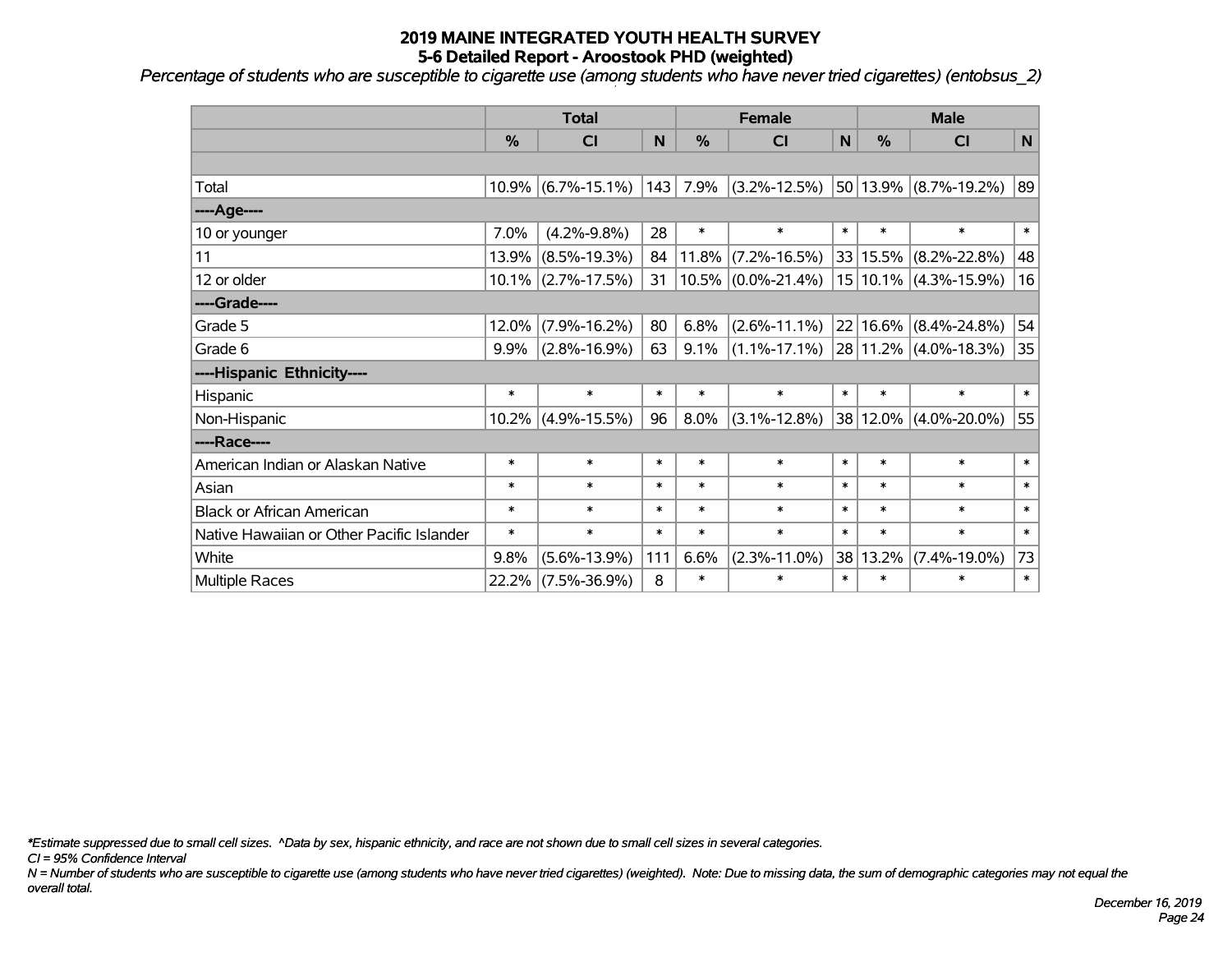#### **2019 MAINE INTEGRATED YOUTH HEALTH SURVEY 5-6 Detailed Report - Aroostook PHD (weighted)** *Have you ever had a drink of alcohol, other than a few sips? (en18a) Percentage of students who answered 'Yes'*

|                                           | <b>Total</b> |                     |        |               | <b>Female</b>        |        | <b>Male</b> |                    |        |  |
|-------------------------------------------|--------------|---------------------|--------|---------------|----------------------|--------|-------------|--------------------|--------|--|
|                                           | %            | C <sub>1</sub>      | N      | $\frac{0}{0}$ | <b>CI</b>            | N      | %           | <b>CI</b>          | N      |  |
|                                           |              |                     |        |               |                      |        |             |                    |        |  |
| Total                                     | 6.3%         | $(4.8\% - 7.8\%)$   |        | 85 2.8%       | $(0.5\% - 5.0\%)$    | 18     | 9.8%        | $(8.2\% - 11.3\%)$ | 64     |  |
| ----Age----                               |              |                     |        |               |                      |        |             |                    |        |  |
| 10 or younger                             | 5.0%         | $(1.1\% - 8.9\%)$   | 20     | $\ast$        | $\ast$               | $\ast$ | $\ast$      | $\ast$             | $\ast$ |  |
| 11                                        | 5.8%         | $(3.6\% - 8.1\%)$   | 36     | *             | $\ast$               | $\ast$ | $\ast$      | $\ast$             | $\ast$ |  |
| 12 or older                               | 8.9%         | $(5.4\% - 12.3\%)$  |        |               | 29 7.3% (0.0%-15.4%) | 11     | 9.1%        | $(3.8\% - 14.5\%)$ | 15     |  |
| ----Grade----                             |              |                     |        |               |                      |        |             |                    |        |  |
| Grade 5                                   | 5.0%         | $(2.6\% - 7.4\%)$   | 35     | $\ast$        | $\ast$               | $\ast$ | $\ast$      | $\ast$             | $\ast$ |  |
| Grade 6                                   | 7.3%         | $(5.3\% - 9.3\%)$   |        | 48 4.0%       | $(1.2\% - 6.8\%)$    | 13     | 10.2%       | $(7.2\% - 13.3\%)$ | 33     |  |
| ----Hispanic Ethnicity----                |              |                     |        |               |                      |        |             |                    |        |  |
| Hispanic                                  | $\ast$       | $\ast$              | $\ast$ | *             | $\ast$               | $\ast$ | $\ast$      | $\ast$             | $\ast$ |  |
| Non-Hispanic                              | 6.0%         | $(4.2\% - 7.7\%)$   |        | 59 2.5%       | $(0.0\% - 5.2\%)$    | 13     | 9.8%        | $(8.0\% - 11.6\%)$ | 46     |  |
| ----Race----                              |              |                     |        |               |                      |        |             |                    |        |  |
| American Indian or Alaskan Native         | $\ast$       | $\ast$              | $\ast$ | $\ast$        | $\ast$               | $\ast$ | $\ast$      | $\ast$             | $\ast$ |  |
| Asian                                     | $\ast$       | $\ast$              | $\ast$ | *             | $\ast$               | $\ast$ | $\ast$      | $\ast$             | $\ast$ |  |
| <b>Black or African American</b>          | $\ast$       | $\ast$              | $\ast$ | $\ast$        | $\ast$               | $\ast$ | $\ast$      | $\ast$             | $\ast$ |  |
| Native Hawaiian or Other Pacific Islander | $\ast$       | $\ast$              | $\ast$ | *             | $\ast$               | $\ast$ | $\ast$      | $\ast$             | $\ast$ |  |
| White                                     | 5.3%         | $(3.6\% - 7.1\%)$   |        | $63$ 2.2%     | $(0.0\% - 4.9\%)$    | 13     | 8.3%        | $(6.3\% - 10.2\%)$ | 47     |  |
| Multiple Races                            | 25.7%        | $(16.2\% - 35.2\%)$ | 11     | $\ast$        | $\ast$               | $\ast$ | $\ast$      | $\ast$             | $\ast$ |  |

*\*Estimate suppressed due to small cell sizes. ^Data by sex, hispanic ethnicity, and race are not shown due to small cell sizes in several categories.*

*CI = 95% Confidence Interval*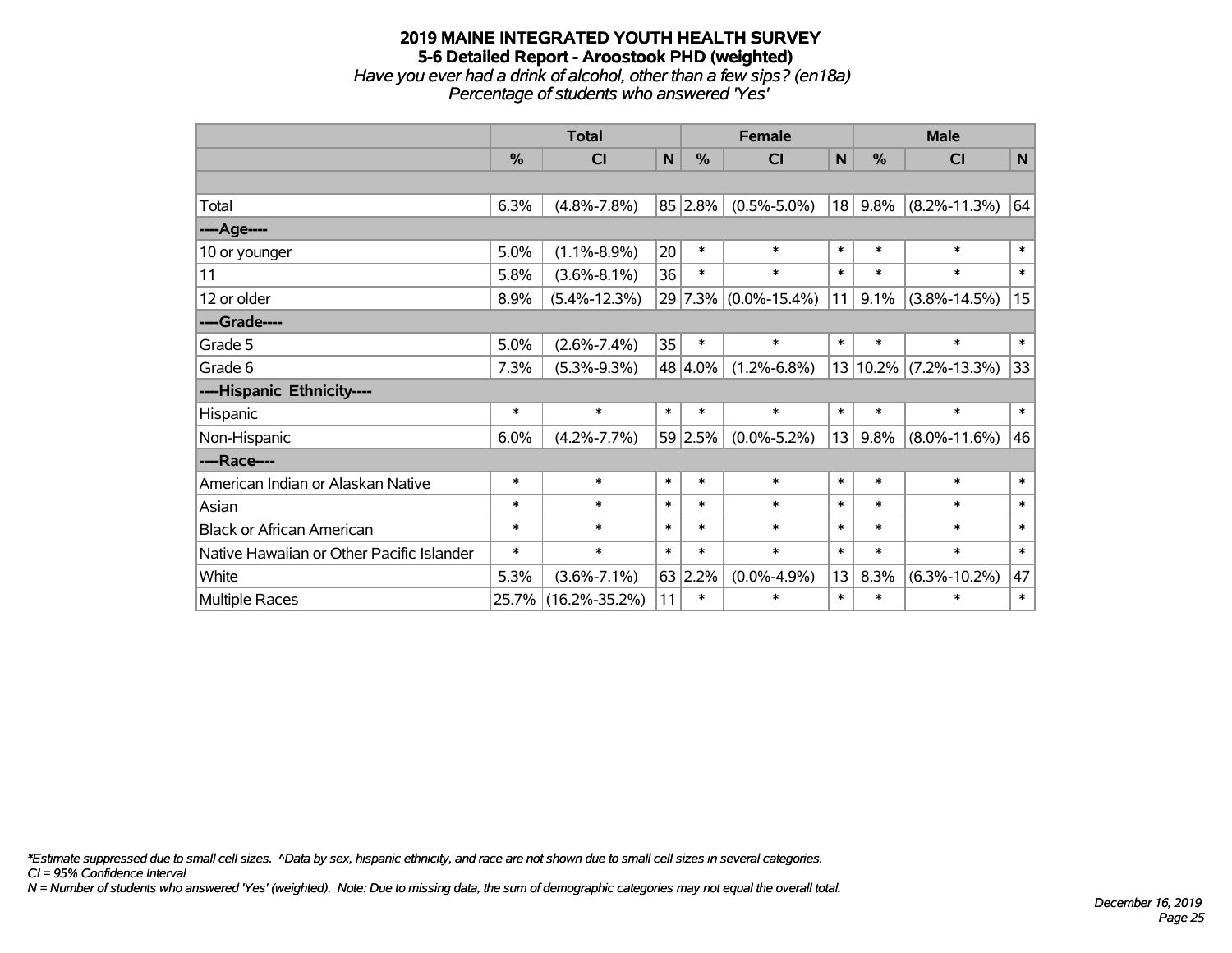*During the past 30 days, on how many days did you have at least one drink of alcohol? (en19) Percentage of students who answered at least 1 day*

|                                           |        | <b>Total</b>       |        |        |        | <b>Female</b> |        | <b>Male</b> |        |
|-------------------------------------------|--------|--------------------|--------|--------|--------|---------------|--------|-------------|--------|
|                                           | %      | CI                 | N      | %      | CI N   |               | %      | CI N        |        |
|                                           |        |                    |        |        |        |               |        |             |        |
| Total                                     | 0.8%   | $(0.2\% - 1.4\%)$  | 11     | $\ast$ | $\ast$ | $\ast$        | $\ast$ | $\ast$      | $\ast$ |
| ----Age----                               |        |                    |        |        |        |               |        |             |        |
| 10 or younger                             | $\ast$ | $\ast$             | $\ast$ | $\ast$ | $\ast$ | $\ast$        | $\ast$ | $\ast$      | $\ast$ |
| 11                                        | $\ast$ | $\ast$             | $\ast$ | $\ast$ | $\ast$ | $\ast$        | $\ast$ | $\ast$      | $\ast$ |
| 12 or older                               | $\ast$ | $\ast$             | $\ast$ | $\ast$ | $\ast$ | $\ast$        | $\ast$ | $\ast$      | $\ast$ |
| ----Grade----                             |        |                    |        |        |        |               |        |             |        |
| Grade 5                                   | $\ast$ | $\ast$             | $\ast$ | $\ast$ | $\ast$ | $\ast$        | $\ast$ | $\ast$      | $\ast$ |
| Grade 6                                   | 0.9%   | $(0.0\% - 1.8\%)$  | 6      | $\ast$ | $\ast$ | $\ast$        | $\ast$ | $\ast$      | $\ast$ |
| ----Hispanic Ethnicity----                |        |                    |        |        |        |               |        |             |        |
| Hispanic                                  | $\ast$ | $\ast$             | $\ast$ | $\ast$ | $\ast$ | $\ast$        | $\ast$ | $\ast$      | $\ast$ |
| Non-Hispanic                              | $\ast$ | $\ast$             | $\ast$ | $\ast$ | $\ast$ | $\ast$        | $\ast$ | $\ast$      | $\ast$ |
| ----Race----                              |        |                    |        |        |        |               |        |             |        |
| American Indian or Alaskan Native         | $\ast$ | $\ast$             | *      | $\ast$ | $\ast$ | $\ast$        | $\ast$ | $\ast$      | $\ast$ |
| Asian                                     | $\ast$ | $\ast$             | $\ast$ | $\ast$ | $\ast$ | $\ast$        | $\ast$ | $\ast$      | $\ast$ |
| <b>Black or African American</b>          | $\ast$ | $\ast$             | $\ast$ | $\ast$ | $\ast$ | $\ast$        | $\ast$ | $\ast$      | $\ast$ |
| Native Hawaiian or Other Pacific Islander | $\ast$ | $\ast$             | $\ast$ | $\ast$ | $\ast$ | $\ast$        | $\ast$ | $\ast$      | $\ast$ |
| White                                     | $\ast$ | $\ast$             | $\ast$ | $\ast$ | $\ast$ | $\ast$        | $\ast$ | $\ast$      | $\ast$ |
| <b>Multiple Races</b>                     | 14.4%  | $(1.6\% - 27.1\%)$ | 6      | $\ast$ | $\ast$ | $\ast$        | $\ast$ | $\ast$      | $\ast$ |

*\*Estimate suppressed due to small cell sizes. ^Data by sex, hispanic ethnicity, and race are not shown due to small cell sizes in several categories.*

*CI = 95% Confidence Interval*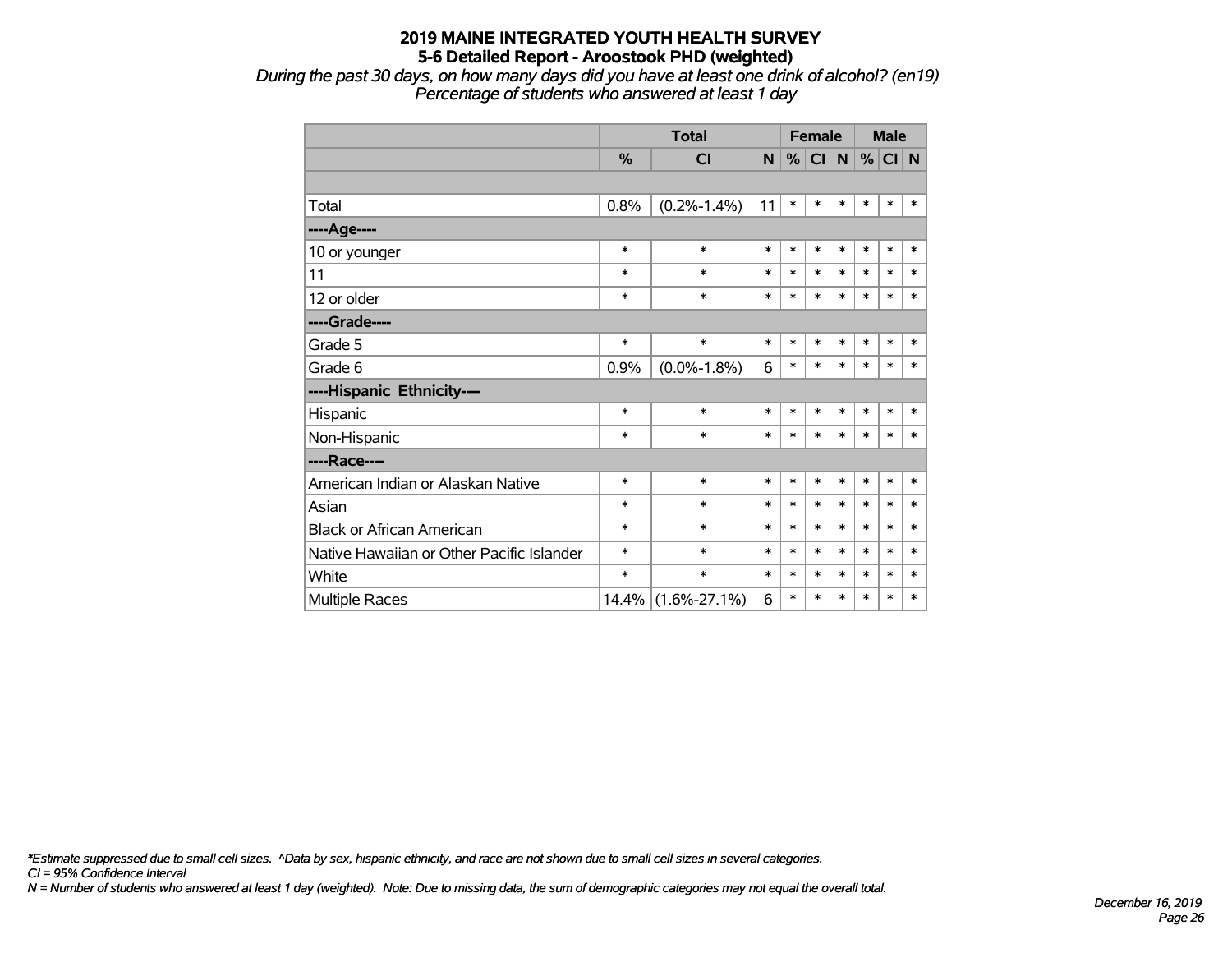*If you wanted to get some alcohol, how easy would it be for you to get some? (en20) Percentage of students who answered 'Sort of easy' or 'Very easy'*

|                                           |        | <b>Total</b>           |        |               | <b>Female</b>              |        | <b>Male</b>   |                            |        |
|-------------------------------------------|--------|------------------------|--------|---------------|----------------------------|--------|---------------|----------------------------|--------|
|                                           | %      | <b>CI</b>              | N      | $\frac{0}{0}$ | <b>CI</b>                  | N      | $\frac{0}{0}$ | <b>CI</b>                  | N.     |
|                                           |        |                        |        |               |                            |        |               |                            |        |
| Total                                     |        | 14.3% (10.5%-18.0%)    |        |               | 186 10.1% (7.5%-12.7%)     |        |               | 64 18.1% (12.9%-23.3%)     | 117    |
| ----Age----                               |        |                        |        |               |                            |        |               |                            |        |
| 10 or younger                             | 7.1%   | $(4.0\% - 10.1\%)$     | 28     | 4.4%          | $(1.1\% - 7.6\%)$          | 9      | 10.5%         | $(4.0\% - 16.9\%)$         | 19     |
| 11                                        | 17.6%  | $(10.6\% - 24.5\%)$    | 107    | $10.1\%$      | $(5.2\% - 15.0\%)$         |        | 28 23.2%      | $(15.2\% - 31.2\%)$        | 73     |
| 12 or older                               |        | $17.1\%$ (11.7%-22.6%) | 51     |               | $18.6\%$ (7.7%-29.5%)      |        | 27 16.3%      | $(6.2\% - 26.4\%)$         | 24     |
| ----Grade----                             |        |                        |        |               |                            |        |               |                            |        |
| Grade 5                                   | 10.8%  | $(7.6\% - 13.9\%)$     | 72     | 4.4%          | $(1.7\% - 7.1\%)$          |        | 14 16.2%      | $(8.6\% - 23.8\%)$         | 54     |
| Grade 6                                   |        | $18.1\%$ (12.1%-24.1%) |        |               | 115   16.2%   (7.6%-24.9%) |        |               | 49 20.1% (13.4%-26.7%)     | 63     |
| ----Hispanic Ethnicity----                |        |                        |        |               |                            |        |               |                            |        |
| Hispanic                                  | $\ast$ | $\ast$                 | $\ast$ | $\ast$        | $\ast$                     | $\ast$ | $\ast$        | $\ast$                     | $\ast$ |
| Non-Hispanic                              | 14.8%  | $(9.7\% - 19.9\%)$     |        |               | 142 10.3% (7.0%-13.6%)     |        |               | $50 18.7\% $ (11.2%-26.2%) | 87     |
| ----Race----                              |        |                        |        |               |                            |        |               |                            |        |
| American Indian or Alaskan Native         | $\ast$ | $\ast$                 | $\ast$ | $\ast$        | $\ast$                     | $\ast$ | $\ast$        | $\ast$                     | $\ast$ |
| Asian                                     | $\ast$ | $\ast$                 | $\ast$ | $\ast$        | $\ast$                     | $\ast$ | $\ast$        | $\ast$                     | $\ast$ |
| <b>Black or African American</b>          | $\ast$ | $\ast$                 | $\ast$ | $\ast$        | $\ast$                     | $\ast$ | $\ast$        | $\ast$                     | $\ast$ |
| Native Hawaiian or Other Pacific Islander | $\ast$ | $\ast$                 | $\ast$ | $\ast$        | $\ast$                     | $\ast$ | $\ast$        | $\ast$                     | $\ast$ |
| White                                     | 13.8%  | $(9.6\% - 18.0\%)$     | 157    | 9.7%          | $(7.0\% - 12.5\%)$         | 55     | 17.9%         | $(11.4\% - 24.4\%)$        | 100    |
| Multiple Races                            | 26.8%  | $(8.3\% - 45.4\%)$     | 12     | $\ast$        | $\ast$                     | $\ast$ | $\ast$        | $\ast$                     | $\ast$ |

*\*Estimate suppressed due to small cell sizes. ^Data by sex, hispanic ethnicity, and race are not shown due to small cell sizes in several categories.*

*CI = 95% Confidence Interval*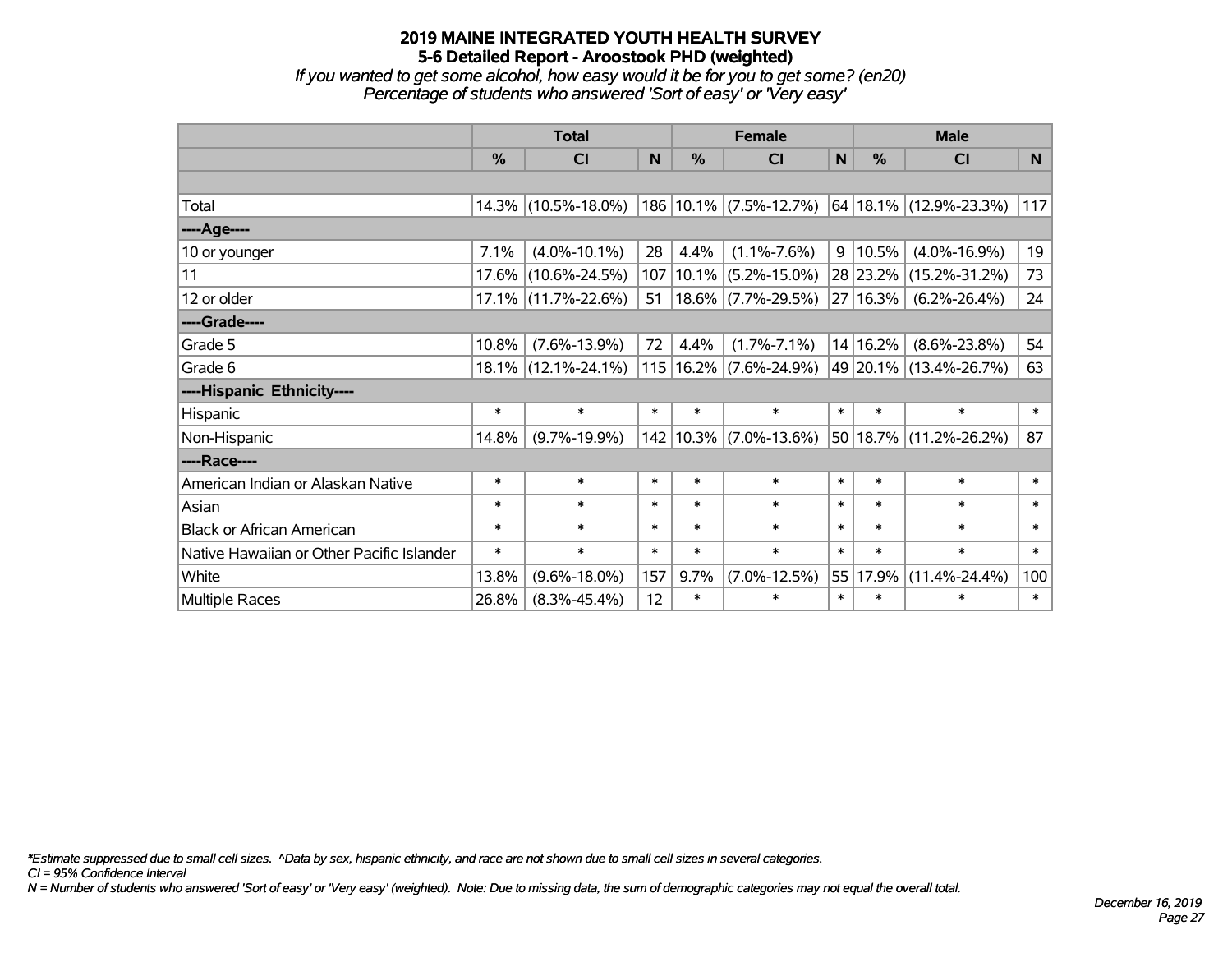*How wrong do your parents feel it would be for you to drink alcohol regularly? (en21) Percentage of students who answered 'A little bit wrong' or 'Not wrong at all'*

|                                           | <b>Total</b> |                    |                 | <b>Female</b> |                      |        | <b>Male</b>   |                        |                |  |
|-------------------------------------------|--------------|--------------------|-----------------|---------------|----------------------|--------|---------------|------------------------|----------------|--|
|                                           | %            | CI                 | $\mathbf N$     | %             | <b>CI</b>            | N      | $\frac{0}{0}$ | <b>CI</b>              | $\mathsf{N}$   |  |
|                                           |              |                    |                 |               |                      |        |               |                        |                |  |
| Total                                     | 3.4%         | $(1.4\% - 5.4\%)$  |                 | 45 2.8%       | $(0.6\% - 5.0\%)$    |        | 18 4.2%       | $(1.7\% - 6.6\%)$      | 27             |  |
| ---- Age----                              |              |                    |                 |               |                      |        |               |                        |                |  |
| 10 or younger                             | 3.9%         | $(1.3\% - 6.6\%)$  |                 | 16 2.9%       | $(0.0\% - 7.0\%)$    | 6      | 5.2%          | $(1.9\% - 8.5\%)$      | 9              |  |
| 11                                        | 2.4%         | $(0.3\% - 4.5\%)$  | 15 <sub>1</sub> | $\ast$        | $\ast$               | $\ast$ | $\ast$        | $\ast$                 | $\ast$         |  |
| 12 or older                               | 4.8%         | $(0.3\% - 9.3\%)$  |                 |               | 15 5.0% (0.0%-10.0%) | 8      |               | $ 4.8\% $ (0.0%-11.2%) | $\overline{7}$ |  |
| ----Grade----                             |              |                    |                 |               |                      |        |               |                        |                |  |
| Grade 5                                   | 4.1%         | $(1.5\% - 6.8\%)$  |                 | 28 2.5%       | $(0.2\% - 4.7\%)$    |        | 8 5.9%        | $(1.4\% - 10.4\%)$     | 20             |  |
| Grade 6                                   | 2.7%         | $(0.0\% - 5.5\%)$  |                 | 17 3.2%       | $(0.0\% - 7.0\%)$    |        | 10 2.3%       | $(0.0\% - 5.1\%)$      | $\overline{7}$ |  |
| ----Hispanic Ethnicity----                |              |                    |                 |               |                      |        |               |                        |                |  |
| Hispanic                                  | $\ast$       | $\ast$             | $\ast$          | $\ast$        | $\ast$               | $\ast$ | $\ast$        | $\ast$                 | $\ast$         |  |
| Non-Hispanic                              | 3.7%         | $(1.6\% - 5.8\%)$  |                 | 36 3.1%       | $(0.5\% - 5.6\%)$    |        | 15 4.5%       | $(1.4\% - 7.6\%)$      | 21             |  |
| ----Race----                              |              |                    |                 |               |                      |        |               |                        |                |  |
| American Indian or Alaskan Native         | $\ast$       | $\ast$             | $\ast$          | $\ast$        | $\ast$               | $\ast$ | $\ast$        | $\ast$                 | $\ast$         |  |
| Asian                                     | $\ast$       | $\ast$             | $\ast$          | $\ast$        | $\ast$               | $\ast$ | $\ast$        | $\ast$                 | $\ast$         |  |
| <b>Black or African American</b>          | $\ast$       | $\ast$             | $\ast$          | $\ast$        | $\ast$               | $\ast$ | $\ast$        | $\ast$                 | $\ast$         |  |
| Native Hawaiian or Other Pacific Islander | $\ast$       | $\ast$             | $\ast$          | $\ast$        | $\ast$               | $\ast$ | $\ast$        | $\ast$                 | $\ast$         |  |
| White                                     | 3.2%         | $(1.1\% - 5.2\%)$  |                 | 37 2.8%       | $(0.4\% - 5.3\%)$    |        | 16 3.6%       | $(1.0\% - 6.3\%)$      | 20             |  |
| Multiple Races                            | 14.1%        | $(4.1\% - 24.2\%)$ | 6               | $\ast$        | $\ast$               | $\ast$ | $\ast$        | $\ast$                 | $\ast$         |  |

*\*Estimate suppressed due to small cell sizes. ^Data by sex, hispanic ethnicity, and race are not shown due to small cell sizes in several categories.*

*CI = 95% Confidence Interval*

*N = Number of students who answered 'A little bit wrong' or 'Not wrong at all' (weighted). Note: Due to missing data, the sum of demographic categories may not equal the overall total.*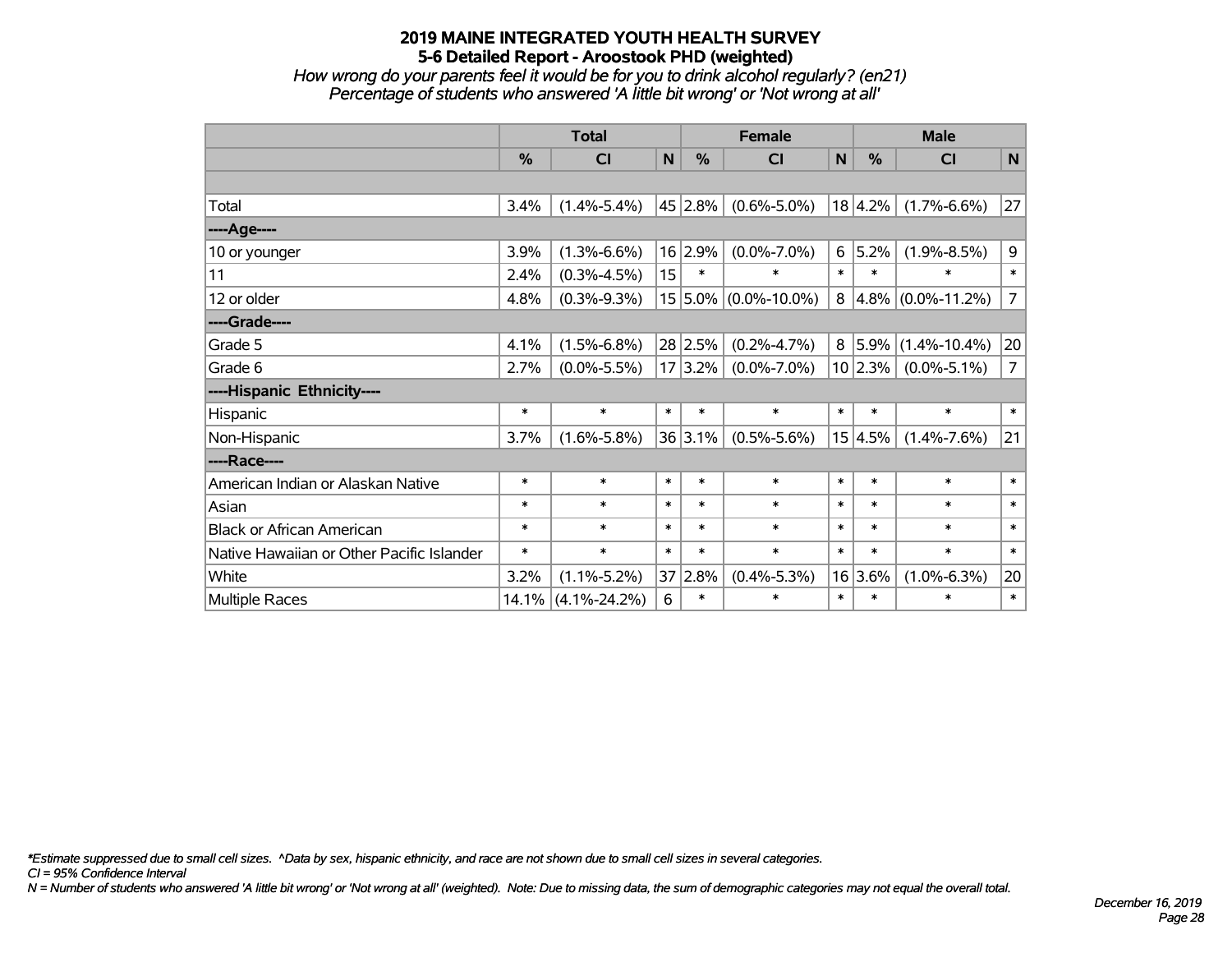#### **2019 MAINE INTEGRATED YOUTH HEALTH SURVEY 5-6 Detailed Report - Aroostook PHD (weighted)** *Have you ever used marijuana? (en53) Percentage of students who answered 'Yes'*

|                                           |               | <b>Total</b>            |        | <b>Female</b> |           |              | <b>Male</b> |        |        |
|-------------------------------------------|---------------|-------------------------|--------|---------------|-----------|--------------|-------------|--------|--------|
|                                           | $\frac{9}{6}$ | $\overline{\mathsf{C}}$ | N      | %             | <b>CI</b> | $\mathsf{N}$ | $\%$        | CI N   |        |
|                                           |               |                         |        |               |           |              |             |        |        |
| Total                                     | 1.0%          | $(0.2\% - 1.7\%)$       | 13     | $\ast$        | $\ast$    | $\ast$       | $\ast$      | $\ast$ | $\ast$ |
| ----Age----                               |               |                         |        |               |           |              |             |        |        |
| 10 or younger                             | $\ast$        | $\ast$                  | $\ast$ | $\ast$        | $\ast$    | $\ast$       | $\ast$      | $\ast$ | $\ast$ |
| 11                                        | $\ast$        | $\ast$                  | $\ast$ | $\ast$        | $\ast$    | $\ast$       | *           | $\ast$ | $\ast$ |
| 12 or older                               | 2.8%          | $(0.0\% - 5.9\%)$       | 9      | $\ast$        | $\ast$    | $\ast$       | $\ast$      | $\ast$ | $\ast$ |
| ----Grade----                             |               |                         |        |               |           |              |             |        |        |
| Grade 5                                   | $\ast$        | $\ast$                  | $\ast$ | $\ast$        | $\ast$    | $\ast$       | $\ast$      | $\ast$ | $\ast$ |
| Grade 6                                   | 1.6%          | $(0.4\% - 2.9\%)$       | 11     | $\ast$        | $\ast$    | $\ast$       | $\ast$      | $\ast$ | $\ast$ |
| ----Hispanic Ethnicity----                |               |                         |        |               |           |              |             |        |        |
| Hispanic                                  | $\ast$        | $\ast$                  | $\ast$ | $\ast$        | $\ast$    | $\ast$       | $\ast$      | $\ast$ | ∗      |
| Non-Hispanic                              | $1.1\%$       | $(0.1\% - 2.2\%)$       | 11     | $\ast$        | $\ast$    | $\ast$       | $\ast$      | $\ast$ | $\ast$ |
| ----Race----                              |               |                         |        |               |           |              |             |        |        |
| American Indian or Alaskan Native         | $\ast$        | $\ast$                  | $\ast$ | $\ast$        | $\ast$    | $\ast$       | $\ast$      | $\ast$ | $\ast$ |
| Asian                                     | $\ast$        | $\ast$                  | $\ast$ | $\ast$        | $\ast$    | $\ast$       | $\ast$      | $\ast$ | $\ast$ |
| <b>Black or African American</b>          | $\ast$        | $\ast$                  | $\ast$ | *             | $\ast$    | $\ast$       | $\ast$      | $\ast$ | $\ast$ |
| Native Hawaiian or Other Pacific Islander | $\ast$        | $\ast$                  | $\ast$ | $\ast$        | $\ast$    | $\ast$       | $\ast$      | $\ast$ | $\ast$ |
| White                                     | 0.6%          | $(0.0\% - 1.5\%)$       | 8      | *             | $\ast$    | $\ast$       | $\ast$      | $\ast$ | $\ast$ |
| <b>Multiple Races</b>                     | $\ast$        | $\ast$                  | $\ast$ | $\ast$        | $\ast$    | $\ast$       | *           | *      | *      |

*CI = 95% Confidence Interval \*Estimate suppressed due to small cell sizes. ^Data by sex, hispanic ethnicity, and race are not shown due to small cell sizes in several categories.*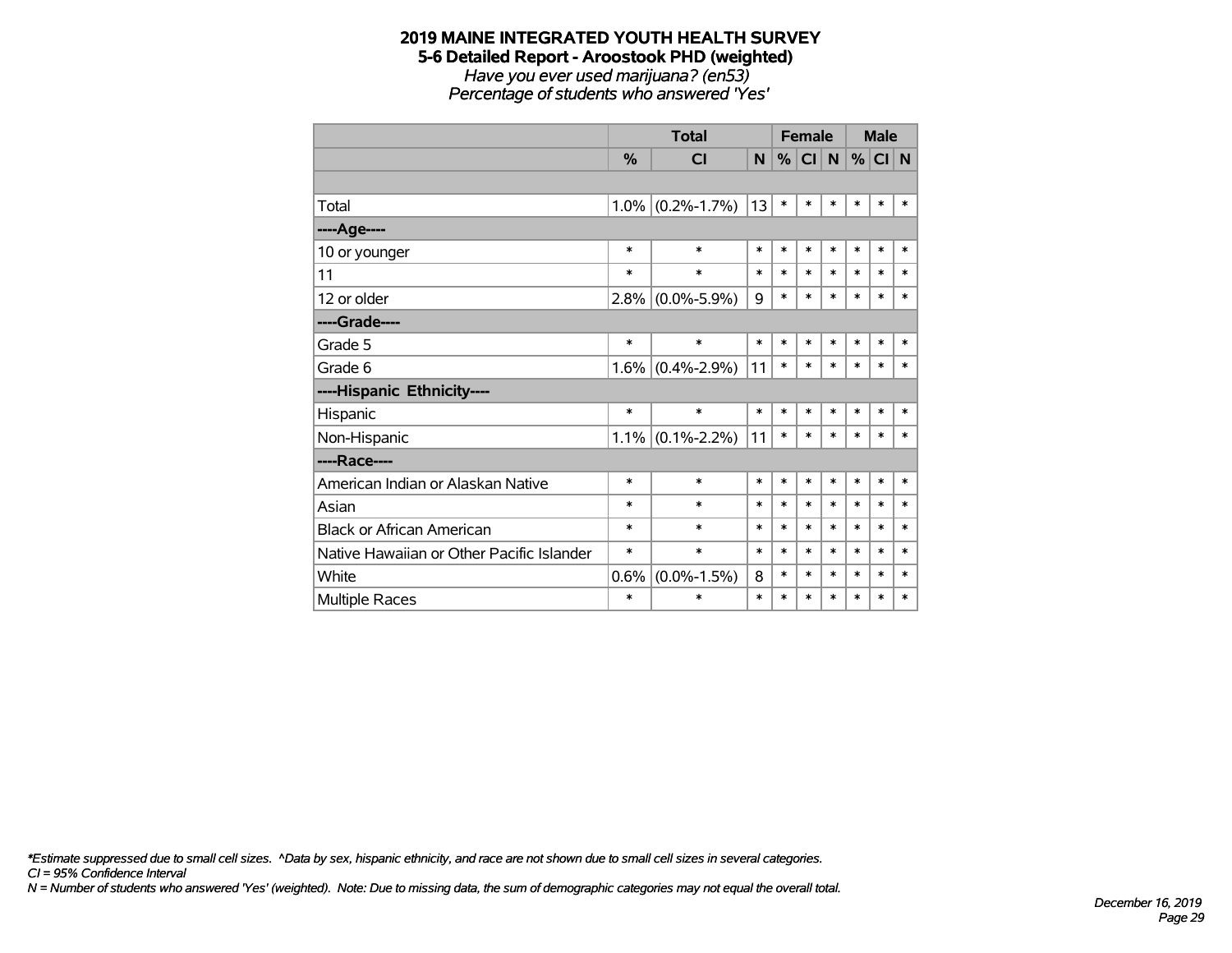*Have you ever sniffed glue, breathed the contents of spray cans, or inhaled any paints or sprays to get high? (en22a) Percentage of students who answered 'Yes'*

|                                           | <b>Total</b> |                     | <b>Female</b>  |         |                         | <b>Male</b> |         |                           |              |
|-------------------------------------------|--------------|---------------------|----------------|---------|-------------------------|-------------|---------|---------------------------|--------------|
|                                           | %            | CI                  | $\mathsf{N}$   | %       | <b>CI</b>               | <b>N</b>    | %       | <b>CI</b>                 | $\mathsf{N}$ |
|                                           |              |                     |                |         |                         |             |         |                           |              |
| Total                                     | 1.7%         | $(0.8\% - 2.6\%)$   |                |         | $23 1.3\% $ (0.0%-2.7%) |             |         | $9 2.2\% (0.4\% - 4.0\%)$ | 15           |
| ----Age----                               |              |                     |                |         |                         |             |         |                           |              |
| 10 or younger                             | 2.4%         | $(0.3\% - 4.5\%)$   | 10             | $\ast$  | $\ast$                  | $\ast$      | $\ast$  | $\ast$                    | $\ast$       |
| 11                                        | $1.1\%$      | $(0.0\% - 2.3\%)$   | $\overline{7}$ | $\ast$  | $\ast$                  | $\ast$      | $\ast$  | $\ast$                    | $\ast$       |
| 12 or older                               | $2.2\%$      | $(0.0\% - 4.8\%)$   | $\overline{7}$ | $\ast$  | $\ast$                  | $\ast$      | $\ast$  | $\ast$                    | $\ast$       |
| ----Grade----                             |              |                     |                |         |                         |             |         |                           |              |
| Grade 5                                   | 1.7%         | $(0.4\% - 3.1\%)$   |                | 12 1.8% | $(0.0\% - 4.7\%)$       | 6           | 1.7%    | $(0.0\% - 4.0\%)$         | 6            |
| Grade 6                                   |              | $1.7\%$ (0.3%-3.2%) | 11             | $\ast$  | $\ast$                  | $\ast$      | $\ast$  | $\ast$                    | $\ast$       |
| ----Hispanic Ethnicity----                |              |                     |                |         |                         |             |         |                           |              |
| Hispanic                                  | $\ast$       | $\ast$              | $\ast$         | $\ast$  | $\ast$                  | $\ast$      | $\ast$  | $\ast$                    | $\ast$       |
| Non-Hispanic                              | $1.7\%$      | $(0.4\% - 3.0\%)$   |                |         | 16 1.8% (0.0%-3.5%)     | 9           | $1.6\%$ | $(0.0\% - 3.7\%)$         | 8            |
| ----Race----                              |              |                     |                |         |                         |             |         |                           |              |
| American Indian or Alaskan Native         | $\ast$       | $\ast$              | $\ast$         | $\ast$  | $\ast$                  | $\ast$      | $\ast$  | $\ast$                    | $\ast$       |
| Asian                                     | $\ast$       | $\ast$              | $\ast$         | $\ast$  | $\ast$                  | $\ast$      | $\ast$  | $\ast$                    | $\ast$       |
| <b>Black or African American</b>          | $\ast$       | $\ast$              | $\ast$         | $\ast$  | $\ast$                  | $\ast$      | $\ast$  | $\ast$                    | $\ast$       |
| Native Hawaiian or Other Pacific Islander | $\ast$       | $\ast$              | $\ast$         | $\ast$  | $\ast$                  | $\ast$      | $\ast$  | $\ast$                    | $\ast$       |
| White                                     | 1.4%         | $(0.4\% - 2.5\%)$   | 17             | 1.5%    | $(0.0\% - 3.0\%)$       | 9           | 1.4%    | $(0.0\% - 3.1\%)$         | $\bf 8$      |
| Multiple Races                            | $\ast$       | $\ast$              | $\ast$         | $\ast$  | $\ast$                  | $\ast$      | $\ast$  | $\ast$                    | $\ast$       |

*\*Estimate suppressed due to small cell sizes. ^Data by sex, hispanic ethnicity, and race are not shown due to small cell sizes in several categories.*

*CI = 95% Confidence Interval*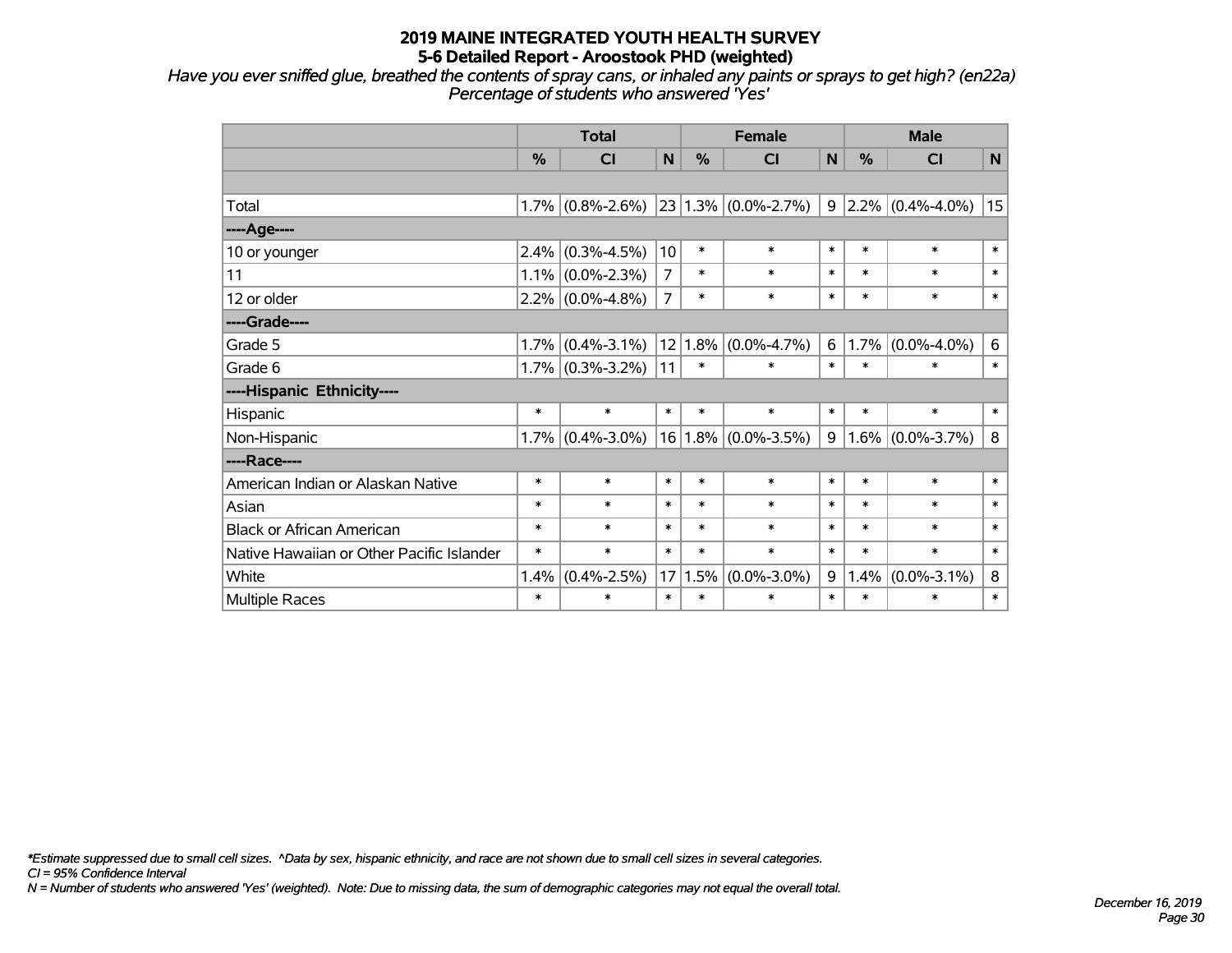*During the past 12 months, have you talked with at least one of your parents about the dangers of tobacco, alcohol, or drug use? (en23) Percentage of students who answered 'Yes'*

|                                           | <b>Total</b>  |                        |                 | <b>Female</b> | <b>Male</b>             |        |           |                             |                 |
|-------------------------------------------|---------------|------------------------|-----------------|---------------|-------------------------|--------|-----------|-----------------------------|-----------------|
|                                           | $\frac{0}{0}$ | CI                     | N               | $\frac{9}{6}$ | <b>CI</b>               | N      | %         | <b>CI</b>                   | N.              |
|                                           |               |                        |                 |               |                         |        |           |                             |                 |
| Total                                     |               | $42.5\%$ (36.6%-48.4%) |                 |               | 576 42.5% (33.9%-51.1%) |        |           | 282 43.1% (38.2%-48.0%)     | 285             |
| ----Age----                               |               |                        |                 |               |                         |        |           |                             |                 |
| 10 or younger                             | 37.2%         | $(26.8\% - 47.6\%)$    |                 |               | 153 34.1% (24.1%-44.1%) | 77     | 41.7%     | $(26.2\% - 57.2\%)$         | 76              |
| 11                                        | 46.9%         | $(39.4\% - 54.4\%)$    |                 |               | 292 49.4% (37.9%-60.9%) |        |           | 140 45.3% (38.7%-51.8%)     | 145             |
| 12 or older                               |               | 41.2% (35.8%-46.6%)    |                 |               | 131 42.1% (28.5%-55.6%) |        |           | 65 $ 40.1\% $ (29.7%-50.6%) | 64              |
| ----Grade----                             |               |                        |                 |               |                         |        |           |                             |                 |
| Grade 5                                   | 38.6%         | $(30.4\% - 46.7\%)$    |                 |               | 267 35.9% (26.0%-45.8%) |        | 123 42.4% | $(35.7\% - 49.1\%)$         | 144             |
| Grade 6                                   |               | 46.8% (40.6%-53.0%)    |                 |               | 307 49.4% (40.2%-58.6%) |        |           | 157 43.8% (36.6%-51.0%)     | 141             |
| ----Hispanic Ethnicity----                |               |                        |                 |               |                         |        |           |                             |                 |
| Hispanic                                  | 35.4%         | $(11.3\% - 59.5\%)$    | 10 <sup>1</sup> | $\ast$        | $\ast$                  | $\ast$ | $\ast$    | $\ast$                      | $\ast$          |
| Non-Hispanic                              |               | 43.6% (38.1%-49.1%)    |                 |               | 429 43.1% (35.5%-50.8%) |        | 215 44.9% | $(39.7\% - 50.2\%)$         | 212             |
| ----Race----                              |               |                        |                 |               |                         |        |           |                             |                 |
| American Indian or Alaskan Native         | 44.2%         | $(26.8\% - 61.7\%)$    | 13              | $\ast$        | $\ast$                  | $\ast$ | $\ast$    | $\ast$                      | $\ast$          |
| Asian                                     | $\ast$        | $\ast$                 | $\ast$          | $\ast$        | $\ast$                  | $\ast$ | $\ast$    | $\ast$                      | $\ast$          |
| <b>Black or African American</b>          | 59.7%         | $(26.8\% - 92.6\%)$    | 11              | $\ast$        | $\ast$                  | $\ast$ | $\ast$    | $\ast$                      | $\ast$          |
| Native Hawaiian or Other Pacific Islander | $\ast$        | $\ast$                 | $\ast$          | $\ast$        | $\ast$                  | $\ast$ | $\ast$    | $\ast$                      | $\pmb{\ast}$    |
| White                                     | 43.6%         | $(37.0\% - 50.1\%)$    |                 | 515 43.8%     | $(34.6\% - 52.9\%)$     |        | 258 43.1% | $(37.9\% - 48.3\%)$         | 247             |
| Multiple Races                            | 37.7%         | $(6.4\% - 69.0\%)$     | 17              | 44.3%         | $(9.5\% - 79.1\%)$      | 7      | 33.9%     | $(0.0\% - 75.6\%)$          | 10 <sup>1</sup> |

*\*Estimate suppressed due to small cell sizes. ^Data by sex, hispanic ethnicity, and race are not shown due to small cell sizes in several categories.*

*CI = 95% Confidence Interval*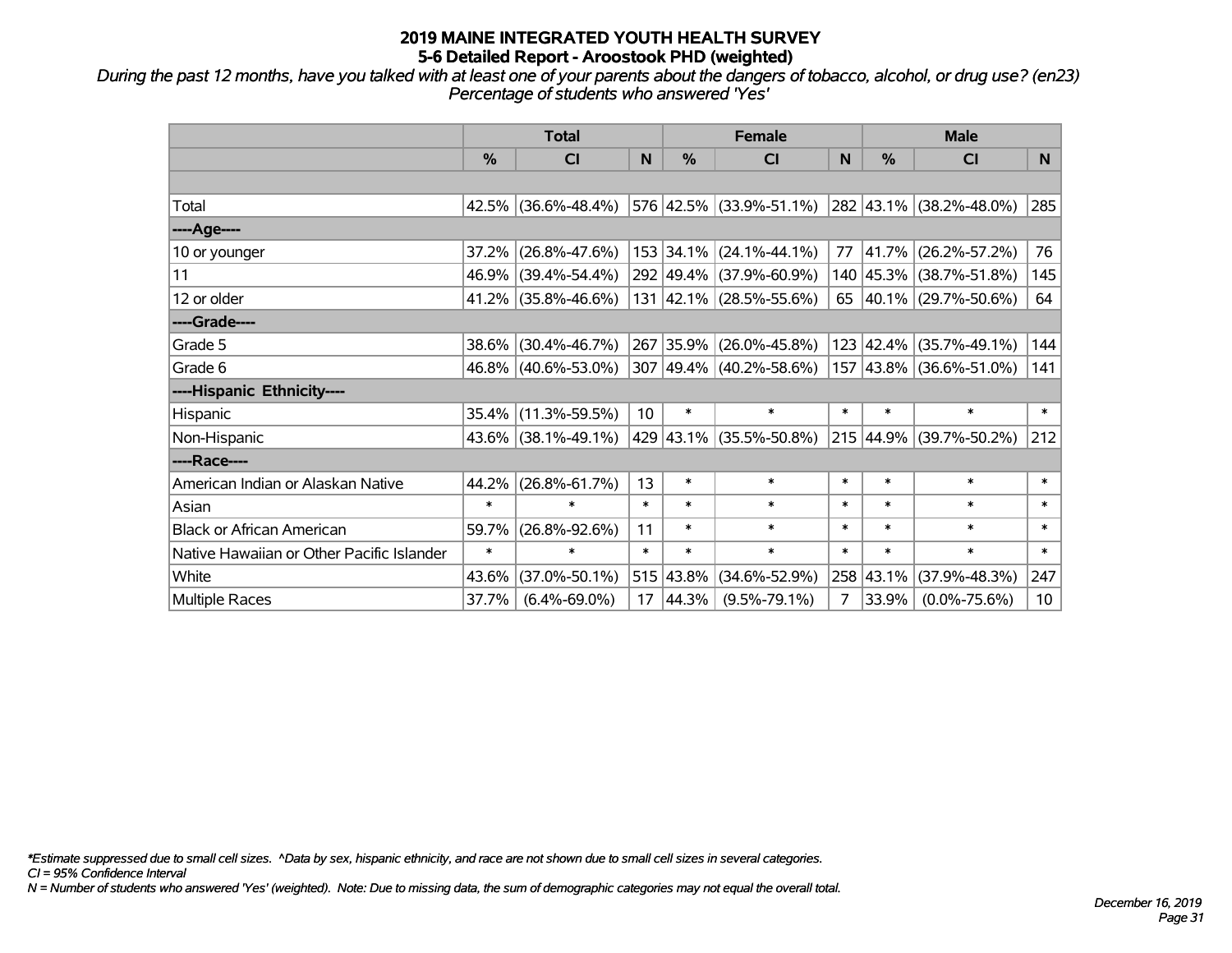*Do you agree or disagree with the following statement? My family has clear rules about alcohol and drug use. (en24) Percentage of students who answered 'Strongly agree' or 'Agree'*

|                                           |        | <b>Total</b>         |        |            | <b>Female</b>        |        | <b>Male</b>   |                      |        |  |
|-------------------------------------------|--------|----------------------|--------|------------|----------------------|--------|---------------|----------------------|--------|--|
|                                           | $\%$   | <b>CI</b>            | N      | %          | C <sub>l</sub>       | N      | $\frac{0}{0}$ | <b>CI</b>            | N      |  |
|                                           |        |                      |        |            |                      |        |               |                      |        |  |
| Total                                     | 93.6%  | $(90.4\% - 96.9\%)$  | 1,217  | $ 93.4\% $ | $(89.0\% - 97.8\%)$  |        | 591 93.6%     | $(90.0\% - 97.2\%)$  | 595    |  |
| ----Age----                               |        |                      |        |            |                      |        |               |                      |        |  |
| 10 or younger                             | 93.0%  | $(88.7\% - 97.3\%)$  | 366    | 94.8%      | $(91.8\% - 97.7\%)$  | 203    | 90.7%         | $(83.0\% - 98.4\%)$  | 159    |  |
| 11                                        | 94.7%  | $(90.1\% - 99.3\%)$  | 566    | 93.3%      | $(85.0\% - 100.0\%)$ |        | 252 95.6%     | $(91.2\% - 100.0\%)$ | 295    |  |
| 12 or older                               | 92.4%  | $(87.3\% - 97.4\%)$  | 282    | 91.5%      | $(83.4\% - 99.7\%)$  |        | 136 92.9%     | $(87.1\% - 98.7\%)$  | 141    |  |
| ----Grade----                             |        |                      |        |            |                      |        |               |                      |        |  |
| Grade 5                                   | 92.9%  | $(87.1\% - 98.8\%)$  | 612    | 92.4%      | $(84.8\% - 100.0\%)$ |        | 296 93.2%     | $(86.6\% - 99.9\%)$  | 305    |  |
| Grade 6                                   | 94.3%  | $(91.5\% - 97.0\%)$  | 597    | 94.3%      | $(89.9\% - 98.6\%)$  |        | 290 94.0%     | $(91.4\% - 96.5\%)$  | 290    |  |
| ----Hispanic Ethnicity----                |        |                      |        |            |                      |        |               |                      |        |  |
| Hispanic                                  | 80.4%  | $(62.9\% - 98.0\%)$  | 23     | $\ast$     | $\ast$               | $\ast$ | $\ast$        | $\ast$               | $\ast$ |  |
| Non-Hispanic                              | 93.1%  | $(90.2\% - 96.1\%)$  | 892    | 93.9%      | $(89.9\% - 97.8\%)$  |        | 449 92.2%     | $(88.6\% - 95.8\%)$  | 428    |  |
| ----Race----                              |        |                      |        |            |                      |        |               |                      |        |  |
| American Indian or Alaskan Native         | $\ast$ | $\ast$               | $\ast$ | $\ast$     | $\ast$               | $\ast$ | $\ast$        | $\ast$               | $\ast$ |  |
| Asian                                     | $\ast$ | $\ast$               | $\ast$ | $\ast$     | $\ast$               | $\ast$ | $\ast$        | $\ast$               | $\ast$ |  |
| <b>Black or African American</b>          | $\ast$ | $\ast$               | $\ast$ | $\ast$     | $\ast$               | $\ast$ | $\ast$        | $\ast$               | $\ast$ |  |
| Native Hawaiian or Other Pacific Islander | $\ast$ | $\ast$               | $\ast$ | $\ast$     | $\ast$               | $\ast$ | $\ast$        | $\ast$               | $\ast$ |  |
| White                                     | 94.0%  | $(90.6\% - 97.4\%)$  | 1,072  | 93.4%      | $(89.0\% - 97.8\%)$  | 530    | 94.5%         | $(90.8\% - 98.1\%)$  | 524    |  |
| Multiple Races                            | 85.0%  | $(61.0\% - 100.0\%)$ | 36     | $\ast$     | $\ast$               | $\ast$ | $\ast$        | $\ast$               | $\ast$ |  |

*\*Estimate suppressed due to small cell sizes. ^Data by sex, hispanic ethnicity, and race are not shown due to small cell sizes in several categories.*

*CI = 95% Confidence Interval*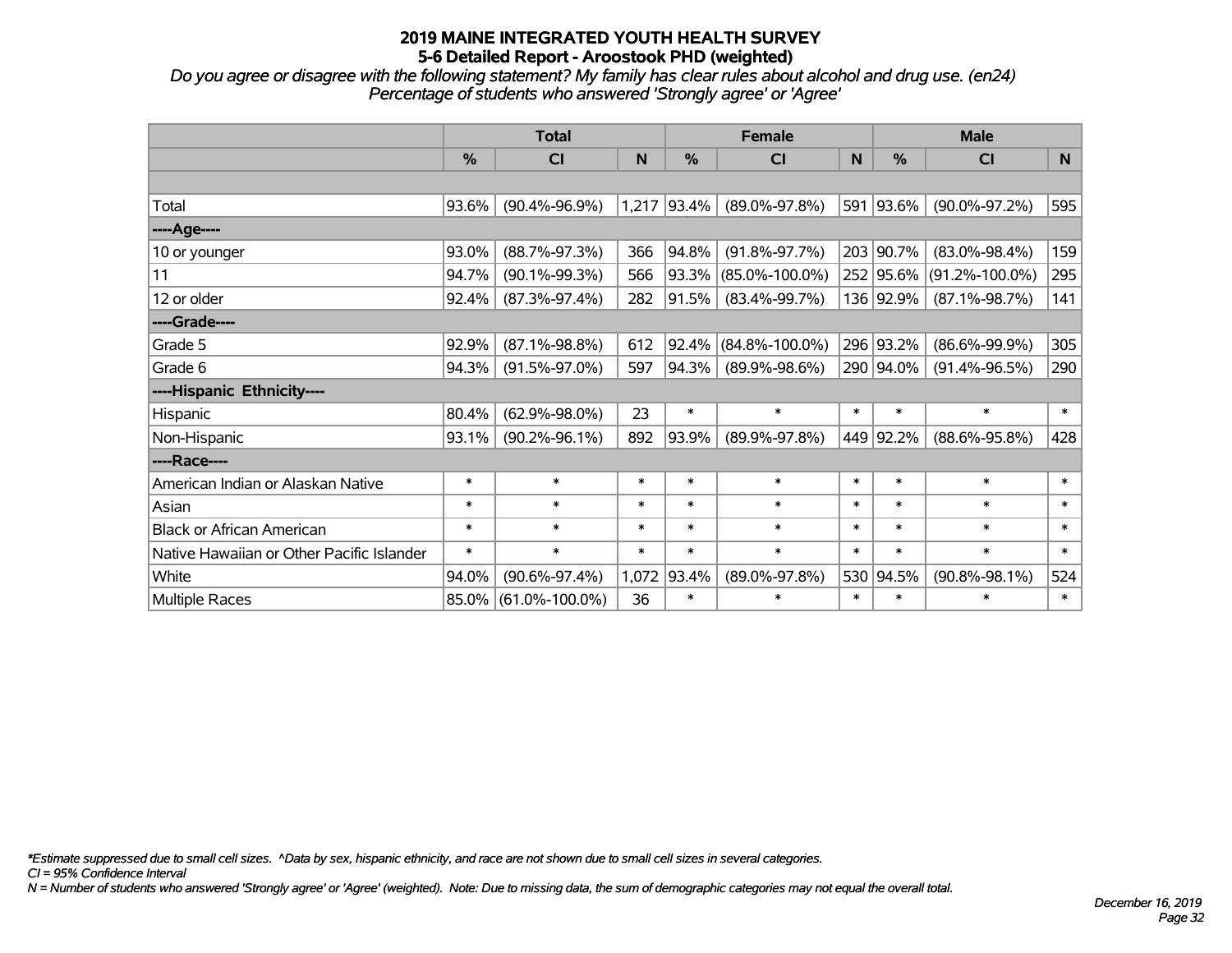*On an average school day, how long after school are you alone without a parent or trusted adult? (en62) Percentage of students who answered '2 hours or more'*

|                                           | <b>Total</b>  |                     |        | <b>Female</b> | <b>Male</b>                  |        |           |                          |        |
|-------------------------------------------|---------------|---------------------|--------|---------------|------------------------------|--------|-----------|--------------------------|--------|
|                                           | $\frac{0}{0}$ | <b>CI</b>           | N      | $\frac{9}{6}$ | <b>CI</b>                    | N      | %         | <b>CI</b>                | N.     |
|                                           |               |                     |        |               |                              |        |           |                          |        |
| Total                                     |               | 25.0% (21.7%-28.3%) |        |               | $ 336 23.0\% $ (16.4%-29.6%) |        |           | 150 26.8% (19.7%-33.9%)  | 178    |
| ----Age----                               |               |                     |        |               |                              |        |           |                          |        |
| 10 or younger                             | 23.1%         | $(17.2\% - 28.9\%)$ | 95     |               | 20.6% (10.6%-30.6%)          | 47     | 24.6%     | $(11.2\% - 38.0\%)$      | 45     |
| 11                                        | 23.9%         | $(17.5\% - 30.4\%)$ |        |               | 149 21.1% (12.9%-29.3%)      |        |           | 59 27.9% (17.3%-38.4%)   | 90     |
| 12 or older                               |               | 29.7% (22.4%-37.1%) |        |               | 93 30.3% (23.1%-37.6%)       |        |           | 44 27.0% (17.7%-36.4%)   | 43     |
| ----Grade----                             |               |                     |        |               |                              |        |           |                          |        |
| Grade 5                                   | 26.5%         | $(20.1\% - 32.9\%)$ |        |               | 183 20.4% (13.3%-27.5%)      | 69     | 32.2%     | $(20.0\% - 44.3\%)$      | 110    |
| Grade 6                                   |               | 23.7% (17.2%-30.2%) |        |               | 153 26.1% (17.8%-34.5%)      | 81     |           | $ 21.0\% $ (15.1%-26.8%) | 67     |
| ----Hispanic Ethnicity----                |               |                     |        |               |                              |        |           |                          |        |
| Hispanic                                  | $\ast$        | $\ast$              | $\ast$ | $\ast$        | $\ast$                       | $\ast$ | $\ast$    | $\ast$                   | $\ast$ |
| Non-Hispanic                              | $25.1\%$      | $(21.1\% - 29.0\%)$ |        |               | 246 21.6% (14.7%-28.5%)      |        | 107 29.0% | $(23.4\% - 34.5\%)$      | 137    |
| ----Race----                              |               |                     |        |               |                              |        |           |                          |        |
| American Indian or Alaskan Native         | $\ast$        | $\ast$              | $\ast$ | $\ast$        | $\ast$                       | $\ast$ | $\ast$    | $\ast$                   | $\ast$ |
| Asian                                     | $\ast$        | $\ast$              | $\ast$ | $\ast$        | $\ast$                       | $\ast$ | $\ast$    | $\ast$                   | $\ast$ |
| <b>Black or African American</b>          | $\ast$        | $\ast$              | $\ast$ | $\ast$        | $\ast$                       | $\ast$ | $\ast$    | $\ast$                   | $\ast$ |
| Native Hawaiian or Other Pacific Islander | $\ast$        | $\ast$              | $\ast$ | $\ast$        | $\ast$                       | $\ast$ | $\ast$    | $\ast$                   | $\ast$ |
| White                                     | 25.1%         | $(21.6\% - 28.6\%)$ |        | 295 22.9%     | $(15.2\% - 30.5\%)$          |        | 134 27.3% | $(20.0\% - 34.6\%)$      | 157    |
| Multiple Races                            |               | 24.5% (10.7%-38.4%) | 11     | $\ast$        | $\ast$                       | $\ast$ | $\ast$    | $\ast$                   | $\ast$ |

*\*Estimate suppressed due to small cell sizes. ^Data by sex, hispanic ethnicity, and race are not shown due to small cell sizes in several categories.*

*CI = 95% Confidence Interval*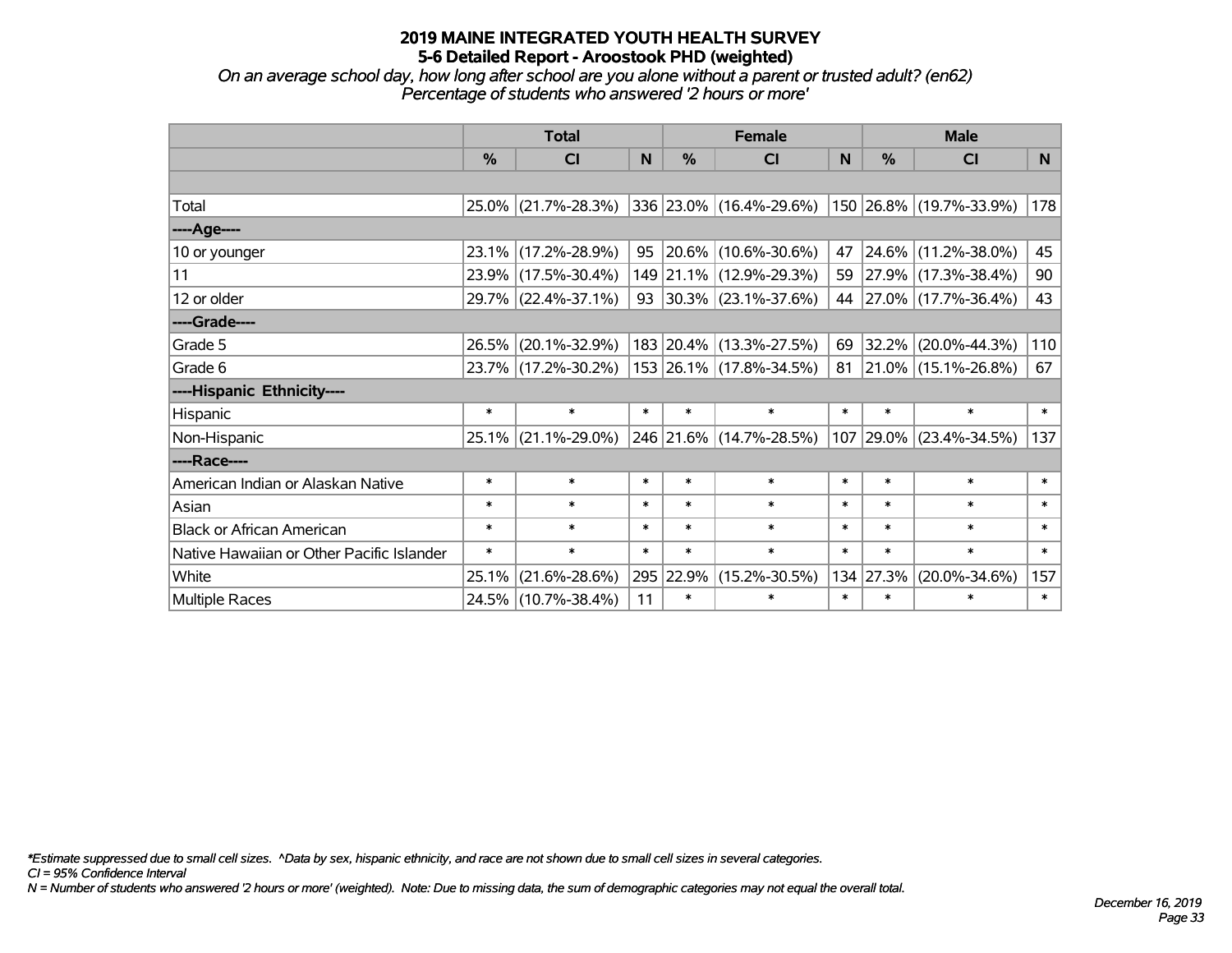*Percentage of students who drank 100% fruit juice and/or ate fruit two or more times yesterday (enfruit\_2)*

|                                           | <b>Total</b> |                      |        | <b>Female</b> | <b>Male</b>                  |        |               |                         |        |
|-------------------------------------------|--------------|----------------------|--------|---------------|------------------------------|--------|---------------|-------------------------|--------|
|                                           | %            | <b>CI</b>            | N      | $\frac{0}{0}$ | <b>CI</b>                    | N      | $\frac{0}{0}$ | <b>CI</b>               | N.     |
|                                           |              |                      |        |               |                              |        |               |                         |        |
| Total                                     | 61.6%        | $(56.6\% - 66.6\%)$  | 801    |               | $ 65.0\%  (58.3\% - 71.7\%)$ |        |               | 414 58.0% (50.6%-65.4%) | 367    |
| ----Age----                               |              |                      |        |               |                              |        |               |                         |        |
| 10 or younger                             | 62.0%        | $(54.3\% - 69.6\%)$  |        |               | 249 61.6% (48.3%-74.8%)      |        | 138 61.7%     | $(50.3\% - 73.1\%)$     | 107    |
| 11                                        | 64.0%        | $(55.5\% - 72.6\%)$  |        |               | 374 68.6% (57.7%-79.6%)      |        |               | 184 60.5% (51.0%-69.9%) | 180    |
| 12 or older                               | 56.1%        | $(46.3\% - 66.0\%)$  |        |               | 174 63.7% (50.8%-76.6%)      |        |               | 93 49.4% (34.3%-64.6%)  | 79     |
| ----Grade----                             |              |                      |        |               |                              |        |               |                         |        |
| Grade 5                                   | 60.9%        | $(55.8\% - 66.0\%)$  |        | 402 60.6%     | $(51.6\% - 69.6\%)$          |        | 203 61.0%     | $(52.5\% - 69.5\%)$     | 192    |
| Grade 6                                   | 61.8%        | $(53.6\% - 70.1\%)$  |        |               | 390 69.4% (64.9%-73.9%)      |        |               | 206 55.0% (40.3%-69.8%) | 174    |
| ----Hispanic Ethnicity----                |              |                      |        |               |                              |        |               |                         |        |
| Hispanic                                  | 69.2%        | $(51.4\% - 87.1\%)$  | 20     | $\ast$        | $\ast$                       | $\ast$ | $\ast$        | $\ast$                  | $\ast$ |
| Non-Hispanic                              | 60.9%        | $(56.1\% - 65.8\%)$  |        |               | 577 66.1% (59.6%-72.6%)      |        |               | 317 56.1% (48.6%-63.6%) | 254    |
| ----Race----                              |              |                      |        |               |                              |        |               |                         |        |
| American Indian or Alaskan Native         | 81.0%        | $(56.0\% - 100.0\%)$ | 24     | $\ast$        | $\ast$                       | $\ast$ | $\ast$        | $\ast$                  | $\ast$ |
| Asian                                     | $\ast$       | $\ast$               | $\ast$ | $\ast$        | $\ast$                       | $\ast$ | $\ast$        | $\ast$                  | $\ast$ |
| <b>Black or African American</b>          | $\ast$       | $\ast$               | $\ast$ | $\ast$        | $\ast$                       | $\ast$ | $\ast$        | $\ast$                  | $\ast$ |
| Native Hawaiian or Other Pacific Islander | $\ast$       | $\ast$               | $\ast$ | $\ast$        | $\ast$                       | $\ast$ | $\ast$        | $\ast$                  | $\ast$ |
| White                                     | 60.6%        | $(55.5\% - 65.8\%)$  | 681    | 64.2%         | $(56.1\% - 72.3\%)$          | 363    | 57.2%         | $(49.9\% - 64.5\%)$     | 309    |
| Multiple Races                            | 65.4%        | $(45.5\% - 85.3\%)$  | 29     | $\ast$        | $\ast$                       | $\ast$ | $\ast$        | $\ast$                  | $\ast$ |

*\*Estimate suppressed due to small cell sizes. ^Data by sex, hispanic ethnicity, and race are not shown due to small cell sizes in several categories.*

*CI = 95% Confidence Interval*

*N = Number of students who drank 100% fruit juice and/or ate fruit two or more times yesterday (weighted). Note: Due to missing data, the sum of demographic categories may not equal the overall total.*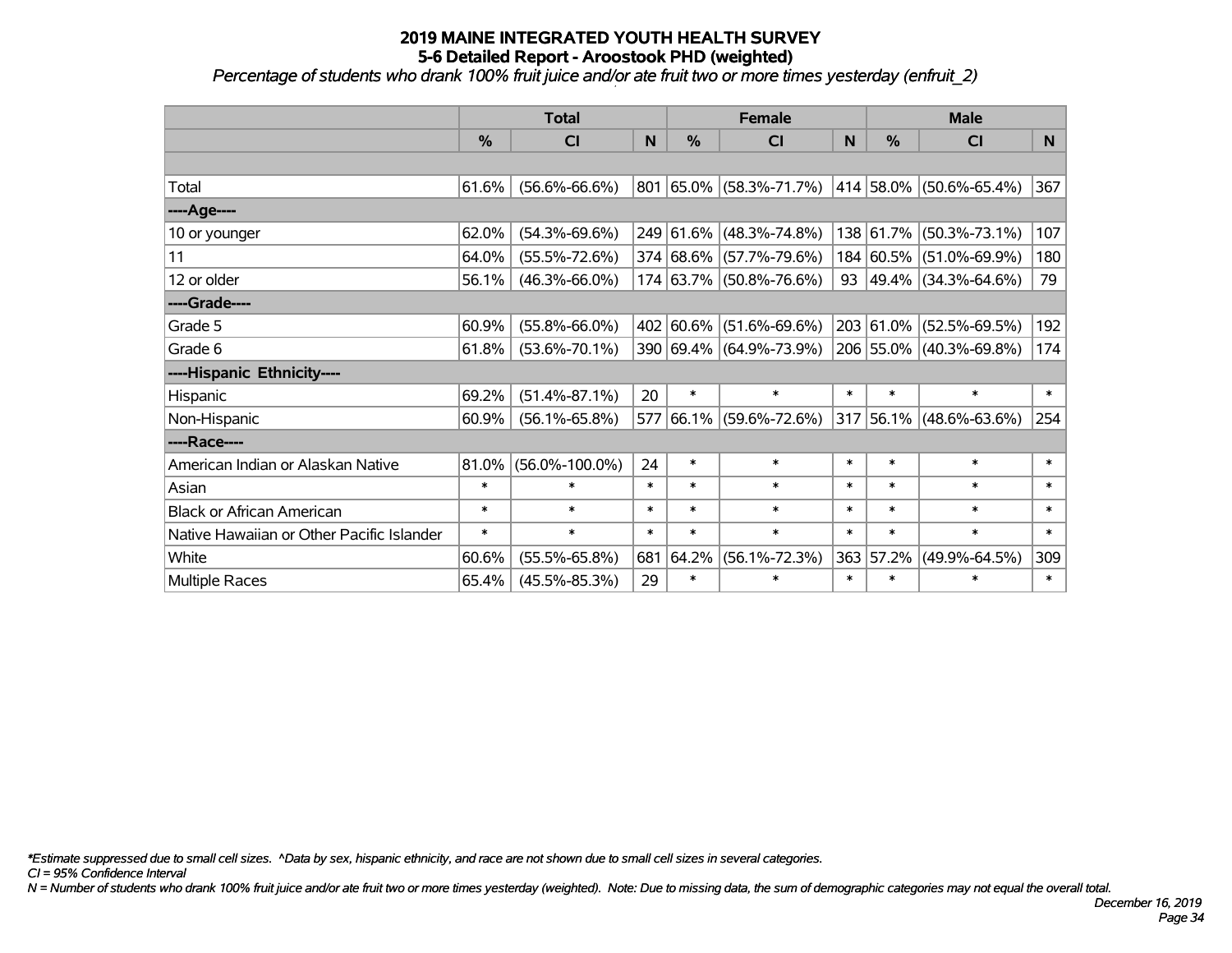#### **2019 MAINE INTEGRATED YOUTH HEALTH SURVEY 5-6 Detailed Report - Aroostook PHD (weighted)** *Percentage of students who consumed less than 1 fruit or 100% fruit juice yesterday (enonefrt)*

|                                           |        | <b>Total</b>           |        |               | <b>Female</b>             | <b>Male</b> |               |                             |        |
|-------------------------------------------|--------|------------------------|--------|---------------|---------------------------|-------------|---------------|-----------------------------|--------|
|                                           | %      | CI                     | N      | $\frac{0}{0}$ | CI                        | N           | $\frac{0}{0}$ | <b>CI</b>                   | N      |
|                                           |        |                        |        |               |                           |             |               |                             |        |
| Total                                     |        | 17.1% (13.4%-20.9%)    |        |               | 223 14.8% (10.6%-19.0%)   |             |               | $ 94 20.3\% $ (14.3%-26.3%) | 128    |
| ----Age----                               |        |                        |        |               |                           |             |               |                             |        |
| 10 or younger                             | 19.0%  | $(13.7\% - 24.3\%)$    | 76     | 19.5%         | $(12.9\% - 26.1\%)$       |             | 44 18.8%      | $(11.1\% - 26.5\%)$         | 33     |
| 11                                        | 16.1%  | $(10.7\% - 21.4\%)$    | 94     | 10.5%         | $(4.2\% - 16.8\%)$        |             | 28 22.1%      | $(13.5\% - 30.6\%)$         | 66     |
| 12 or older                               |        | 16.9% (10.7%-23.0%)    | 52     | $ 15.6\% $    | $(5.9\% - 25.3\%)$        |             | 23 18.6%      | $(5.2\% - 31.9\%)$          | 30     |
| ----Grade----                             |        |                        |        |               |                           |             |               |                             |        |
| Grade 5                                   | 20.3%  | $(16.6\% - 24.0\%)$    |        | 134 18.4%     | $(12.8\% - 24.0\%)$       |             | 62 23.0%      | $(16.9\% - 29.1\%)$         | 73     |
| Grade 6                                   |        | $14.0\%$ (10.0%-18.1%) |        |               | $88 11.1\% $ (6.6%-15.5%) |             | 33 17.6%      | $(7.5\% - 27.6\%)$          | 56     |
| ----Hispanic Ethnicity----                |        |                        |        |               |                           |             |               |                             |        |
| Hispanic                                  | $\ast$ | $\ast$                 | $\ast$ | $\ast$        | $\ast$                    | $\ast$      | $\ast$        | $\ast$                      | $\ast$ |
| Non-Hispanic                              |        | 16.3% (12.5%-20.0%)    | 154    | 13.3%         | $(8.8\% - 17.8\%)$        | 64          | 19.9%         | $(13.6\% - 26.3\%)$         | 90     |
| ----Race----                              |        |                        |        |               |                           |             |               |                             |        |
| American Indian or Alaskan Native         | $\ast$ | $\ast$                 | $\ast$ | $\ast$        | $\ast$                    | $\ast$      | $\ast$        | $\ast$                      | $\ast$ |
| Asian                                     | $\ast$ | $\ast$                 | $\ast$ | $\ast$        | $\ast$                    | $\ast$      | $\ast$        | $\ast$                      | $\ast$ |
| <b>Black or African American</b>          | $\ast$ | $\ast$                 | $\ast$ | $\ast$        | $\ast$                    | $\ast$      | $\ast$        | $\ast$                      | $\ast$ |
| Native Hawaiian or Other Pacific Islander | $\ast$ | $\ast$                 | $\ast$ | $\ast$        | $\ast$                    | $\ast$      | $\ast$        | $\ast$                      | $\ast$ |
| White                                     | 16.4%  | $(12.3\% - 20.5\%)$    | 184    | 14.2%         | $(9.1\% - 19.4\%)$        | 81          | 19.1%         | $(13.2\% - 25.0\%)$         | 103    |
| <b>Multiple Races</b>                     | 24.6%  | $(8.4\% - 40.9\%)$     | 11     | $\ast$        | $\ast$                    | $\ast$      | $\ast$        | $\ast$                      | $\ast$ |

*\*Estimate suppressed due to small cell sizes. ^Data by sex, hispanic ethnicity, and race are not shown due to small cell sizes in several categories.*

*CI = 95% Confidence Interval*

*N = Number of students who consumed less than 1 fruit or 100% fruit juice yesterday (weighted). Note: Due to missing data, the sum of demographic categories may not equal the overall total.*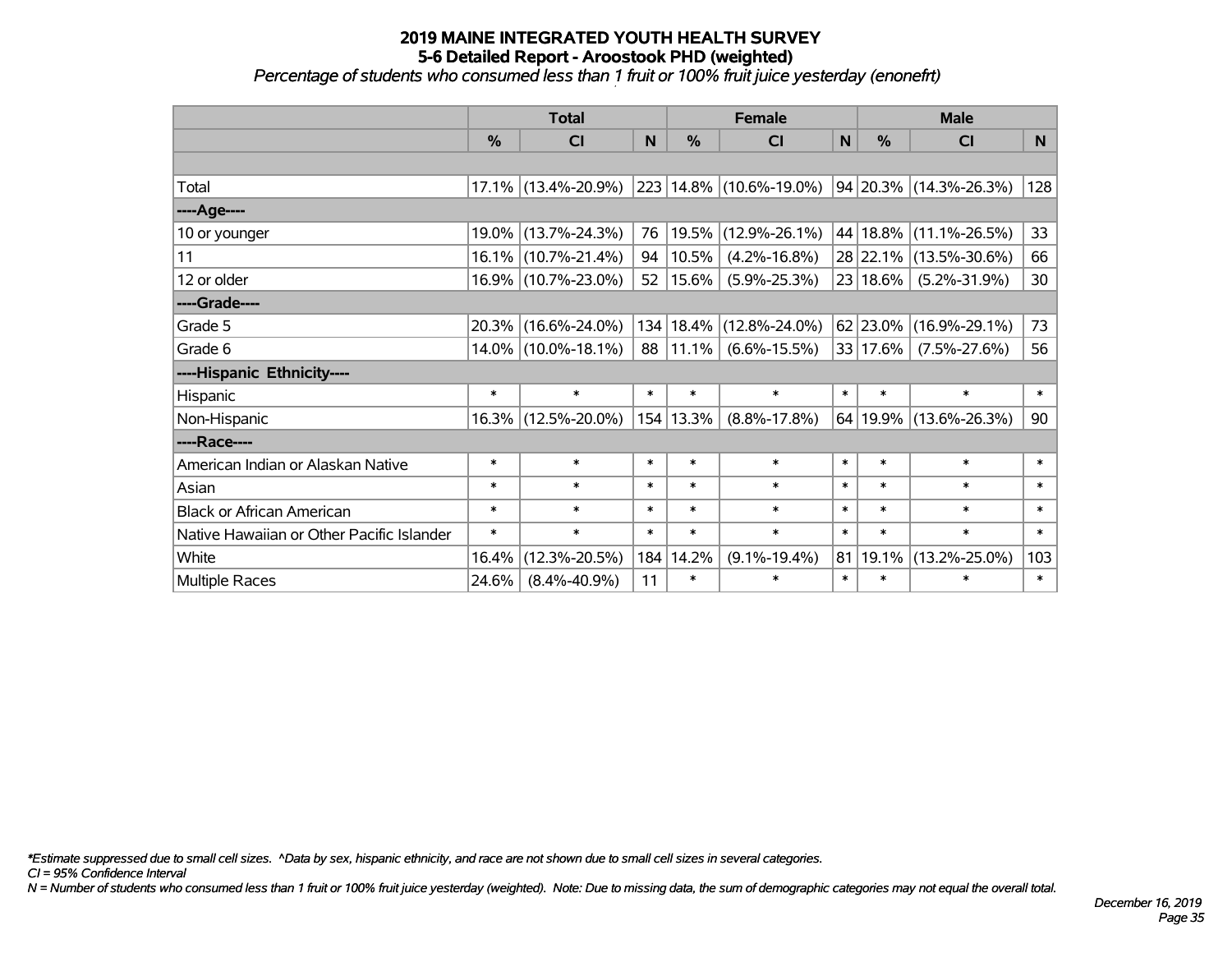*Yesterday, how many times did you eat vegetables, such as carrots, green salad, corn, or green beans? (Do not count french fries or other fried potatoes.) (enoneveg)*

*Percentage of students who ate vegetables less than 1 time yesterday*

|                                           |               | <b>Total</b>        |        |           | <b>Female</b>           | <b>Male</b> |           |                         |        |
|-------------------------------------------|---------------|---------------------|--------|-----------|-------------------------|-------------|-----------|-------------------------|--------|
|                                           | $\frac{0}{0}$ | <b>CI</b>           | N      | %         | <b>CI</b>               | N           | %         | <b>CI</b>               | N.     |
|                                           |               |                     |        |           |                         |             |           |                         |        |
| Total                                     |               | 28.2% (24.6%-31.8%) |        |           | 379 28.4% (22.8%-34.0%) |             |           | 185 28.7% (24.6%-32.8%) | 190    |
| ----Age----                               |               |                     |        |           |                         |             |           |                         |        |
| 10 or younger                             | $30.5\%$      | $(19.2\% - 41.8\%)$ |        |           | 126 33.8% (18.8%-48.7%) | 77          | $27.1\%$  | $(15.6\% - 38.6\%)$     | 49     |
| 11                                        |               | 27.6% (21.7%-33.4%) |        |           | 169 24.3% (16.3%-32.4%) | 67          |           | $30.6\%$ (24.3%-36.9%)  | 98     |
| 12 or older                               |               | 26.7% (19.4%-34.0%) |        |           | 84 27.7% (19.3%-36.0%)  |             |           | 42 26.7% (15.9%-37.5%)  | 43     |
| ----Grade----                             |               |                     |        |           |                         |             |           |                         |        |
| Grade 5                                   | 30.9%         | $(24.7\% - 37.1\%)$ |        | 213 33.1% | $(22.3\% - 44.0\%)$     |             | 112 29.6% | $(24.5\% - 34.8\%)$     | 101    |
| Grade 6                                   |               | 25.7% (20.0%-31.4%) |        |           | 167 23.6% (18.2%-29.1%) |             |           | 73 27.7% (19.5%-35.8%)  | 89     |
| ----Hispanic Ethnicity----                |               |                     |        |           |                         |             |           |                         |        |
| Hispanic                                  | 38.5%         | $(13.3\% - 63.7\%)$ | 11     | $\ast$    | $\ast$                  | $\ast$      | $\ast$    | $\ast$                  | $\ast$ |
| Non-Hispanic                              |               | 26.8% (22.5%-31.1%) |        |           | 261 27.1% (20.8%-33.4%) |             | 132 27.3% | $(22.9\% - 31.8\%)$     | 129    |
| ----Race----                              |               |                     |        |           |                         |             |           |                         |        |
| American Indian or Alaskan Native         | 27.7%         | $(0.0\% - 55.6\%)$  | 8      | $\ast$    | $\ast$                  | $\ast$      | $\ast$    | $\ast$                  | $\ast$ |
| Asian                                     | $\ast$        | $\ast$              | $\ast$ | $\ast$    | $\ast$                  | $\ast$      | $\ast$    | $\ast$                  | $\ast$ |
| <b>Black or African American</b>          | $\ast$        | $\ast$              | $\ast$ | $\ast$    | $\ast$                  | $\ast$      | $\ast$    | $\ast$                  | $\ast$ |
| Native Hawaiian or Other Pacific Islander | $\ast$        | $\ast$              | $\ast$ | $\ast$    | $\ast$                  | $\ast$      | $\ast$    | $\ast$                  | $\ast$ |
| White                                     | 27.4%         | $(24.0\% - 30.8\%)$ | 319    | 28.5%     | $(23.0\% - 34.0\%)$     | 164         | 26.8%     | $(21.9\% - 31.8\%)$     | 153    |
| <b>Multiple Races</b>                     | 45.0%         | $(29.2\% - 60.9\%)$ | 20     | $\ast$    | $\ast$                  | $\ast$      | $\ast$    | $\ast$                  | $\ast$ |

*\*Estimate suppressed due to small cell sizes. ^Data by sex, hispanic ethnicity, and race are not shown due to small cell sizes in several categories.*

*CI = 95% Confidence Interval*

*N = Number of students who ate vegetables less than 1 time yesterday (weighted). Note: Due to missing data, the sum of demographic categories may not equal the overall total.*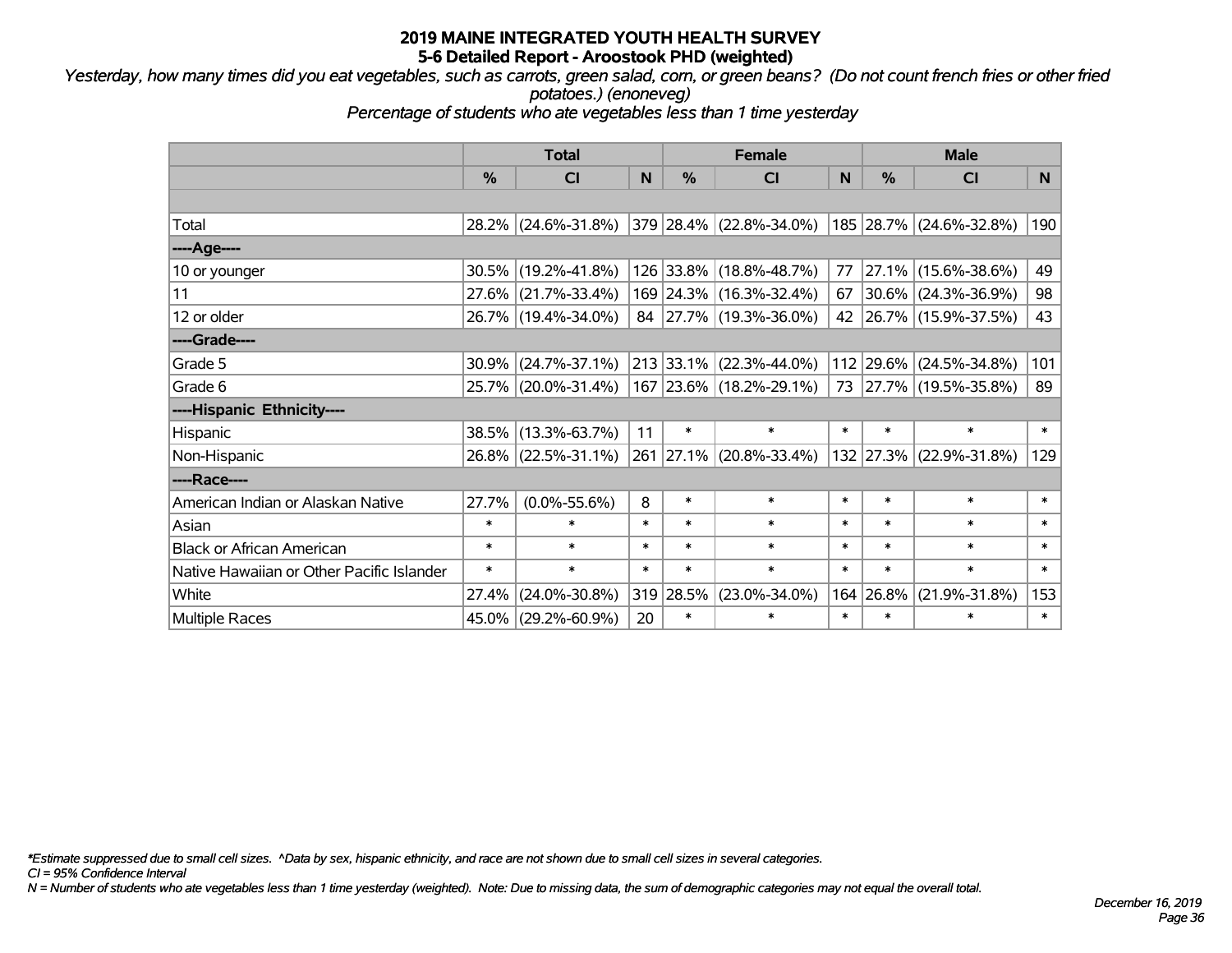*Percentage of students who ate vegetables three or more times yesterday (enveg\_2)*

|                                           |               | <b>Total</b>        |        |             | <b>Female</b>           | <b>Male</b> |        |                         |        |
|-------------------------------------------|---------------|---------------------|--------|-------------|-------------------------|-------------|--------|-------------------------|--------|
|                                           | $\frac{0}{0}$ | C <sub>l</sub>      | N      | %           | CI                      | N           | %      | <b>CI</b>               | N      |
|                                           |               |                     |        |             |                         |             |        |                         |        |
| Total                                     |               | 24.8% (21.0%-28.7%) |        |             | 334 19.1% (12.6%-25.6%) |             |        | 125 29.6% (23.1%-36.2%) | 196    |
| ----Age----                               |               |                     |        |             |                         |             |        |                         |        |
| 10 or younger                             | 23.7%         | $(16.0\% - 31.3\%)$ | 97     | 12.4%       | $(5.1\% - 19.6\%)$      | 28          | 36.3%  | $(19.9\% - 52.7\%)$     | 66     |
| 11                                        | 27.0%         | $(20.1\% - 33.9\%)$ |        | 166 25.9%   | $(16.5\% - 35.3\%)$     | 71          |        | 27.7% (20.9%-34.4%)     | 89     |
| 12 or older                               |               | 21.2% (17.6%-24.9%) | 67     | 16.9%       | $(7.6\% - 26.2\%)$      | 25          |        | 26.0% (19.0%-33.0%)     | 42     |
| ----Grade----                             |               |                     |        |             |                         |             |        |                         |        |
| Grade 5                                   | 24.4%         | $(17.8\% - 31.1\%)$ |        | 168   14.4% | $(8.6\% - 20.1\%)$      | 49          | 33.2%  | $(24.0\% - 42.3\%)$     | 113    |
| Grade 6                                   |               | 24.6% (20.5%-28.7%) |        |             | 160 23.8% (16.9%-30.7%) |             |        | 74 25.9% (20.1%-31.7%)  | 83     |
| ----Hispanic Ethnicity----                |               |                     |        |             |                         |             |        |                         |        |
| Hispanic                                  | $\ast$        | $\ast$              | $\ast$ | $\ast$      | $\ast$                  | $\ast$      | $\ast$ | $\ast$                  | $\ast$ |
| Non-Hispanic                              |               | 24.0% (19.5%-28.5%) |        |             | 234 17.8% (10.6%-25.1%) | 87          |        | 29.8% (22.7%-37.0%)     | 141    |
| ----Race----                              |               |                     |        |             |                         |             |        |                         |        |
| American Indian or Alaskan Native         | $\ast$        | $\ast$              | $\ast$ | $\ast$      | $\ast$                  | $\ast$      | $\ast$ | $\ast$                  | $\ast$ |
| Asian                                     | $\ast$        | $\ast$              | $\ast$ | $\ast$      | $\ast$                  | $\ast$      | $\ast$ | $\ast$                  | $\ast$ |
| <b>Black or African American</b>          | 37.4%         | $(5.7\% - 69.1\%)$  | 7      | $\ast$      | $\ast$                  | $\ast$      | $\ast$ | $\ast$                  | $\ast$ |
| Native Hawaiian or Other Pacific Islander | $\ast$        | $\ast$              | $\ast$ | $\ast$      | $\ast$                  | $\ast$      | $\ast$ | $\ast$                  | $\ast$ |
| White                                     | 24.1%         | $(20.3\% - 27.9\%)$ | 281    | 18.7%       | $(12.3\% - 25.1\%)$     | 108         | 29.9%  | $(22.3\% - 37.4\%)$     | 170    |
| <b>Multiple Races</b>                     | 22.7%         | $(8.6\% - 36.7\%)$  | 10     | $\ast$      | $\ast$                  | $\ast$      | $\ast$ | $\ast$                  | $\ast$ |

*\*Estimate suppressed due to small cell sizes. ^Data by sex, hispanic ethnicity, and race are not shown due to small cell sizes in several categories.*

*CI = 95% Confidence Interval*

*N = Number of students who ate vegetables three or more times yesterday (weighted). Note: Due to missing data, the sum of demographic categories may not equal the overall total.*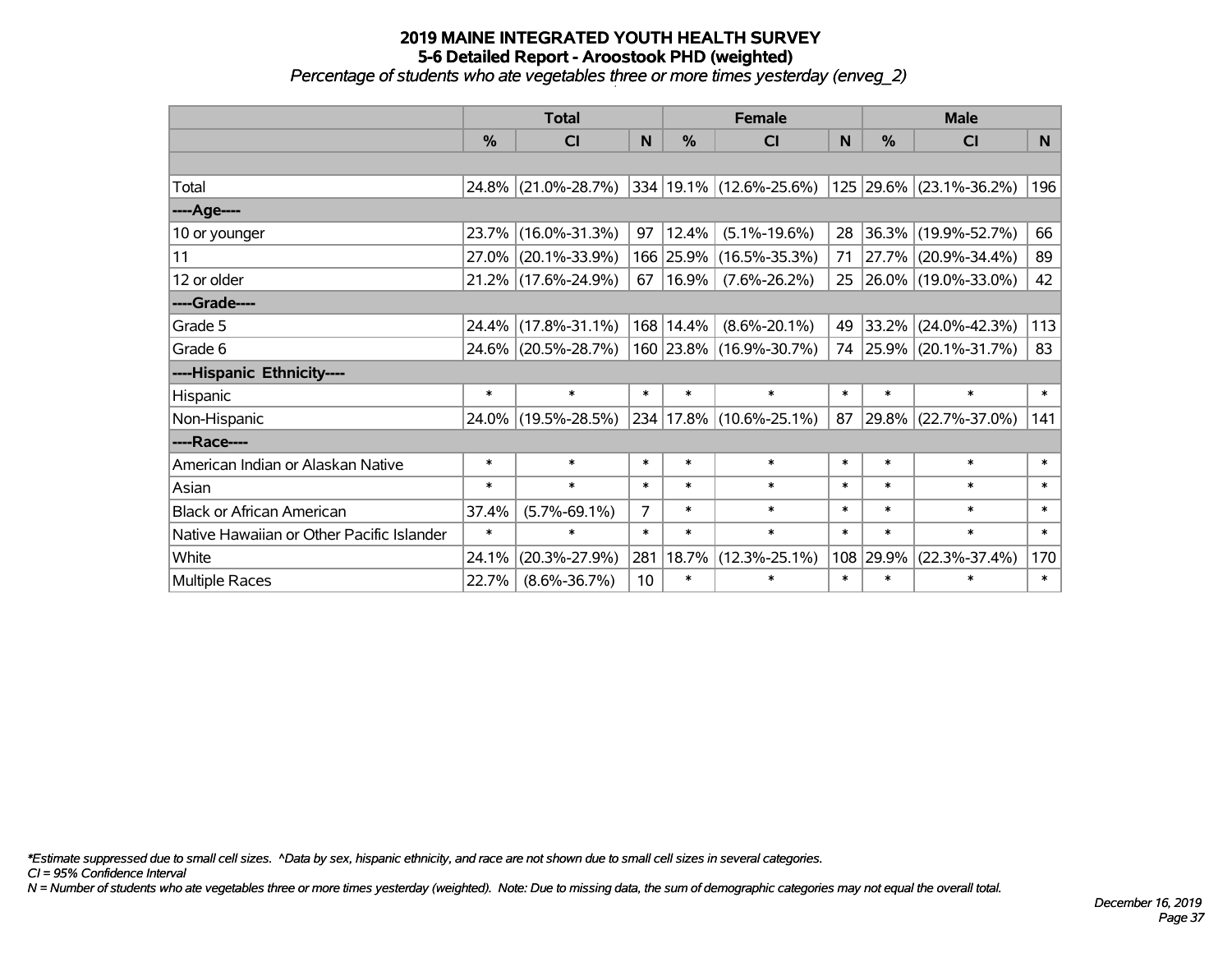*Percentage of students who drank 100% fruit juice, ate fruit and/or ate vegetables five or more times yesterday (enfrvg\_2)*

|                                           | <b>Total</b> |                        |                | <b>Female</b> | <b>Male</b>               |        |           |                         |                 |
|-------------------------------------------|--------------|------------------------|----------------|---------------|---------------------------|--------|-----------|-------------------------|-----------------|
|                                           | %            | CI                     | N              | $\frac{0}{0}$ | CI                        | N      | %         | CI                      | N               |
|                                           |              |                        |                |               |                           |        |           |                         |                 |
| Total                                     |              | 40.8% (35.3%-46.2%)    |                |               | 527 37.2% (28.1%-46.3%)   |        |           | 235 43.6% (37.2%-50.0%) | 274             |
| ----Age----                               |              |                        |                |               |                           |        |           |                         |                 |
| 10 or younger                             | 42.0%        | $(33.1\% - 50.8\%)$    |                |               | 168 35.4% (19.2%-51.6%)   | 79     | 49.2%     | $(35.3\% - 63.1\%)$     | 86              |
| 11                                        | 42.8%        | $(35.5\% - 50.1\%)$    |                |               | 249 41.7% (30.9%-52.5%)   |        | 110 43.9% | $(35.7\% - 52.0\%)$     | 131             |
| 12 or older                               |              | $34.6\%$ (28.0%-41.1%) |                |               | $107$ 31.7% (22.1%-41.2%) |        |           | 46 36.8% (26.1%-47.5%)  | 58              |
| ----Grade----                             |              |                        |                |               |                           |        |           |                         |                 |
| Grade 5                                   | 42.0%        | $(33.6\% - 50.3\%)$    |                | 276 35.5%     | $(20.3\% - 50.6\%)$       |        | 118 48.0% | $(39.6\% - 56.3\%)$     | 151             |
| Grade 6                                   |              | 39.0% (32.5%-45.6%)    |                |               | 245 38.8% (31.4%-46.2%)   |        |           | 115 39.2% (28.5%-49.8%) | 123             |
| ----Hispanic Ethnicity----                |              |                        |                |               |                           |        |           |                         |                 |
| Hispanic                                  |              | 42.0% (19.3%-64.7%)    | 12             | $\ast$        | $\ast$                    | $\ast$ | $\ast$    | $\ast$                  | $\ast$          |
| Non-Hispanic                              |              | 38.3% (32.8%-43.7%)    |                |               | 361 34.7% (24.4%-45.0%)   |        | 165 42.0% | $(36.1\% - 48.0\%)$     | 190             |
| ----Race----                              |              |                        |                |               |                           |        |           |                         |                 |
| American Indian or Alaskan Native         | 51.3%        | $(17.0\% - 85.5\%)$    | 15             | $\ast$        | $\ast$                    | $\ast$ | $\ast$    | $\ast$                  | $\ast$          |
| Asian                                     | $\ast$       | $\ast$                 | $\ast$         | $\ast$        | $\ast$                    | $\ast$ | $\ast$    | $\ast$                  | $\ast$          |
| <b>Black or African American</b>          | 37.4%        | $(5.7\% - 69.1\%)$     | $\overline{7}$ | $\ast$        | $\ast$                    | $\ast$ | $\ast$    | $\ast$                  | $\ast$          |
| Native Hawaiian or Other Pacific Islander | $\ast$       | $\ast$                 | $\ast$         | $\ast$        | $\ast$                    | $\ast$ | $\ast$    | $\ast$                  | $\ast$          |
| White                                     | 40.2%        | $(34.1\% - 46.3\%)$    |                | 449 36.9%     | $(25.9\% - 47.8\%)$       | 207    | 43.7%     | $(36.7\% - 50.7\%)$     | 235             |
| Multiple Races                            |              | 46.9% (31.5%-62.3%)    | 21             |               | $ 55.7\% $ (36.6%-74.8%)  | 9      |           | 41.8% (18.7%-65.0%)     | 12 <sub>2</sub> |

*\*Estimate suppressed due to small cell sizes. ^Data by sex, hispanic ethnicity, and race are not shown due to small cell sizes in several categories.*

*CI = 95% Confidence Interval*

*N = Number of students who drank 100% fruit juice, ate fruit and/or ate vegetables five or more times yesterday (weighted). Note: Due to missing data, the sum of demographic categories may not equal the overall total.*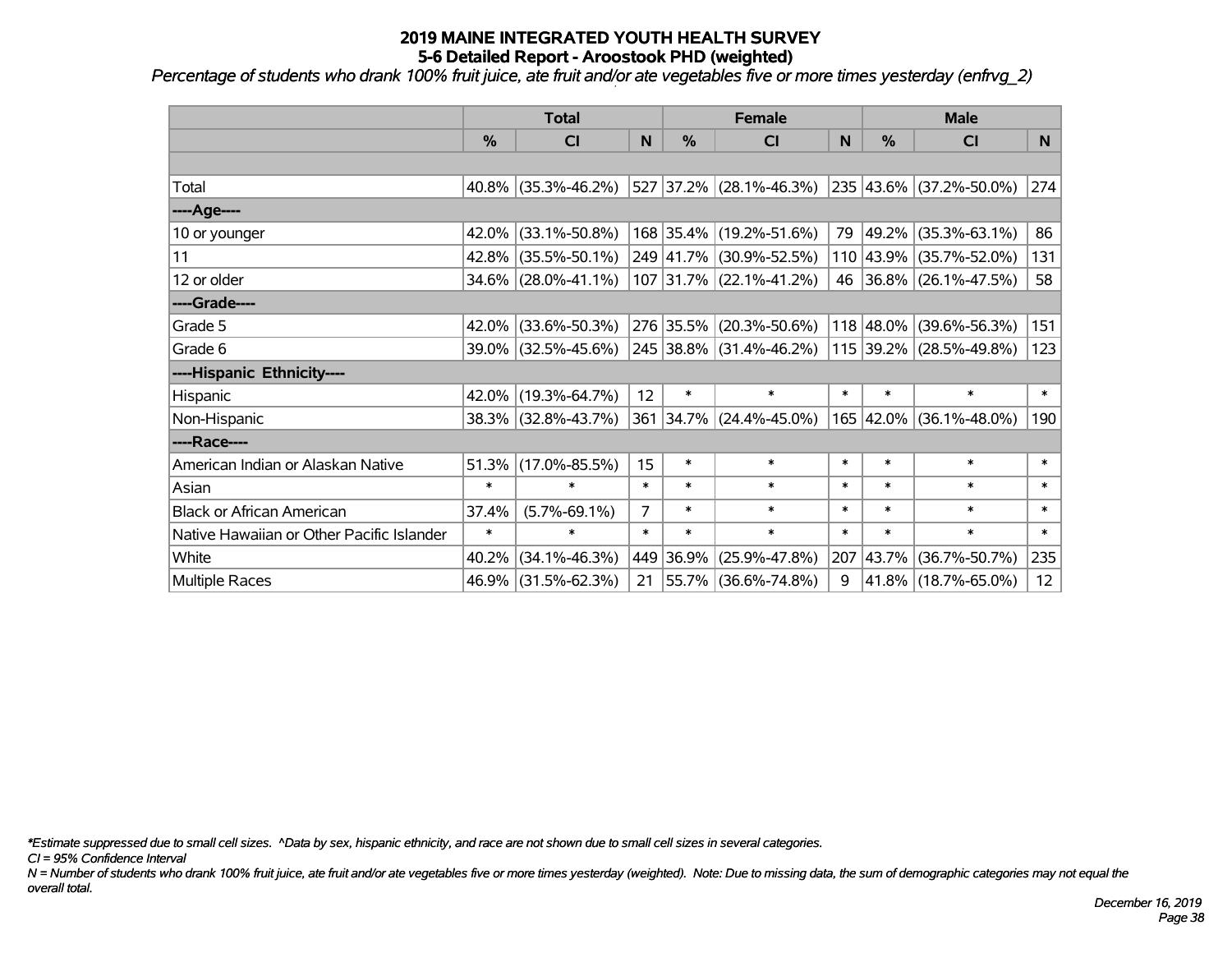*Yesterday, how many times did you drink a can, bottle, or glass of soda, sports drink, energy drink, or other sugar-sweetened beverage such as Gatorade, Red Bull, lemonade, sweetened tea or coffee drinks, flavored milk, Snapple, or Sunny D? (Do not count diet soda, other diet drinks, or 100% fruit juice.) (en66)*

*Percentage of students who answered at least one time yesterday*

|                                           | <b>Total</b>  |                        |        | <b>Female</b> | <b>Male</b>                        |        |           |                              |        |
|-------------------------------------------|---------------|------------------------|--------|---------------|------------------------------------|--------|-----------|------------------------------|--------|
|                                           | $\frac{0}{0}$ | <b>CI</b>              | N      | %             | CI                                 | N      | %         | <b>CI</b>                    | N      |
|                                           |               |                        |        |               |                                    |        |           |                              |        |
| Total                                     |               | $62.2\%$ (57.5%-66.8%) |        |               | 834 58.8% (54.3%-63.3%)            |        |           | 385 65.3% (58.0%-72.6%)      | 426    |
| ----Age----                               |               |                        |        |               |                                    |        |           |                              |        |
| 10 or younger                             | 52.7%         | $(44.0\% - 61.5\%)$    |        |               | $212   48.8\%   (37.7\% - 59.8\%)$ |        | 109 56.9% | $(44.5\% - 69.2\%)$          | 100    |
| 11                                        |               | $65.4\%$ (58.9%-71.9%) |        |               | 407   62.5%   (53.1%-71.8%)        |        | 177 68.1% | $(59.8\% - 76.4\%)$          | 216    |
| 12 or older                               |               | 68.5% (61.2%-75.9%)    |        |               | 215 67.1% (56.4%-77.7%)            |        |           | 100 68.9% (56.9%-80.9%)      | 110    |
| ----Grade----                             |               |                        |        |               |                                    |        |           |                              |        |
| Grade 5                                   |               | 58.1% (52.4%-63.8%)    |        |               | 395 53.2% (45.5%-60.9%)            |        | 180 61.8% | $(51.5\% - 72.0\%)$          | 204    |
| Grade 6                                   |               | $66.4\%$ (59.5%-73.3%) |        |               | 434 64.2% (55.4%-73.0%)            |        |           | 201 68.9% (58.0%-79.8%)      | 222    |
| ----Hispanic Ethnicity----                |               |                        |        |               |                                    |        |           |                              |        |
| Hispanic                                  | 58.0%         | $(35.3\% - 80.7\%)$    | 17     | $\ast$        | $\ast$                             | $\ast$ | $\ast$    | $\ast$                       | $\ast$ |
| Non-Hispanic                              |               | $63.6\%$ (57.6%-69.6%) |        |               | $617$ 61.0% (54.0%-67.9%)          |        |           | 298 65.7% (57.8%-73.6%)      | 307    |
| ----Race----                              |               |                        |        |               |                                    |        |           |                              |        |
| American Indian or Alaskan Native         | 42.3%         | $(29.7\% - 55.0\%)$    | 12     | $\ast$        | $\ast$                             | $\ast$ | $\ast$    | $\ast$                       | $\ast$ |
| Asian                                     | $\ast$        | $\ast$                 | $\ast$ | $\ast$        | $\ast$                             | $\ast$ | $\ast$    | $\ast$                       | $\ast$ |
| <b>Black or African American</b>          | $\ast$        | $\ast$                 | $\ast$ | $\ast$        | $\ast$                             | $\ast$ | $\ast$    | $\ast$                       | $\ast$ |
| Native Hawaiian or Other Pacific Islander | $\ast$        | $\ast$                 | $\ast$ | $\ast$        | $\ast$                             | $\ast$ | $\ast$    | $\ast$                       | $\ast$ |
| White                                     | 63.2%         | $(58.0\% - 68.3\%)$    | 735    | 60.5%         | $(55.0\% - 65.9\%)$                |        | 352 65.2% | $(57.5\% - 73.0\%)$          | 367    |
| <b>Multiple Races</b>                     | $63.0\%$      | $(46.8\% - 79.1\%)$    | 28     |               | $ 58.9\% $ (41.9%-76.0%)           |        |           | $10$   65.3%   (41.5%-89.2%) | 19     |

*\*Estimate suppressed due to small cell sizes. ^Data by sex, hispanic ethnicity, and race are not shown due to small cell sizes in several categories.*

*CI = 95% Confidence Interval*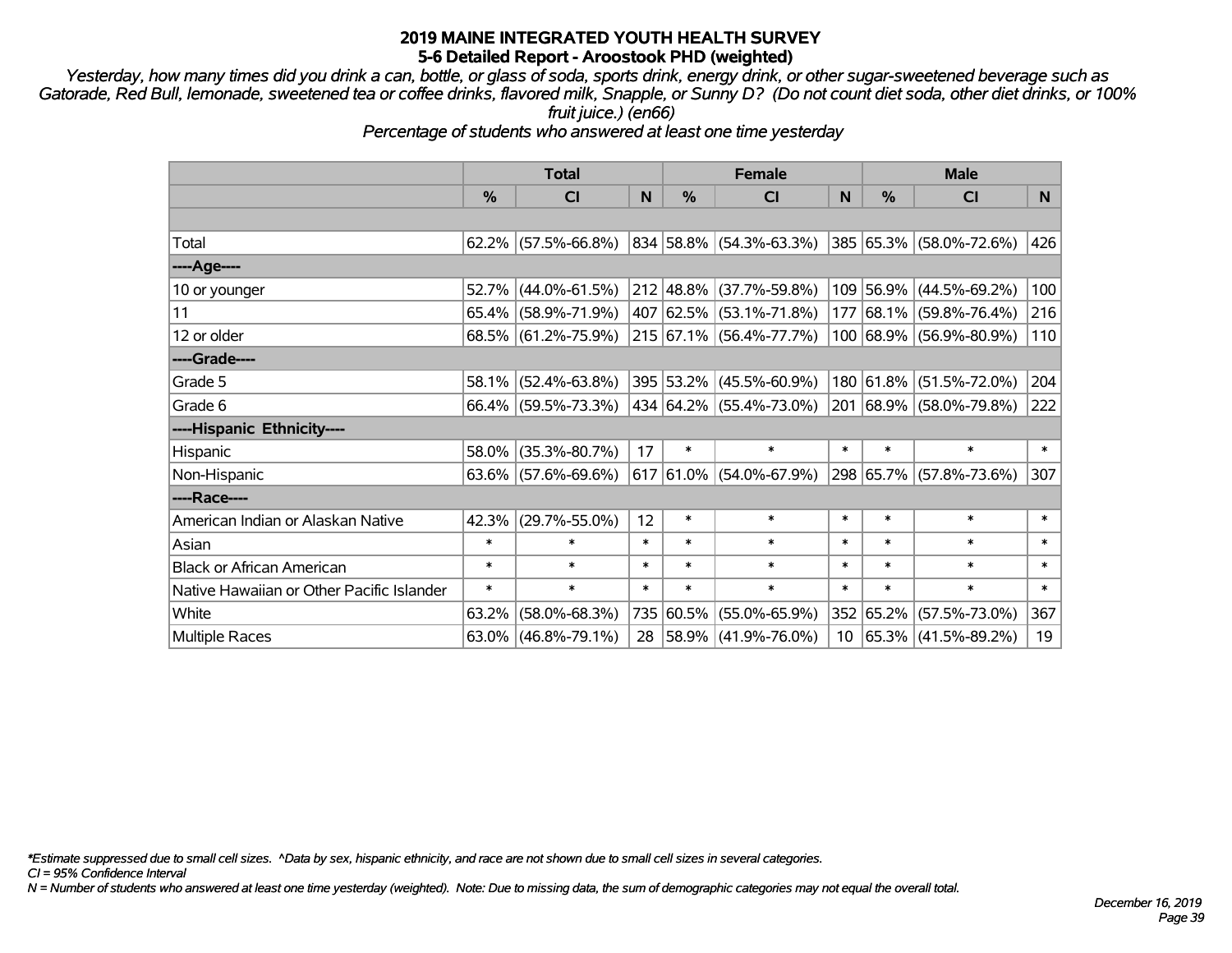*During the past 7 days, on how many days did you eat dinner at home with at least one of your parents or guardians? (en67a) Percentage of students who answered at least 5 days*

|                                           | <b>Total</b>  |                      | <b>Female</b> |               |                           | <b>Male</b> |           |                         |        |
|-------------------------------------------|---------------|----------------------|---------------|---------------|---------------------------|-------------|-----------|-------------------------|--------|
|                                           | $\frac{0}{0}$ | <b>CI</b>            | N             | $\frac{0}{0}$ | <b>CI</b>                 | N           | $\%$      | <b>CI</b>               | N      |
|                                           |               |                      |               |               |                           |             |           |                         |        |
| Total                                     | 82.7%         | $(79.9\% - 85.4\%)$  |               |               | 1,122 82.1% (77.8%-86.4%) |             |           | 543 82.9% (77.7%-88.2%) | 551    |
| ----Age----                               |               |                      |               |               |                           |             |           |                         |        |
| 10 or younger                             | 84.7%         | $(80.3\% - 89.0\%)$  | 348           |               | 81.3% (74.6%-88.1%)       |             |           | 184 88.5% (78.8%-98.3%) | 160    |
| 11                                        | 81.6%         | $(78.5\% - 84.6\%)$  | 506           |               | $81.9\%$ (75.7%-88.1%)    |             |           | 230 81.2% (76.7%-85.8%) | 260    |
| 12 or older                               | 82.1%         | $(77.6\% - 86.6\%)$  | 263           |               | 83.6% (79.1%-88.2%)       |             |           | 128 80.1% (70.9%-89.3%) | 130    |
| ----Grade----                             |               |                      |               |               |                           |             |           |                         |        |
| Grade 5                                   | 81.8%         | $(78.0\% - 85.5\%)$  | 565           |               | 81.2% (74.5%-87.9%)       | 277         | 82.8%     | $(76.2\% - 89.5\%)$     | 281    |
| Grade 6                                   | 83.4%         | $(80.5\% - 86.3\%)$  | 547           |               | 82.8% (77.6%-88.0%)       |             |           | 261 83.1% (76.3%-89.9%) | 269    |
| ----Hispanic Ethnicity----                |               |                      |               |               |                           |             |           |                         |        |
| Hispanic                                  | $\ast$        | $\ast$               | $\ast$        | $\ast$        | $\ast$                    | $\ast$      | $\ast$    | $\ast$                  | $\ast$ |
| Non-Hispanic                              | 82.3%         | $(79.2\% - 85.5\%)$  | 811           |               | 83.5% (78.7%-88.2%)       |             |           | 413 81.4% (75.8%-86.9%) | 387    |
| ----Race----                              |               |                      |               |               |                           |             |           |                         |        |
| American Indian or Alaskan Native         | 73.9%         | $(51.7\% - 96.1\%)$  | 22            | $\ast$        | $\ast$                    | $\ast$      | $\ast$    | $\ast$                  | $\ast$ |
| Asian                                     | $\ast$        | $\ast$               | $\ast$        | $\ast$        | $\ast$                    | $\ast$      | $\ast$    | $\ast$                  | $\ast$ |
| <b>Black or African American</b>          | $\ast$        | $\ast$               | $\ast$        | $\ast$        | $\ast$                    | $\ast$      | $\ast$    | $\ast$                  | $\ast$ |
| Native Hawaiian or Other Pacific Islander | $\ast$        | $\ast$               | $\ast$        | $\ast$        | $\ast$                    | $\ast$      | $\ast$    | $\ast$                  | $\ast$ |
| White                                     | 83.0%         | $(80.4\% - 85.6\%)$  | 976           | 82.1%         | $(77.1\% - 87.0\%)$       |             | 480 83.4% | $(78.4\% - 88.4\%)$     | 477    |
| <b>Multiple Races</b>                     | 86.7%         | $(70.3\% - 100.0\%)$ | 39            | $\ast$        | *                         | $\ast$      | $\ast$    | $\ast$                  | $\ast$ |

*\*Estimate suppressed due to small cell sizes. ^Data by sex, hispanic ethnicity, and race are not shown due to small cell sizes in several categories.*

*CI = 95% Confidence Interval*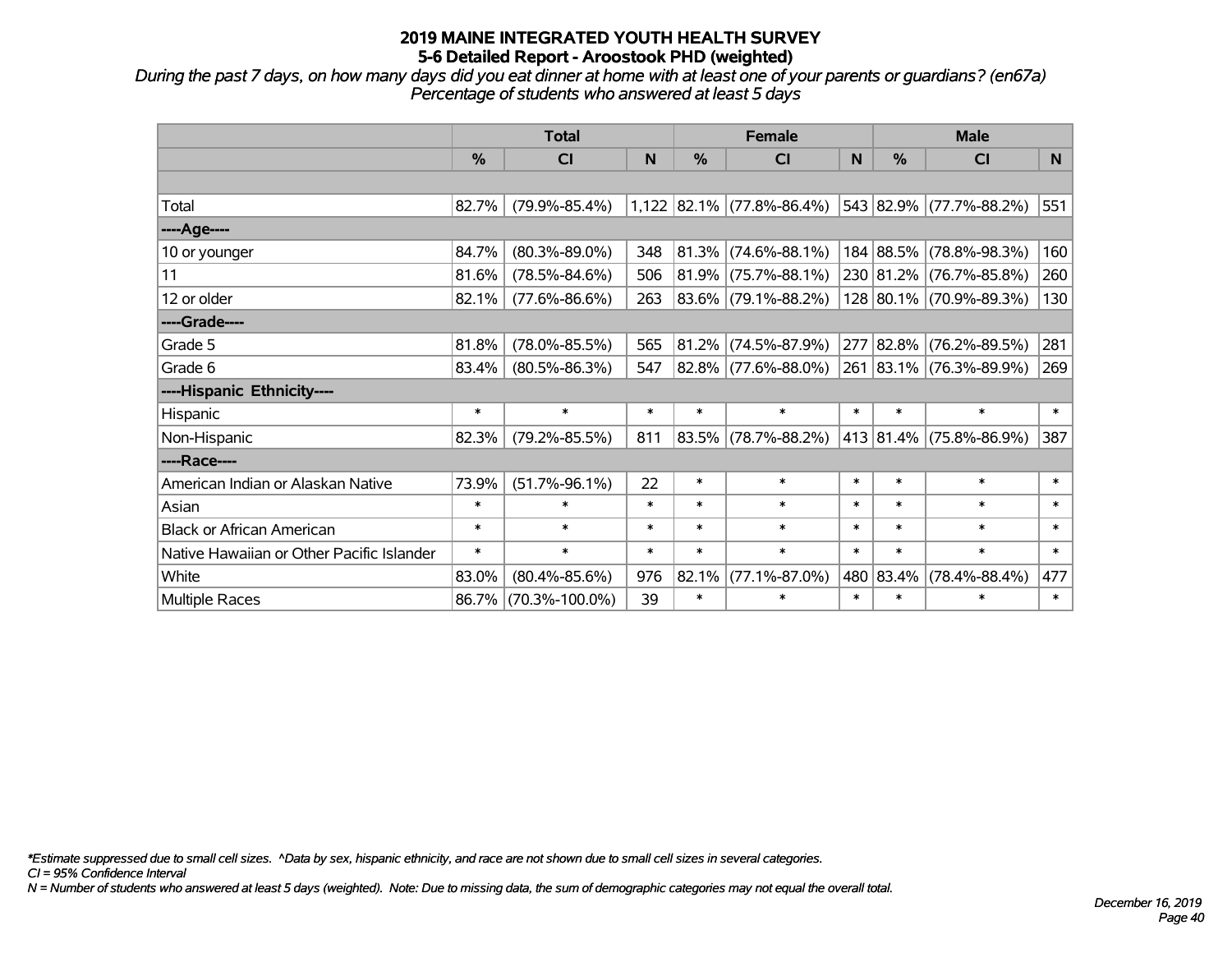*How many days each week do you exercise, dance or play sports for at least an hour? (en68) Percentage of students who answered at least 7 days.*

|                                           | <b>Total</b>  |                     | <b>Female</b> |               |                             | <b>Male</b>     |        |                         |                |
|-------------------------------------------|---------------|---------------------|---------------|---------------|-----------------------------|-----------------|--------|-------------------------|----------------|
|                                           | $\frac{0}{0}$ | CI                  | N.            | $\frac{0}{0}$ | CI                          | <b>N</b>        | %      | <b>CI</b>               | N <sub>1</sub> |
|                                           |               |                     |               |               |                             |                 |        |                         |                |
| Total                                     |               | 23.9% (19.7%-28.0%) |               |               | 321 19.0% (14.0%-24.0%)     |                 |        | 124 28.4% (21.2%-35.7%) | 189            |
| ----Age----                               |               |                     |               |               |                             |                 |        |                         |                |
| 10 or younger                             | $25.1\%$      | $(18.3\% - 31.8\%)$ |               |               | 101   17.8%   (12.4%-23.2%) | 39              | 34.4%  | $(19.9\% - 48.8\%)$     | 62             |
| 11                                        |               | 21.2% (14.4%-27.9%) |               |               | 131   17.1%   (11.1%-23.1%) | 48              |        | 25.2% (15.7%-34.7%)     | 81             |
| 12 or older                               |               | 26.7% (23.2%-30.2%) |               |               | 84 24.3% (12.8%-35.9%)      | 37 <sup>1</sup> |        | 28.2% (19.5%-36.8%)     | 45             |
| ----Grade----                             |               |                     |               |               |                             |                 |        |                         |                |
| Grade 5                                   | 23.9%         | $(17.4\% - 30.3\%)$ |               |               | 164 18.9% (14.3%-23.6%)     | 63              | 29.3%  | $(19.2\% - 39.5\%)$     | 101            |
| Grade 6                                   |               | 23.6% (20.2%-27.0%) |               |               | 154 19.3% (11.1%-27.6%)     | 61              |        | 27.5% (17.4%-37.6%)     | 88             |
| ----Hispanic Ethnicity----                |               |                     |               |               |                             |                 |        |                         |                |
| Hispanic                                  | 27.1%         | $(7.1\% - 47.1\%)$  | 8             | $\ast$        | $\ast$                      | $\ast$          | $\ast$ | $\ast$                  | $\ast$         |
| Non-Hispanic                              |               | 23.3% (17.4%-29.2%) |               |               | 228 17.9% (10.2%-25.6%)     | 88              | 28.6%  | $(20.1\% - 37.1\%)$     | 135            |
| ----Race----                              |               |                     |               |               |                             |                 |        |                         |                |
| American Indian or Alaskan Native         | 23.5%         | $(0.6\% - 46.4\%)$  | 6             | $\ast$        | $\ast$                      | $\ast$          | $\ast$ | $\ast$                  | $\ast$         |
| Asian                                     | $\ast$        | $\ast$              | $\ast$        | $\ast$        | $\ast$                      | $\ast$          | $\ast$ | $\ast$                  | $\ast$         |
| <b>Black or African American</b>          | $\ast$        | $\ast$              | $\ast$        | $\ast$        | $\ast$                      | $\ast$          | $\ast$ | $\ast$                  | $\ast$         |
| Native Hawaiian or Other Pacific Islander | $\ast$        | $\ast$              | $\ast$        | $\ast$        | $\ast$                      | $\ast$          | $\ast$ | $\ast$                  | $\ast$         |
| White                                     | 23.9%         | $(19.3\% - 28.5\%)$ | 281           | 18.8%         | $(14.2\% - 23.4\%)$         | 109             | 29.0%  | $(20.4\% - 37.6\%)$     | 166            |
| Multiple Races                            | $\ast$        | $\ast$              | $\ast$        | $\ast$        | $\ast$                      | $\ast$          | $\ast$ | $\ast$                  | $\ast$         |

*\*Estimate suppressed due to small cell sizes. ^Data by sex, hispanic ethnicity, and race are not shown due to small cell sizes in several categories.*

*CI = 95% Confidence Interval*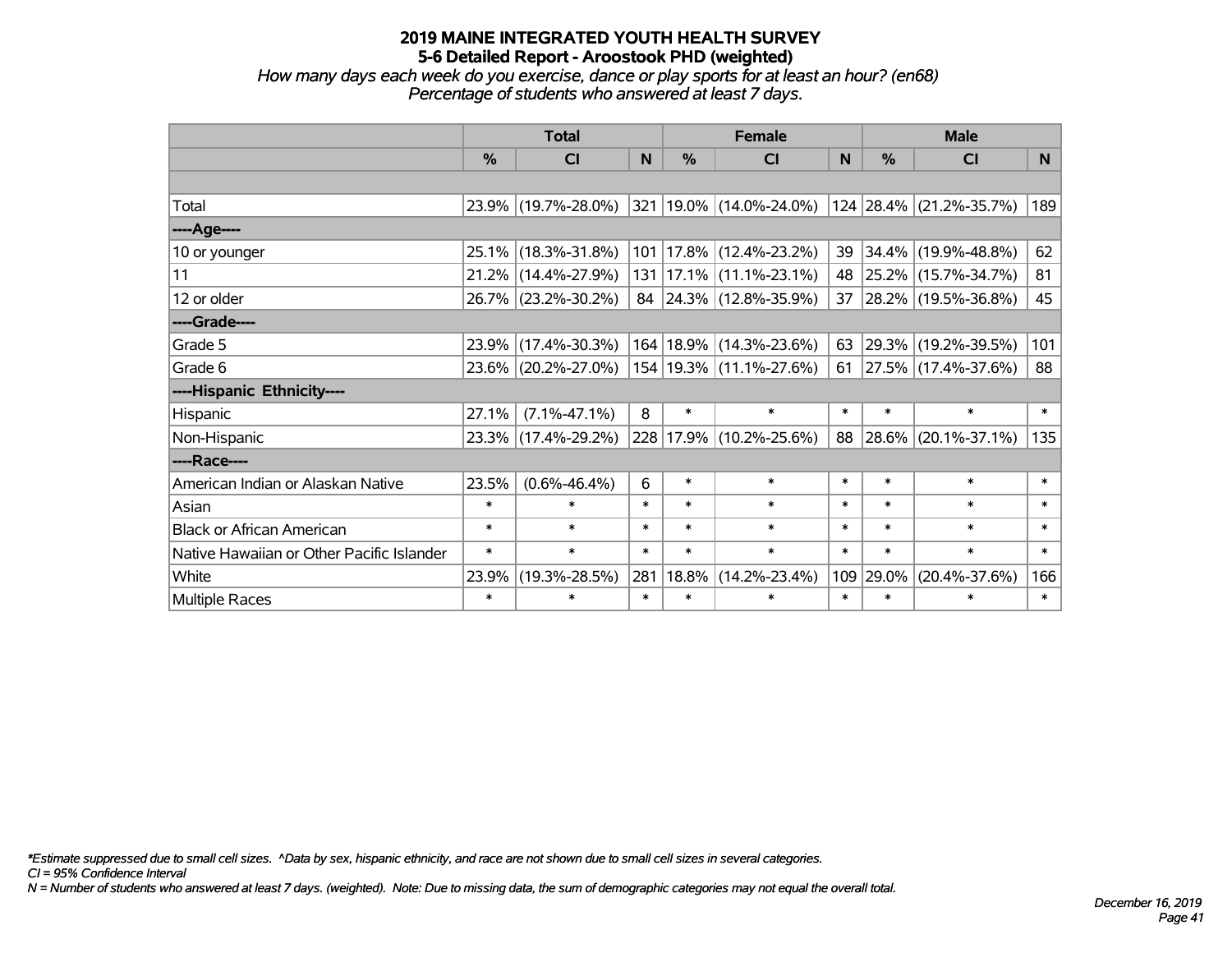*On an average school day, how many hours do you watch TV? (en34) Percentage of students who answered at least 3 hours*

|                                           | <b>Total</b>  |                        |        | <b>Female</b> | <b>Male</b>             |              |        |                          |        |
|-------------------------------------------|---------------|------------------------|--------|---------------|-------------------------|--------------|--------|--------------------------|--------|
|                                           | $\frac{0}{0}$ | <b>CI</b>              | N      | $\%$          | <b>CI</b>               | <sub>N</sub> | $\%$   | <b>CI</b>                | N      |
|                                           |               |                        |        |               |                         |              |        |                          |        |
| Total                                     |               | 29.7% (25.2%-34.2%)    |        |               | 387 23.1% (18.5%-27.8%) |              |        | 144 35.7% (28.5%-42.8%)  | 231    |
| ----Age----                               |               |                        |        |               |                         |              |        |                          |        |
| 10 or younger                             |               | 28.6% (18.8%-38.4%)    |        |               | 115 23.4% (12.2%-34.7%) | 52           | 35.6%  | $(22.6\% - 48.5\%)$      | 63     |
| 11                                        |               | $30.5\%$ (22.4%-38.7%) |        |               | 182 22.9% (16.1%-29.7%) | 61           |        | $ 36.4\% $ (21.4%-51.5%) | 113    |
| 12 or older                               |               | 28.6% (17.4%-39.8%)    |        |               | 86 23.1% (11.3%-35.0%)  |              |        | 32 34.3% (21.5%-47.1%)   | 54     |
| ----Grade----                             |               |                        |        |               |                         |              |        |                          |        |
| Grade 5                                   | 31.3%         | $(24.0\% - 38.6\%)$    |        |               | 212 21.2% (13.9%-28.5%) | 70           | 41.1%  | $(29.3\% - 53.0\%)$      | 138    |
| Grade 6                                   |               | 27.8% (21.5%-34.0%)    |        |               | 172 25.7% (17.2%-34.2%) |              |        | 75 29.8% (25.2%-34.4%)   | 92     |
| ----Hispanic Ethnicity----                |               |                        |        |               |                         |              |        |                          |        |
| Hispanic                                  |               | 56.2% (35.5%-77.0%)    | 16     | $\ast$        | $\ast$                  | $\ast$       | $\ast$ | $\ast$                   | $\ast$ |
| Non-Hispanic                              |               | $30.0\%$ (24.3%-35.8%) |        |               | 287 23.9% (17.3%-30.5%) |              |        | 114 36.6% (27.6%-45.5%)  | 169    |
| ----Race----                              |               |                        |        |               |                         |              |        |                          |        |
| American Indian or Alaskan Native         | 24.1%         | $(0.0\% - 51.7\%)$     | 6      | $\ast$        | $\ast$                  | $\ast$       | $\ast$ | $\ast$                   | $\ast$ |
| Asian                                     | $\ast$        | $\ast$                 | $\ast$ | $\ast$        | $\ast$                  | $\ast$       | $\ast$ | $\ast$                   | $\ast$ |
| <b>Black or African American</b>          | 57.7%         | $(28.9\% - 86.5\%)$    | 10     | $\ast$        | $\ast$                  | $\ast$       | $\ast$ | $\ast$                   | $\ast$ |
| Native Hawaiian or Other Pacific Islander | $\ast$        | $\ast$                 | $\ast$ | $\ast$        | $\ast$                  | $\ast$       | $\ast$ | $\ast$                   | $\ast$ |
| White                                     | 28.1%         | $(23.4\% - 32.7\%)$    |        | 320 22.8%     | $(17.3\% - 28.3\%)$     | 128          | 33.9%  | $(26.0\% - 41.8\%)$      | 190    |
| <b>Multiple Races</b>                     |               | 35.4% (22.9%-47.9%)    | 15     | $\ast$        | $\ast$                  | $\ast$       | $\ast$ | $\ast$                   | $\ast$ |

*\*Estimate suppressed due to small cell sizes. ^Data by sex, hispanic ethnicity, and race are not shown due to small cell sizes in several categories.*

*CI = 95% Confidence Interval*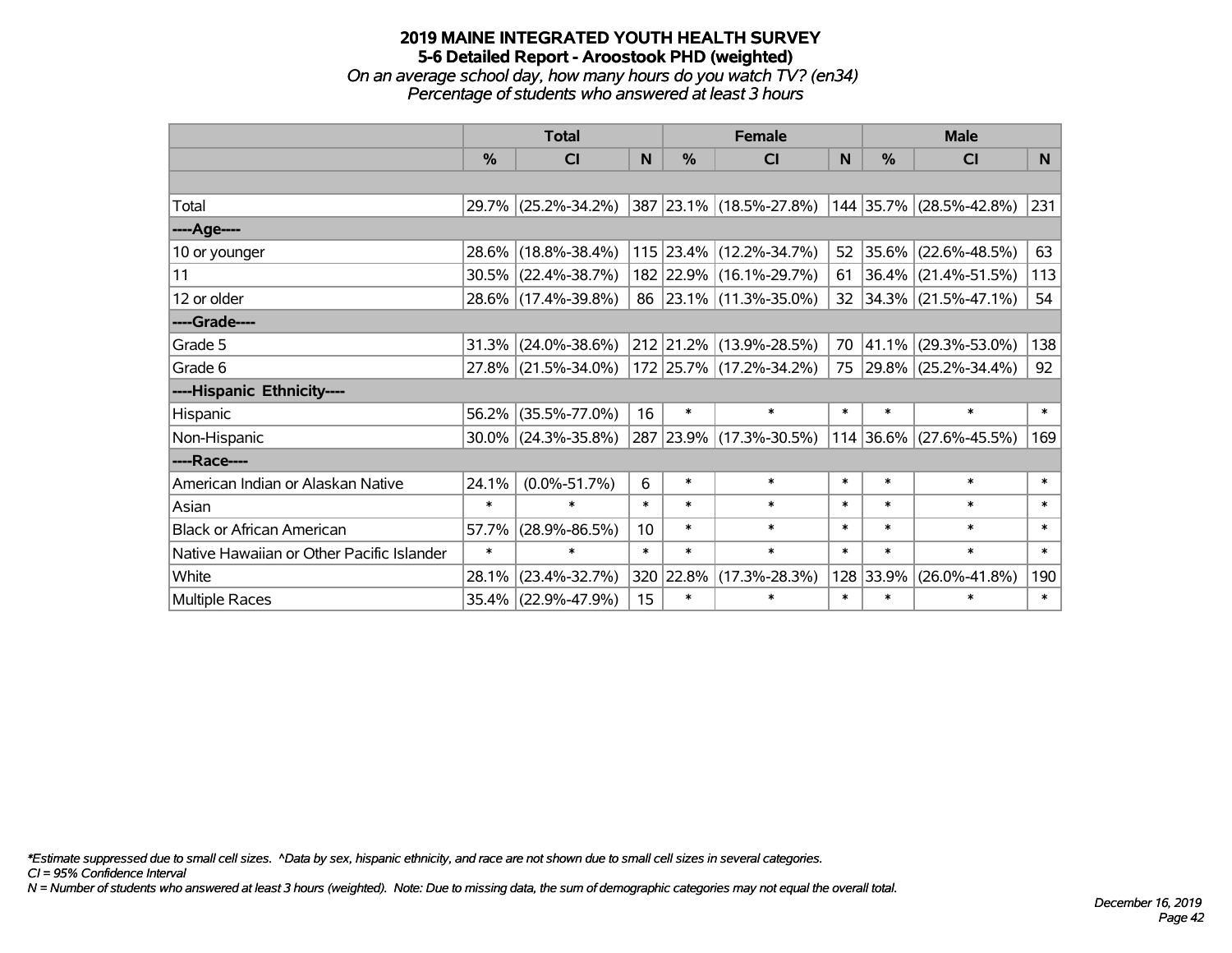# **2019 MAINE INTEGRATED YOUTH HEALTH SURVEY 5-6 Detailed Report - Aroostook PHD (weighted)** *On an average school day, how many hours do you watch TV? (en34\_2)*

*Percentage of students who answered 2 or fewer hours*

|                                           | <b>Total</b>  |                      | <b>Female</b> |               |                           | <b>Male</b> |               |                         |        |
|-------------------------------------------|---------------|----------------------|---------------|---------------|---------------------------|-------------|---------------|-------------------------|--------|
|                                           | $\frac{0}{0}$ | <b>CI</b>            | N             | $\frac{0}{0}$ | <b>CI</b>                 | N           | $\frac{0}{0}$ | <b>CI</b>               | N      |
|                                           |               |                      |               |               |                           |             |               |                         |        |
| Total                                     | 70.3%         | $(65.8\% - 74.8\%)$  |               |               | $916$ 76.9% (72.2%-81.5%) |             |               | 480 64.3% (57.2%-71.5%) | 416    |
| ----Age----                               |               |                      |               |               |                           |             |               |                         |        |
| 10 or younger                             | 71.4%         | $(61.6\% - 81.2\%)$  |               | 287 76.6%     | $(65.3\% - 87.8\%)$       |             |               | 169 64.4% (51.5%-77.4%) | 115    |
| 11                                        | 69.5%         | $(61.3\% - 77.6\%)$  |               |               | 415 77.1% (70.3%-83.9%)   |             |               | 206 63.6% (48.5%-78.6%) | 198    |
| 12 or older                               | 71.4%         | $(60.2\% - 82.6\%)$  |               |               | 214 76.9% (65.0%-88.7%)   |             |               | 105 65.7% (52.9%-78.5%) | 104    |
| ----Grade----                             |               |                      |               |               |                           |             |               |                         |        |
| Grade 5                                   | 68.7%         | $(61.4\% - 76.0\%)$  |               |               | 464 78.8% (71.5%-86.1%)   |             |               | 259 58.9% (47.0%-70.7%) | 198    |
| Grade 6                                   | 72.2%         | $(66.0\% - 78.5\%)$  |               |               | 447 74.3% (65.8%-82.8%)   |             |               | 216 70.2% (65.6%-74.8%) | 218    |
| ----Hispanic Ethnicity----                |               |                      |               |               |                           |             |               |                         |        |
| Hispanic                                  | 43.8%         | $(23.0\% - 64.5\%)$  | 13            | $\ast$        | $\ast$                    | $\ast$      | $\ast$        | $\ast$                  | $\ast$ |
| Non-Hispanic                              | 70.0%         | $(64.2\% - 75.7\%)$  |               | 669 76.1%     | $(69.5\% - 82.7\%)$       |             |               | 364 63.4% (54.5%-72.4%) | 294    |
| ----Race----                              |               |                      |               |               |                           |             |               |                         |        |
| American Indian or Alaskan Native         | 75.9%         | $(48.3\% - 100.0\%)$ | 19            | $\ast$        | $\ast$                    | $\ast$      | $\ast$        | $\ast$                  | $\ast$ |
| Asian                                     | $\ast$        | $\ast$               | $\ast$        | $\ast$        | $\ast$                    | $\ast$      | $\ast$        | $\ast$                  | $\ast$ |
| <b>Black or African American</b>          | 42.3%         | $(13.5\% - 71.1\%)$  | 8             | $\ast$        | $\ast$                    | $\ast$      | $\ast$        | $\ast$                  | $\ast$ |
| Native Hawaiian or Other Pacific Islander | $\ast$        | $\ast$               | $\ast$        | $\ast$        | $\ast$                    | $\ast$      | $\ast$        | $\ast$                  | $\ast$ |
| White                                     | 71.9%         | $(67.3\% - 76.6\%)$  | 819           | 77.2%         | $(71.7\% - 82.7\%)$       |             | 434 66.1%     | $(58.2\% - 74.0\%)$     | 369    |
| Multiple Races                            | 64.6%         | $(52.1\% - 77.1\%)$  | 28            | $\ast$        | $\ast$                    | $\ast$      | $\ast$        | $\ast$                  | $\ast$ |

*\*Estimate suppressed due to small cell sizes. ^Data by sex, hispanic ethnicity, and race are not shown due to small cell sizes in several categories.*

*CI = 95% Confidence Interval*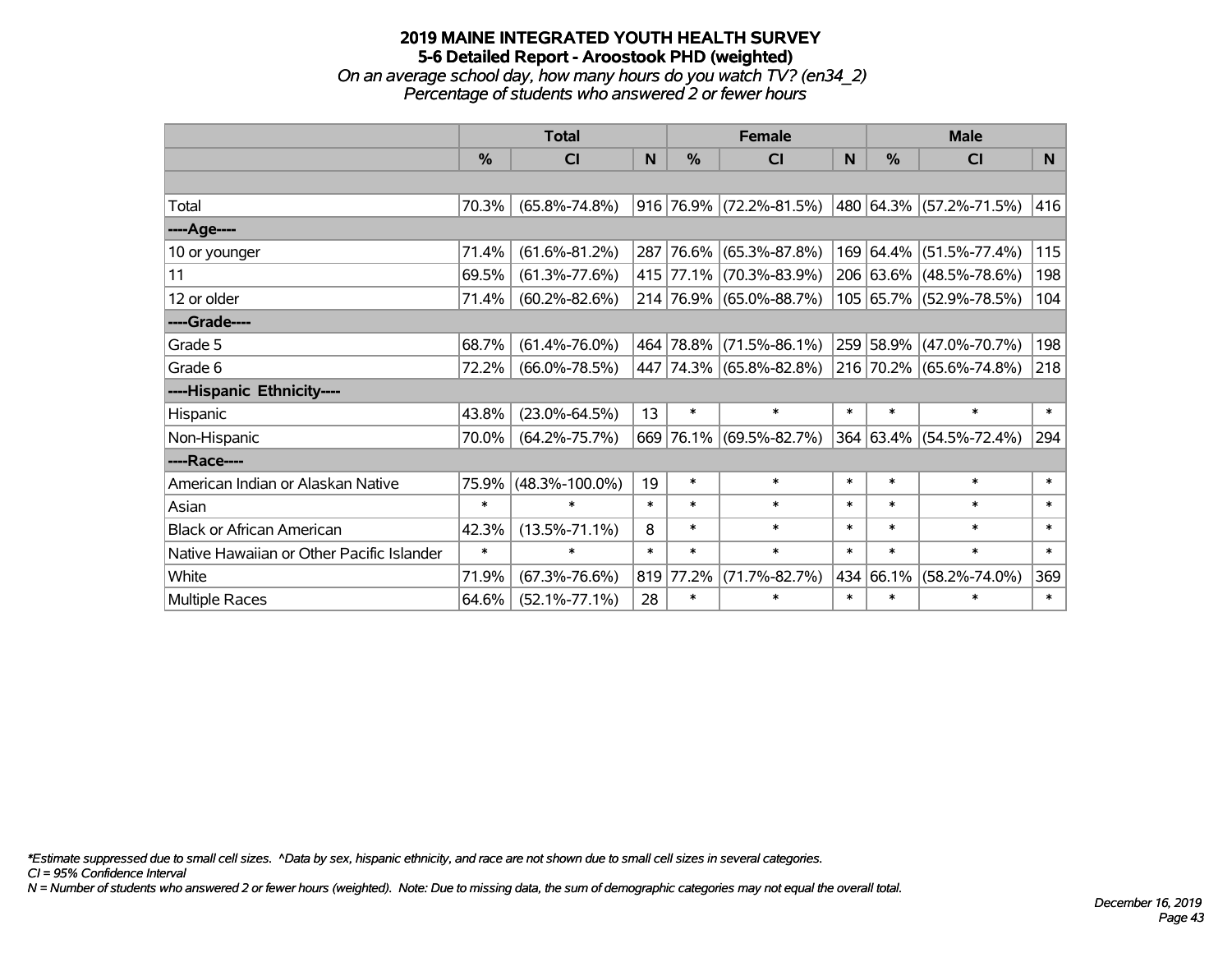*On an average school day, how many hours do you play video or computer games or use a computer for something that is not school work? (Count time spent playing games, watching videos, texting, or using social media on your smartphone, computer, Xbox, PlayStation, iPad, or other tablet.) (en57b) Percentage of students who answered at least 3 hours*

|                                           | <b>Total</b>  |                      | <b>Female</b> |           |                         | <b>Male</b> |           |                                  |        |
|-------------------------------------------|---------------|----------------------|---------------|-----------|-------------------------|-------------|-----------|----------------------------------|--------|
|                                           | $\frac{0}{0}$ | <b>CI</b>            | N             | $\%$      | <b>CI</b>               | N           | %         | <b>CI</b>                        | N      |
|                                           |               |                      |               |           |                         |             |           |                                  |        |
| Total                                     | 39.9%         | $(35.4\% - 44.4\%)$  |               |           | 523 35.0% (31.4%-38.6%) |             |           | $ 223 44.9\%  (37.6\% - 52.1\%)$ | 288    |
| ----Age----                               |               |                      |               |           |                         |             |           |                                  |        |
| 10 or younger                             | 37.2%         | $(29.2\% - 45.3\%)$  |               |           | 149 35.9% (27.9%-44.0%) | 80          |           | 39.6% (30.0%-49.2%)              | 69     |
| 11                                        | 37.3%         | $(30.7\% - 43.9\%)$  |               |           | 225 30.2% (26.4%-34.0%) | 82          |           | 43.3% (29.4%-57.1%)              | 135    |
| 12 or older                               | 47.6%         | $(37.2\% - 58.0\%)$  |               |           | 146 42.5% (33.5%-51.5%) | 62          |           | 54.0% (40.4%-67.5%)              | 84     |
| ----Grade----                             |               |                      |               |           |                         |             |           |                                  |        |
| Grade 5                                   | 37.7%         | $(28.7\% - 46.8\%)$  |               | 253 33.0% | $(26.0\% - 40.0\%)$     |             |           | 108 43.6% (28.4%-58.8%)          | 145    |
| Grade 6                                   | 41.7%         | $(35.2\% - 48.2\%)$  |               |           | 263 36.9% (31.2%-42.7%) |             |           | $112$ 46.2% (36.8%-55.7%)        | 143    |
| ----Hispanic Ethnicity----                |               |                      |               |           |                         |             |           |                                  |        |
| Hispanic                                  | 62.1%         | $(41.9\% - 82.3\%)$  | 17            | $\ast$    | $\ast$                  | $\ast$      | $\ast$    | $\ast$                           | $\ast$ |
| Non-Hispanic                              | 40.0%         | $(34.5\% - 45.5\%)$  |               |           | 385 36.5% (30.7%-42.2%) | 177         |           | $ 43.8\% $ (33.0%-54.6%)         | 203    |
| ----Race----                              |               |                      |               |           |                         |             |           |                                  |        |
| American Indian or Alaskan Native         | 34.6%         | $(3.7\% - 65.4\%)$   | 9             | *         | $\ast$                  | $\ast$      | $\ast$    | $\ast$                           | $\ast$ |
| Asian                                     | $\ast$        | $\ast$               | $\ast$        | $\ast$    | $\ast$                  | $\ast$      | $\ast$    | $\ast$                           | $\ast$ |
| <b>Black or African American</b>          | 62.6%         | $(15.9\% - 100.0\%)$ | 11            | $\ast$    | $\ast$                  | $\ast$      | $\ast$    | $\ast$                           | $\ast$ |
| Native Hawaiian or Other Pacific Islander | $\ast$        | $\ast$               | $\ast$        | $\ast$    | $\ast$                  | $\ast$      | $\ast$    | $\ast$                           | $\ast$ |
| White                                     | 38.6%         | $(33.8\% - 43.4\%)$  | 442           | 35.7%     | $(32.2\% - 39.1\%)$     |             | 204 42.0% | $(34.1\% - 49.9\%)$              | 233    |
| <b>Multiple Races</b>                     | 43.1%         | $(28.1\% - 58.2\%)$  | 19            | $\ast$    | $\ast$                  | $\ast$      | $\ast$    | $\ast$                           | $\ast$ |

*\*Estimate suppressed due to small cell sizes. ^Data by sex, hispanic ethnicity, and race are not shown due to small cell sizes in several categories.*

*CI = 95% Confidence Interval*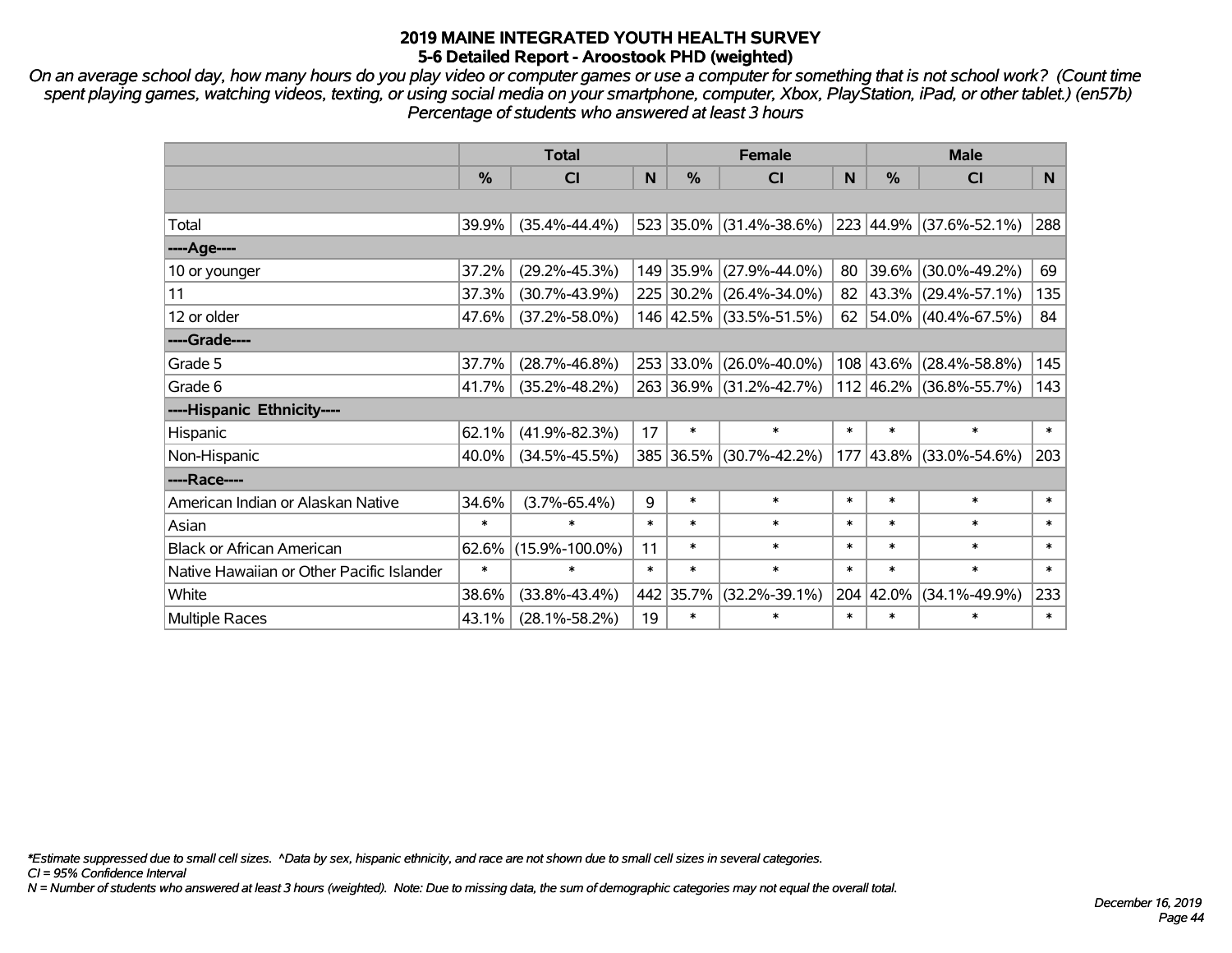*On an average school day, how many hours do you play video or computer games or use a computer for something that is not school work? (Count time spent playing games, watching videos, texting, or using social media on your smartphone, computer, Xbox, PlayStation, iPad, or other tablet.) (en57b\_3) Percentage of students who answered 2 or fewer hours*

|                                           | <b>Total</b> |                        |                 | <b>Female</b> | <b>Male</b>             |        |               |                             |        |
|-------------------------------------------|--------------|------------------------|-----------------|---------------|-------------------------|--------|---------------|-----------------------------|--------|
|                                           | %            | <b>CI</b>              | N               | $\frac{0}{0}$ | <b>CI</b>               | N      | $\frac{0}{0}$ | <b>CI</b>                   | N.     |
|                                           |              |                        |                 |               |                         |        |               |                             |        |
| Total                                     |              | $60.1\%$ (55.6%-64.6%) |                 |               | 788 65.0% (61.4%-68.6%) |        |               | 414   55.1%   (47.9%-62.4%) | 354    |
| $---Age---$                               |              |                        |                 |               |                         |        |               |                             |        |
| 10 or younger                             |              | $62.8\%$ (54.7%-70.8%) |                 | 251 64.1%     | $(56.0\% - 72.1\%)$     |        | 142 60.4%     | $(50.8\% - 70.0\%)$         | 105    |
| 11                                        |              | $62.7\%$ (56.1%-69.3%) |                 |               | 377 69.8% (66.0%-73.6%) |        |               | 188 56.7% (42.9%-70.6%)     | 177    |
| 12 or older                               |              | $52.4\%$ (42.0%-62.8%) |                 |               | 160 57.5% (48.5%-66.5%) |        |               | 84 46.0% (32.5%-59.6%)      | 72     |
| ----Grade----                             |              |                        |                 |               |                         |        |               |                             |        |
| Grade 5                                   | 62.3%        | $(53.2\% - 71.3\%)$    |                 |               | 418 67.0% (60.0%-74.0%) |        | 220 56.4%     | $(41.2\% - 71.6\%)$         | 188    |
| Grade 6                                   |              | 58.3% (51.8%-64.8%)    |                 |               | 368 63.1% (57.3%-68.8%) |        |               | 192 53.8% (44.3%-63.2%)     | 166    |
| ----Hispanic Ethnicity----                |              |                        |                 |               |                         |        |               |                             |        |
| Hispanic                                  |              | 37.9% (17.7%-58.1%)    | 10 <sup>°</sup> | $\ast$        | $\ast$                  | $\ast$ | $\ast$        | $\ast$                      | $\ast$ |
| Non-Hispanic                              |              | $60.0\%$ (54.5%-65.5%) |                 |               | 577 63.5% (57.8%-69.3%) |        | 308 56.2%     | $(45.4\% - 67.0\%)$         | 260    |
| ----Race----                              |              |                        |                 |               |                         |        |               |                             |        |
| American Indian or Alaskan Native         |              | 65.4% (34.6%-96.3%)    | 16              | $\ast$        | $\ast$                  | $\ast$ | $\ast$        | $\ast$                      | $\ast$ |
| Asian                                     | $\ast$       | $\ast$                 | $\ast$          | $\ast$        | $\ast$                  | $\ast$ | $\ast$        | $\ast$                      | $\ast$ |
| <b>Black or African American</b>          | 37.4%        | $(0.0\% - 84.1\%)$     | $\overline{7}$  | $\ast$        | $\ast$                  | $\ast$ | $\ast$        | $\ast$                      | $\ast$ |
| Native Hawaiian or Other Pacific Islander | $\ast$       | $\ast$                 | $\ast$          | $\ast$        | $\ast$                  | $\ast$ | $\ast$        | $\ast$                      | $\ast$ |
| White                                     | 61.4%        | $(56.6\% - 66.2\%)$    | 703             | 64.3%         | $(60.9\% - 67.8\%)$     | 367    | 58.0%         | $(50.1\% - 65.9\%)$         | 322    |
| Multiple Races                            |              | 56.9% (41.8%-71.9%)    | 25              | $\ast$        | $\ast$                  | $\ast$ | $\ast$        | $\ast$                      | $\ast$ |

*\*Estimate suppressed due to small cell sizes. ^Data by sex, hispanic ethnicity, and race are not shown due to small cell sizes in several categories.*

*CI = 95% Confidence Interval*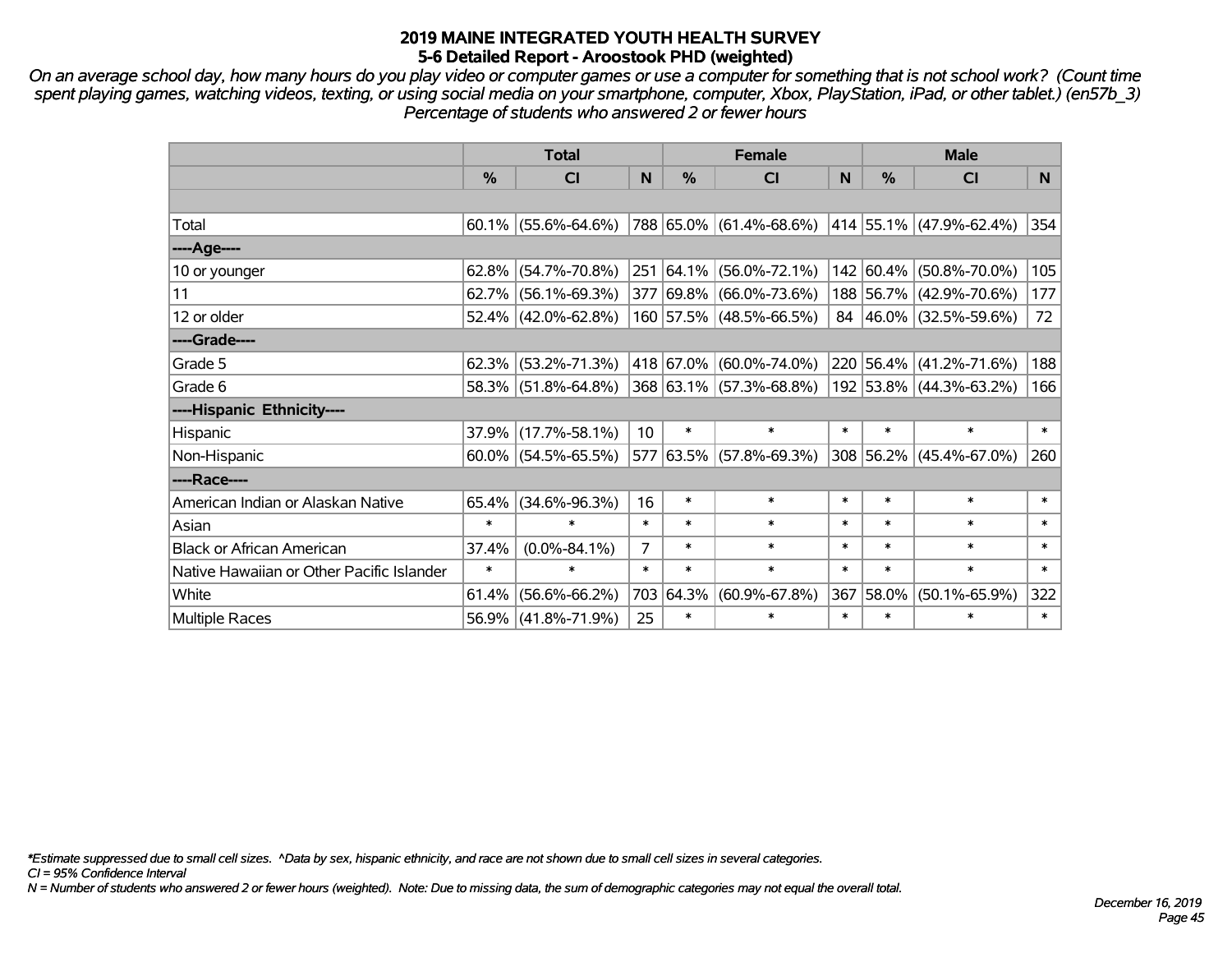*Percentage of students watching 2 or fewer hours of combined screen time (tv, video games, computer) per day on an average school day (enscreen)*

|                                           | <b>Total</b>  |                        |        |           | <b>Female</b>           | <b>Male</b> |           |                          |        |
|-------------------------------------------|---------------|------------------------|--------|-----------|-------------------------|-------------|-----------|--------------------------|--------|
|                                           | $\frac{0}{0}$ | CI                     | N      | %         | <b>CI</b>               | N           | %         | <b>CI</b>                | N.     |
|                                           |               |                        |        |           |                         |             |           |                          |        |
| Total                                     |               | $31.0\%$ (25.8%-36.2%) |        |           | 395 34.4% (29.6%-39.2%) |             |           | 210 28.4% (21.0%-35.8%)  | 180    |
| ----Age----                               |               |                        |        |           |                         |             |           |                          |        |
| 10 or younger                             |               | $32.7\%$ (24.9%-40.5%) |        | 129 34.8% | $(28.3\% - 41.3\%)$     | 76          | 30.7%     | $(19.4\% - 42.1\%)$      | 54     |
| 11                                        |               | 28.4% (21.9%-34.9%)    |        |           | 165 32.7% (27.0%-38.5%) |             |           | 84 25.7% (14.7%-36.8%)   | 78     |
| 12 or older                               |               | 34.0% (22.8%-45.3%)    |        |           | 100 36.9% (24.9%-49.0%) |             |           | 50 31.0% (20.1%-41.9%)   | 48     |
| ----Grade----                             |               |                        |        |           |                         |             |           |                          |        |
| Grade 5                                   | 29.1%         | $(20.6\% - 37.6\%)$    |        | 193 35.4% | $(29.7\% - 41.1\%)$     |             | 114 23.9% | $(10.3\% - 37.5\%)$      | 79     |
| Grade 6                                   |               | $33.0\%$ (26.7%-39.4%) |        |           | 200 33.0% (25.5%-40.4%) | 93          |           | $ 33.3\% $ (24.1%-42.5%) | 102    |
| ----Hispanic Ethnicity----                |               |                        |        |           |                         |             |           |                          |        |
| Hispanic                                  | $\ast$        | $\ast$                 | $\ast$ | $\ast$    | $\ast$                  | $\ast$      | $\ast$    | $\ast$                   | $\ast$ |
| Non-Hispanic                              |               | $30.1\%$ (23.4%-36.7%) |        |           | 283 31.9% (24.5%-39.4%) |             |           | 149 29.1% (19.3%-38.9%)  | 134    |
| ----Race----                              |               |                        |        |           |                         |             |           |                          |        |
| American Indian or Alaskan Native         | 46.2%         | $(8.3\% - 84.1\%)$     | 11     | $\ast$    | $\ast$                  | $\ast$      | $\ast$    | $\ast$                   | $\ast$ |
| Asian                                     | $\ast$        | $\ast$                 | $\ast$ | $\ast$    | $\ast$                  | $\ast$      | $\ast$    | $\ast$                   | $\ast$ |
| <b>Black or African American</b>          | $\ast$        | $\ast$                 | $\ast$ | $\ast$    | $\ast$                  | $\ast$      | $\ast$    | $\ast$                   | $\ast$ |
| Native Hawaiian or Other Pacific Islander | $\ast$        | $\ast$                 | $\ast$ | $\ast$    | $\ast$                  | $\ast$      | $\ast$    | $\ast$                   | $\ast$ |
| White                                     | 32.2%         | $(27.2\% - 37.2\%)$    | 361    | 34.1%     | $(29.0\% - 39.3\%)$     | 188         | 30.4%     | $(22.9\% - 38.0\%)$      | 167    |
| <b>Multiple Races</b>                     | $\ast$        | $\ast$                 | $\ast$ | $\ast$    | $\ast$                  | $\ast$      | $\ast$    | $\ast$                   | $\ast$ |

*\*Estimate suppressed due to small cell sizes. ^Data by sex, hispanic ethnicity, and race are not shown due to small cell sizes in several categories.*

*CI = 95% Confidence Interval*

*N = Number of students watching 2 or fewer hours of combined screen time (tv, video games, computer) per day on an average school day (weighted). Note: Due to missing data, the sum of demographic categories may not equal the overall total.*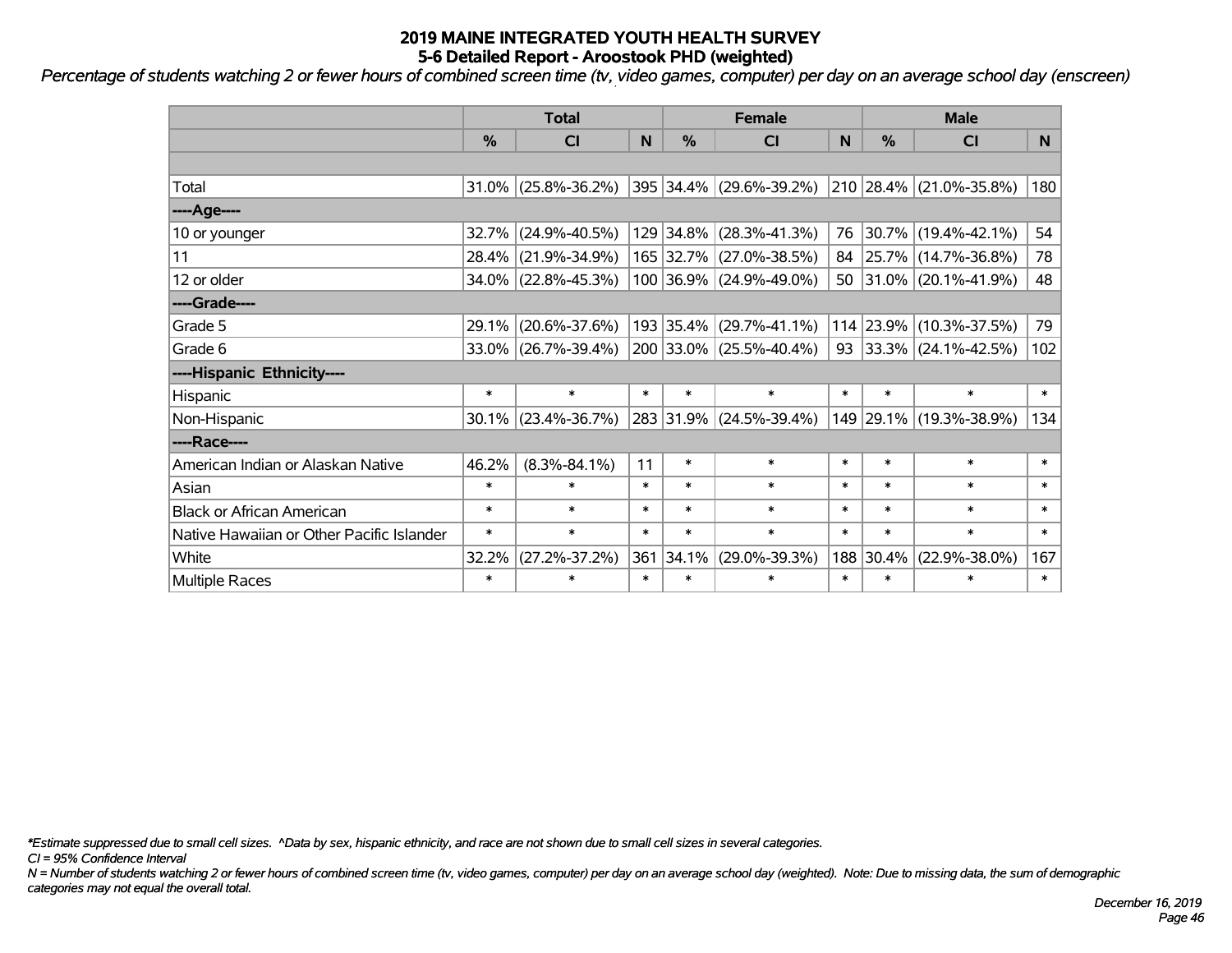*During an average week, how many days do you spend time in clubs, after-school programs, or other organized activities (other than sports) outside of regular school hours? (en35)*

*Percentage of students who answered at least 1 day*

|                                           | <b>Total</b> |                        | <b>Female</b> |               |                         | <b>Male</b> |                |                         |        |
|-------------------------------------------|--------------|------------------------|---------------|---------------|-------------------------|-------------|----------------|-------------------------|--------|
|                                           | $\%$         | <b>CI</b>              | N             | $\frac{9}{6}$ | <b>CI</b>               | N           | $\frac{0}{0}$  | <b>CI</b>               | N.     |
|                                           |              |                        |               |               |                         |             |                |                         |        |
| Total                                     |              | 41.3% (32.3%-50.4%)    |               |               | 552 44.1% (33.2%-54.9%) |             |                | 287 38.7% (28.1%-49.4%) | 253    |
| ----Age----                               |              |                        |               |               |                         |             |                |                         |        |
| 10 or younger                             |              | 39.5% (32.3%-46.8%)    |               | 160 36.8%     | $(26.4\% - 47.3\%)$     | 83          | ∣41.8%         | $(30.5\% - 53.2\%)$     | 73     |
| 11                                        |              | 43.0% (30.6%-55.4%)    |               |               | 264 48.7% (35.2%-62.2%) |             | 133 39.6%      | $(24.7\% - 54.5\%)$     | 127    |
| 12 or older                               |              | $40.1\%$ (26.5%-53.6%) |               |               | 126 46.6% (32.8%-60.5%) |             |                | 70 33.5% (17.9%-49.1%)  | 53     |
| ----Grade----                             |              |                        |               |               |                         |             |                |                         |        |
| Grade 5                                   |              | 40.8% (29.0%-52.5%)    |               | 276 38.7%     | $(25.9\% - 51.4\%)$     |             | 129 42.1%      | $(27.2\% - 56.9\%)$     | 140    |
| Grade 6                                   |              | 41.7% (28.8%-54.5%)    |               |               | 271 49.8% (36.9%-62.7%) |             |                | 155 35.3% (23.3%-47.3%) | 114    |
| ----Hispanic Ethnicity----                |              |                        |               |               |                         |             |                |                         |        |
| Hispanic                                  |              | 34.9% (19.5%-50.3%)    | 10            | $\ast$        | $\ast$                  | $\ast$      | $\ast$         | $\ast$                  | $\ast$ |
| Non-Hispanic                              |              | 41.8% (30.7%-52.8%)    |               |               | 406 44.3% (30.1%-58.4%) |             | $ 217 39.1\% $ | $(27.7\% - 50.5\%)$     | 183    |
| ----Race----                              |              |                        |               |               |                         |             |                |                         |        |
| American Indian or Alaskan Native         | 35.1%        | $(7.3\% - 62.8\%)$     | 9             | $\ast$        | $\ast$                  | $\ast$      | $\ast$         | $\ast$                  | $\ast$ |
| Asian                                     | $\ast$       | $\ast$                 | $\ast$        | $\ast$        | $\ast$                  | $\ast$      | $\ast$         | $\ast$                  | $\ast$ |
| <b>Black or African American</b>          | 45.7%        | $(6.5\% - 84.9\%)$     | 8             | $\ast$        | $\ast$                  | $\ast$      | $\ast$         | $\ast$                  | $\ast$ |
| Native Hawaiian or Other Pacific Islander | $\ast$       | $\ast$                 | $\ast$        | $\ast$        | $\ast$                  | $\ast$      | $\ast$         | $\ast$                  | $\ast$ |
| White                                     | 41.0%        | $(32.2\% - 49.8\%)$    | 478           | 42.9%         | $(32.1\% - 53.7\%)$     | 249         | 39.4%          | $(28.8\% - 50.0\%)$     | 223    |
| <b>Multiple Races</b>                     |              | 45.1% (22.0%-68.3%)    | 20            | $\ast$        | $\ast$                  | $\ast$      | $\ast$         | $\ast$                  | $\ast$ |

*\*Estimate suppressed due to small cell sizes. ^Data by sex, hispanic ethnicity, and race are not shown due to small cell sizes in several categories.*

*CI = 95% Confidence Interval*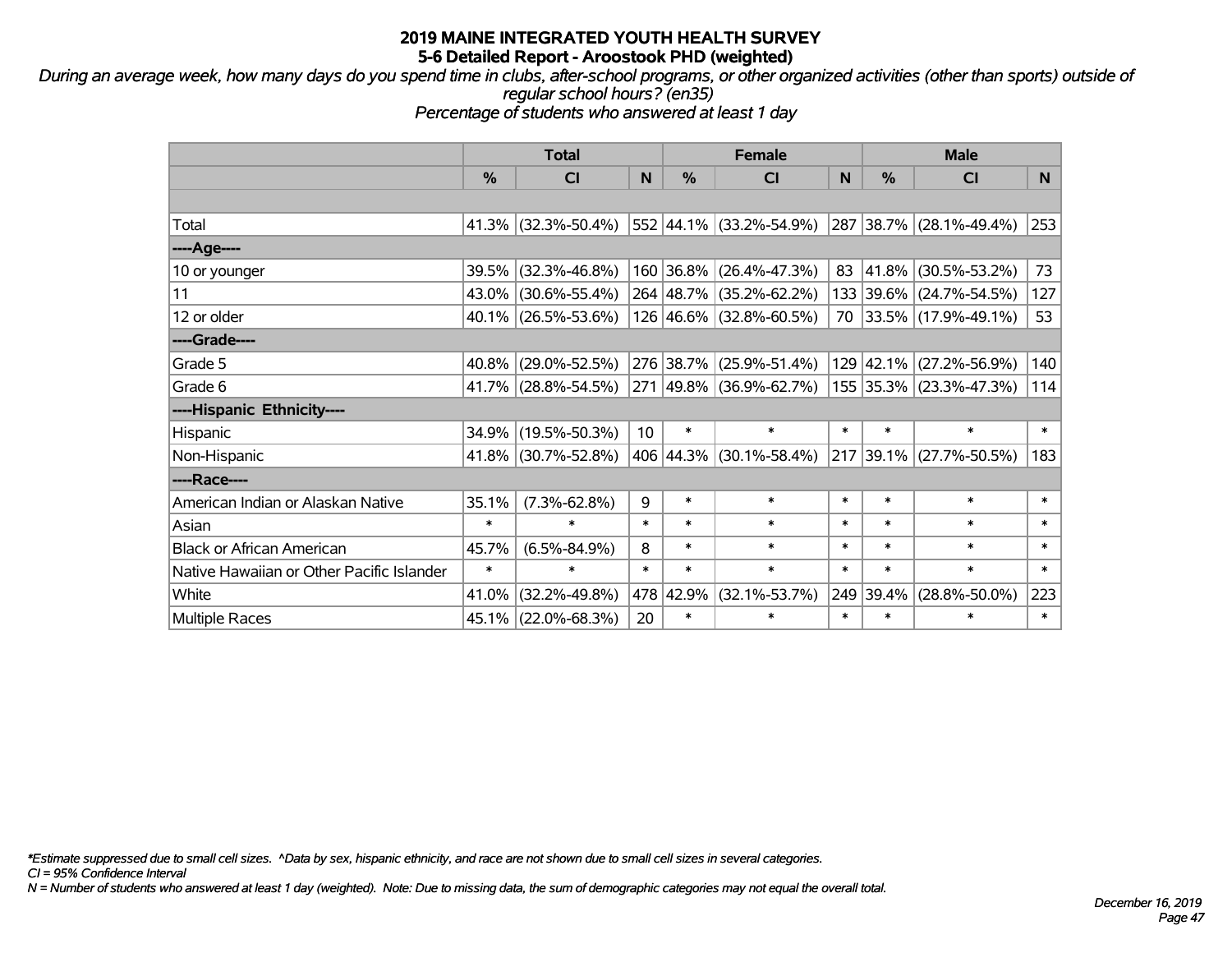*Has a doctor, nurse, or other adult ever told you that you have asthma? (en69) Percentage of students who answered 'Yes' (Excludes 'Not Sure' responses)*

|                                           | <b>Total</b> |                     |                 |           | <b>Female</b>               | <b>Male</b>  |               |                             |        |
|-------------------------------------------|--------------|---------------------|-----------------|-----------|-----------------------------|--------------|---------------|-----------------------------|--------|
|                                           | %            | <b>CI</b>           | N               | %         | <b>CI</b>                   | $\mathsf{N}$ | $\frac{0}{0}$ | <b>CI</b>                   | N      |
|                                           |              |                     |                 |           |                             |              |               |                             |        |
| Total                                     |              | 19.5% (15.6%-23.4%) |                 |           | 231 16.0% (12.0%-20.0%)     |              |               | $ 91 23.1\% $ (17.5%-28.6%) | 134    |
| ----Age----                               |              |                     |                 |           |                             |              |               |                             |        |
| 10 or younger                             | 15.8%        | $(11.0\% - 20.7\%)$ | 56              | 6.0%      | $(1.4\% - 10.7\%)$          |              | 11 26.5%      | $(13.7\% - 39.2\%)$         | 45     |
| 11                                        | 20.6%        | $(16.3\% - 24.9\%)$ |                 | 113 15.7% | $(8.6\% - 22.9\%)$          |              | 40 25.2%      | $(20.4\% - 30.0\%)$         | 70     |
| 12 or older                               |              | 22.0% (11.3%-32.6%) | 60              |           | $ 30.4\% $ (16.6%-44.2%)    |              | 40 14.5%      | $(3.9\% - 25.1\%)$          | 20     |
| ----Grade----                             |              |                     |                 |           |                             |              |               |                             |        |
| Grade 5                                   | 17.4%        | $(12.5\% - 22.4\%)$ | 102             | 9.1%      | $(4.1\% - 14.2\%)$          |              | 26 24.5%      | $(16.6\% - 32.5\%)$         | 73     |
| Grade 6                                   |              | 21.2% (14.9%-27.5%) |                 |           | 125 22.1% (11.9%-32.3%)     |              |               | 63 21.6% (15.2%-28.0%)      | 62     |
| ----Hispanic Ethnicity----                |              |                     |                 |           |                             |              |               |                             |        |
| Hispanic                                  | 30.9%        | $(7.8\% - 54.1\%)$  | 8               | $\ast$    | $\ast$                      | $\ast$       | $\ast$        | $\ast$                      | $\ast$ |
| Non-Hispanic                              |              | 19.9% (15.2%-24.6%) |                 |           | 176   19.0%   (13.8%-24.1%) |              | 83 20.7%      | $(13.9\% - 27.5\%)$         | 90     |
| ----Race----                              |              |                     |                 |           |                             |              |               |                             |        |
| American Indian or Alaskan Native         | $\ast$       | $\ast$              | $\ast$          | $\ast$    | $\ast$                      | $\ast$       | $\ast$        | $\ast$                      | $\ast$ |
| Asian                                     | $\ast$       | $\ast$              | $\ast$          | $\ast$    | $\ast$                      | $\ast$       | $\ast$        | $\ast$                      | $\ast$ |
| <b>Black or African American</b>          | 46.8%        | $(18.1\% - 75.5\%)$ | 8               | $\ast$    | $\ast$                      | $\ast$       | $\ast$        | $\ast$                      | $\ast$ |
| Native Hawaiian or Other Pacific Islander | $\ast$       | $\ast$              | $\ast$          | $\ast$    | $\ast$                      | $\ast$       | $\ast$        | $\ast$                      | $\ast$ |
| White                                     | 18.8%        | $(14.8\% - 22.8\%)$ |                 | 197 16.1% | $(11.5\% - 20.7\%)$         |              | 81 22.2%      | $(16.7\% - 27.6\%)$         | 115    |
| Multiple Races                            |              | 40.8% (24.3%-57.3%) | 15 <sub>1</sub> |           | $ 44.3\% $ (34.6%-53.9%)    |              | $7 38.0\%$    | $(8.9\% - 67.1\%)$          | 8      |

*\*Estimate suppressed due to small cell sizes. ^Data by sex, hispanic ethnicity, and race are not shown due to small cell sizes in several categories.*

*CI = 95% Confidence Interval*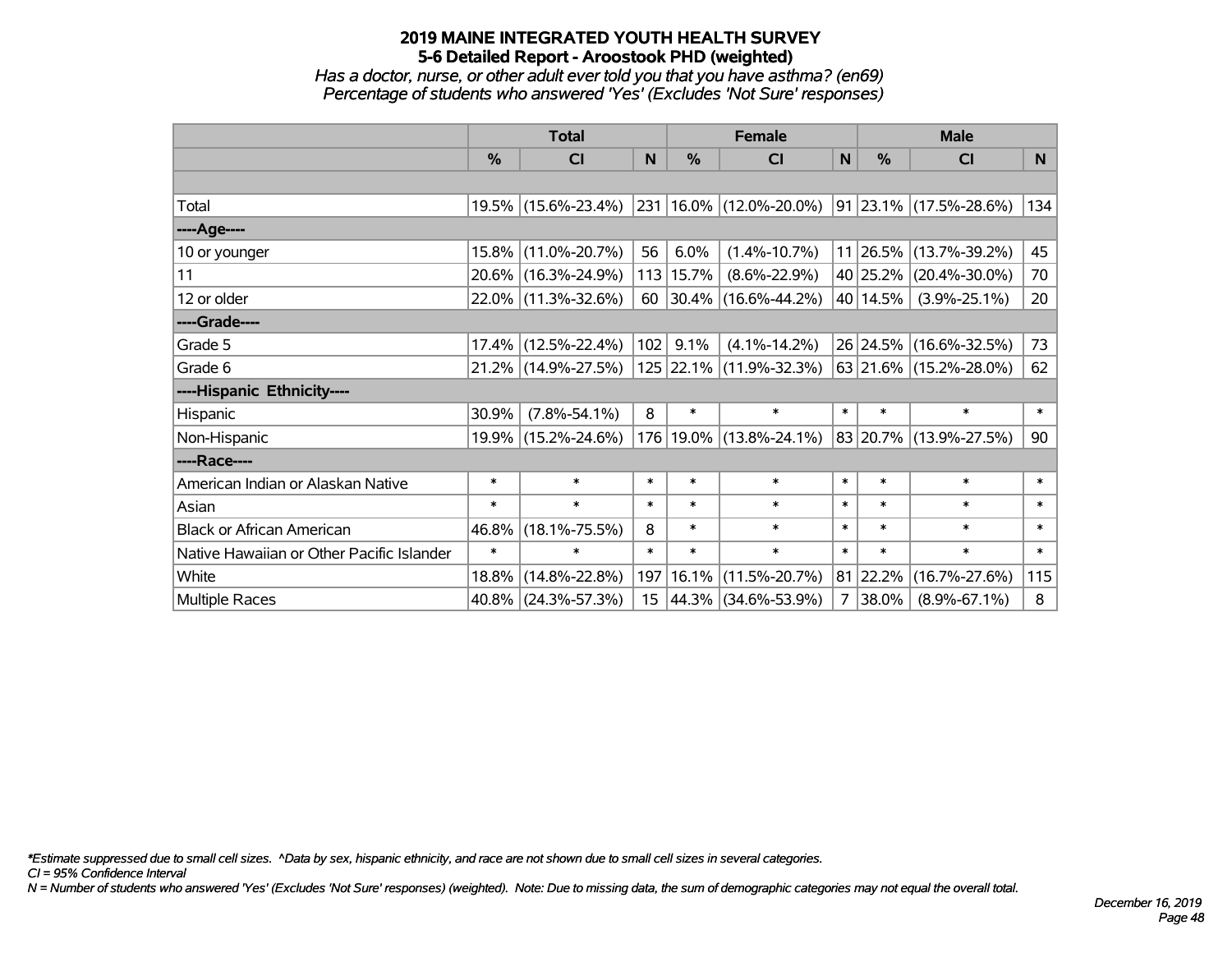*Percentage of students with current asthma prevalence (Excludes 'Not sure' responses from e69 and e59) (encrasth\_2)*

|                                           | <b>Total</b> |                     |        | <b>Female</b> |                            |        | <b>Male</b> |                            |        |
|-------------------------------------------|--------------|---------------------|--------|---------------|----------------------------|--------|-------------|----------------------------|--------|
|                                           | %            | <b>CI</b>           | N      | %             | <b>CI</b>                  | N      | %           | <b>CI</b>                  | N.     |
|                                           |              |                     |        |               |                            |        |             |                            |        |
| Total                                     |              | 15.5% (12.0%-18.9%) |        |               | 179 12.4% (7.8%-16.9%)     |        |             | 69 18.6% (13.7%-23.5%)     | 107    |
| ----Age----                               |              |                     |        |               |                            |        |             |                            |        |
| 10 or younger                             | 12.5%        | $(7.5\% - 17.4\%)$  | 44     | 4.4%          | $(0.0\% - 10.4\%)$         | 8      | 21.0%       | $(9.1\% - 32.9\%)$         | 36     |
| 11                                        | 16.5%        | $(13.0\% - 20.0\%)$ | 89     | 11.9%         | $(6.6\% - 17.1\%)$         |        | 30 20.7%    | $(15.9\% - 25.4\%)$        | 55     |
| 12 or older                               | 17.5%        | $(7.2\% - 27.9\%)$  | 47     |               | 24.7% (9.5%-39.8%)         |        | 31 11.4%    | $(0.9\% - 21.8\%)$         | 15     |
| ----Grade----                             |              |                     |        |               |                            |        |             |                            |        |
| Grade 5                                   | 13.4%        | $(9.4\% - 17.5\%)$  | 77     | 6.3%          | $(0.0\% - 12.7\%)$         |        |             | 17 19.2% (12.6%-25.9%)     | 56     |
| Grade 6                                   |              | 17.2% (11.3%-23.2%) |        |               | 100   17.5%   (7.2%-27.9%) |        |             | 49 18.0% (11.4%-24.5%)     | 50     |
| ----Hispanic Ethnicity----                |              |                     |        |               |                            |        |             |                            |        |
| Hispanic                                  | $\ast$       | $\ast$              | $\ast$ | $\ast$        | $\ast$                     | $\ast$ | $\ast$      | $\ast$                     | $\ast$ |
| Non-Hispanic                              |              | 16.0% (11.0%-21.1%) |        |               | 140   14.6%   (8.7%-20.5%) |        |             | $63 17.1\% $ (10.5%-23.6%) | 73     |
| ----Race----                              |              |                     |        |               |                            |        |             |                            |        |
| American Indian or Alaskan Native         | $\ast$       | $\ast$              | $\ast$ | $\ast$        | $\ast$                     | $\ast$ | $\ast$      | $\ast$                     | $\ast$ |
| Asian                                     | $\ast$       | $\ast$              | $\ast$ | $\ast$        | $\ast$                     | $\ast$ | $\ast$      | $\ast$                     | $\ast$ |
| <b>Black or African American</b>          | 46.8%        | $(18.1\% - 75.5\%)$ | 8      | $\ast$        | $\ast$                     | $\ast$ | $\ast$      | $\ast$                     | $\ast$ |
| Native Hawaiian or Other Pacific Islander | $\ast$       | $\ast$              | $\ast$ | $\ast$        | $\ast$                     | $\ast$ | $\ast$      | $\ast$                     | $\ast$ |
| White                                     | 15.2%        | $(11.5\% - 18.8\%)$ | 156    | 12.2%         | $(6.7\% - 17.8\%)$         | 61     | 18.5%       | $(13.2\% - 23.8\%)$        | 95     |
| Multiple Races                            | 17.1%        | $(3.4\% - 30.7\%)$  | 6      | $\ast$        | $\ast$                     | $\ast$ | $\ast$      | $\ast$                     | $\ast$ |

*\*Estimate suppressed due to small cell sizes. ^Data by sex, hispanic ethnicity, and race are not shown due to small cell sizes in several categories.*

*CI = 95% Confidence Interval*

*N = Number of students with current asthma prevalence (Excludes 'Not sure' responses from e69 and e59) (weighted). Note: Due to missing data, the sum of demographic categories may not equal the overall total.*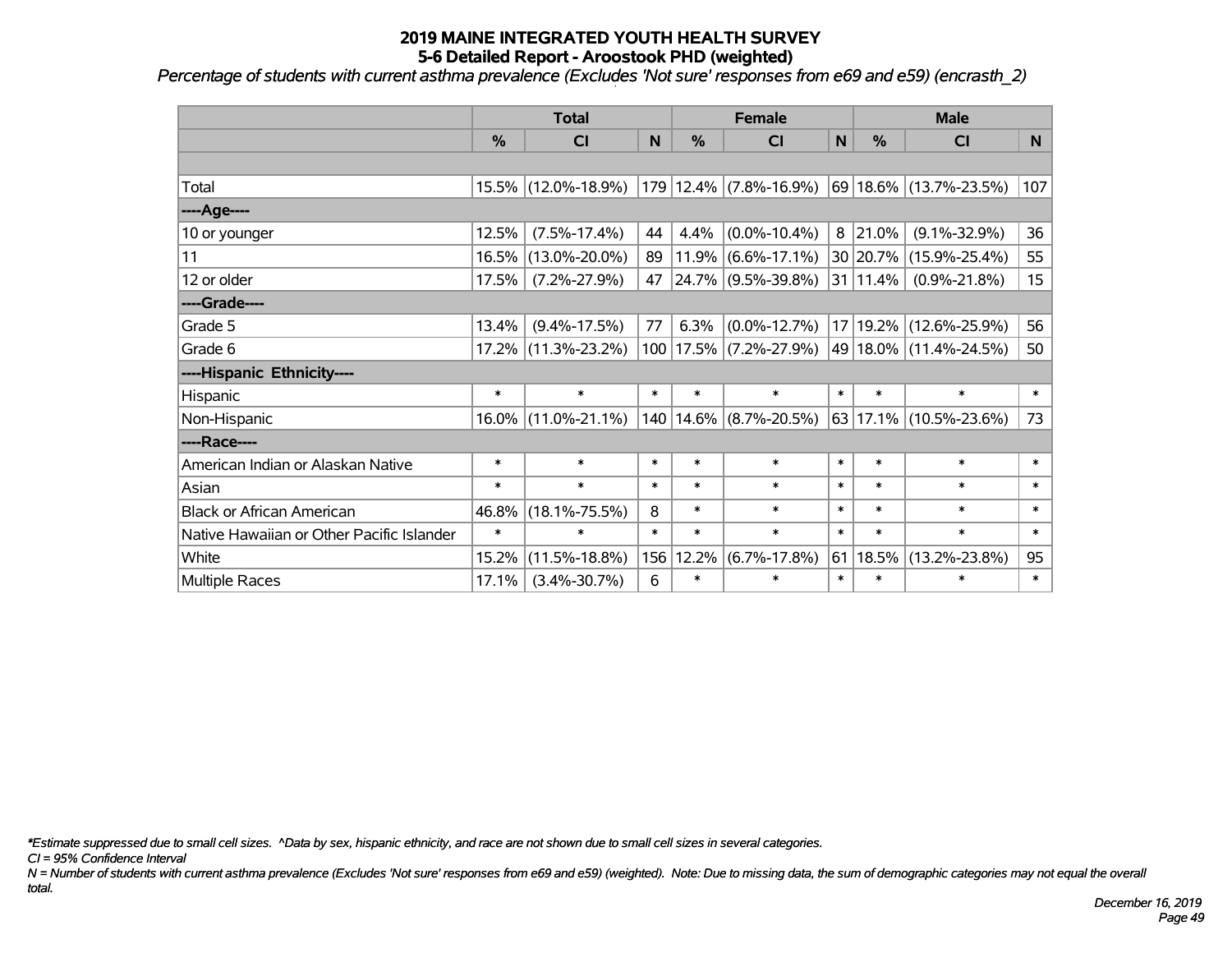*Has a doctor, nurse, or asthma educator ever taught you what to do during an asthma episode or attack? (en38b\_3) Among students who reported to have asthma in e69, the percentage of students who answered 'Yes'*

|                                           | <b>Total</b>  |                     |        |           | <b>Female</b>        | <b>Male</b> |              |                        |                |
|-------------------------------------------|---------------|---------------------|--------|-----------|----------------------|-------------|--------------|------------------------|----------------|
|                                           | $\frac{0}{0}$ | CI                  | N      | $\%$      | <b>CI</b>            | $\mathbf N$ | %            | <b>CI</b>              | N              |
|                                           |               |                     |        |           |                      |             |              |                        |                |
| Total                                     |               | 47.6% (36.1%-59.1%) |        | 110 40.7% | $(26.1\% - 55.3\%)$  |             |              | 37 51.4% (39.5%-63.3%) | 69             |
| ----Age----                               |               |                     |        |           |                      |             |              |                        |                |
| 10 or younger                             | 51.9%         | $(28.4\% - 75.5\%)$ | 29     | $\ast$    | $\ast$               | $\ast$      | $\ast$       | $\ast$                 | $\ast$         |
| 11                                        | 52.4%         | $(39.3\% - 65.6\%)$ | 59     | 42.8%     | $(27.0\% - 58.7\%)$  |             | 17 55.5%     | $(40.7\% - 70.3\%)$    | 39             |
| 12 or older                               |               | 35.5% (13.2%-57.8%) | 21     | 34.4%     | $(11.2\% - 57.6\%)$  |             | 14 37.7%     | $(2.3\% - 73.2\%)$     | 7 <sup>1</sup> |
| ----Grade----                             |               |                     |        |           |                      |             |              |                        |                |
| Grade 5                                   | 62.7%         | $(41.5\% - 83.9\%)$ | 64     | 60.9%     | $(20.8\% - 100.0\%)$ |             | $16 61.5\% $ | $(42.5\% - 80.5\%)$    | 45             |
| Grade 6                                   |               | 36.8% (23.1%-50.5%) | 46     | 34.1%     | $(18.4\% - 49.8\%)$  |             |              | 22 39.5% (26.1%-53.0%) | 24             |
| ----Hispanic Ethnicity----                |               |                     |        |           |                      |             |              |                        |                |
| Hispanic                                  | $\ast$        | $\ast$              | $\ast$ | $\ast$    | $\ast$               | $\ast$      | $\ast$       | $\ast$                 | $\ast$         |
| Non-Hispanic                              | 45.5%         | $(32.9\% - 58.1\%)$ | 80     | 43.2%     | $(28.9\% - 57.4\%)$  |             | 36 45.5%     | $(32.0\% - 59.0\%)$    | 41             |
| ----Race----                              |               |                     |        |           |                      |             |              |                        |                |
| American Indian or Alaskan Native         | $\ast$        | $\ast$              | $\ast$ | $\ast$    | $\ast$               | $\ast$      | $\ast$       | $\ast$                 | $\ast$         |
| Asian                                     | $\ast$        | $\ast$              | $\ast$ | $\ast$    | $\ast$               | $\ast$      | $\ast$       | $\ast$                 | $\ast$         |
| <b>Black or African American</b>          | $\ast$        | $\ast$              | $\ast$ | $\ast$    | $\ast$               | $\ast$      | $\ast$       | $\ast$                 | $\ast$         |
| Native Hawaiian or Other Pacific Islander | $\ast$        | $\ast$              | $\ast$ | $\ast$    | $\ast$               | $\ast$      | $\ast$       | $\ast$                 | $\ast$         |
| White                                     | 45.4%         | $(36.4\% - 54.4\%)$ | 89     | 40.7%     | $(26.9\% - 54.4\%)$  |             | 33 48.7%     | $(38.6\% - 58.8\%)$    | 56             |
| <b>Multiple Races</b>                     | 50.9%         | $(0.0\% - 100.0\%)$ | 8      | $\ast$    | $\ast$               | $\ast$      | $\ast$       | $\ast$                 | $\ast$         |

*\*Estimate suppressed due to small cell sizes. ^Data by sex, hispanic ethnicity, and race are not shown due to small cell sizes in several categories.*

*CI = 95% Confidence Interval*

*N = Among students who reported to have asthma in e69, the number of students who answered 'Yes' (weighted). Note: Due to missing data, the sum of demographic categories may not equal the overall total.*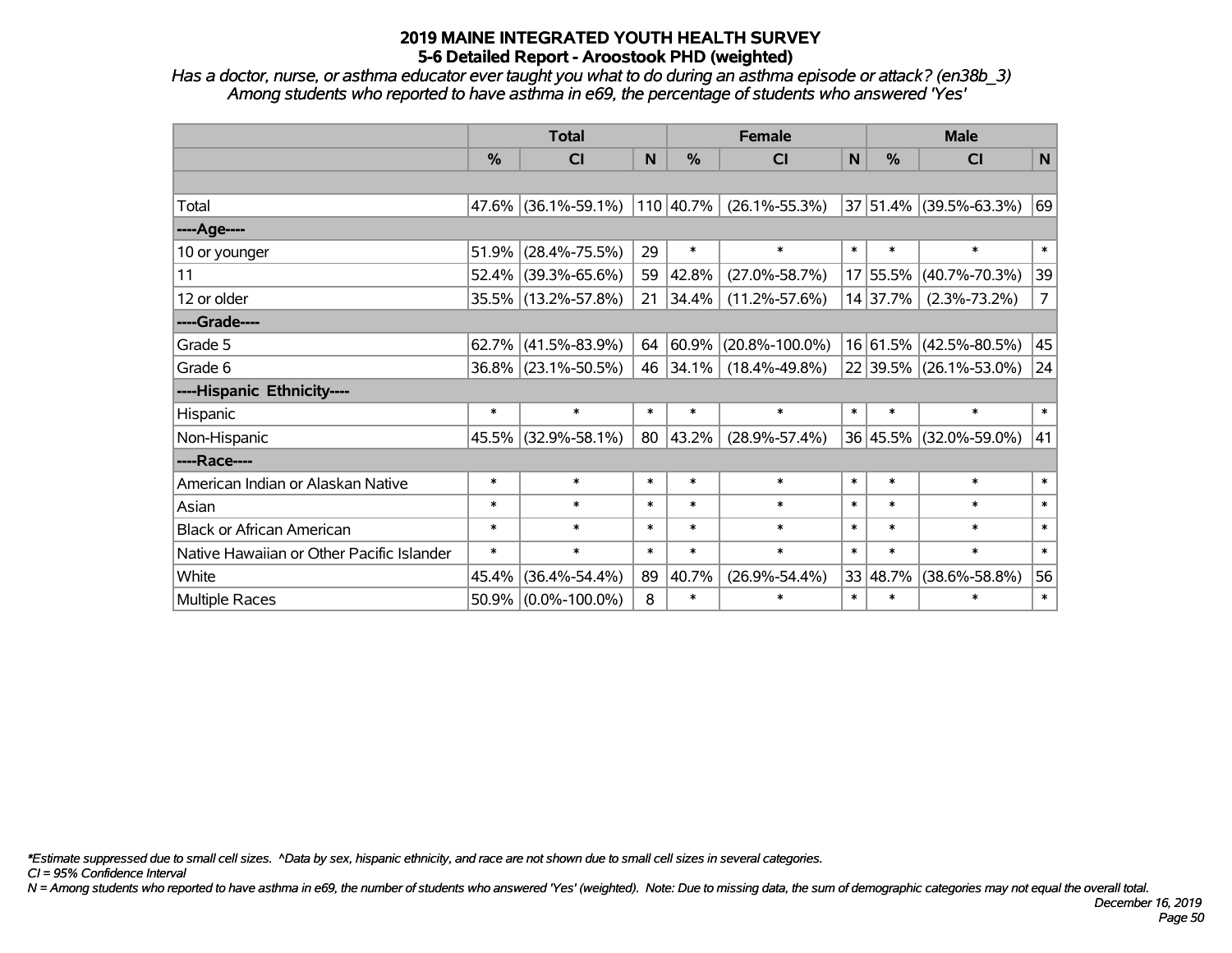*During the past month,has asthma limited your usual activities? (en70)*

*Among students who reported to have asthma in e69, the percentage of students who answered 'Yes' (Excludes 'Not sure' responses from e70)*

|                                           | <b>Total</b> |                     |        |               | <b>Female</b>                                                         | <b>Male</b> |          |                    |        |
|-------------------------------------------|--------------|---------------------|--------|---------------|-----------------------------------------------------------------------|-------------|----------|--------------------|--------|
|                                           | %            | <b>CI</b>           | N      | $\frac{0}{0}$ | <b>CI</b>                                                             | N           | %        | <b>CI</b>          | N      |
|                                           |              |                     |        |               |                                                                       |             |          |                    |        |
| Total                                     |              | 31.1% (22.9%-39.3%) |        |               | $\vert$ 67 34.8% $\vert$ (24.2%-45.5%) 30 29.7% $\vert$ (13.7%-45.8%) |             |          |                    | 37     |
| ----Age----                               |              |                     |        |               |                                                                       |             |          |                    |        |
| 10 or younger                             | 33.0%        | $(22.8\% - 43.2\%)$ | 17     | $\ast$        | $\ast$                                                                | $\ast$      | $\ast$   | $\ast$             | $\ast$ |
| 11                                        |              | 27.3% (13.7%-40.9%) |        | 28 25.1%      | $(0.0\% - 52.8\%)$                                                    | 9           | 30.0%    | $(9.9\% - 50.1\%)$ | 19     |
| 12 or older                               |              | 37.0% (25.4%-48.6%) | 21     | $\ast$        | $\ast$                                                                | $\ast$      | $\ast$   | $\ast$             | $\ast$ |
| ----Grade----                             |              |                     |        |               |                                                                       |             |          |                    |        |
| Grade 5                                   | 26.2%        | $(13.9\% - 38.5\%)$ | 25     | $\ast$        | $\ast$                                                                | $\ast$      | $\ast$   | $\ast$             | $\ast$ |
| Grade 6                                   |              | 34.0% (23.8%-44.3%) |        |               | $ 39 36.8\% $ (25.7%-47.8%) $ 23 30.8\% $ (10.6%-51.1%)               |             |          |                    | 17     |
| ----Hispanic Ethnicity----                |              |                     |        |               |                                                                       |             |          |                    |        |
| Hispanic                                  | $\ast$       | $\ast$              | $\ast$ | $\ast$        | $\ast$                                                                | $\ast$      | $\ast$   | $\ast$             | $\ast$ |
| Non-Hispanic                              | $30.4\%$     | $(21.4\% - 39.4\%)$ |        | 49 31.4%      | $(20.9\% - 41.9\%)$                                                   |             | 25 30.7% | $(7.2\% - 54.2\%)$ | 24     |
| ----Race----                              |              |                     |        |               |                                                                       |             |          |                    |        |
| American Indian or Alaskan Native         | $\ast$       | $\ast$              | $\ast$ | $\ast$        | $\ast$                                                                | $\ast$      | $\ast$   | $\ast$             | $\ast$ |
| Asian                                     | $\ast$       | $\ast$              | $\ast$ | $\ast$        | $\ast$                                                                | $\ast$      | $\ast$   | $\ast$             | $\ast$ |
| <b>Black or African American</b>          | $\ast$       | $\ast$              | $\ast$ | $\ast$        | $\ast$                                                                | $\ast$      | $\ast$   | $\ast$             | $\ast$ |
| Native Hawaiian or Other Pacific Islander | $\ast$       | $\ast$              | $\ast$ | $\ast$        | $\ast$                                                                | $\ast$      | $\ast$   | $\ast$             | $\ast$ |
| White                                     | 29.0%        | $(20.2\% - 37.8\%)$ |        | 53 32.8%      | $(21.7\% - 44.0\%)$                                                   |             | 26 26.1% | $(9.7\% - 42.5\%)$ | 27     |
| Multiple Races                            | $\ast$       | $\ast$              | $\ast$ | $\ast$        | $\ast$                                                                | $\ast$      | $\ast$   | $\ast$             | $\ast$ |

*\*Estimate suppressed due to small cell sizes. ^Data by sex, hispanic ethnicity, and race are not shown due to small cell sizes in several categories.*

*CI = 95% Confidence Interval*

*N = Among students who reported to have asthma in e69, the number of students who answered 'Yes' (Excludes 'Not sure' responses from e70) (weighted). Note: Due to missing data, the sum of demographic categories may not equal the overall total.*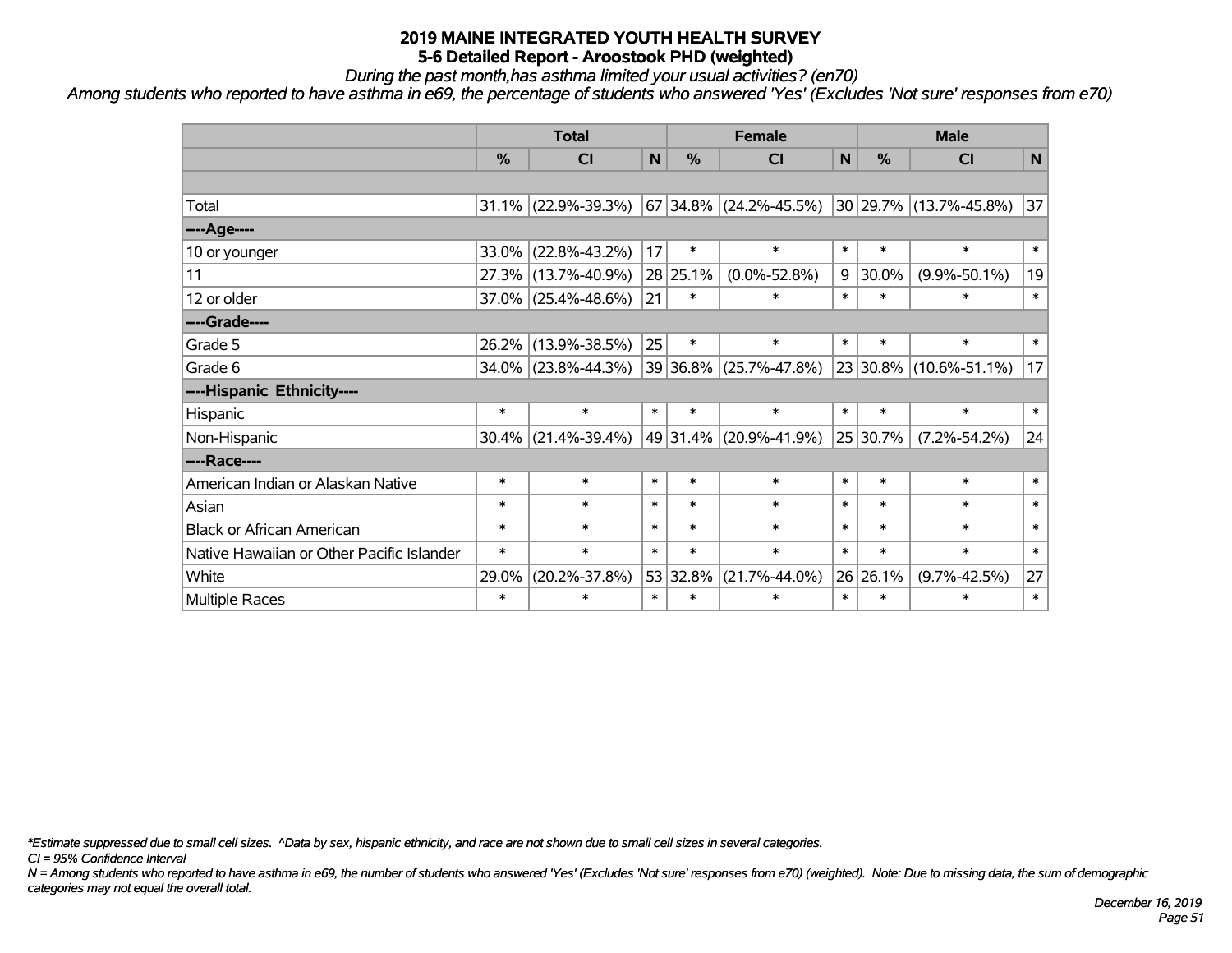*Have you missed school this year because of your asthma? (en71)*

*Among students who reported to have asthma in e69, the percentage of students who answered 'Yes' (Excludes 'Not sure' responses from e71)*

|                                           | <b>Total</b> |                       |                |               | <b>Female</b>             |             | <b>Male</b> |                       |              |  |
|-------------------------------------------|--------------|-----------------------|----------------|---------------|---------------------------|-------------|-------------|-----------------------|--------------|--|
|                                           | %            | CI                    | $\mathsf{N}$   | $\frac{0}{0}$ | CI                        | $\mathbf N$ | %           | C <sub>l</sub>        | $\mathsf{N}$ |  |
|                                           |              |                       |                |               |                           |             |             |                       |              |  |
| Total                                     | 9.7%         | $(3.3\% - 16.1\%)$    | $ 21\rangle$   | 7.7%          | $(0.5\% - 15.0\%)$        | 6           |             | $11.3\%$ (0.0%-22.6%) | 15           |  |
| ----Age----                               |              |                       |                |               |                           |             |             |                       |              |  |
| 10 or younger                             | 12.5%        | $(0.0\% - 30.8\%)$    | $\overline{7}$ | $\ast$        | $\ast$                    | $\ast$      | $\ast$      | $\ast$                | $\pmb{\ast}$ |  |
| 11                                        | $\ast$       | $\ast$                | $\ast$         | $\ast$        | $\ast$                    | $\ast$      | $\ast$      | $\ast$                | $\ast$       |  |
| 12 or older                               | 16.3%        | $(2.4\% - 30.3\%)$    | 9              | $\ast$        | $\ast$                    | $\ast$      | $\ast$      | $\ast$                | $\ast$       |  |
| ----Grade----                             |              |                       |                |               |                           |             |             |                       |              |  |
| Grade 5                                   | 7.0%         | $(0.0\% - 17.7\%)$    | $\overline{7}$ | $\ast$        | $\ast$                    | $\ast$      | $\ast$      | $\ast$                | $\ast$       |  |
| Grade 6                                   |              | $12.4\%$ (6.5%-18.4%) |                |               | $14 11.7\% $ (1.4%-22.0%) | 6           |             | $13.1\%$ (4.5%-21.7%) | 8            |  |
| ----Hispanic Ethnicity----                |              |                       |                |               |                           |             |             |                       |              |  |
| Hispanic                                  | $\ast$       | $\ast$                | $\ast$         | $\ast$        | $\ast$                    | $\ast$      | $\ast$      | $\ast$                | $\ast$       |  |
| Non-Hispanic                              | $12.0\%$     | $(4.4\% - 19.6\%)$    | 20             | $\ast$        | $\ast$                    | $\ast$      | $\ast$      | $\ast$                | $\ast$       |  |
| ----Race----                              |              |                       |                |               |                           |             |             |                       |              |  |
| American Indian or Alaskan Native         | $\ast$       | $\ast$                | $\ast$         | $\ast$        | $\ast$                    | $\ast$      | $\ast$      | $\ast$                | $\ast$       |  |
| Asian                                     | $\ast$       | $\ast$                | $\ast$         | $\ast$        | $\ast$                    | $\ast$      | $\ast$      | $\ast$                | $\ast$       |  |
| <b>Black or African American</b>          | $\ast$       | $\ast$                | $\ast$         | $\ast$        | $\ast$                    | $\ast$      | $\ast$      | $\ast$                | $\ast$       |  |
| Native Hawaiian or Other Pacific Islander | $\ast$       | $\ast$                | $\ast$         | $\ast$        | $\ast$                    | $\ast$      | $\ast$      | $\ast$                | $\ast$       |  |
| White                                     | 10.7%        | $(2.7\% - 18.6\%)$    | 20             | $\ast$        | $\ast$                    | $\ast$      | $\ast$      | $\ast$                | $\ast$       |  |
| Multiple Races                            | $\ast$       | $\ast$                | $\ast$         | $\ast$        | $\ast$                    | $\ast$      | $\ast$      | $\ast$                | $\ast$       |  |

*\*Estimate suppressed due to small cell sizes. ^Data by sex, hispanic ethnicity, and race are not shown due to small cell sizes in several categories.*

*CI = 95% Confidence Interval*

*N = Among students who reported to have asthma in e69, the number of students who answered 'Yes' (Excludes 'Not sure' responses from e71) (weighted). Note: Due to missing data, the sum of demographic categories may not equal the overall total.*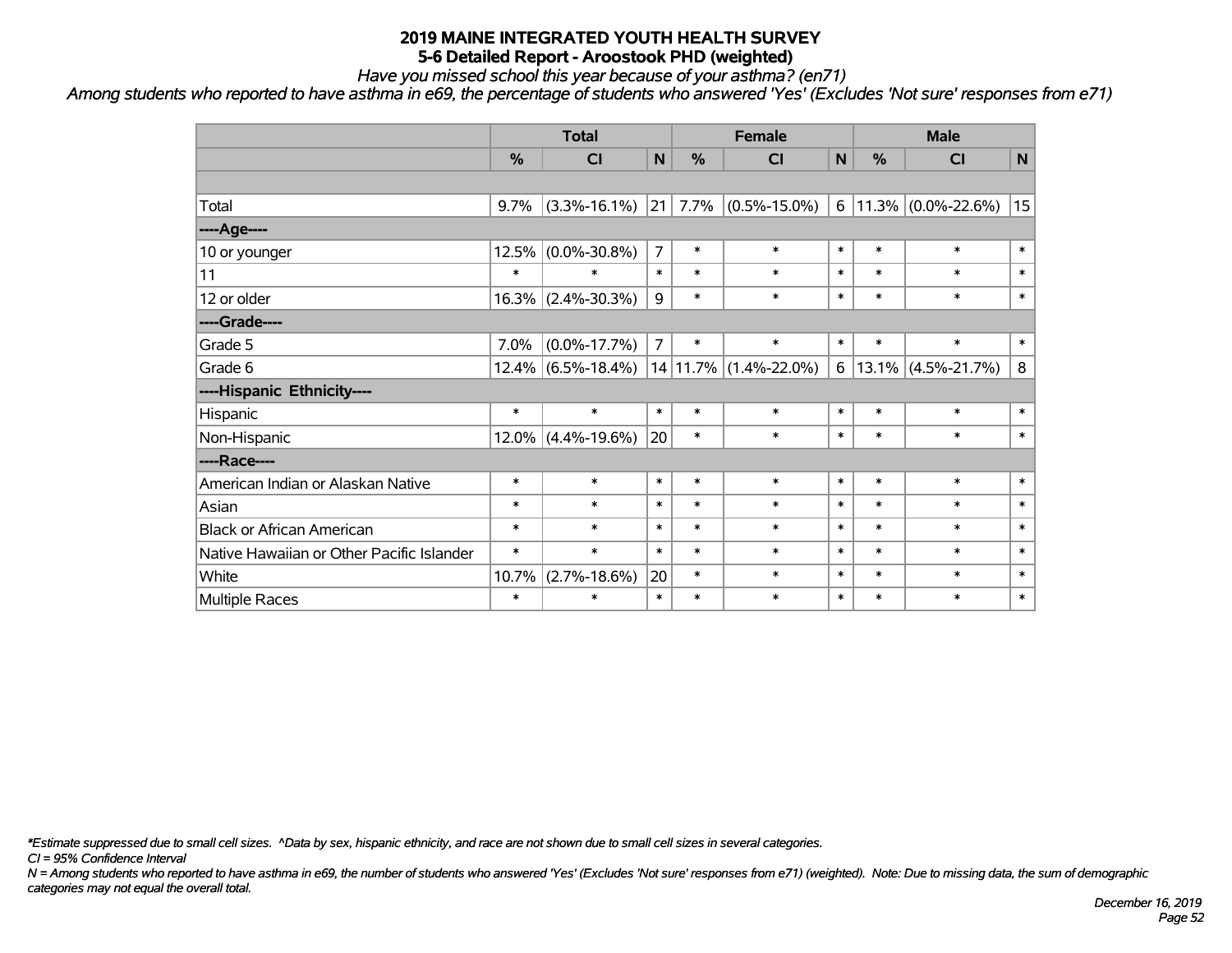*During the past month, did your asthma make it difficult for you to stay asleep? (en72)*

*Among students who reported to have asthma in e69, the percentage of students who answered 'Yes' (Excludes 'Not sure' responses from e72)*

|                                           | <b>Total</b> |                     |        |               | <b>Female</b>              | <b>Male</b> |             |                        |                |
|-------------------------------------------|--------------|---------------------|--------|---------------|----------------------------|-------------|-------------|------------------------|----------------|
|                                           | %            | <b>CI</b>           | N      | $\frac{0}{0}$ | <b>CI</b>                  | N           | %           | <b>CI</b>              | N              |
|                                           |              |                     |        |               |                            |             |             |                        |                |
| Total                                     |              | 35.4% (21.6%-49.2%) |        |               | 75 33.7% (17.6%-49.8%)     |             |             | 26 35.1% (17.5%-52.6%) | 45             |
| ----Age----                               |              |                     |        |               |                            |             |             |                        |                |
| 10 or younger                             | 53.7%        | $(13.4\% - 94.0\%)$ | 29     | $\ast$        | $\ast$                     | $\ast$      | $\ast$      | $\ast$                 | $\ast$         |
| 11                                        | 28.4%        | $(0.9\% - 56.0\%)$  |        | 29 31.1%      | $(0.0\% - 68.0\%)$         |             | $11 23.0\%$ | $(0.0\% - 46.7\%)$     | 15             |
| 12 or older                               |              | 31.1% (19.1%-43.0%) |        |               | 16 27.1% (11.2%-42.9%)     | 9           |             | 37.7% (11.6%-63.9%)    | $\overline{7}$ |
| ----Grade----                             |              |                     |        |               |                            |             |             |                        |                |
| Grade 5                                   | 43.5%        | $(18.8\% - 68.2\%)$ |        | 43 39.5%      | $(20.2\% - 58.7\%)$        | 9           | 42.1%       | $(15.9\% - 68.2\%)$    | 30             |
| Grade 6                                   |              | 28.6% (11.7%-45.4%) |        |               | $ 31 31.1\% $ (8.9%-53.4%) |             | 17 26.1%    | $(5.4\% - 46.9\%)$     | 15             |
| ----Hispanic Ethnicity----                |              |                     |        |               |                            |             |             |                        |                |
| Hispanic                                  | $\ast$       | $\ast$              | $\ast$ | $\ast$        | $\ast$                     | $\ast$      | $\ast$      | $\ast$                 | $\ast$         |
| Non-Hispanic                              |              | 42.1% (25.1%-59.1%) |        | 66 33.9%      | $(21.2\% - 46.7\%)$        |             | 23 46.3%    | $(22.7\% - 69.9\%)$    | 39             |
| ----Race----                              |              |                     |        |               |                            |             |             |                        |                |
| American Indian or Alaskan Native         | $\ast$       | $\ast$              | $\ast$ | $\ast$        | $\ast$                     | $\ast$      | $\ast$      | $\ast$                 | $\ast$         |
| Asian                                     | $\ast$       | $\ast$              | $\ast$ | $\ast$        | $\ast$                     | $\ast$      | $\ast$      | $\ast$                 | $\ast$         |
| <b>Black or African American</b>          | $\ast$       | $\ast$              | $\ast$ | $\ast$        | $\ast$                     | $\ast$      | $\ast$      | $\ast$                 | $\ast$         |
| Native Hawaiian or Other Pacific Islander | $\ast$       | $\ast$              | $\ast$ | $\ast$        | $\ast$                     | $\ast$      | $\ast$      | $\ast$                 | $\ast$         |
| White                                     | 33.3%        | $(22.1\% - 44.6\%)$ |        | 60 31.8%      | $(18.2\% - 45.4\%)$        |             | 22 34.3%    | $(16.3\% - 52.3\%)$    | 38             |
| Multiple Races                            | $\ast$       | $\ast$              | $\ast$ | $\ast$        | $\ast$                     | $\ast$      | $\ast$      | $\ast$                 | $\ast$         |

*\*Estimate suppressed due to small cell sizes. ^Data by sex, hispanic ethnicity, and race are not shown due to small cell sizes in several categories.*

*CI = 95% Confidence Interval*

*N = Among students who reported to have asthma in e69, the number of students who answered 'Yes' (Excludes 'Not sure' responses from e72) (weighted). Note: Due to missing data, the sum of demographic categories may not equal the overall total.*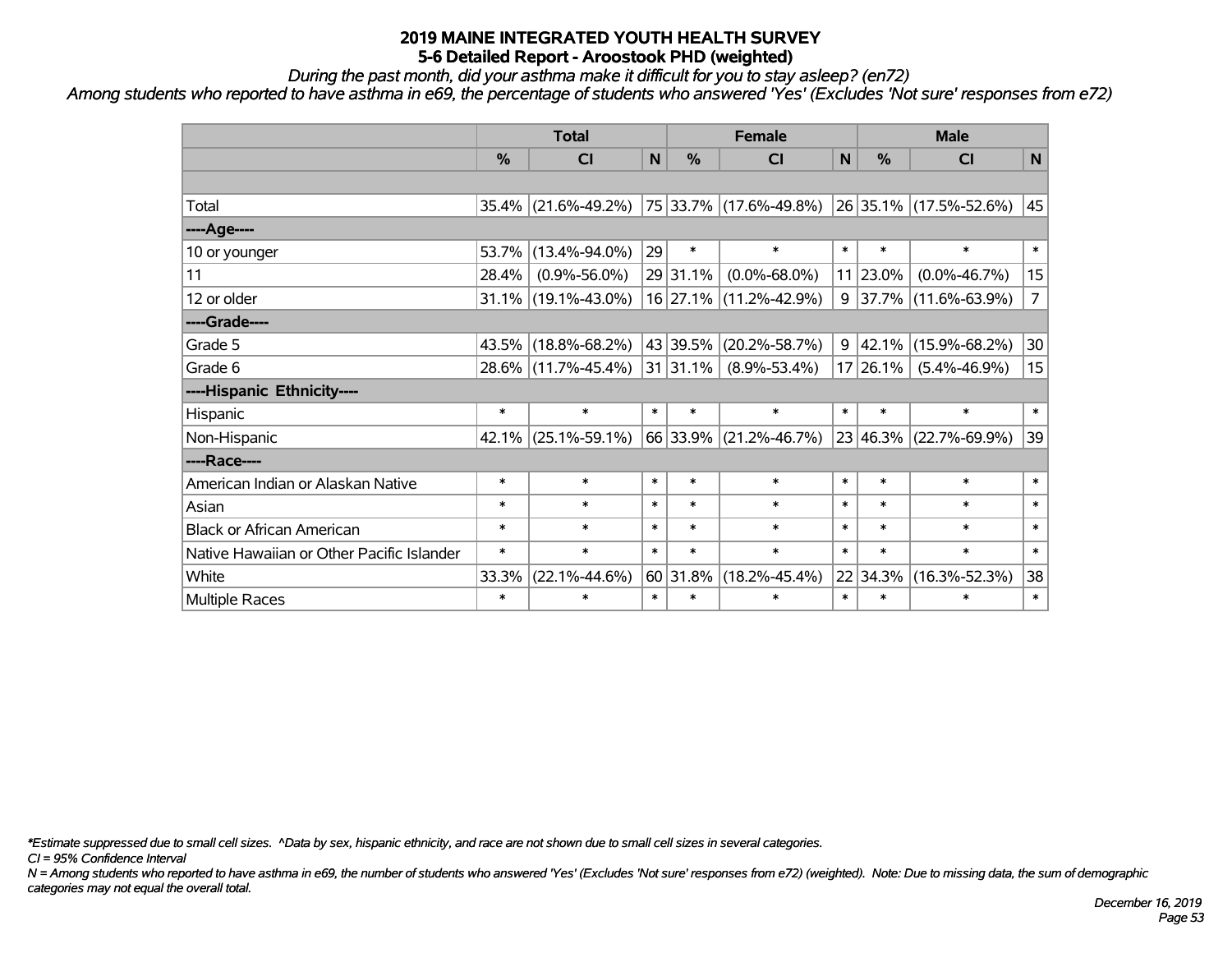*During the past month, did you ever have any symptoms of asthma such as shortness of breath, tightness in your chest, or a wheezing cough? (en73) Among students who reported to have asthma in e69, the percentage of students who answered 'Yes' (Excludes 'Not sure' responses from e73)*

|                                           | <b>Total</b>  |                        |        |          | <b>Female</b>            | <b>Male</b> |          |                        |                |
|-------------------------------------------|---------------|------------------------|--------|----------|--------------------------|-------------|----------|------------------------|----------------|
|                                           | $\frac{0}{0}$ | <b>CI</b>              | N      | %        | <b>CI</b>                | N           | %        | <b>CI</b>              | $\mathsf{N}$   |
|                                           |               |                        |        |          |                          |             |          |                        |                |
| Total                                     |               | $64.3\%$ (51.1%-77.6%) |        |          | 127 66.0% (53.9%-78.0%)  |             |          | 52 62.9% (44.8%-80.9%) | 71             |
| ----Age----                               |               |                        |        |          |                          |             |          |                        |                |
| 10 or younger                             | 76.5%         | $(61.2\% - 91.9\%)$    | 40     | $\ast$   | $\ast$                   | $\ast$      | $\ast$   | $\ast$                 | $\ast$         |
| 11                                        | 58.0%         | $(36.0\% - 80.0\%)$    | 53     | 58.7%    | $(34.3\% - 83.1\%)$      |             | 18 55.0% | $(28.4\% - 81.6\%)$    | 31             |
| 12 or older                               |               | $64.7\%$ (46.9%-82.6%) | 34     |          | 69.9% (45.1%-94.7%)      |             |          | 26 51.3% (26.0%-76.5%) | $\overline{7}$ |
| ----Grade----                             |               |                        |        |          |                          |             |          |                        |                |
| Grade 5                                   | 66.0%         | $(46.8\% - 85.2\%)$    | 61     | $63.9\%$ | $(45.3\% - 82.5\%)$      |             |          | 14 64.9% (42.6%-87.2%) | 43             |
| Grade 6                                   |               | $65.3\%$ (49.7%-80.9%) | 66     |          | $ 69.9\% $ (53.4%-86.3%) |             |          | 38 60.0% (35.0%-84.9%) | 28             |
| ----Hispanic Ethnicity----                |               |                        |        |          |                          |             |          |                        |                |
| Hispanic                                  | $\ast$        | $\ast$                 | $\ast$ | $\ast$   | $\ast$                   | $\ast$      | $\ast$   | $\ast$                 | $\ast$         |
| Non-Hispanic                              | 70.0%         | $(54.9\% - 85.2\%)$    |        |          | 105 68.7% (55.5%-81.9%)  |             |          | 50 69.9% (48.6%-91.2%) | 52             |
| ----Race----                              |               |                        |        |          |                          |             |          |                        |                |
| American Indian or Alaskan Native         | $\ast$        | $\ast$                 | $\ast$ | $\ast$   | $\ast$                   | $\ast$      | $\ast$   | $\ast$                 | $\ast$         |
| Asian                                     | $\ast$        | $\ast$                 | $\ast$ | $\ast$   | $\ast$                   | $\ast$      | $\ast$   | $\ast$                 | $\ast$         |
| <b>Black or African American</b>          | $\ast$        | $\ast$                 | $\ast$ | $\ast$   | $\ast$                   | $\ast$      | $\ast$   | $\ast$                 | $\ast$         |
| Native Hawaiian or Other Pacific Islander | $\ast$        | $\ast$                 | $\ast$ | $\ast$   | $\ast$                   | $\ast$      | $\ast$   | $\ast$                 | $\ast$         |
| White                                     | 65.1%         | $(53.6\% - 76.6\%)$    | 109    | 63.7%    | $(50.3\% - 77.2\%)$      | 45          | 66.1%    | $(49.2\% - 83.1\%)$    | 63             |
| <b>Multiple Races</b>                     |               | 39.7% (11.8%-67.7%)    | 6      | $\ast$   | $\ast$                   | $\ast$      | $\ast$   | $\ast$                 | $\ast$         |

*\*Estimate suppressed due to small cell sizes. ^Data by sex, hispanic ethnicity, and race are not shown due to small cell sizes in several categories.*

*CI = 95% Confidence Interval*

*N = Among students who reported to have asthma in e69, the number of students who answered 'Yes' (Excludes 'Not sure' responses from e73) (weighted). Note: Due to missing data, the sum of demographic categories may not equal the overall total.*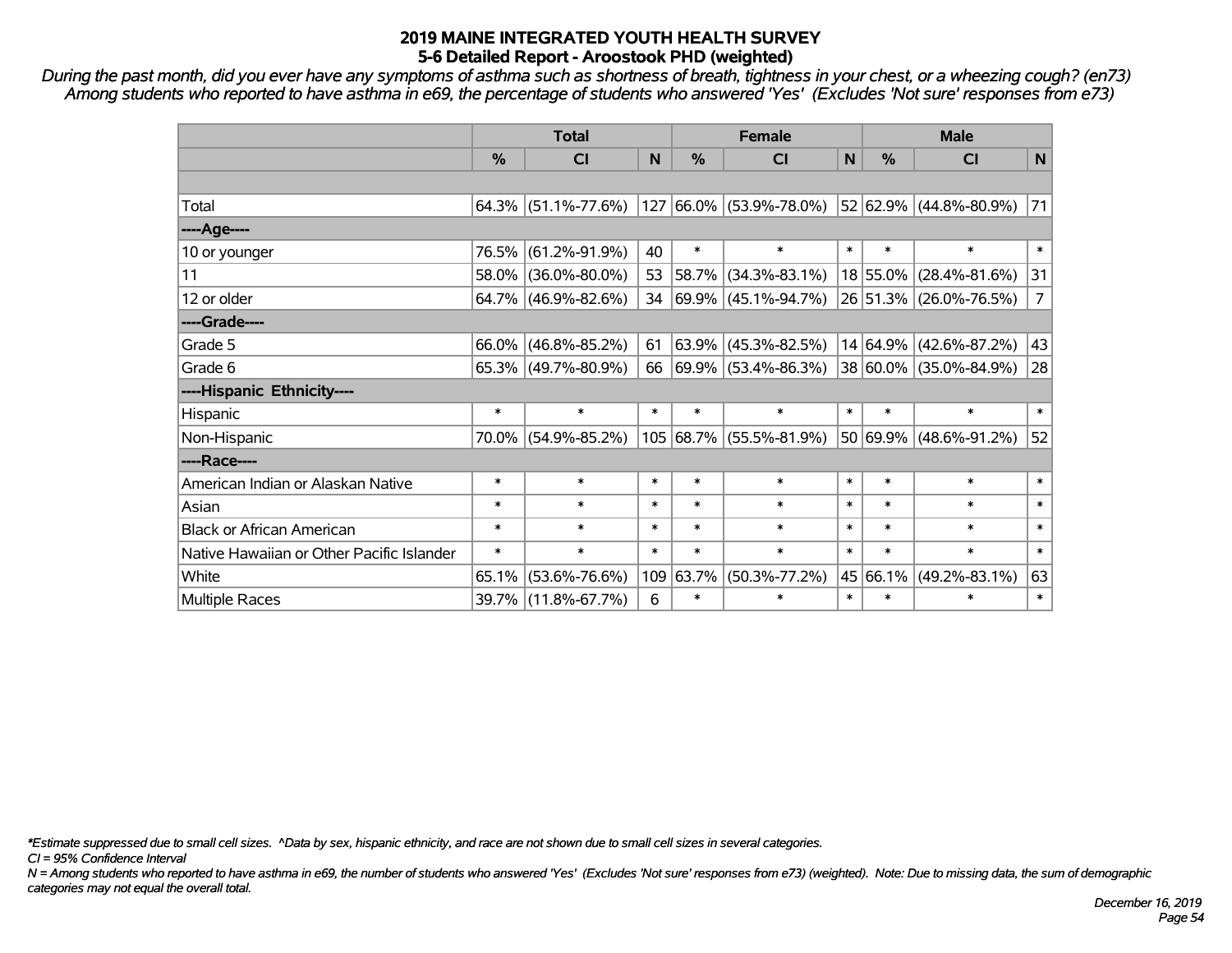#### **2019 MAINE INTEGRATED YOUTH HEALTH SURVEY 5-6 Detailed Report - Aroostook PHD (weighted)** *Has a doctor or nurse ever told you that you have diabetes? (en43a) Percentage of students who answered 'Yes'*

|                                           |               | <b>Total</b>        |        | <b>Female</b> |           |        | <b>Male</b> |        |             |
|-------------------------------------------|---------------|---------------------|--------|---------------|-----------|--------|-------------|--------|-------------|
|                                           | $\frac{9}{6}$ | CI                  | N.     | %             | <b>CI</b> | N      | %           | CI     | $\mathbf N$ |
|                                           |               |                     |        |               |           |        |             |        |             |
| Total                                     | 1.2%          | $(0.3\% - 2.1\%)$   | 16     | $\ast$        | $\ast$    | $\ast$ | $\ast$      | $\ast$ | $\ast$      |
| ----Age----                               |               |                     |        |               |           |        |             |        |             |
| 10 or younger                             | 1.5%          | $(0.0\% - 3.2\%)$   | 6      | $\ast$        | $\ast$    | $\ast$ | $\ast$      | $\ast$ | $\ast$      |
| 11                                        | 1.2%          | $(0.0\% - 2.6\%)$   | 8      | $\ast$        | $\ast$    | $\ast$ | $\ast$      | $\ast$ | $\ast$      |
| 12 or older                               | $\ast$        | $\ast$              | $\ast$ | $\ast$        | $\ast$    | $\ast$ | $\ast$      | $\ast$ | *           |
| ----Grade----                             |               |                     |        |               |           |        |             |        |             |
| Grade 5                                   | 0.9%          | $(0.0\% - 1.9\%)$   | 6      | $\ast$        | $\ast$    | $\ast$ | $\ast$      | $\ast$ | $\ast$      |
| Grade 6                                   |               | $1.6\%$ (0.0%-3.2%) | 10     | $\ast$        | $\ast$    | $\ast$ | $\ast$      | $\ast$ | $\ast$      |
| ----Hispanic Ethnicity----                |               |                     |        |               |           |        |             |        |             |
| Hispanic                                  | $\ast$        | $\ast$              | $\ast$ | $\ast$        | $\ast$    | $\ast$ | *           | *      | *           |
| Non-Hispanic                              |               | $0.8\%$ (0.0%-2.2%) | 8      | $\ast$        | $\ast$    | $\ast$ | $\ast$      | $\ast$ | $\ast$      |
| ----Race----                              |               |                     |        |               |           |        |             |        |             |
| American Indian or Alaskan Native         | $\ast$        | $\ast$              | $\ast$ | $\ast$        | $\ast$    | $\ast$ | $\ast$      | $\ast$ | $\ast$      |
| Asian                                     | $\ast$        | $\ast$              | *      | $\ast$        | $\ast$    | $\ast$ | $\ast$      | *      | $\ast$      |
| <b>Black or African American</b>          | $\ast$        | $\ast$              | $\ast$ | $\ast$        | $\ast$    | $\ast$ | $\ast$      | $\ast$ | $\ast$      |
| Native Hawaiian or Other Pacific Islander | $\ast$        | $\ast$              | *      | $\ast$        | $\ast$    | $\ast$ | $\ast$      | $\ast$ | $\ast$      |
| White                                     | 1.2%          | $(0.1\% - 2.2\%)$   | 14     | $\ast$        | $\ast$    | $\ast$ | $\ast$      | $\ast$ | *           |
| <b>Multiple Races</b>                     | $\ast$        | $\ast$              | $\ast$ | $\ast$        | *         | $\ast$ | $\ast$      | $\ast$ | $\ast$      |

*CI = 95% Confidence Interval \*Estimate suppressed due to small cell sizes. ^Data by sex, hispanic ethnicity, and race are not shown due to small cell sizes in several categories.*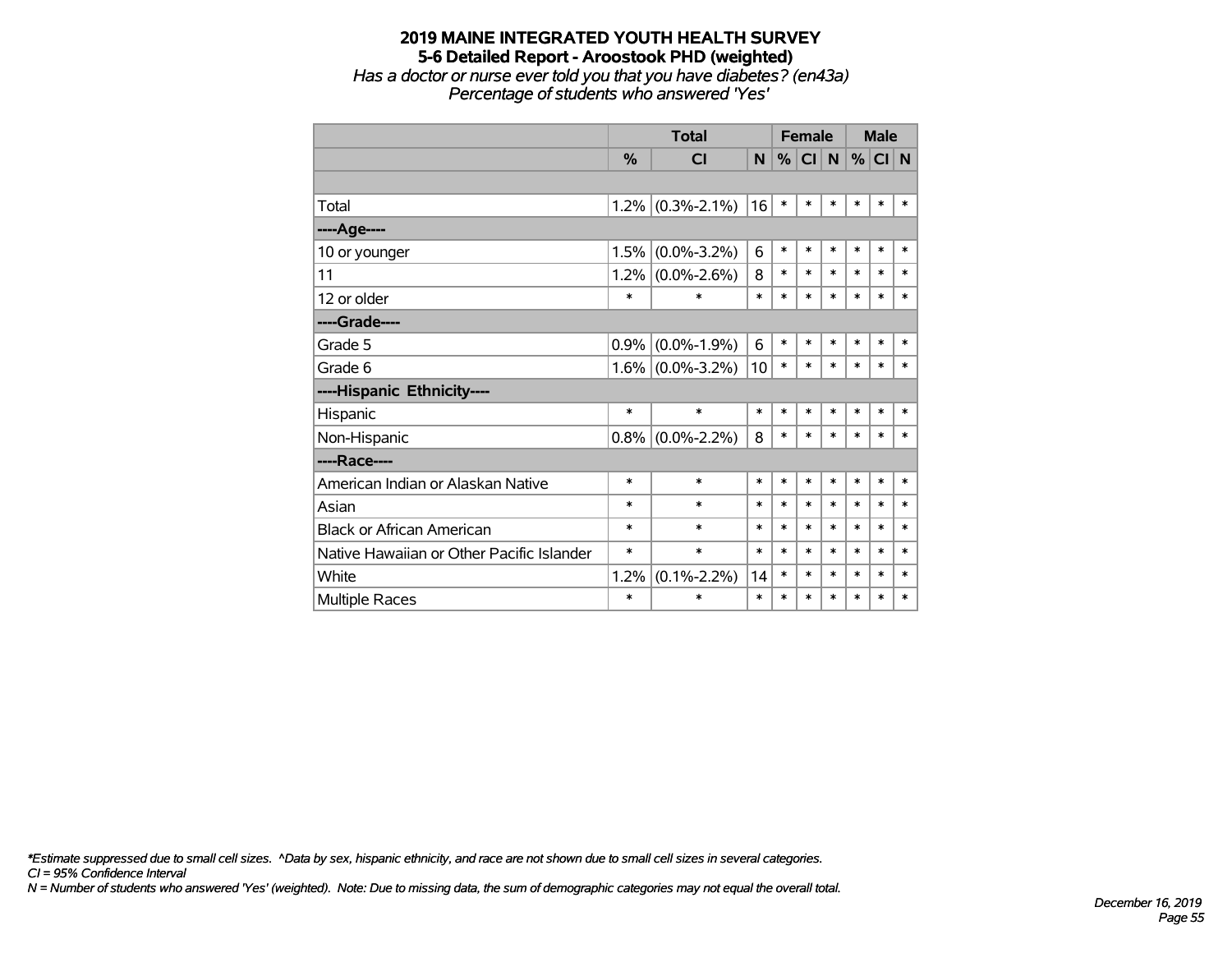*Percentage of students with diagnosed diabetes (Excludes 'Not sure' responses from e43a) (endiab)*

|                                           |               | <b>Total</b>        |        | <b>Female</b> |           |        | <b>Male</b> |           |             |
|-------------------------------------------|---------------|---------------------|--------|---------------|-----------|--------|-------------|-----------|-------------|
|                                           | $\frac{9}{6}$ | <b>CI</b>           | N      | %             | <b>CI</b> | N      | %           | <b>CI</b> | $\mathbf N$ |
|                                           |               |                     |        |               |           |        |             |           |             |
| Total                                     |               | $1.3\%$ (0.3%-2.2%) | 16     | $\ast$        | $\ast$    | $\ast$ | $\ast$      | $\ast$    | $\ast$      |
| ----Age----                               |               |                     |        |               |           |        |             |           |             |
| 10 or younger                             | 1.6%          | $(0.0\% - 3.3\%)$   | 6      | $\ast$        | $\ast$    | $\ast$ | $\ast$      | $\ast$    | $\ast$      |
| 11                                        | 1.3%          | $(0.0\% - 2.7\%)$   | 8      | $\ast$        | *         | $\ast$ | $\ast$      | $\ast$    | $\ast$      |
| 12 or older                               | $\ast$        | $\ast$              | $\ast$ | $\ast$        | $\ast$    | $\ast$ | $\ast$      | $\ast$    | $\ast$      |
| ----Grade----                             |               |                     |        |               |           |        |             |           |             |
| Grade 5                                   | 0.9%          | $(0.0\% - 2.0\%)$   | 6      | $\ast$        | $\ast$    | $\ast$ | $\ast$      | $\ast$    | $\ast$      |
| Grade 6                                   |               | $1.6\%$ (0.0%-3.3%) | 10     | $\ast$        | *         | $\ast$ | $\ast$      | $\ast$    | *           |
| ----Hispanic Ethnicity----                |               |                     |        |               |           |        |             |           |             |
| Hispanic                                  | $\ast$        | $\ast$              | $\ast$ | $\ast$        | *         | $\ast$ | $\ast$      | $\ast$    | $\ast$      |
| Non-Hispanic                              | 0.9%          | $(0.0\% - 2.3\%)$   | 8      | $\ast$        | *         | $\ast$ | *           | $\ast$    | $\ast$      |
| ----Race----                              |               |                     |        |               |           |        |             |           |             |
| American Indian or Alaskan Native         | $\ast$        | $\ast$              | $\ast$ | $\ast$        | *         | $\ast$ | $\ast$      | $\ast$    | $\ast$      |
| Asian                                     | $\ast$        | $\ast$              | $\ast$ | $\ast$        | *         | $\ast$ | $\ast$      | $\ast$    | $\ast$      |
| <b>Black or African American</b>          | *             | $\ast$              | $\ast$ | $\ast$        | $\ast$    | $\ast$ | $\ast$      | $\ast$    | *           |
| Native Hawaiian or Other Pacific Islander | $\ast$        | $\ast$              | $\ast$ | $\ast$        | *         | $\ast$ | $\ast$      | $\ast$    | *           |
| White                                     | 1.2%          | $(0.1\% - 2.3\%)$   | 14     | $\ast$        | *         | $\ast$ | $\ast$      | $\ast$    | *           |
| Multiple Races                            | $\ast$        | $\ast$              | $\ast$ | $\ast$        | *         | $\ast$ | $\ast$      | $\ast$    | $\ast$      |

*\*Estimate suppressed due to small cell sizes. ^Data by sex, hispanic ethnicity, and race are not shown due to small cell sizes in several categories.*

*CI = 95% Confidence Interval*

*N = Number of students with diagnosed diabetes (Excludes 'Not sure' responses from e43a) (weighted). Note: Due to missing data, the sum of demographic categories may not equal the overall total.*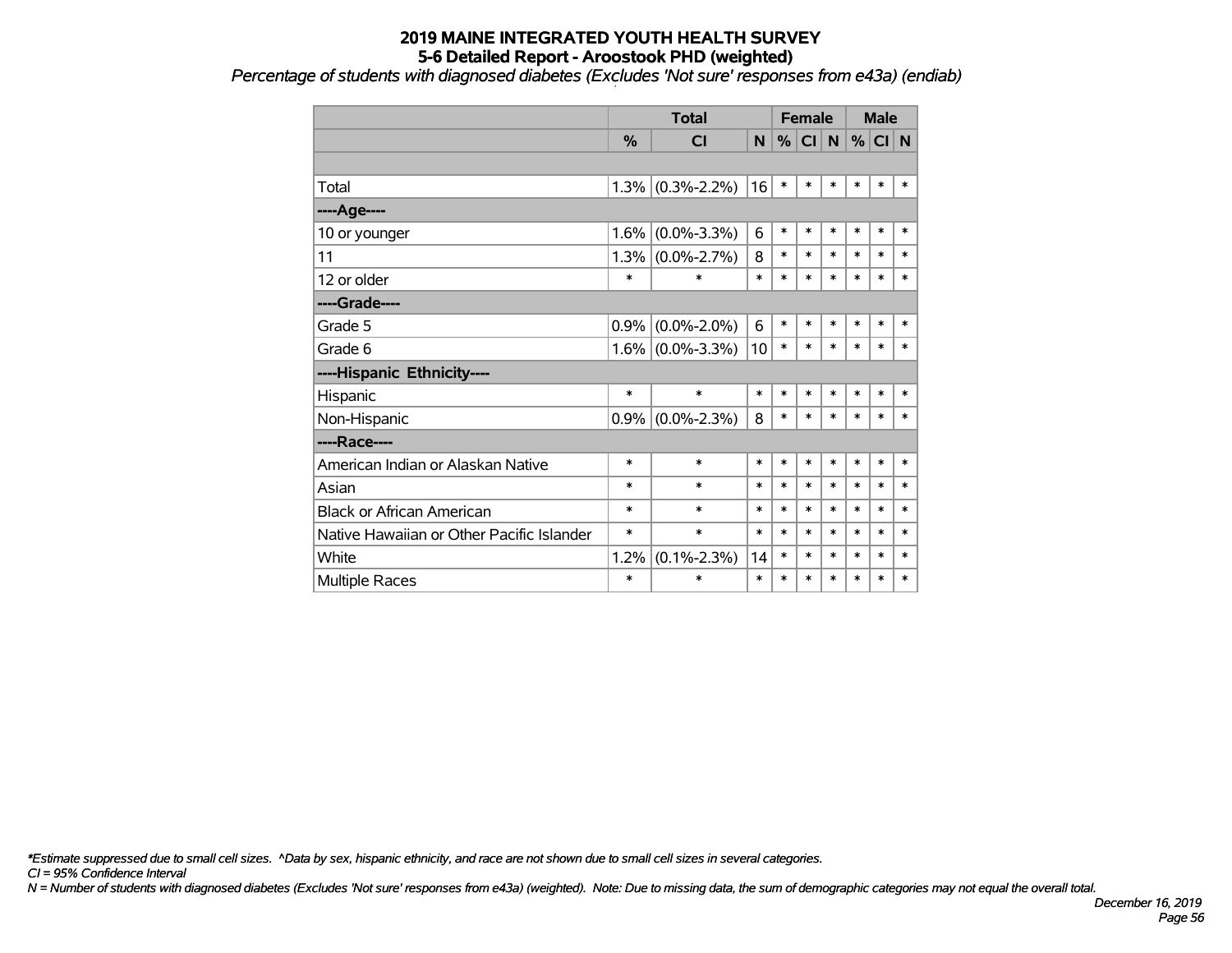*When was the last time you saw a dentist or dental hygienist for a check-up, exam, teeth cleaning, or other dental work? (en60) Percentage of students who answered 'During the past 12 months (1 year)' (Excludes 'Not sure' responses from e60)*

|                                           | <b>Total</b> |                                  |              | <b>Female</b> |                          | <b>Male</b> |               |                         |        |
|-------------------------------------------|--------------|----------------------------------|--------------|---------------|--------------------------|-------------|---------------|-------------------------|--------|
|                                           | %            | <b>CI</b>                        | <sub>N</sub> | %             | <b>CI</b>                | N           | $\frac{0}{0}$ | <b>CI</b>               | N.     |
|                                           |              |                                  |              |               |                          |             |               |                         |        |
| Total                                     |              | $87.2\%$ (82.7%-91.7%)           |              | 916 89.3%     | $(85.4\% - 93.1\%)$      |             |               | 450 86.3% (79.9%-92.7%) | 451    |
| ----Age----                               |              |                                  |              |               |                          |             |               |                         |        |
| 10 or younger                             | 84.6%        | $(76.1\% - 93.2\%)$              |              | 249 86.4%     | $(78.8\% - 94.0\%)$      |             |               | 131 82.7% (69.0%-96.4%) | 118    |
| 11                                        | 87.4%        | $(81.5\% - 93.2\%)$              |              | 446 90.3%     | $(85.0\% - 95.7\%)$      |             |               | 205 86.4% (78.4%-94.3%) | 231    |
| 12 or older                               |              | $90.0\%$ (86.4%-93.6%)           |              |               | 218 90.9% (81.2%-100.0%) |             |               | 114 90.8% (82.6%-99.0%) | 102    |
| ----Grade----                             |              |                                  |              |               |                          |             |               |                         |        |
| Grade 5                                   | $83.1\%$     | $(72.5\% - 93.6\%)$              |              | 419 85.4%     | $(76.2\% - 94.5\%)$      |             |               | 196 82.2% (69.4%-95.1%) | 223    |
| Grade 6                                   |              | $90.9\%$ (86.8%-95.1%) 489 92.5% |              |               | $(88.7\% - 96.2\%)$      |             |               | 249 90.7% (86.9%-94.5%) | 229    |
| ----Hispanic Ethnicity----                |              |                                  |              |               |                          |             |               |                         |        |
| Hispanic                                  | $\ast$       | $\ast$                           | $\ast$       | $\ast$        | $\ast$                   | $\ast$      | $\ast$        | $\ast$                  | $\ast$ |
| Non-Hispanic                              |              | $90.1\%$ (86.6%-93.7%)           |              | 702 93.4%     | $(90.0\% - 96.7\%)$      |             |               | 361 88.1% (80.8%-95.5%) | 336    |
| ----Race----                              |              |                                  |              |               |                          |             |               |                         |        |
| American Indian or Alaskan Native         | $\ast$       | $\ast$                           | $\ast$       | $\ast$        | $\ast$                   | $\ast$      | $\ast$        | $\ast$                  | $\ast$ |
| Asian                                     | $\ast$       | $\ast$                           | $\ast$       | $\ast$        | $\ast$                   | $\ast$      | $\ast$        | $\ast$                  | $\ast$ |
| <b>Black or African American</b>          | $\ast$       | $\ast$                           | $\ast$       | $\ast$        | $\ast$                   | $\ast$      | $\ast$        | $\ast$                  | $\ast$ |
| Native Hawaiian or Other Pacific Islander | $\ast$       | $\ast$                           | $\ast$       | $\ast$        | $\ast$                   | $\ast$      | $\ast$        | $\ast$                  | $\ast$ |
| White                                     | 88.4%        | $(84.0\% - 92.8\%)$              |              | 816 90.8%     | $(86.3\% - 95.3\%)$      | 407         | 87.0%         | $(81.7\% - 92.2\%)$     | 398    |
| <b>Multiple Races</b>                     |              | $81.6\%$ (64.5%-98.8%)           | 30           | $\ast$        | $\ast$                   | $\ast$      | $\ast$        | $\ast$                  | $\ast$ |

*\*Estimate suppressed due to small cell sizes. ^Data by sex, hispanic ethnicity, and race are not shown due to small cell sizes in several categories.*

*CI = 95% Confidence Interval*

*N = Number of students who answered 'During the past 12 months (1 year)' (Excludes 'Not sure' responses from e60) (weighted). Note: Due to missing data, the sum of demographic categories may not equal the overall total.*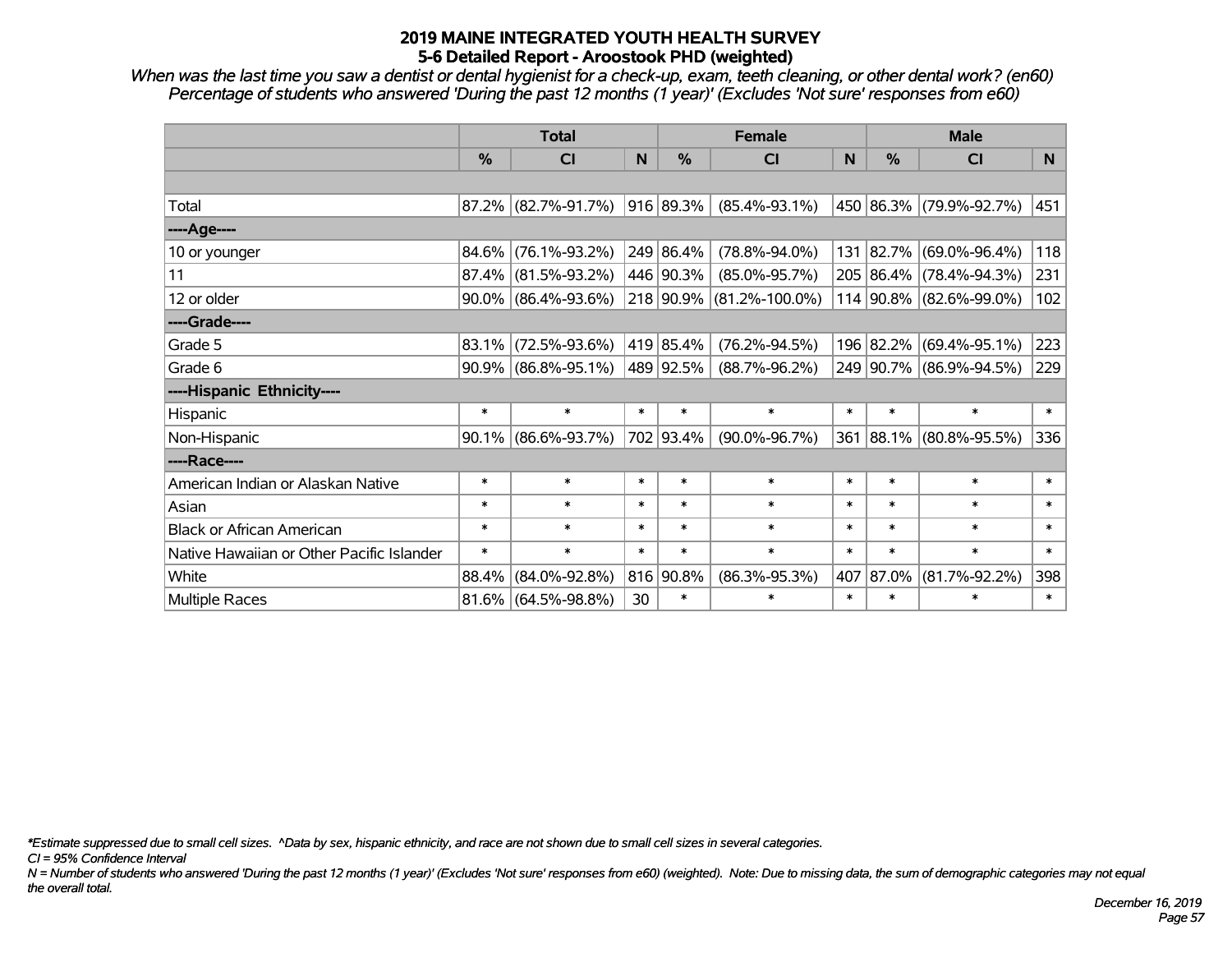*Have you missed any school this year because of problems with your teeth? For example, you needed to get a cavity filled or your tooth hurt. We are not asking about missing school to see a dentist for a regular check-up or cleaning. (en61) Percentage of students who answered 'Yes' (Excludes 'Don't know' responses from e61)*

|                                           | <b>Total</b>  |                     |        | <b>Female</b> | <b>Male</b>                 |        |               |                     |        |
|-------------------------------------------|---------------|---------------------|--------|---------------|-----------------------------|--------|---------------|---------------------|--------|
|                                           | $\frac{9}{6}$ | CI                  | N      | $\frac{0}{0}$ | <b>CI</b>                   | N      | $\frac{0}{0}$ | <b>CI</b>           | N      |
|                                           |               |                     |        |               |                             |        |               |                     |        |
| Total                                     |               | 18.9% (15.4%-22.4%) |        |               | 228 21.2% (17.8%-24.6%)     | 125    |               | 17.5% (13.2%-21.8%) | 103    |
| $---Age---$                               |               |                     |        |               |                             |        |               |                     |        |
| 10 or younger                             |               | 20.8% (12.3%-29.3%) | 78     |               | 20.1% (13.4%-26.7%)         | 42     | 22.2%         | $(10.1\% - 34.3\%)$ | 36     |
| 11                                        |               | 16.4% (11.8%-20.9%) | 90     |               | $19.3\%$ (13.3%-25.2%)      | 47     | 14.9%         | $(9.0\% - 20.9\%)$  | 43     |
| 12 or older                               |               | 21.3% (16.7%-25.9%) |        |               | 60   26.4%   (13.5%-39.4%)  | 36     | 17.2%         | $(8.3\% - 26.1\%)$  | 24     |
| ----Grade----                             |               |                     |        |               |                             |        |               |                     |        |
| Grade 5                                   |               | 17.7% (10.7%-24.7%) |        |               | 108 18.6% (12.6%-24.6%)     | 57     | 17.4%         | $(9.2\% - 25.7\%)$  | 52     |
| Grade 6                                   |               | 19.8% (17.8%-21.9%) |        |               | 117 23.5% (19.6%-27.4%)     | 66     |               | 17.5% (12.9%-22.2%) | 52     |
| ----Hispanic Ethnicity----                |               |                     |        |               |                             |        |               |                     |        |
| Hispanic                                  | $\ast$        | $\ast$              | $\ast$ | $\ast$        | $\ast$                      | $\ast$ | $\ast$        | $\ast$              | $\ast$ |
| Non-Hispanic                              |               | 15.3% (12.4%-18.3%) |        |               | 133   15.3%   (11.9%-18.8%) | 67     | 15.9%         | $(11.1\% - 20.6\%)$ | 66     |
| ----Race----                              |               |                     |        |               |                             |        |               |                     |        |
| American Indian or Alaskan Native         | 22.8%         | $(0.0\% - 49.1\%)$  | 6      | $\ast$        | $\ast$                      | $\ast$ | $\ast$        | $\ast$              | $\ast$ |
| Asian                                     | $\ast$        | $\ast$              | $\ast$ | $\ast$        | $\ast$                      | $\ast$ | $\ast$        | $\ast$              | $\ast$ |
| <b>Black or African American</b>          | 30.8%         | $(7.3\% - 54.3\%)$  | 6      | $\ast$        | $\ast$                      | $\ast$ | $\ast$        | $\ast$              | $\ast$ |
| Native Hawaiian or Other Pacific Islander | $\ast$        | $\ast$              | $\ast$ | $\ast$        | $\ast$                      | $\ast$ | $\ast$        | $\ast$              | $\ast$ |
| White                                     | 18.4%         | $(14.2\% - 22.5\%)$ | 193    | 20.3%         | $(16.7\% - 24.0\%)$         | 106    | 17.0%         | $(10.9\% - 23.1\%)$ | 87     |
| <b>Multiple Races</b>                     | 16.6%         | $(0.0\% - 33.8\%)$  | 7      | $\ast$        | $\ast$                      | $\ast$ | $\ast$        | *                   | $\ast$ |

*\*Estimate suppressed due to small cell sizes. ^Data by sex, hispanic ethnicity, and race are not shown due to small cell sizes in several categories.*

*CI = 95% Confidence Interval*

*N = Number of students who answered 'Yes' (Excludes 'Don't know' responses from e61) (weighted). Note: Due to missing data, the sum of demographic categories may not equal the overall total.*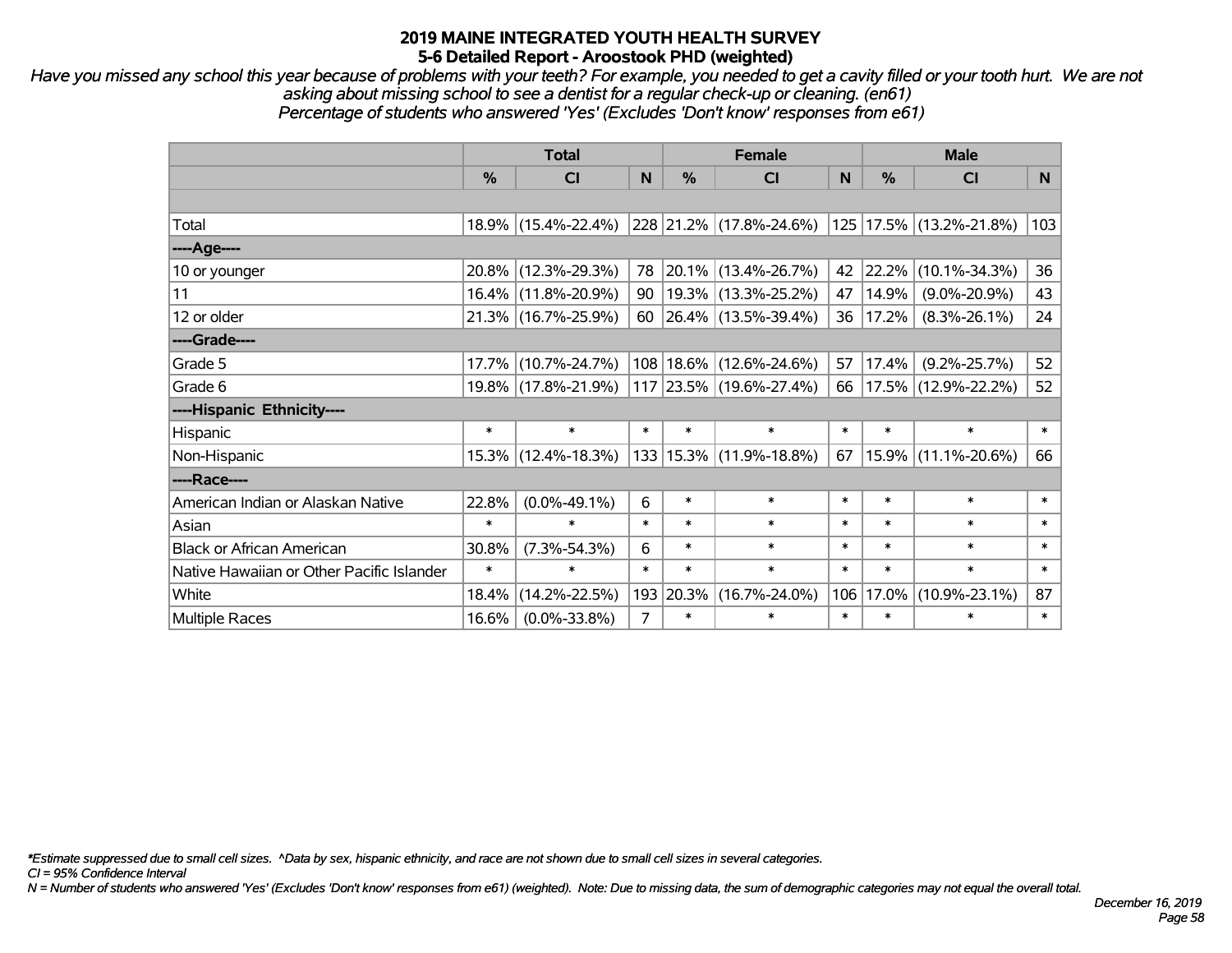*When you are outside for more than one hour on a sunny day, how often do you wear sunscreen with an SPF of 15 or higher? (en46) Percentage of students who answered 'Most of the time' or 'Always'*

|                                           | <b>Total</b> |                        |        |        | <b>Female</b>             |        | <b>Male</b>   |                         |                |  |
|-------------------------------------------|--------------|------------------------|--------|--------|---------------------------|--------|---------------|-------------------------|----------------|--|
|                                           | %            | <b>CI</b>              | N      | %      | <b>CI</b>                 | N      | $\frac{0}{0}$ | <b>CI</b>               | N <sub>1</sub> |  |
|                                           |              |                        |        |        |                           |        |               |                         |                |  |
| Total                                     |              | $40.3\%$ (35.4%-45.1%) |        |        | 529 44.7% (39.5%-49.9%)   |        |               | 287 36.5% (30.8%-42.1%) | 234            |  |
| ----Age----                               |              |                        |        |        |                           |        |               |                         |                |  |
| 10 or younger                             | 47.3%        | $(38.5\% - 56.2\%)$    |        |        | 189 44.7% (35.4%-53.9%)   | 97     | 51.5%         | $(38.8\% - 64.2\%)$     | 91             |  |
| 11                                        | 38.6%        | $(34.1\% - 43.1\%)$    |        |        | 233 49.3% (43.1%-55.5%)   |        |               | 136 31.4% (26.0%-36.7%) | 96             |  |
| 12 or older                               |              | $33.7\%$ (25.3%-42.1%) |        |        | $104$ 36.1% (25.8%-46.4%) |        |               | 54 29.3% (19.6%-39.1%)  | 46             |  |
| ----Grade----                             |              |                        |        |        |                           |        |               |                         |                |  |
| Grade 5                                   | 42.4%        | $(34.4\% - 50.3\%)$    |        |        | 282 45.8% (37.6%-54.0%)   |        | 151 40.3%     | $(29.1\% - 51.5\%)$     | 131            |  |
| Grade 6                                   |              | $37.6\%$ (31.9%-43.4%) |        |        | 241 43.4% (38.8%-47.9%)   |        |               | 134 32.5% (24.6%-40.4%) | 102            |  |
| ----Hispanic Ethnicity----                |              |                        |        |        |                           |        |               |                         |                |  |
| Hispanic                                  | 20.8%        | $(0.7\% - 40.9\%)$     | 6      | $\ast$ | $\ast$                    | $\ast$ | $\ast$        | $\ast$                  | $\ast$         |  |
| Non-Hispanic                              | 41.7%        | $(35.2\% - 48.2\%)$    |        |        | 402 46.6% (39.7%-53.4%)   |        |               | 225 37.5% (29.2%-45.8%) | 174            |  |
| ----Race----                              |              |                        |        |        |                           |        |               |                         |                |  |
| American Indian or Alaskan Native         | $\ast$       | $\ast$                 | $\ast$ | $\ast$ | $\ast$                    | $\ast$ | $\ast$        | $\ast$                  | $\ast$         |  |
| Asian                                     | $\ast$       | $\ast$                 | $\ast$ | $\ast$ | $\ast$                    | $\ast$ | $\ast$        | $\ast$                  | $\ast$         |  |
| <b>Black or African American</b>          | $\ast$       | $\ast$                 | $\ast$ | $\ast$ | $\ast$                    | $\ast$ | $\ast$        | $\ast$                  | $\ast$         |  |
| Native Hawaiian or Other Pacific Islander | $\ast$       | $\ast$                 | $\ast$ | $\ast$ | $\ast$                    | $\ast$ | $\ast$        | $\ast$                  | $\ast$         |  |
| White                                     | 42.1%        | $(36.7\% - 47.4\%)$    | 482    | 47.5%  | $(41.7\% - 53.3\%)$       | 270    | 36.9%         | $(30.3\% - 43.6\%)$     | 207            |  |
| Multiple Races                            | 35.7%        | $(9.7\% - 61.6\%)$     | 14     | $\ast$ | $\ast$                    | $\ast$ | $\ast$        | *                       | $\ast$         |  |

*\*Estimate suppressed due to small cell sizes. ^Data by sex, hispanic ethnicity, and race are not shown due to small cell sizes in several categories.*

*CI = 95% Confidence Interval*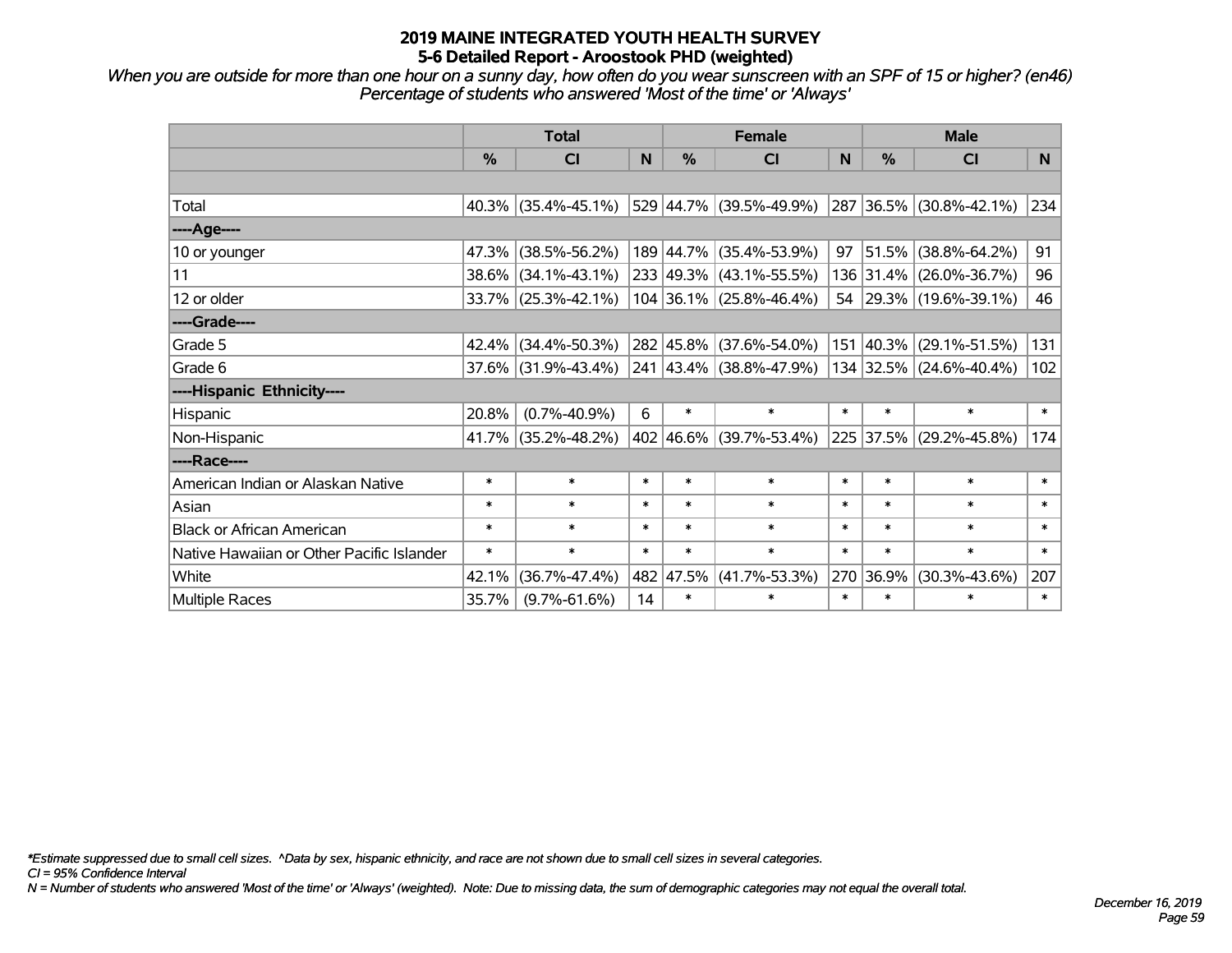*When you are outside for more than one hour on a sunny day, how often do you do one of the following: stay in the shade, wear clothing that covers most of your arms and legs, or wear a hat? (en47)*

*Percentage of students who answered 'Most of the time' or 'Always'*

|                                           | <b>Total</b> |                        |        | <b>Female</b> |                             | <b>Male</b>    |           |                         |                  |
|-------------------------------------------|--------------|------------------------|--------|---------------|-----------------------------|----------------|-----------|-------------------------|------------------|
|                                           | $\%$         | <b>CI</b>              | N      | $\%$          | <b>CI</b>                   | N              | $\%$      | <b>CI</b>               | N <sub>1</sub>   |
|                                           |              |                        |        |               |                             |                |           |                         |                  |
| Total                                     |              | 36.7% (33.9%-39.4%)    |        |               | 487   26.3%   (20.7%-31.9%) |                |           | 171 46.3% (39.7%-52.9%) | 300              |
| ----Age----                               |              |                        |        |               |                             |                |           |                         |                  |
| 10 or younger                             |              | 46.8% (37.0%-56.5%)    |        | 189 29.3%     | $(20.3\% - 38.2\%)$         | 65             | 69.7%     | $(53.3\% - 86.1\%)$     | 124              |
| 11                                        |              | 32.6% (27.3%-37.9%)    |        |               | 201 27.5% (18.5%-36.4%)     |                | 76 36.3%  | $(31.3\% - 41.3\%)$     | 116              |
| 12 or older                               |              | $31.0\%$ (24.9%-37.2%) |        |               | 94   19.7%   (12.4%-26.9%)  |                |           | 29 40.0% (27.6%-52.4%)  | 60               |
| ----Grade----                             |              |                        |        |               |                             |                |           |                         |                  |
| Grade 5                                   |              | 39.3% (33.2%-45.3%)    |        |               | 268 25.3% (17.3%-33.3%)     | 85             | 53.3%     | $(40.5\% - 66.2\%)$     | 179              |
| Grade 6                                   |              | 33.6% (29.0%-38.2%)    |        |               | 215 27.0% (21.9%-32.1%)     |                |           | 84 38.7% (30.1%-47.4%)  | 121              |
| ----Hispanic Ethnicity----                |              |                        |        |               |                             |                |           |                         |                  |
| Hispanic                                  |              | 45.1% (23.4%-66.7%)    | 13     | 52.0%         | $(21.3\% - 82.7\%)$         | $\overline{7}$ | 44.4%     | $(1.1\% - 87.7\%)$      | 6                |
| Non-Hispanic                              |              | 34.8% (31.2%-38.4%)    |        |               | 336 24.5% (18.8%-30.2%)     |                |           | 119 45.4% (37.6%-53.2%) | 211              |
| ----Race----                              |              |                        |        |               |                             |                |           |                         |                  |
| American Indian or Alaskan Native         | 34.1%        | $(3.2\% - 65.1\%)$     | 9      | $\ast$        | $\ast$                      | $\ast$         | $\ast$    | $\ast$                  | $\ast$           |
| Asian                                     | $\ast$       | $\ast$                 | $\ast$ | $\ast$        | $\ast$                      | $\ast$         | $\ast$    | $\ast$                  | $\ast$           |
| <b>Black or African American</b>          | $64.6\%$     | $(48.4\% - 80.8\%)$    | 12     | $\ast$        | $\ast$                      | $\ast$         | $\ast$    | $\ast$                  | $\ast$           |
| Native Hawaiian or Other Pacific Islander | $\ast$       | $\ast$                 | $\ast$ | $\ast$        | $\ast$                      | $\ast$         | $\ast$    | $\ast$                  | $\ast$           |
| White                                     | 35.5%        | $(32.3\% - 38.7\%)$    |        | 412 25.9%     | $(19.7\% - 32.1\%)$         |                | 150 44.5% | $(36.8\% - 52.3\%)$     | 251              |
| <b>Multiple Races</b>                     |              | 47.6% (24.1%-71.1%)    | 21     | 36.1%         | $(7.2\% - 64.9\%)$          | 6              | 54.2%     | $(32.1\% - 76.3\%)$     | 15 <sub>15</sub> |

*\*Estimate suppressed due to small cell sizes. ^Data by sex, hispanic ethnicity, and race are not shown due to small cell sizes in several categories.*

*CI = 95% Confidence Interval*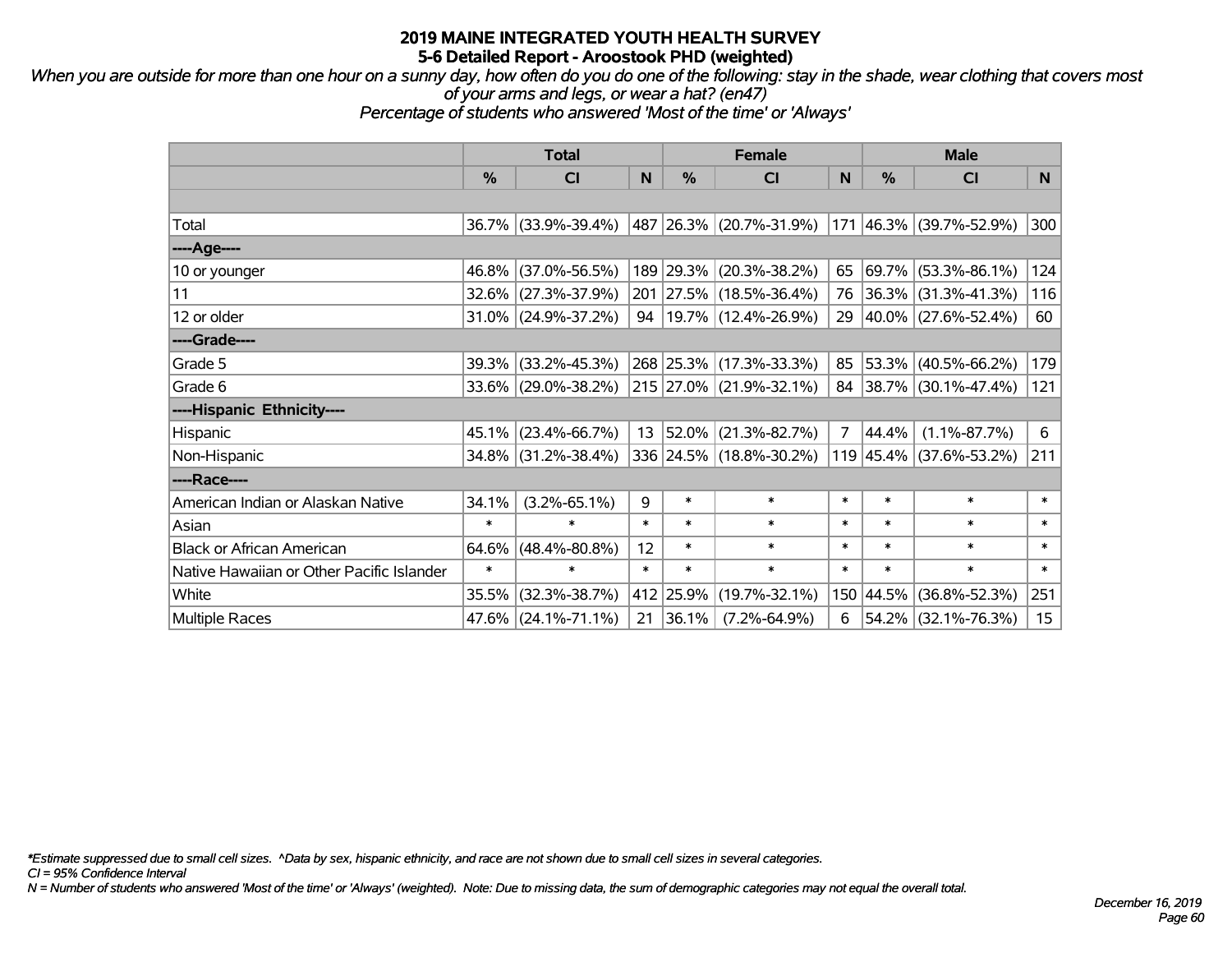*During the past year, have you had any sunburns? (A sunburn is any reddening or burn of the skin that lasts until the next day.) (en48) Percentage of students who answered 'Yes'*

|                                           | <b>Total</b> |                        |                 |           | <b>Female</b>               | <b>Male</b> |               |                         |                |
|-------------------------------------------|--------------|------------------------|-----------------|-----------|-----------------------------|-------------|---------------|-------------------------|----------------|
|                                           | %            | <b>CI</b>              | N               | %         | <b>CI</b>                   | N           | $\frac{0}{0}$ | <b>CI</b>               | N <sub>1</sub> |
|                                           |              |                        |                 |           |                             |             |               |                         |                |
| Total                                     |              | $42.6\%$ (38.1%-47.0%) |                 |           | 575 42.5% (37.7%-47.2%)     |             |               | 280 42.7% (36.2%-49.1%) | 280            |
| ----Age----                               |              |                        |                 |           |                             |             |               |                         |                |
| 10 or younger                             | 43.9%        | $(35.8\% - 52.0\%)$    |                 | 181 42.9% | $(33.4\% - 52.3\%)$         | 97          | 44.1%         | $(31.9\% - 56.3\%)$     | 80             |
| 11                                        | 41.0%        | $(35.8\% - 46.2\%)$    |                 |           | 255 43.0% (35.2%-50.8%)     |             |               | 120 40.2% (33.6%-46.8%) | 129            |
| 12 or older                               |              | 43.6% (39.4%-47.8%)    |                 |           | $137 40.9\% $ (30.5%-51.4%) |             |               | 63 46.0% (33.4%-58.7%)  | 72             |
| ----Grade----                             |              |                        |                 |           |                             |             |               |                         |                |
| Grade 5                                   | 43.2%        | $(35.7\% - 50.8\%)$    |                 |           | 298 43.6% (35.4%-51.9%)     |             | 147 42.1%     | $(32.9\% - 51.3\%)$     | 143            |
| Grade 6                                   |              | 41.7% (38.0%-45.3%)    |                 |           | 272 41.1% (32.8%-49.4%)     |             |               | 130 43.2% (36.2%-50.2%) | 137            |
| ----Hispanic Ethnicity----                |              |                        |                 |           |                             |             |               |                         |                |
| Hispanic                                  | 33.8%        | $(18.8\% - 48.8\%)$    | 10 <sup>1</sup> | $\ast$    | $\ast$                      | $\ast$      | $\ast$        | $\ast$                  | $\ast$         |
| Non-Hispanic                              |              | 43.4% (39.1%-47.7%)    |                 |           | 424 44.2% (39.6%-48.9%)     |             |               | 219 43.0% (34.6%-51.5%) | 202            |
| ----Race----                              |              |                        |                 |           |                             |             |               |                         |                |
| American Indian or Alaskan Native         | 23.5%        | $(1.0\% - 46.0\%)$     | 6               | $\ast$    | $\ast$                      | $\ast$      | $\ast$        | $\ast$                  | $\ast$         |
| Asian                                     | $\ast$       | $\ast$                 | $\ast$          | $\ast$    | $\ast$                      | $\ast$      | $\ast$        | $\ast$                  | $\ast$         |
| <b>Black or African American</b>          | $\ast$       | $\ast$                 | $\ast$          | $\ast$    | $\ast$                      | $\ast$      | $\ast$        | $\ast$                  | $\ast$         |
| Native Hawaiian or Other Pacific Islander | $\ast$       | $\ast$                 | $\ast$          | $\ast$    | $\ast$                      | $\ast$      | $\ast$        | $\ast$                  | $\ast$         |
| White                                     | 44.6%        | $(38.9\% - 50.2\%)$    | 523             | 46.1%     | $(40.3\% - 52.0\%)$         |             | 270 42.8%     | $(35.2\% - 50.4\%)$     | 244            |
| Multiple Races                            | 38.8%        | $(26.3\% - 51.3\%)$    | 17              |           | $ 39.3\% $ (13.2%-65.4%)    | 6           | 38.5%         | $(22.8\% - 54.3\%)$     | 11             |

*\*Estimate suppressed due to small cell sizes. ^Data by sex, hispanic ethnicity, and race are not shown due to small cell sizes in several categories.*

*CI = 95% Confidence Interval*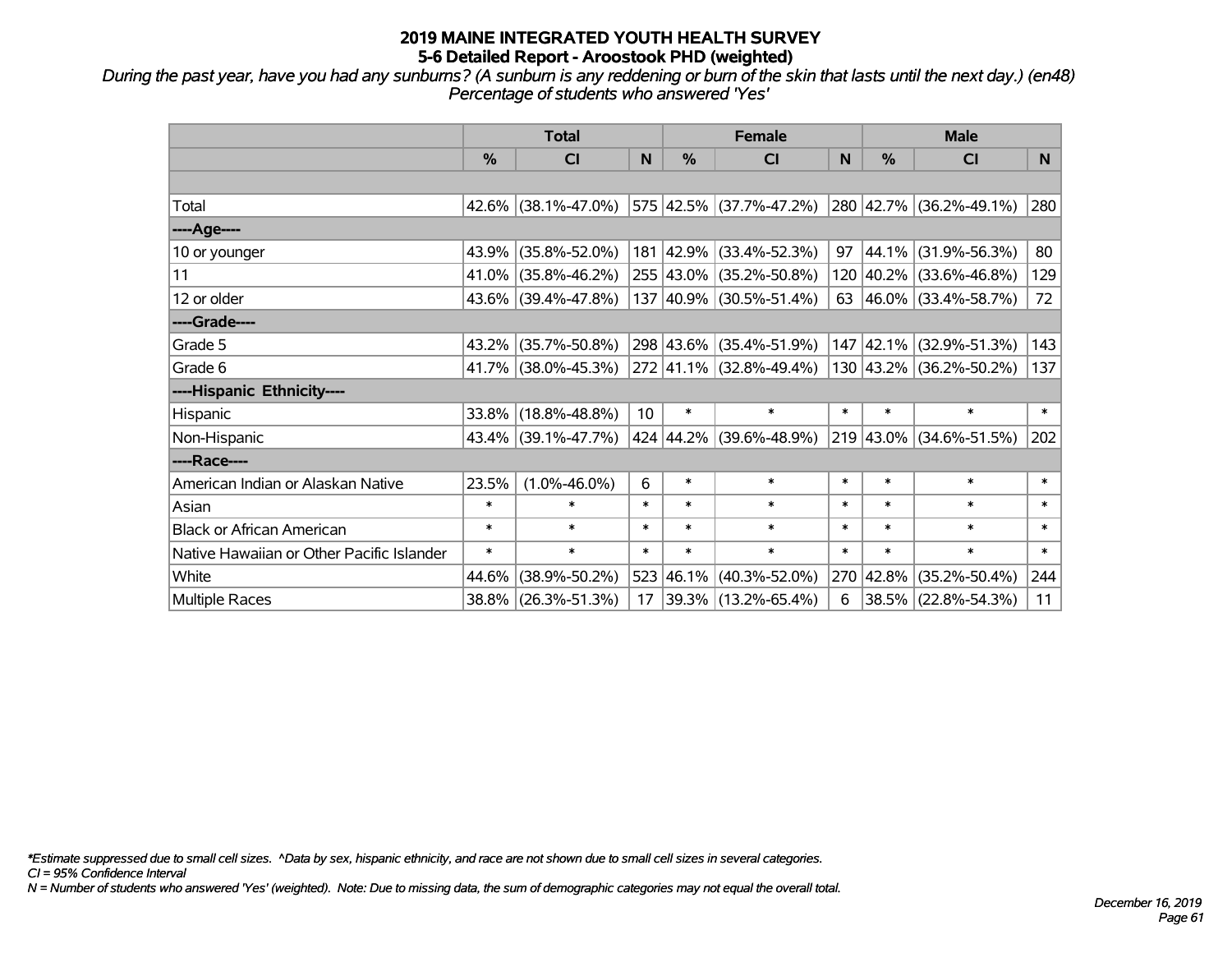*During the past year, have you had any sunburns? (A sunburn is any reddening or burn of the skin that lasts until the next day.) (en48\_2) Percentage of students who answered 'Yes' (Excludes 'Not sure' responses from e48)*

|                                           | <b>Total</b>  |                        |        | <b>Female</b> |                                    |        | <b>Male</b> |                            |        |
|-------------------------------------------|---------------|------------------------|--------|---------------|------------------------------------|--------|-------------|----------------------------|--------|
|                                           | $\frac{0}{0}$ | CI                     | N      | %             | <b>CI</b>                          | N      | %           | <b>CI</b>                  | N.     |
|                                           |               |                        |        |               |                                    |        |             |                            |        |
| Total                                     |               | $50.0\%$ (46.0%-54.1%) |        |               | 575 50.7% (45.2%-56.2%)            |        |             | 280 49.6% (43.4%-55.9%)    | 280    |
| ----Age----                               |               |                        |        |               |                                    |        |             |                            |        |
| 10 or younger                             | $51.0\%$      | $(42.9\% - 59.1\%)$    |        |               | 181 52.3% (42.5%-62.2%)            | 97     | 48.5%       | $(36.0\% - 60.9\%)$        | 80     |
| 11                                        |               | $50.2\%$ (44.6%-55.7%) |        |               | 255 52.0% (41.8%-62.3%)            |        |             | 120 50.0% (43.1%-57.0%)    | 129    |
| 12 or older                               |               | 48.3% (42.8%-53.9%)    |        |               | 137 46.3% (36.2%-56.4%)            |        |             | 63   50.2%   (36.8%-63.7%) | 72     |
| ----Grade----                             |               |                        |        |               |                                    |        |             |                            |        |
| Grade 5                                   |               | $51.5\%$ (45.2%-57.8%) |        |               | 298 52.0% (43.2%-60.7%)            |        | 147 50.5%   | $(41.2\% - 59.7\%)$        | 143    |
| Grade 6                                   |               | 48.4% (44.6%-52.3%)    |        |               | 272 49.4% (39.8%-59.0%)            |        |             | 130 48.8% (42.1%-55.5%)    | 137    |
| ----Hispanic Ethnicity----                |               |                        |        |               |                                    |        |             |                            |        |
| Hispanic                                  | 38.9%         | $(23.7\% - 54.1\%)$    | 10     | $\ast$        | $\ast$                             | $\ast$ | $\ast$      | $\ast$                     | $\ast$ |
| Non-Hispanic                              |               | $50.2\%$ (46.3%-54.1%) |        |               | 424 51.2% (46.2%-56.3%)            |        |             | 219 50.0% (40.8%-59.2%)    | 202    |
| ----Race----                              |               |                        |        |               |                                    |        |             |                            |        |
| American Indian or Alaskan Native         | 24.7%         | $(2.0\% - 47.5\%)$     | 6      | $\ast$        | $\ast$                             | $\ast$ | $\ast$      | $\ast$                     | $\ast$ |
| Asian                                     | $\ast$        | $\ast$                 | $\ast$ | $\ast$        | $\ast$                             | $\ast$ | $\ast$      | $\ast$                     | $\ast$ |
| <b>Black or African American</b>          | $\ast$        | $\ast$                 | $\ast$ | $\ast$        | $\ast$                             | $\ast$ | $\ast$      | $\ast$                     | $\ast$ |
| Native Hawaiian or Other Pacific Islander | $\ast$        | $\ast$                 | $\ast$ | $\ast$        | $\ast$                             | $\ast$ | $\ast$      | $\ast$                     | $\ast$ |
| White                                     | 52.9%         | $(47.8\% - 57.9\%)$    |        |               | $523   54.8\%   (48.4\% - 61.1\%)$ | 270    | 50.9%       | $(43.5\% - 58.3\%)$        | 244    |
| Multiple Races                            |               | $40.5\%$ (29.3%-51.6%) | 17     |               | 44.4% (25.0%-63.7%)                | 6      |             | 38.5% (22.8%-54.3%)        | 11     |

*\*Estimate suppressed due to small cell sizes. ^Data by sex, hispanic ethnicity, and race are not shown due to small cell sizes in several categories.*

*CI = 95% Confidence Interval*

*N = Number of students who answered 'Yes' (Excludes 'Not sure' responses from e48) (weighted). Note: Due to missing data, the sum of demographic categories may not equal the overall total.*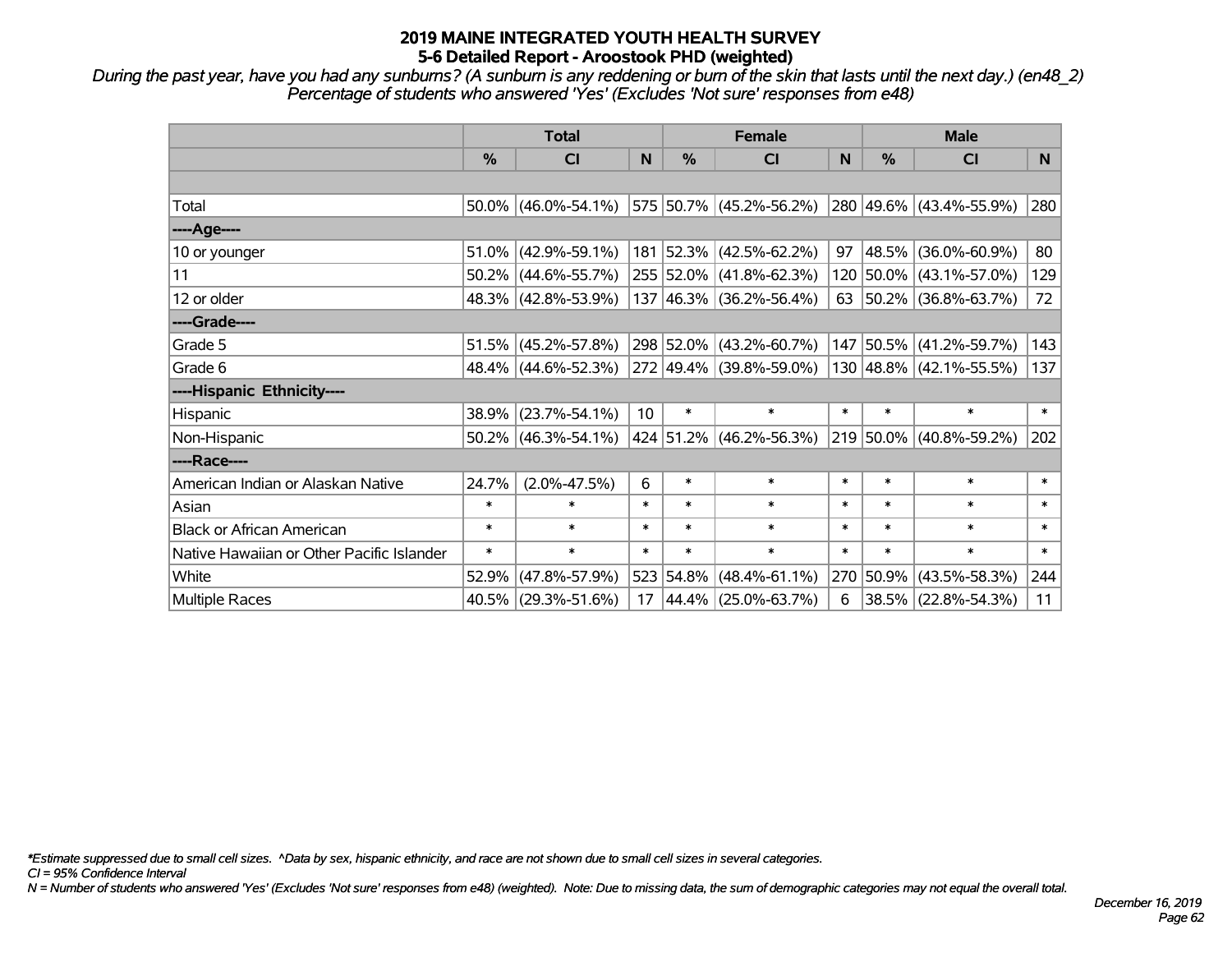*Do you agree or disagree that you have parents who try to help you succeed? (en49) Percentage of students who answered 'Strongly agree' or 'Agree'*

|                                           | <b>Total</b> |                      |        | <b>Female</b> |                      |        | <b>Male</b> |                      |        |
|-------------------------------------------|--------------|----------------------|--------|---------------|----------------------|--------|-------------|----------------------|--------|
|                                           | %            | <b>CI</b>            | N      | $\frac{0}{0}$ | <b>CI</b>            | N      | %           | <b>CI</b>            | N.     |
|                                           |              |                      |        |               |                      |        |             |                      |        |
| Total                                     | 91.5%        | $(89.3\% - 93.7\%)$  |        | 1,230 91.0%   | $(86.5\% - 95.5\%)$  |        | 594 92.3%   | $(89.8\% - 94.8\%)$  | 611    |
| ----Age----                               |              |                      |        |               |                      |        |             |                      |        |
| 10 or younger                             | 95.1%        | $(92.1\% - 98.1\%)$  | 388    | 93.6%         | $(90.2\% - 97.0\%)$  | 209    | 96.8%       | $(91.9\% - 100.0\%)$ | 176    |
| 11                                        | 88.8%        | $(84.0\% - 93.5\%)$  | 546    | 87.5%         | $(78.9\% - 96.2\%)$  |        | 242 90.6%   | $(85.7\% - 95.5\%)$  | 290    |
| 12 or older                               | 92.1%        | $(89.7\% - 94.6\%)$  | 292    |               | 93.4% (85.2%-100.0%) |        | 143 90.8%   | $(84.0\% - 97.5\%)$  | 146    |
| ----Grade----                             |              |                      |        |               |                      |        |             |                      |        |
| Grade 5                                   | 91.1%        | $(88.7\% - 93.5\%)$  | 622    | 89.5%         | $(85.3\% - 93.7\%)$  |        | 297 92.5%   | $(89.0\% - 95.9\%)$  | 314    |
| Grade 6                                   | 91.8%        | $(88.8\% - 94.8\%)$  | 599    | $ 92.4\% $    | $(86.3\% - 98.5\%)$  |        | 292 92.2%   | $(89.0\% - 95.3\%)$  | 297    |
| ----Hispanic Ethnicity----                |              |                      |        |               |                      |        |             |                      |        |
| Hispanic                                  | 80.4%        | $(59.4\% - 100.0\%)$ | 23     | $\ast$        | $\ast$               | $\ast$ | $\ast$      | $\ast$               | $\ast$ |
| Non-Hispanic                              | 91.4%        | $(89.0\% - 93.8\%)$  | 899    | 90.9%         | $(85.7\% - 96.1\%)$  |        | 450 91.6%   | $(89.0\% - 94.3\%)$  | 434    |
| ----Race----                              |              |                      |        |               |                      |        |             |                      |        |
| American Indian or Alaskan Native         | $\ast$       | $\ast$               | $\ast$ | $\ast$        | $\ast$               | $\ast$ | $\ast$      | $\ast$               | $\ast$ |
| Asian                                     | $\ast$       | $\ast$               | $\ast$ | $\ast$        | $\ast$               | $\ast$ | $\ast$      | $\ast$               | $\ast$ |
| <b>Black or African American</b>          | $\ast$       | $\ast$               | $\ast$ | $\ast$        | $\ast$               | $\ast$ | $\ast$      | $\ast$               | $\ast$ |
| Native Hawaiian or Other Pacific Islander | $\ast$       | $\ast$               | $\ast$ | $\ast$        | $\ast$               | $\ast$ | $\ast$      | $\ast$               | $\ast$ |
| White                                     | 91.4%        | $(88.7\% - 94.1\%)$  | 1,070  | 90.6%         | $(85.3\% - 95.9\%)$  | 525    | 92.7%       | $(90.5\% - 94.9\%)$  | 534    |
| <b>Multiple Races</b>                     | $\ast$       | $\ast$               | $\ast$ | $\ast$        | $\ast$               | $\ast$ | $\ast$      | $\ast$               | $\ast$ |

*\*Estimate suppressed due to small cell sizes. ^Data by sex, hispanic ethnicity, and race are not shown due to small cell sizes in several categories.*

*CI = 95% Confidence Interval*